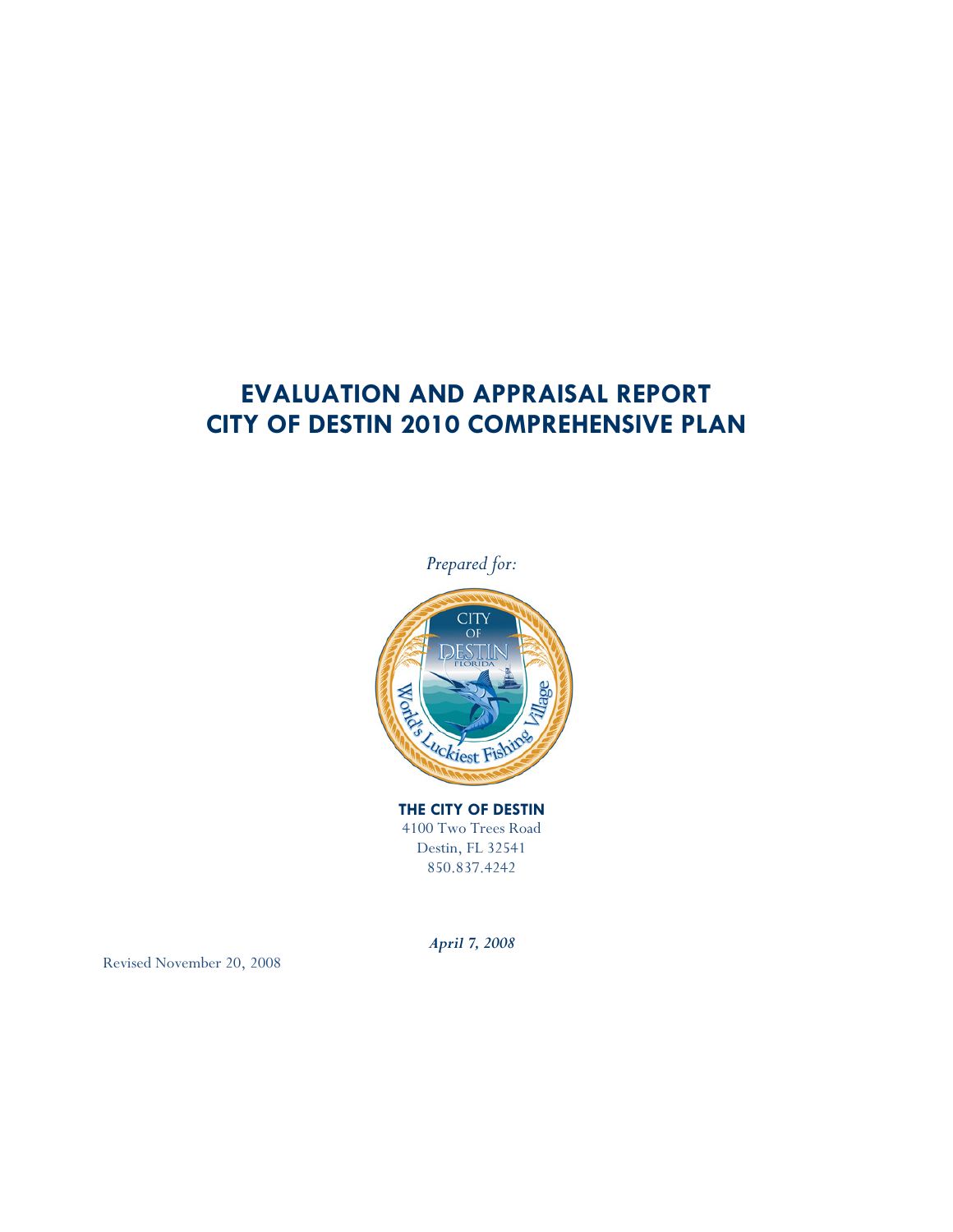# EVALUATION AND APPRAISAL REPORT DESTIN 2010 COMPREHENSIVE PLAN

CITY OF DESTIN

4200 Two Trees Road Destin, Florida 32541

#### CITY COUNCIL

Craig Barker - Mayor Ted Corcoran - Former Member Dewey Destin, Jr. - Member Jim Bagby - Member Larry Willages - Former Member Sam Seevers - Member Cyron Marler - Former Member Kelly Windes - Member Sandy Trammell - Member Tom Weidenhamer- Member Jim Wood - Member

#### PREPARED BY:

Community Development Department

Jerry Mucci, Director Ashley Grana, Comprehensive Planning Manager (Project Manager)

### CONSULTANT TEAM



RENAISSANCE PLANNING GROUP

TetraTech, Inc.

### CONTRIBUTING STAFF

Administration

Greg Kisela, City Manager Rey Bailey, City Clerk Community Redevelopment Agency Hank Woolard, Manager Corey Anderson, GIS Analyst Public Works Department Tim Pietenpol, Acting Director Parks and Recreation Department Lance Johnson, Director Land Use Attorney Scott Shirley of Ard, Shirley & Rudolph

Special thanks and appreciation to the members of the Destin community who participated in the development of this document.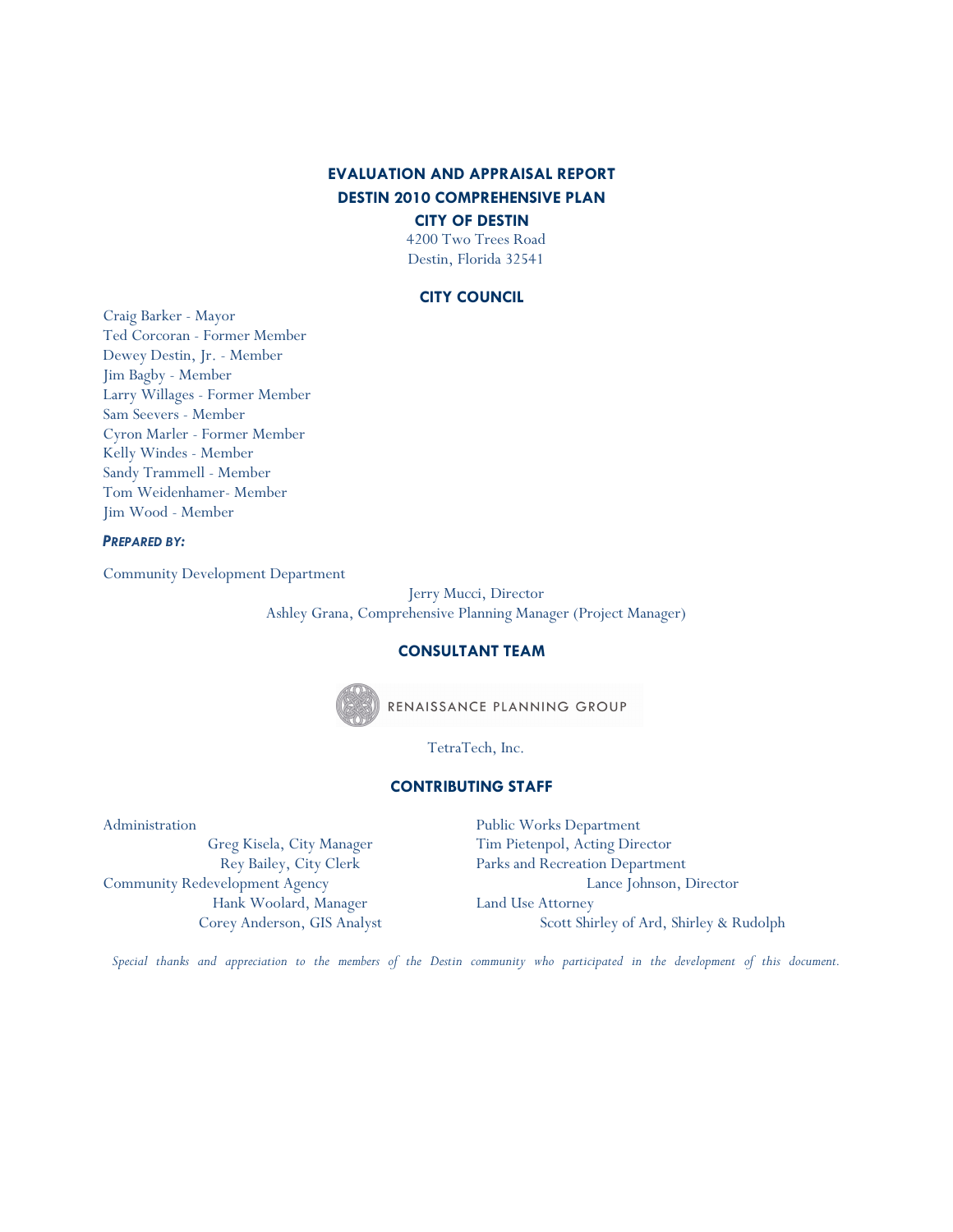# **TABLE OF CONTENTS**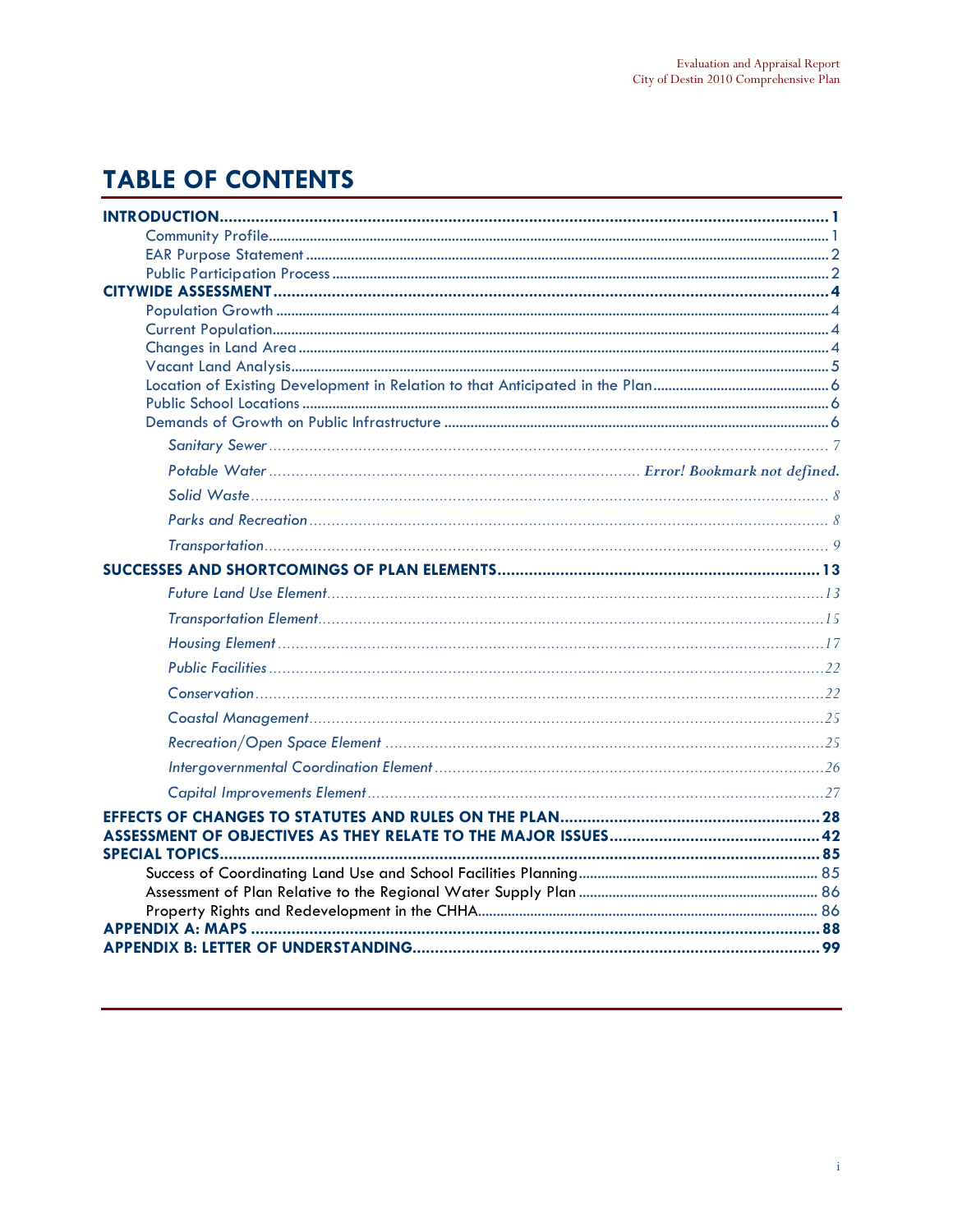# **LIST OF TABLES**

| Table 1 - Change in Permanent Population 1980-2007, City of Destin & Okaloosa County4                    |  |
|----------------------------------------------------------------------------------------------------------|--|
|                                                                                                          |  |
|                                                                                                          |  |
|                                                                                                          |  |
|                                                                                                          |  |
|                                                                                                          |  |
|                                                                                                          |  |
|                                                                                                          |  |
| Table 9 - Effect of Changes to Florida Statutes, Administrative Rules, and the Strategic Regional Policy |  |
|                                                                                                          |  |
|                                                                                                          |  |
|                                                                                                          |  |
|                                                                                                          |  |

# **LIST OF MAPS**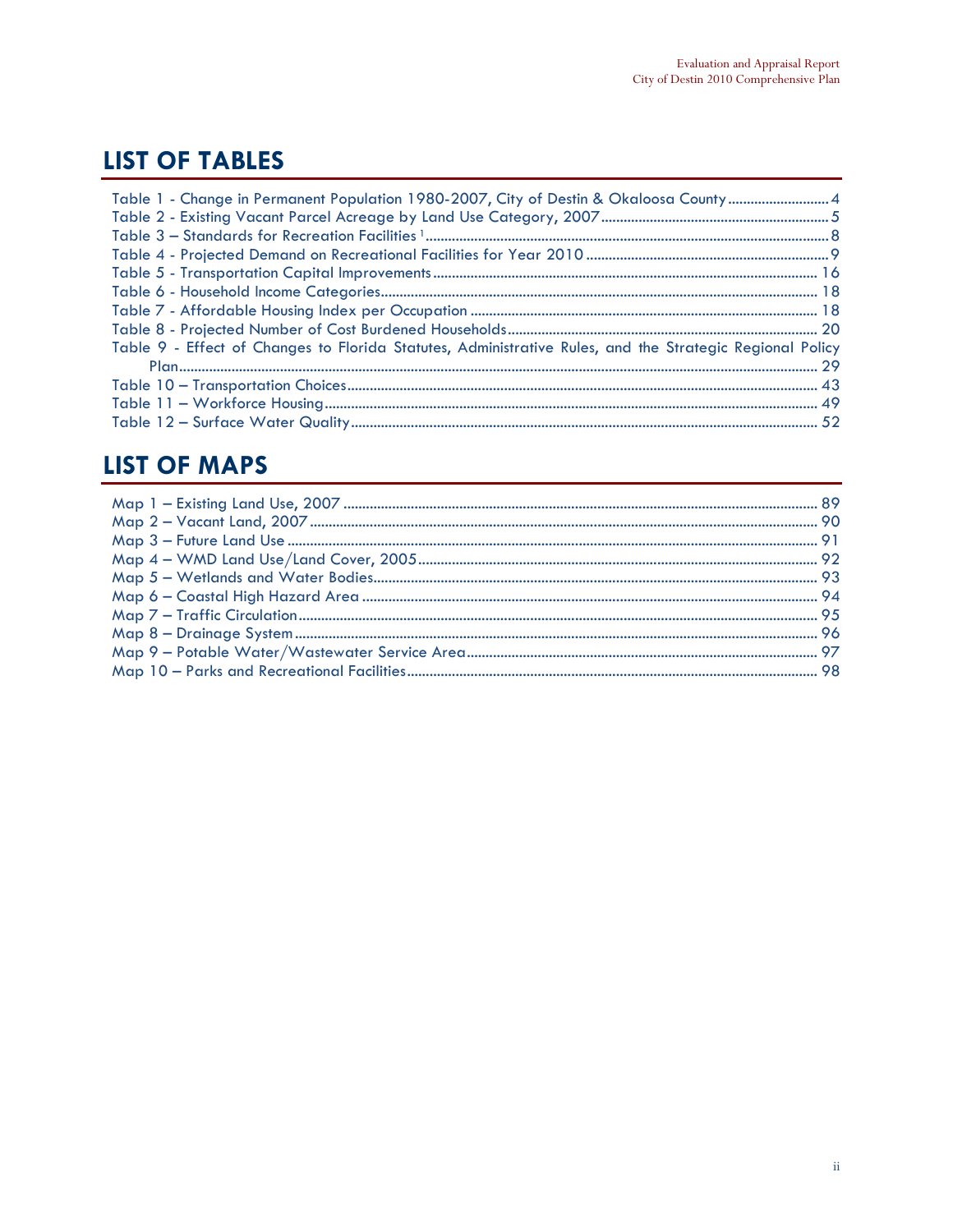# INTRODUCTION

The City of Destin (City) periodically reviews the Destin Comprehensive Plan (Plan), pursuant to Section 163.3191, Florida Statutes (FS), to ensure that it appropriately reflects current and anticipated conditions, embodies a community vision, targets major issues that the City must address in the short and long term, complies with state statutes and rules, and is consistent with state and regional policy plans. This review process culminates in the preparation of an Evaluation Appraisal Report (EAR). This EAR was prepared by the Destin Community Development Department, with consultant support, on behalf of the Local Planning Agency. The EAR was adopted by the Destin City Council on April 7, 2008, prior to its transmittal to the Florida State Department of Community Affairs (DCA) and other reviewing agencies for a sufficiency review. The EAR's due date was April 1, 2008. The previous EAR was adopted in 1998, and was the foundation for the new Comprehensive Plan, which was adopted in January 2005.

The City's EAR process began in May 2007. As a first step in developing the EAR, the City organized a public forum for identifying major issues, which would be the focus of the EAR. The Major Issues Workshop was held on June 7, 2007. A list of major issues was derived from public commentary and an assessment of Plan policies relative to conditions in the community. The City Council accepted the list of major issues at a scheduled public meeting on June 18, 2007, and forwarded the list to DCA for the agency's acceptance. The DCA issued a Major Issues Letter of Understanding on August 2, 2007, provided in Appendix B.

# COMMUNITY PROFILE

The City of Destin is located in northwest Florida on the Gulf of Mexico between Fort Walton Beach and Panama City. Historically known as a fishing village, the City has become a major tourist destination. Located in Okaloosa County, the City's land area spans approximately 7.7 square miles, or 4,894 acres. US 98 is the major east/west transportation corridor in the City providing connectivity to neighboring communities in Santa Rosa and Walton counties, as well as further east to Panama City in Bay County. The primary north-south corridor traversing Choctawhatchee Bay is County Road 293, also known as the Mid-Bay Bridge.

Destin is known for its white sand beaches and emerald green waters, thus dubbing the area Florida's Emerald Coast. The City, which was originally chartered as a municipality in 1984, operates under a Council-Manager form of government. For Fiscal Year 2006, the City had 96 total employees that provide a multitude of municipal services, including an exceptional library. In addition to the library, major community facilities in the City include the Destin Community Center, Morgan Sports Complex, one public school, one golf course, a municipal boat ramp, and ten parks, including Henderson Beach State Park. Additionally, the Destin-Ft. Walton Beach Airport, a general aviation public-use facility, is located within city limits.

The City of Destin is one of nine municipalities in Okaloosa County. In 2007, the estimated population of the City was 12,225 (permanent residents) and its population density was 1,587 persons per square mile (2.49 persons per acre). According to the 2000 Census, slightly more than 96 percent of the local population is white. Approximately three percent of the local population is Hispanic. The median age of a City resident is 42.4 and the average persons per household are 2.26. The median household income in the City is \$53,042, and 5.5 percent of the local population is at or below the poverty level.

A 2004 University of West Florida report stated the overall estimated impact of Destin tourism on the economy was \$188,485,888 in spending. Approximately, \$48,974,758 in income was generated and about 2,116 jobs supported. Approximately 61 percent of the local population over the age of 16 is in the labor force. The three top industries that employ City residents are arts, entertainment, recreation, accommodation and food services, (17.6 percent); finance,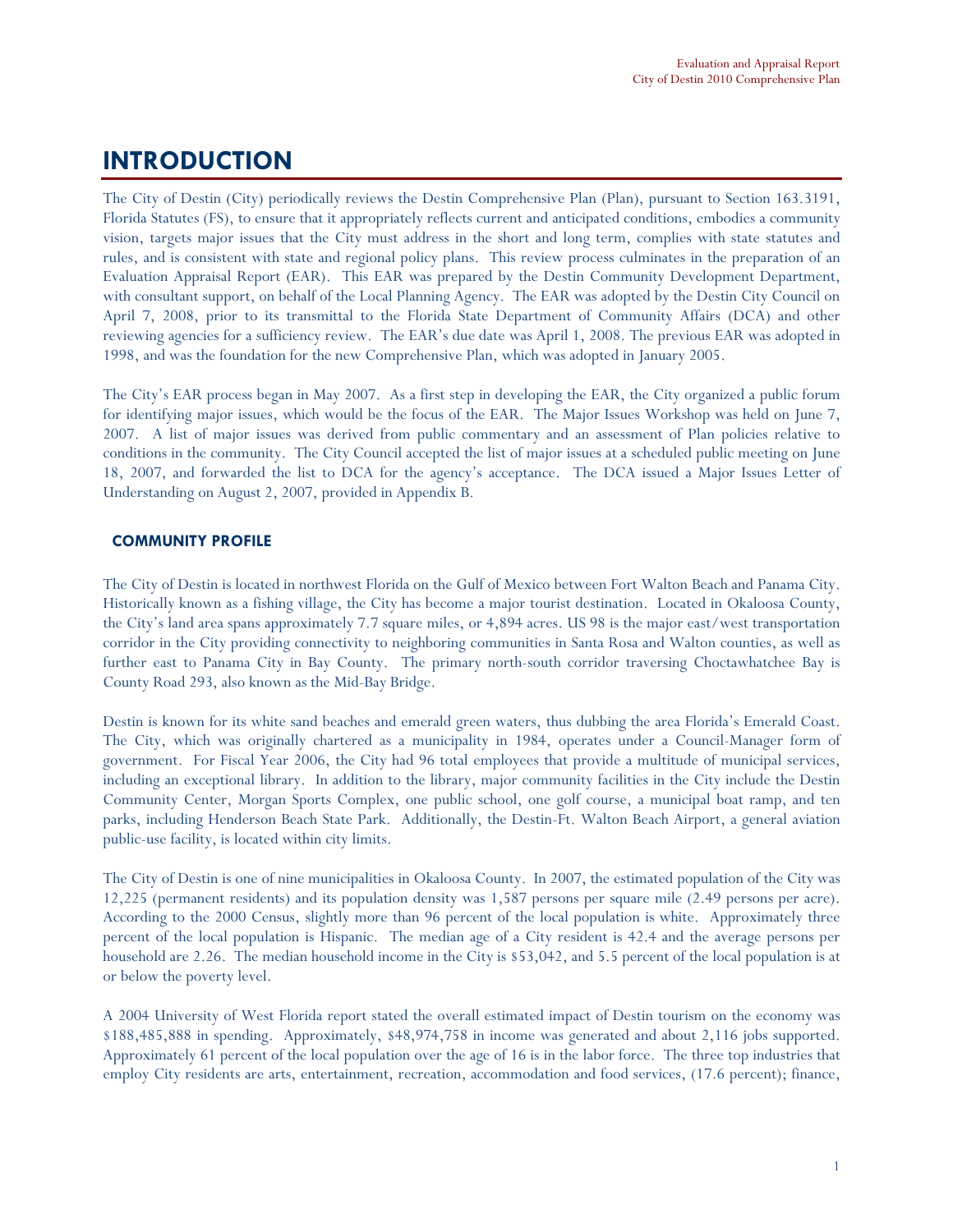insurance, real estate and rentals/leasing (14.5 percent); and retail trade (12.6 percent). Resort Quest is the largest employer in the City, followed by employers in the restaurant, accommodation, recreation and healthcare industries. With a mere 581 acres of vacant land, the City is considered to be substantially built-out. Development in Destin is primarily infill and redevelopment, as is evidenced by the two Community Redevelopment Areas (CRA): Harbor and Town Center.

The Harbor Community Redevelopment Area, established in 2003, plans for nearly \$70 million worth of public improvements. One of the improvements calls for redevelopment of the Harbor Front area to improve and preserve public access to the harbor. The boundaries for this redevelopment effort are generally the harbor, on the south; Pine Street and Azalea Drive, on the north; Choctawhatchee Bay, on the west; and Beach Drive, on the east.

The capital improvement program includes streetscape improvements on Harbor Boulevard; connecting the boardwalk and the Melvin parcel to create a linear park; pedestrian amenities, such as light fixtures, signage and banners; traffic calming; and additional recreational opportunities for the general public.

The Town Center CRA, established in 1998, encompasses the geographic area north of Highway 98 between Beach Drive and Airport Road and south of Legion Drive. Projects in this area include, undergrounding utilities, roadway improvements, bike and pedestrian pathway improvements and landscaping. The Community Redevelopment Agency generates revenues via a tax increment. In 2005, more than \$416,070 was generated from the Town Center CRA and nearly \$206,904 generated from the Harbor CRA.

### EAR PURPOSE STATEMENT

Chapter 163.3191, FS, requires local governments to prepare an EAR of their adopted Comprehensive Plan every seven years. The purpose of the EAR is to evaluate the Plan's progress in addressing major growth and developmentrelated issues, identify changed conditions since the time the Plan was last updated, and determine if amendments to the Plan are needed to address the identified major issues and changes. Specifically, the purpose of the EAR is to:

- Identify major issues for the City;
- Review past actions of the City government in implementing the Plan since the last EAR;
- Assess the degree to which Plan objectives have been achieved;
- Assess both successes and shortcomings of the Plan;
- Identify ways that the Plan should be changed;
- Respond to changing conditions and trends affecting the City;
- Respond to the need for new data;
- Respond to changes in state requirements regarding growth management and development;
- Respond to changes in regional plans; and
- Ensure effective intergovernmental coordination.

# PUBLIC PARTICIPATION PROCESS

The City conducted a public workshop for identifying major issues that would be the focus of the EAR. The Major Issues and Visioning Workshop was held on June 7, 2007 and drew 50 participants from the community. The City employed a variety of public outreach vehicles to notify the community of the scheduled workshop, including an invitation to attend the workshop in the City's monthly newsletter as well as advertising the meeting on the City's Web site.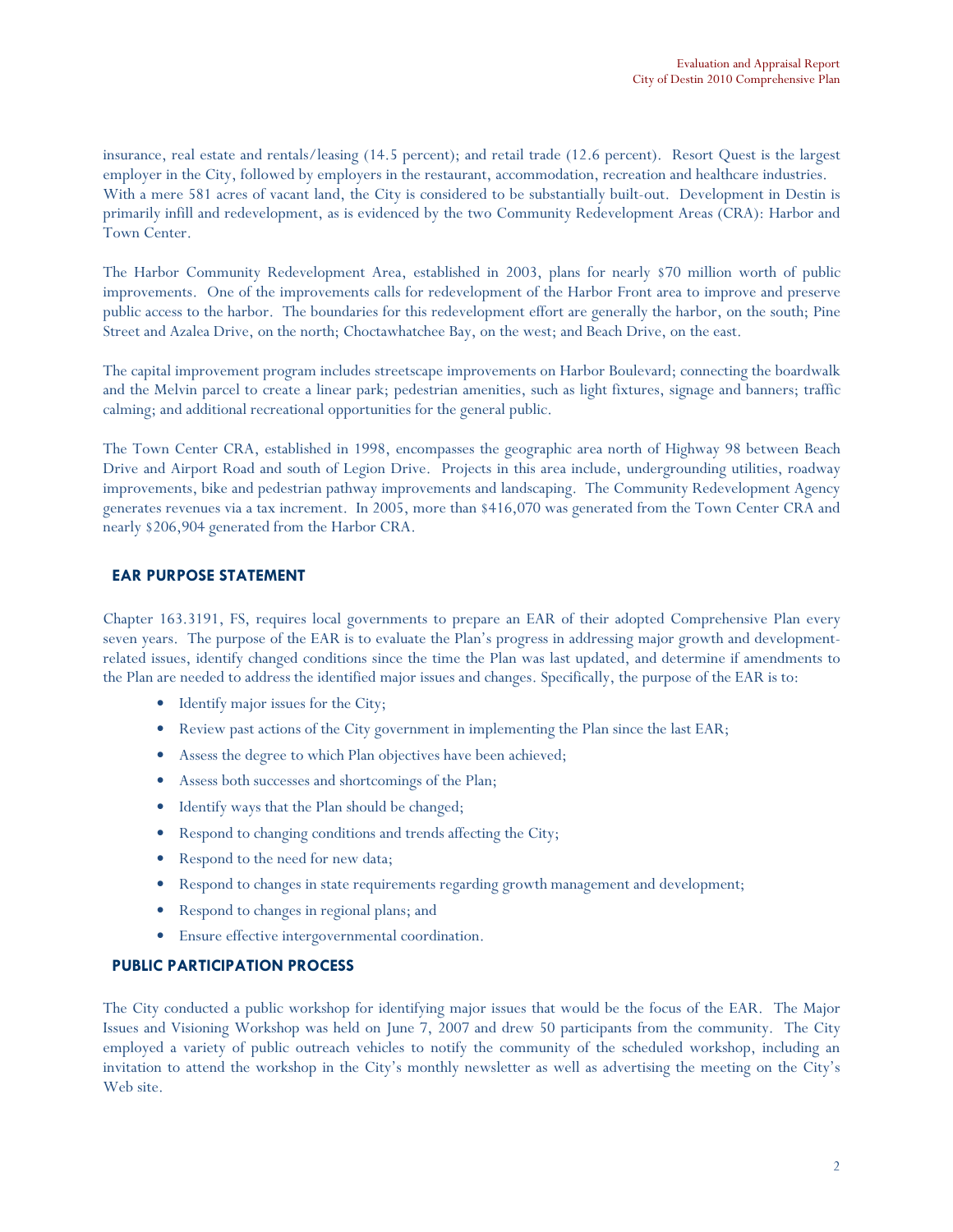The draft Major Issues Letter of Understanding (LOU) was presented to the City Council at a scheduled public meeting on June 18, 2007. On August 2, 2007, the City received the LOU stating general agreement between the City and DCA as to the issues to be addressed in the EAR. The LOU was available for viewing by the public at City Hall.

The Local Planning Agency held an advertised public hearing on March 20, 2008 to receive public input and make a recommendation to the City Council regarding transmittal of the draft EAR.

On April 7, 2008 the City Council held a public hearing and adopted a resolution directing the transmittal of the EAR to DCA. To encourage additional public participation, the City posted the draft EAR on the City's Web page, provided a draft EAR to the library for public viewing, e-mailed notices of the EAR public hearings to the CAC and other interested parties, and published required public notices in a local newspaper of general circulation.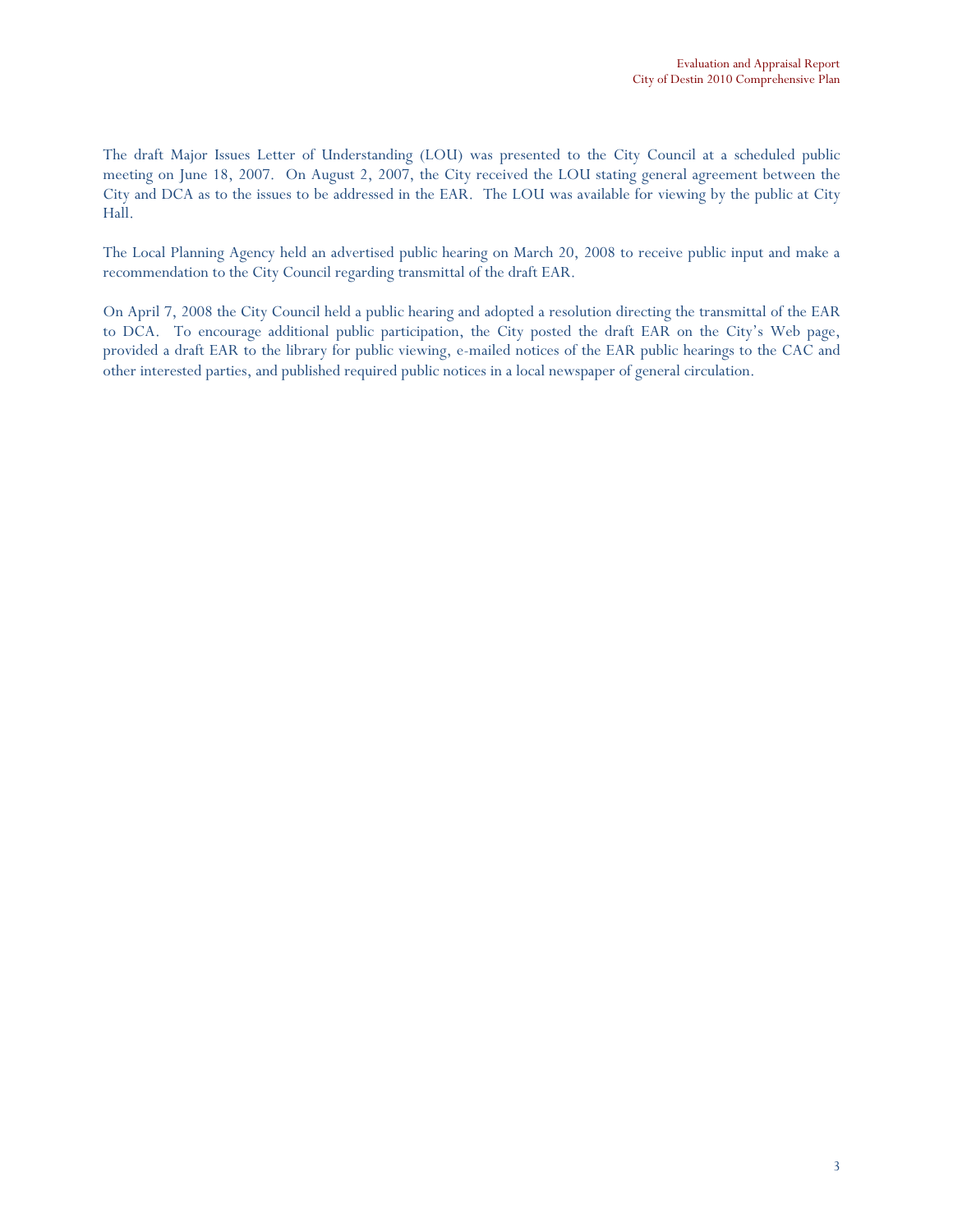# CITYWIDE ASSESSMENT

# POPULATION GROWTH

Population growth is predicated in part on market forces and the amount of permitted residential development allowed under the City's 2010 Comprehensive Plan and related zoning codes. The elements and policies of the Plan are shaped in large measure by the anticipated near- and long-term population estimates and projections.

The City's population projections drive the need for public facilities and services, such as wastewater treatment, parks, and schools. The accuracy of those projections is important for the planning, design, and budgeting of facilities and services. In addition, land use and other regulatory changes may be warranted to respond to the needs of a changing population. Without accurate population estimates and projections, local governments may either be unnecessarily wasting resources for unneeded services or unable to meet concurrency mandates for a growing population.

The principal function of the Plan is to guide the City's decision making on the use of land, provision of public facilities, management of natural resources, and availability of housing. Critical to these functions is a foundation of knowledge on the magnitude, geographic distribution, and character of the City's population. Thus, successful comprehensive planning depends to a great extent on the accuracy of population estimates and projections. In this section, information is provided on historic population growth and estimates for the current permanent resident population.

# **Current Population**

Shown in the table below is the City and County permanent population estimates from 1980 to 2007. Between 1984 and 1990, the City's permanent population increased at an annual growth rate of 12.4 percent. Between 1990 and 2000, the annual rate of growth increased substantially to 37.6 percent. Recent figures (2000-2007) indicate an annual growth rate of 9.9 percent.

| <b>CENSUS POPULATION</b><br><b>JURISDICTION</b> |         | <b>POPULATION</b><br><b>ESTIMATE</b> |         | <b>POPULATION CHANGE</b> |            |            |            |            |            |
|-------------------------------------------------|---------|--------------------------------------|---------|--------------------------|------------|------------|------------|------------|------------|
|                                                 | 1980    | 1990                                 | 2000    | 2007                     | 1980-1990  | 1990-2000  | 2000-2007  |            |            |
| Destin                                          | 7.189*  |                                      |         | 12,225                   | 891        | 3.039      | 1.106      |            |            |
|                                                 |         | 8,080                                | 11.119  |                          | $(12.4\%)$ | $(37.6\%)$ | $(9.9\%)$  |            |            |
| Okaloosa                                        | 109.920 | 143,776                              | 170.498 | 188.939**                | 33,856     | 26.722     | 18,441     |            |            |
| County                                          |         |                                      |         |                          |            |            | $(30.8\%)$ | $(18.6\%)$ | $(10.8\%)$ |

Table 1 - Change in Permanent Population 1980-2007, City of Destin & Okaloosa County

Sources: US Census of Population and Housing; Univ. of Florida Bureau of Economics and Business Research, 2007.

\*Destin's first population count occurred in 1984, when it became an incorporated city.

\*\*2005 estimate (best available data)

The adopted Comprehensive Plan projected a population of 13,644 by 2010. The trend over the last seven years has been roughly 1% per year. Based on that average, the population in 2010 would only be 12,410, meaning that the 2000 projections were too high by roughly 1,200 people.

The Shimberg Center for Affordable Housing at the University of Florida has prepared permanent population projections to the year 2030. The projections are provided in Table 2 below.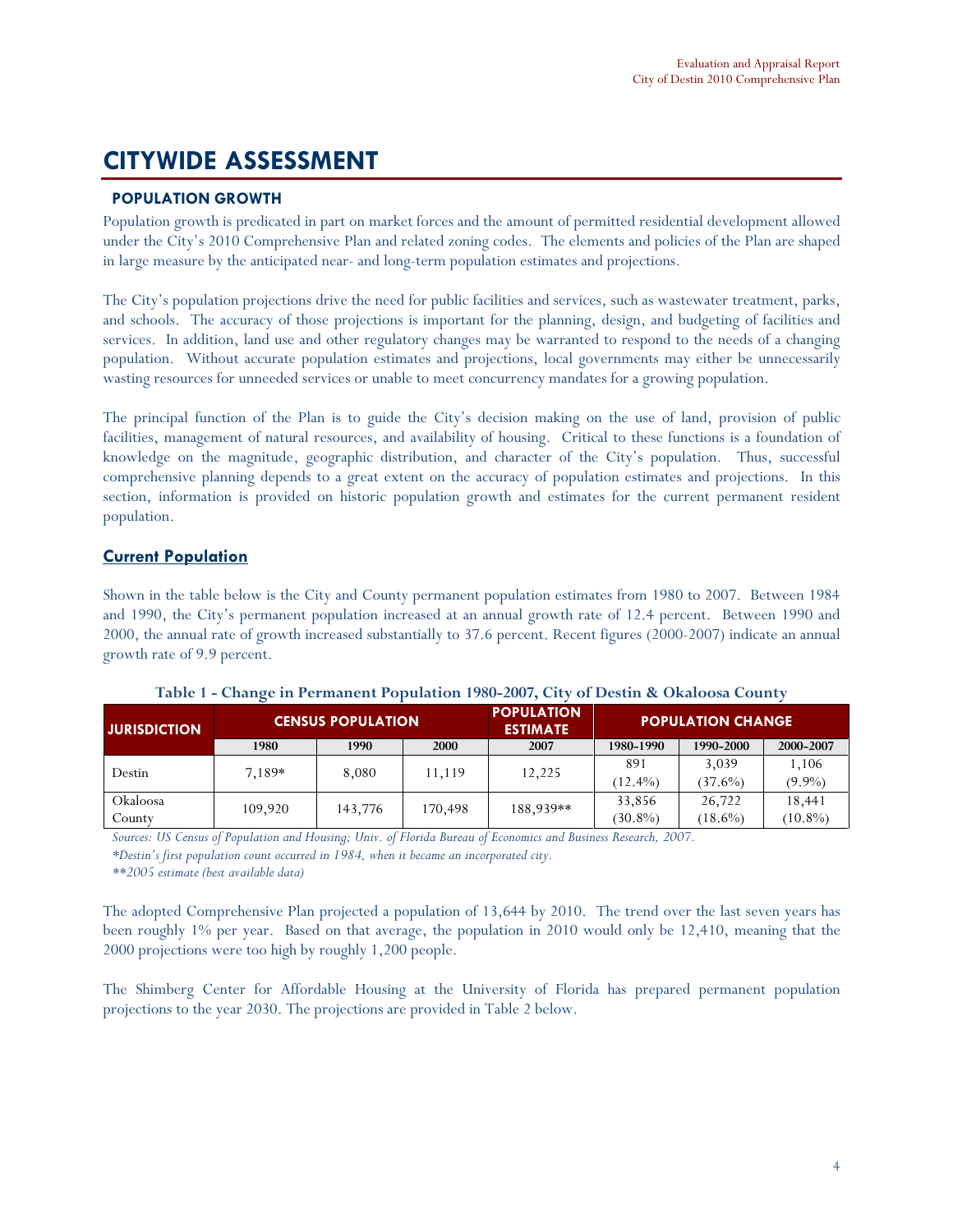| <b>City of Destin Permanent Population Projections</b> |        |        |        |                                                               |  |
|--------------------------------------------------------|--------|--------|--------|---------------------------------------------------------------|--|
| Year                                                   | 2015   | 2020   | 2025   | 2030                                                          |  |
| Population                                             | 14,821 | 16,078 | 17,212 | 18,302                                                        |  |
|                                                        |        |        |        | Source: Shimberg Center for Affordable Housing, University of |  |

Due to the large influx of tourists during various times of the year, the city determines certain public facility needs based on a functional population. Water and Sewer functional population is based on peak season, peak month population, which includes permanent and seasonal population during the peak-month of the tourist season. The functional population for recreational needs is calculated based on the permanent and seasonal population minus those residing at hotels, motels, campgrounds, and live-aboard vessels. Projections for permanent and seasonal population to 2010 are provided in the data and analysis portion of the adopted comprehensive plan.

### CHANGES IN LAND AREA

Florida

Between 2005 and 2007, the incorporated area of the City increased roughly 100 acres. This increase was the result of annexation of six properties – three north of Commons Drive; one south of Two Trees Road; one north of Emerald Coast Parkway and one east of Henderson Beach Road depicted in the Future Land Use Map in Appendix A.

### VACANT LAND ANALYSIS

The total amount of land in Destin comprises 4,894 acres and the total vacant parcels amount to approximately 581 acres. This results in 10.1 percent of the lands within Destin classified as vacant (this total is not precise because of the recent movement of the beach line). The majority of vacant parcels are scattered residential lots within platted subdivisions. Larger non-residential vacant land parcels are located south of the airport, north of US Highway 98. In 2001, there were 689 acres of vacant land in within the incorporated area of the City of Destin. By 2007, the supply of these lands had decreased to 581 acres.

The current supply of vacant, developable land is classified in the following table and depicted on the Vacant Lands Map in Appendix A:

| <b>LAND USE CATEGORY</b><br><b>LAND USE CODE</b><br><b>ACRES</b> |             |          |  |  |  |
|------------------------------------------------------------------|-------------|----------|--|--|--|
| Airport                                                          | A           | $\theta$ |  |  |  |
| <b>Bay Estates</b>                                               | BE          | 74.7     |  |  |  |
| Crystal Beach Neighborhood                                       | <b>CBN</b>  | 52.7     |  |  |  |
| Crystal Beach Resort                                             | <b>CBR</b>  | 11.4     |  |  |  |
| Commercial General                                               | CG          | 65.8     |  |  |  |
| Commercial Limited                                               | CL.         | $\theta$ |  |  |  |
| Calhoun Mixed Use                                                | <b>CMU</b>  | .57      |  |  |  |
| Conservation                                                     | <b>CON</b>  | $\theta$ |  |  |  |
| Commercial Trades and Services                                   | <b>CTS</b>  | 7.62     |  |  |  |
| <b>Gulf Resort Mixed Use</b>                                     | <b>GRMU</b> | 36.06    |  |  |  |
| High Density Residential                                         | <b>HDR</b>  | 32.9     |  |  |  |
| Holiday Isle Mixed Use                                           | <b>HIMU</b> | 3.24     |  |  |  |
| Industrial                                                       | IN          | .82      |  |  |  |
| Institutional                                                    | <b>INST</b> | .85      |  |  |  |

Table 3 - Existing Vacant Parcel Acreage by Land Use Category, 2007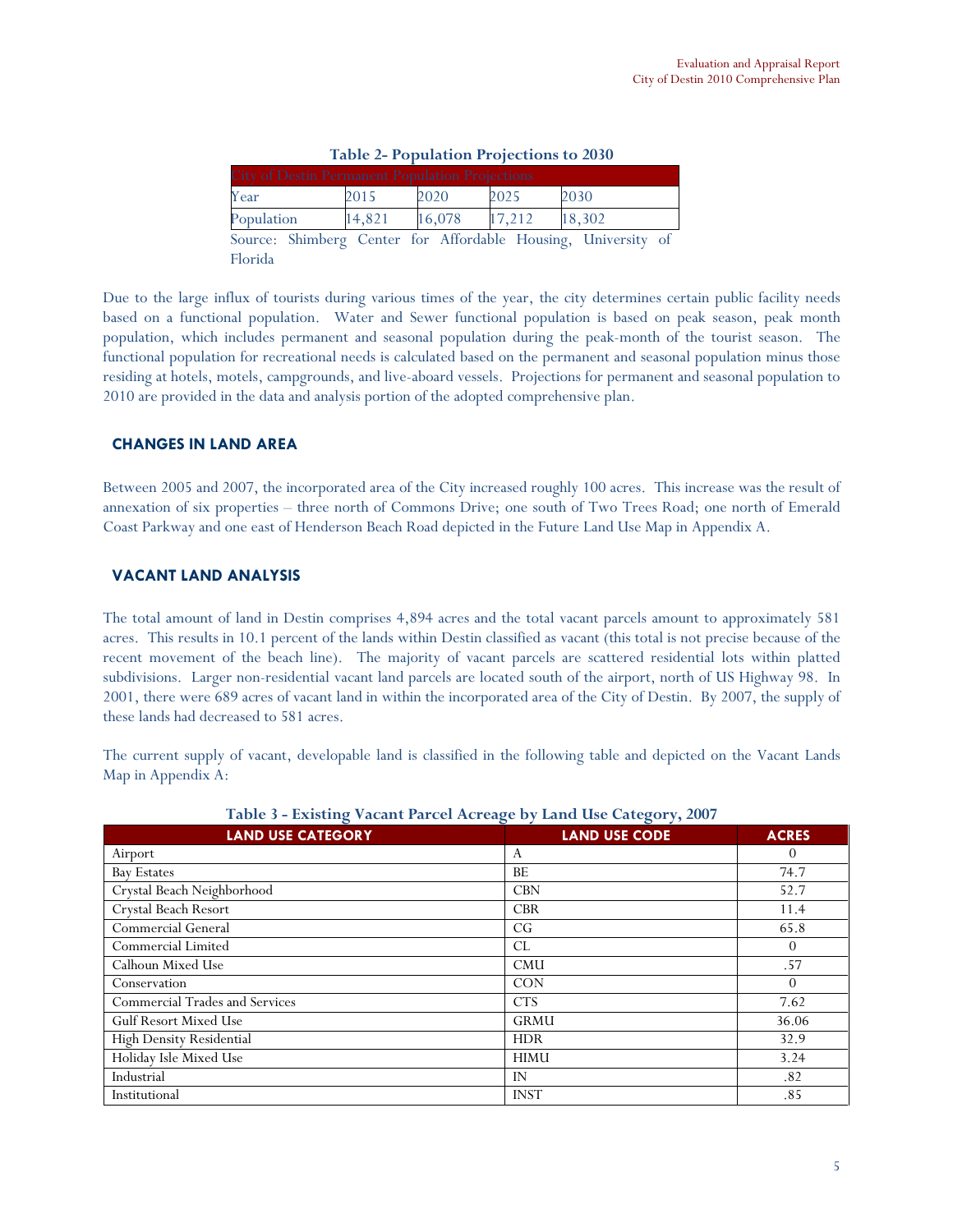| Low Density Residential               | LDR         | 75.6   |
|---------------------------------------|-------------|--------|
| Medium Density Residential            | <b>MDR</b>  | 111.7  |
| North Harbor Mixed Use                | <b>NHMU</b> | 9.77   |
| Recreational                          | <b>REC</b>  |        |
| Residential, Office and Institutional | <b>ROI</b>  | 45.6   |
| South Harbor Mixed Use                | <b>SHMU</b> | 14.2   |
| Town Center Mixed Use                 | <b>TCMU</b> | 36.5   |
| Total                                 |             | 581.23 |

Vacant land will not accommodate all future growth. Development pressures to accommodate additional population will result in redevelopment of existing developed property.

### LOCATION OF EXISTING DEVELOPMENT IN RELATION TO THAT ANTICIPATED IN THE PLAN

The adopted Plan anticipated that development would occur on the few remaining vacant, developable parcels (including infill lots) in the City and annexed lands, and through redevelopment. The plan stated that the remaining vacant lands are inadequate to support continuation of anticipated population growth trends through 2010. A sufficient amount of vacant land is not available to accommodate future population and housing needs. Also, the Future Land Use and Transportation Elements anticipate redevelopment within mixed use districts, particularly those located within a Multimodal Transportation District. Existing single use buildings or areas predominantly used for a single land use can be redeveloped with a mix of compatible non-residential and residential uses, based on the Future Land Use Element and Future Land Use Map. Redevelopment and infill development will absorb population and housing that cannot be accommodated by vacant lands.

In the three years since the plan's adoption, redevelopment has occurred in the Town Center and Harbor Area mixed use districts. In addition, annexations of three parcels, located north of Commons Drive have occurred. With escalating housing costs in the community, there is a concern that housing within Destin is out of reach to the City's workforce. The community understands the dynamics of housing availability for the local workforce and convenient access to the range of services routinely needed by the City residents and the local tourism economy. During the Plan update, target areas for workforce housing will be indicated in the Future Land Use Element and on the Future Land Use Map (FLUM).

#### PUBLIC SCHOOL LOCATIONS

There is only one public school located within the City, Destin Elementary, and it has an enrollment of 869 students. Destin Middle School has an enrollment of 607 students, but is located outside the City limits to the east.

Public schools are permitted in Institutional future land use category. The Okaloosa County School Board does not have any plans to build new schools or expand existing schools in Destin in the foreseeable future. Therefore, the existing allocation of the Institutional category on the FLUM will be sufficient over the next planning timeframe. There is a limited supply of vacant, developable land in the City and there are very few, if any, sites of adequate size for a new school.

#### DEMANDS OF GROWTH ON PUBLIC INFRASTRUCTURE

# **Concurrency**

The City utilizes a Concurrency Management System (CMS) to ensure that the infrastructure needed to serve new development and redevelopment is available concurrent with demand. The City can issue development permits only if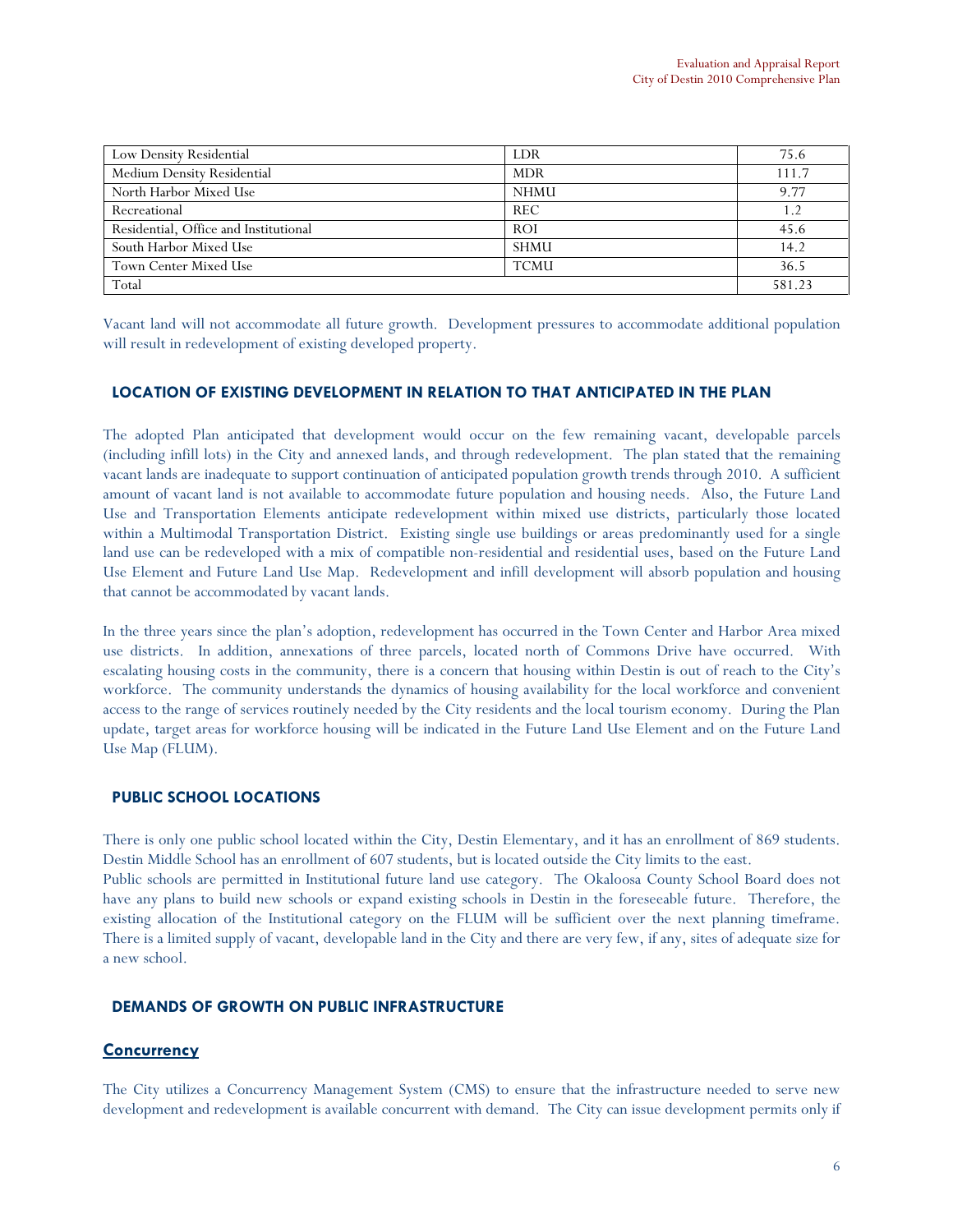the proposed development does not lower the existing level of service (LOS) of a facility below the LOS standard in the adopted Comprehensive Plan. LOS standards are required for the following public facilities: potable water; wastewater; solid waste; parkland and recreation facilities; stormwater drainage; and roads. The City performs a concurrency review to determine a development proposal's impact on public facilities and basic eligibility for a development permit.

# Potable Water and Sanitary Sewer

Potable water services are provided by private companies, DWU (98 %) and SWUC. Sanitary sewer services are provided by private companies, Destin Water Users, Inc (DWU) and South Walton Utility Company, Inc (SWUC). In 2007 Destin Water Users (DWU) completed their Master Plan for Water, Wastewater and Reclaimed Water. The Plan was prepared by Baskerville-Donovan, Inc. to project consumer growth and establishes demand for the water and wastewater systems as well as production for the reclaimed water system for the expected build-out year. The Plan also addresses proposed improvements for the water and wastewater systems, which include the treatment plant to meet build-out projections and improve the overall performance of the system.

The Plan determined a realistic Equivalent Unit (EU) to establish consumption values for typical potable water connections in gallons per day. An EU can be defined as the average daily potable water consumption of a typical residential unit and is used to develop build-out projections, billing rates and connection fees for different types of users. The historical data analyzed in the Master Plan found an EU to be 294 gallons per day.

The water system is primarily comprised of the supply, pumping capacity, storage and the distribution system. The projected growth population and the EU projected the water annual average daily flows and maximum daily flows at build-out in the year 2035 to be 6.48 MGD and 9.89 MGD respectively. The analysis showed the pumping capacity and distribution system to be adequate for the projected build-out flows assuming no changes are made to the system. However, calculations indicate that increases in withdrawal rates or additional water supply will be needed before build-out and possibly as early as 2009. Additionally, as the distribution of the water demand changes due to concentrations of growth in certain areas of the system, DWU should begin to explore new water storage options that could be beneficial to the pressures on the system. Water consumption and withdrawals should be monitored over the next 18 months to determine if water withdrawal rates for the well field will need to be increased, decreased or stabilized. DWU is currently constructing a sixth well (No. 10) to restore the capacity lost from two well failures in 2004. Their current pumping capacity is 7.68 MGD with a firm pumping capacity of 5.80 MGD based on the results of the 2006 well pump flow tests. Once Well No. 10 is online, the total pumping capacity will reach 9.4 MGD with a firm pumping capacity of 7.53 MGD. Discussions are currently underway to obtain additional well sites and construct a 2.5 MG storage tank in south Walton County and a redundant water main crossing Choctawhatchee Bay.

The wastewater system and treatment plant were also analyzed in the Master Plan to identify improvements, meet build-out projections for 2035 and improve system performance. The design criteria and water projections for the plant have the wastewater annual average daily flows and maximum monthly average daily flows at 5.15 MGD and 7.26 MGD respectively. Based on these projections, additional capacity may be needed at the wastewater treatment plant for treatment and reclaimed water disposal requirements. The plant currently has enough capacity to meet the present demands; however, upgrades will need to begin at the plant around 2015 or 5 years before the flows reach maximum capacity. F.A.C. 62-600.405 sets guidelines for the planning, design and construction of necessary expansions. According to this rule, planning and preliminary design of the necessary expansion is to be initiated when the permitted capacity will be equaled or exceeded within the next five years. The Master Plan estimates that the current permitted maximum month average daily flow will be exceeded in 2021; therefore, it is estimated that planning and preliminary design will need to begin in 2016. It is recommended that the Master Plan be updated every five years to evaluate the accuracy of the projections and make necessary adjustments to schedule any required improvements.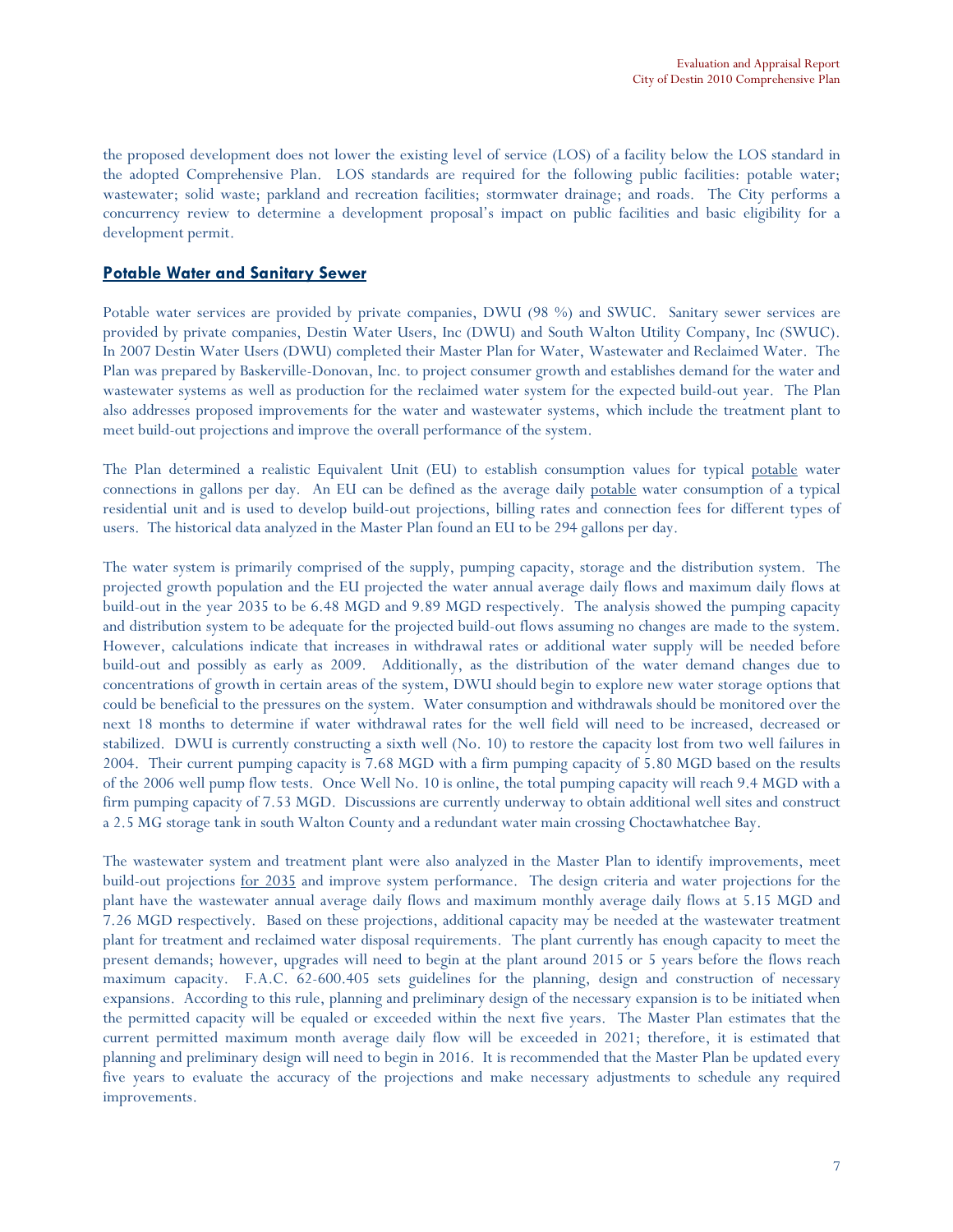The reclaimed water system consists of restricted public access areas, public access areas and rapid rate filtration areas. Typically, 100% of DWU's treated wastewater is recycled as reclaimed water and used for beneficial purposes. Wet weather storage is necessary during rainy weather events to store reclaimed water when it is not practical to operate irrigation systems. DWU has the capacity to store 7.72 MG of reclaimed water during wet weather conditions. Reject storage is necessary for the reclaimed water that does not meet discharge standards and where alternative disposal capacities are exceeded. DWU has the capacity to store 2.8 MG of reject water. The system is projected to produce an average daily flow of 4.09 MGD and a maximum month average daily flow of 5.76 MGD at build-out in the year 2035. Currently, through various types of discharge, DWU has a total flow limited permitted discharge capacity of 4.47 MGD annual average daily flow.

DWU currently has 7.72 MG of wet weather storage available, but the system is currently flow limited to 2.57 MGD for Slow-Rate Application. Due to wet weather storage deficiencies, DWU is permitted with 2.026 MGD of reclaimed water application under this rule. DWU's current 2.8 MG (2.0 MG lined reject storage pond and 0.8 MG of excess capability in the equalization basin) in reject storage capacity is adequate for their existing permit.

The reclaimed water system is currently seeing operating problems in the distribution system and master pumping station that are currently under further investigation. It is anticipated that upgrades to the distribution system and pumping station will be needed to meet current and future demands and overall the Plan found the system to be permit limited due to wet weather and reject storage. A solution to increase these capacities will need to be addressed in the next few years as flows are projected to approach the current permitted limit of 6 MGD in 2021 and as excess capacity decreases nearing build-out.

In addition to extensive monitoring and projections; DWU's overall water conservation goal is to prevent wasteful use of the water resource. DWU is committed to trying to achieve a loss rate of 10% or less. As a part of the efforts to encourage water conservation within the service area, DWU categorizes the users and addresses the needs of each. Older condominiums and hotels are contacted and supplied with leak detector tablets and water conservation pamphlets. Water conservation kits, suggestions on lawn irrigation and plant types and other helpful information are provided to home owners to assist with water conservation. Public awareness discussions are routinely held and include classrooms, government offices and restaurants.

Since the Comprehensive Plan: 2010 was adopted in January 31, 2005 the LOS standards for potable water and sanitary sewer have been met for every development order project submitted for review to Destin Water Users.

# Solid Waste

L

Solid waste services are provided by Okaloosa County. Historical use and projected use data were not available. However, the Okaloosa County Recycling Office is a member of the City's Technical Review Committee and confirms solid waste availability and capacity prior to site plan approval.

# Parks and Recreation

Due to the large volume of tourists that visit Destin every year, the City calculates its level of service based on a functional population versus the permanent resident population. The City's methodology of calculating the functional population is located in the Future Land Use Element data, inventory and analysis of the City's adopted Comprehensive Plan. The City adopted the following levels of service for recreational facilities:

Table  $4$  – Standards for Recreation Facilities<sup>1</sup>

| _________ |                  |                 |                 |  |
|-----------|------------------|-----------------|-----------------|--|
| FACILITY  | <b>STANDARD'</b> | <b>FACILITY</b> | <b>STANDARD</b> |  |
|           |                  |                 |                 |  |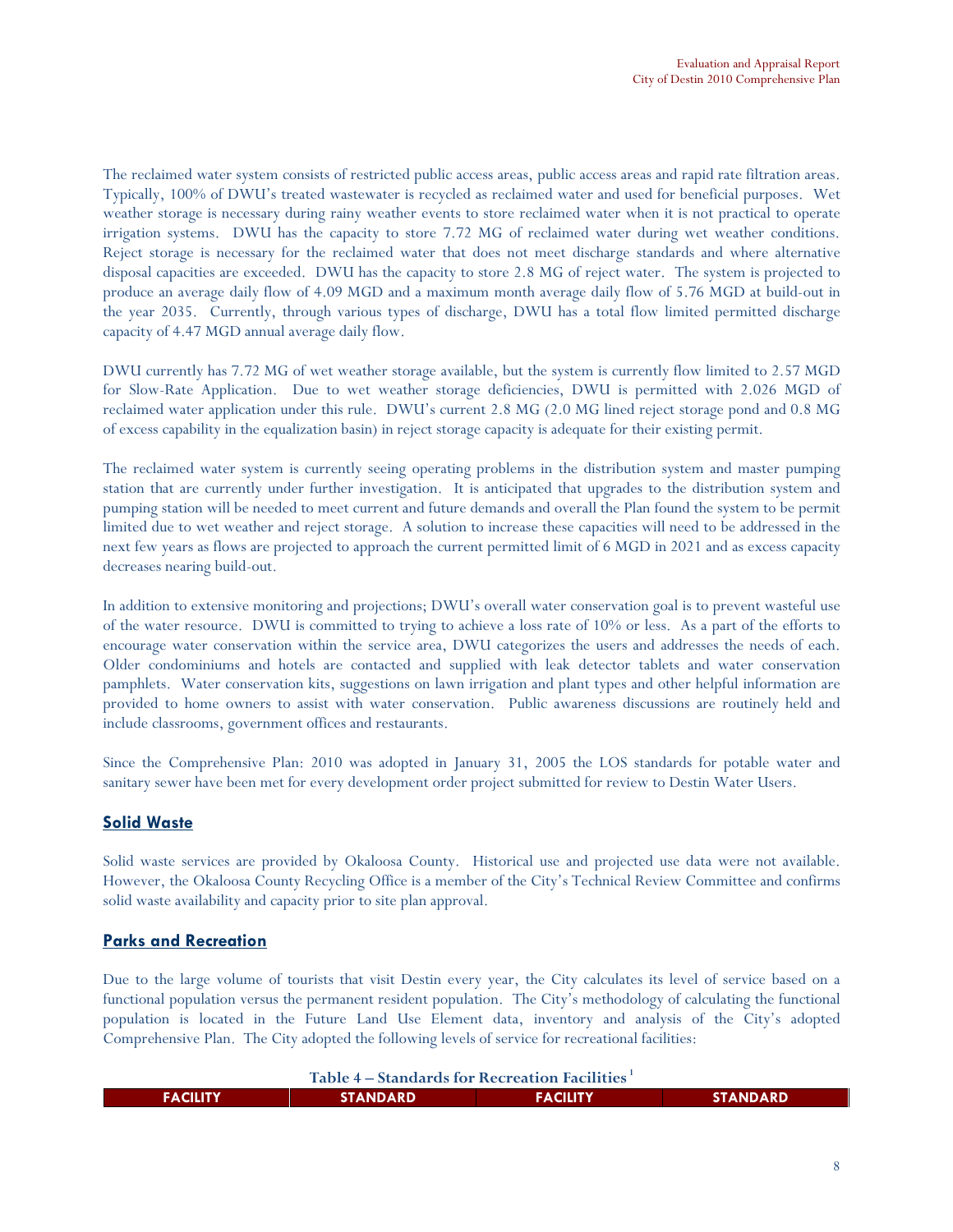| <b>Tennis Courts</b>      | 1 court per 4,000 functional | <b>Exercise Trails</b>   | 1 linear mile per 14,000 |
|---------------------------|------------------------------|--------------------------|--------------------------|
|                           | population                   |                          | functional population    |
| Baseball/Softball Fields  | 1 field per 6,000 functional | <b>Basketball Courts</b> | 1 per 5,000 functional   |
|                           | population                   |                          | population               |
| Multi-Purpose Fields      | 1 per 10,000 functional      | <b>Community Center</b>  | 1 center per $20,000$    |
|                           | population                   |                          | functional population    |
| Children's Play Areas/Tot | 1 area per 10,000 functional | Community Swimming Pool  | 1 per 20,000 functional  |
| Lots                      | population                   |                          | population               |

<sup>1</sup> Level of Service Standards measured according to functional population.

Based on the functional population, the City identified the following deficits and surplus in recreation facilities in the 2005 Comprehensive Plan:

|                           | <b>EXISTING FACILITIES</b> |               |                                                   |  |  |
|---------------------------|----------------------------|---------------|---------------------------------------------------|--|--|
| <b>FACILITY</b>           | <b>TOTAL</b>               | <b>DEMAND</b> | <b>NEED</b> <sup>1</sup><br>(SURPLUS +/DEFICIT -) |  |  |
| <b>Tennis Courts</b>      |                            | 6.1           | $-4.1$                                            |  |  |
| Baseball/Softball Fields  |                            | 4.0           | $+1.0$                                            |  |  |
| Children's Play Areas/Tot | 4                          | 2.4           | $+1.6$                                            |  |  |
| Lots                      |                            |               |                                                   |  |  |
| <b>Community Center</b>   |                            | 1.2           | $-0.2$                                            |  |  |
| Community Swimming Pool   | $1$ (YMCA)                 | 1.2           | $-.2$                                             |  |  |
| <b>Exercise Trails</b>    | 1.1                        | 1.7           | $-0.6$                                            |  |  |
| <b>Basketball Courts</b>  | 4                          | 4.9           | $-0.9$                                            |  |  |
| Multi-Purpose Fields      |                            | 1.9           | $-2.1$                                            |  |  |

Table 5 - Projected Demand on Recreational Facilities for Year 2010

The City has added additional multi-use trails via the Multimodal Transportation District, meeting the future demand for exercise trails. Additionally, the City has committed funding in the CIP for a new tennis center, and has contributed funds to the YMCA swimming pool, which will cover those shortfalls as well. However, the City has not yet committed funds to an additional basketball court.

# **Transportation**

The City conducts an annual transportation concurrency analysis to establish the current baseline conditions for traffic volume and roadway capacity and to evaluate the need for transportation mobility solutions to address congested segments of the City's concurrency management system (CMS). With the adoption of the multimodal transportation district (MMTD), the traffic data are no longer used to assess transportation concurrency for development projects. However, the data are still used to keep an account of roadway conditions as development adds new trips to the CMS over the course of the year and for comparison to the baseline traffic condition for US Highway 98 as established during the adoption of the MMTD.

The roadways identified as part of the City's CMS include US Highway 98 along with a system of collector roadways that serve the major mobility needs of Destin, as identified in the Transportation Map located in Appendix A. The Map also identifies several links that are not currently included as part of the CMS but should be considered in future updates based on changing travel characteristics.

The analysis used to determine the available roadway capacity for the City is consistent with the methodology described in the Interlocal Settlement Agreement with Okaloosa County. The agreement provides the technical and administrative framework for the City/County Unified Transportation Concurrency Management System (UTCMS).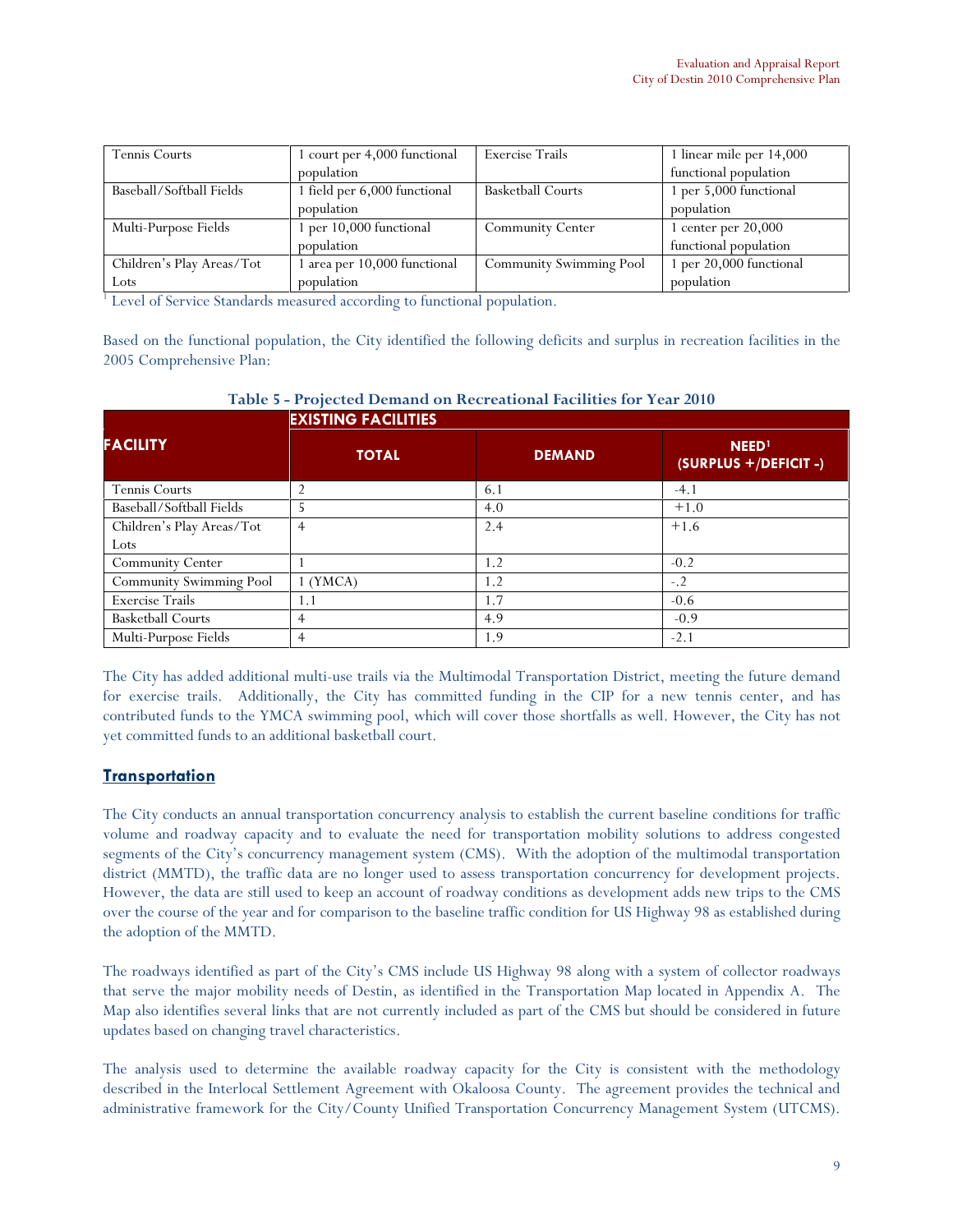The intent of the UTCMS is to ensure a consistent approach by both agencies when evaluating proposed developments. The UTCMS methodology also provides for the tracking of both City and County project trips to provide a realistic assessment of existing conditions on US Highway 98 and collector roadways.

The five main components of the Annual Capacity Analysis include:

- A summarization of current peak-hour traffic count volumes;
- Development of input data for the ARTPLAN analysis, including percent turns from exclusive turn lanes, peak-hour factors, signal cycle length and green time to signal cycle length ratios  $(g/c)$ ;
- An ARTPLAN analysis to determine level-of-service (LOS) and maximum allowable trip volumes for each link within an analysis segment;
- An operational analysis of the signalized intersections; and
- A determination of committed and available motor vehicle trips based on approved development orders.

The 2007 peak-hour, peak-direction US Highway 98 volumes have held fairly constant over the past three years. The segment between Regatta Bay Boulevard and Tequesta Drive is the only segment operating over capacity when accounting for both existing traffic and committed future trips generated by approved development. This segment is 56 trips over capacity.

Traffic volumes increased on a majority of collector road segments, especially along Mountain Drive, Legion Drive and Scenic Hwy 98, indicating a continued shift in local traffic flow away from US 98 and onto the local collector road network. Two Trees Road from Commons Boulevard to Indian Bayou Trail is the only segment operating over capacity when accounting for both existing traffic and committed future trips generated by approved development. The City is in the final stages of acquiring the necessary right-of-way to extend Commons Boulevard from where it currently terminates, at its intersection with Two Trees Road, to the west and its proposed terminus at Airport Road. This extension is proposed to be finished with construction by the end of November 2008. Upon its completion, most of the existing traffic will switch from Two Trees Road to it, thereby relieving up the capacity deficit on Two Trees Road.

With the adoption of the MMTD as part of the comprehensive plan, the focus of the concurrency management system will shift from expanding system capacity to preserving existing capacity, especially with regards to US Highway 98. Improving roadway connectivity and minor roadway improvements at intersections or other strategic locations may be warranted in the future, but any roadway widening projects should be evaluated with strict scrutiny to ensure that they will not conflict with the policies of the MMTD to create a multimodal environment and reduce vehicle trip-making in the city. This report will serve as one of several monitoring tools for the MMTD to ensure that traffic conditions on US Highway 98 do not significantly degrade beyond the existing conditions and approach 115 percent of the existing conditions, the trigger for meeting with DCA, FDOT, TPO, and adjacent jurisdictions to evaluate progress on the MMTD and regional solutions to congestion on US Highway 98. The 2007 Report includes the second comparison of current US Highway 98 traffic to the baseline conditions established in the 2005 Report, indicating decreases in AADT plus committed trips on every link of US Highway 98, with the exception of a small (one percent) increase in traffic on the link from Marler Bridge to Stahlman Avenue.

This year, in conjunction with this Annual Concurrency Analysis, the first bi-annual MMTD Monitoring Report has been produced to assess the impacts of implementing the multimodal policies and revised land development code. According to the adopted comprehensive plan, the City shall use multimodal performance measures to help evaluate the progress towards implementing the goals of the MMTD. On a system wide level, the City is required to: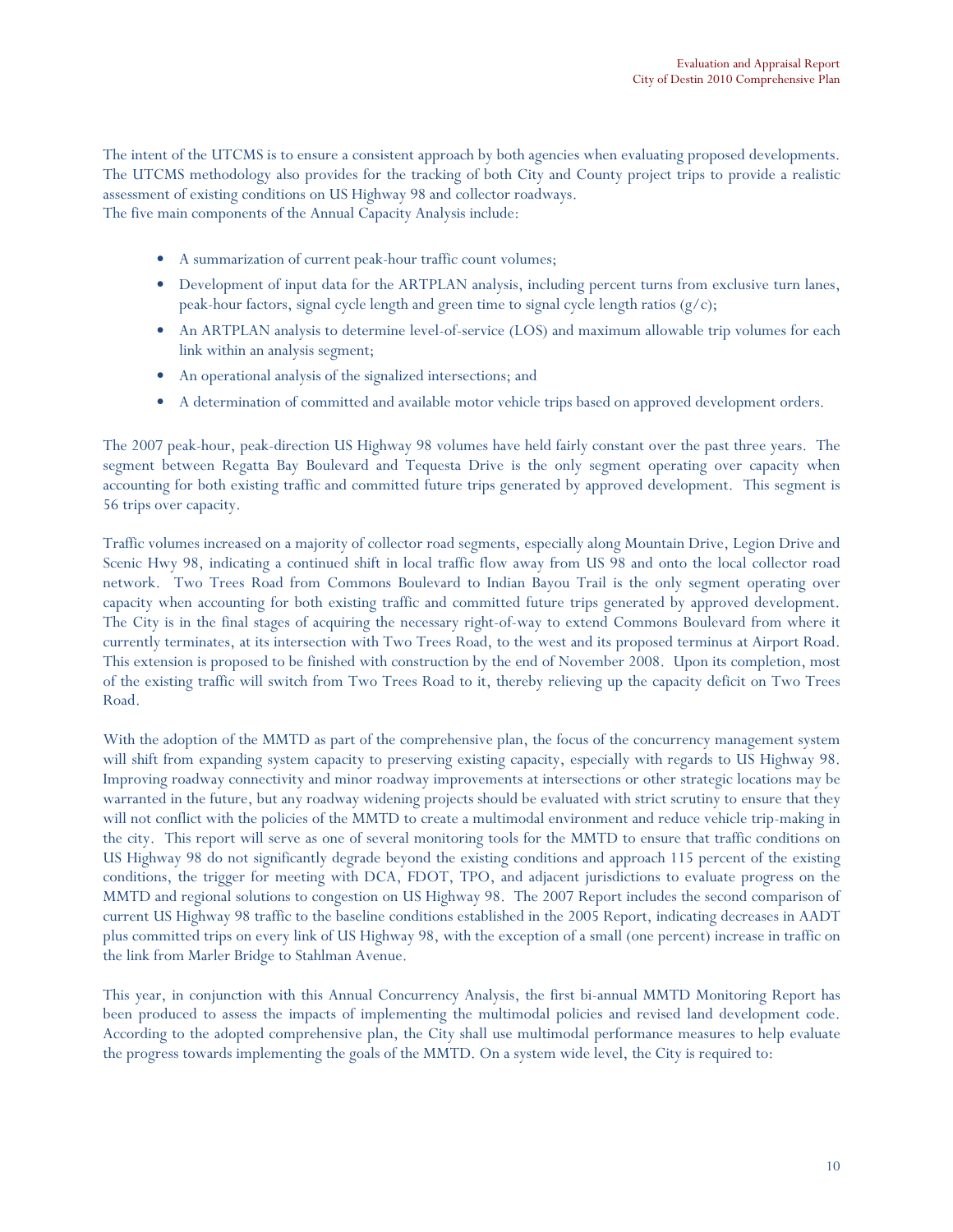- Calculate the number of new developments and redevelopments that are completed and meet the design standards of the Land Development Code (LDC), contributing towards the development of the multimodal transportation system and the creation of a thriving, functional focal point to the City;
- Calculate the number and length of new multimodal facilities that have been completed or planned;
- Calculate the transit ridership on all transit services within the City; and
- Report progress on the implementation tasks identified in Objective 2-1.3.

On a corridor level, multimodal performance measures shall include the factors used in the calculation of multimodal level of service: transportation facilities, urban form, accessibility, and connectivity. These include:

- The corridor multimodal level of service as applied through the ARTPLAN model
- LOS analysis will be used to monitor the progress towards completing the multimodal network.
- Urban form shall be evaluated by measuring development use, density, diversity and design based on the MMTD design standards in Policy 2-1.3.3.
- MMTD accessibility shall be determined by identifying pedestrian barriers that limit access to pedestrian facilities and determining the proportion of population with access to multimodal facilities. The 2000 US Census data will be used for this analysis to the extent that data are available. MMTD accessibility will also be measured by identifying activity centers and determining the proportion of population with multimodal access to those activity centers.
- Connectivity for bicycles shall be measured by dividing the number of links in the bicycle facility system by the number of link termini (intersections, cul-de-sacs, and dead-ends).
- Connectivity for pedestrians shall be measured by computing the number of termini per square mile in the pedestrian facility system. Connectivity for transit is based on the proportion of major activity centers served by fixed route bus service.

The report identifies the following accomplishments since the adoption of the MMTD:

- Completed the Transit Stop Design and Location Study;
- Completed the Access Management Plan;
- Completed the Harbor Area Parking Plan;
- Currently developing the Harbor Master Plan;
- Currently completing final revisions for the draft Land Development Code update;
- Completed an illustrated MMTD Land Development executive summary;
- Completed an update to the impact fee to allow it to be used for bicycle and pedestrian projects
- in addition to road projects;
- Constructed improvements to Legion Drive and Main Street;
- Will begin construction on improvements to Airport Road and the Commons Boulevard
- extension within the next several months;
- Constructed 12,360 linear feet of sidewalks and 18,630 linear feet of multi-use trails;
- Transit ridership has increased 240 percent since 2005;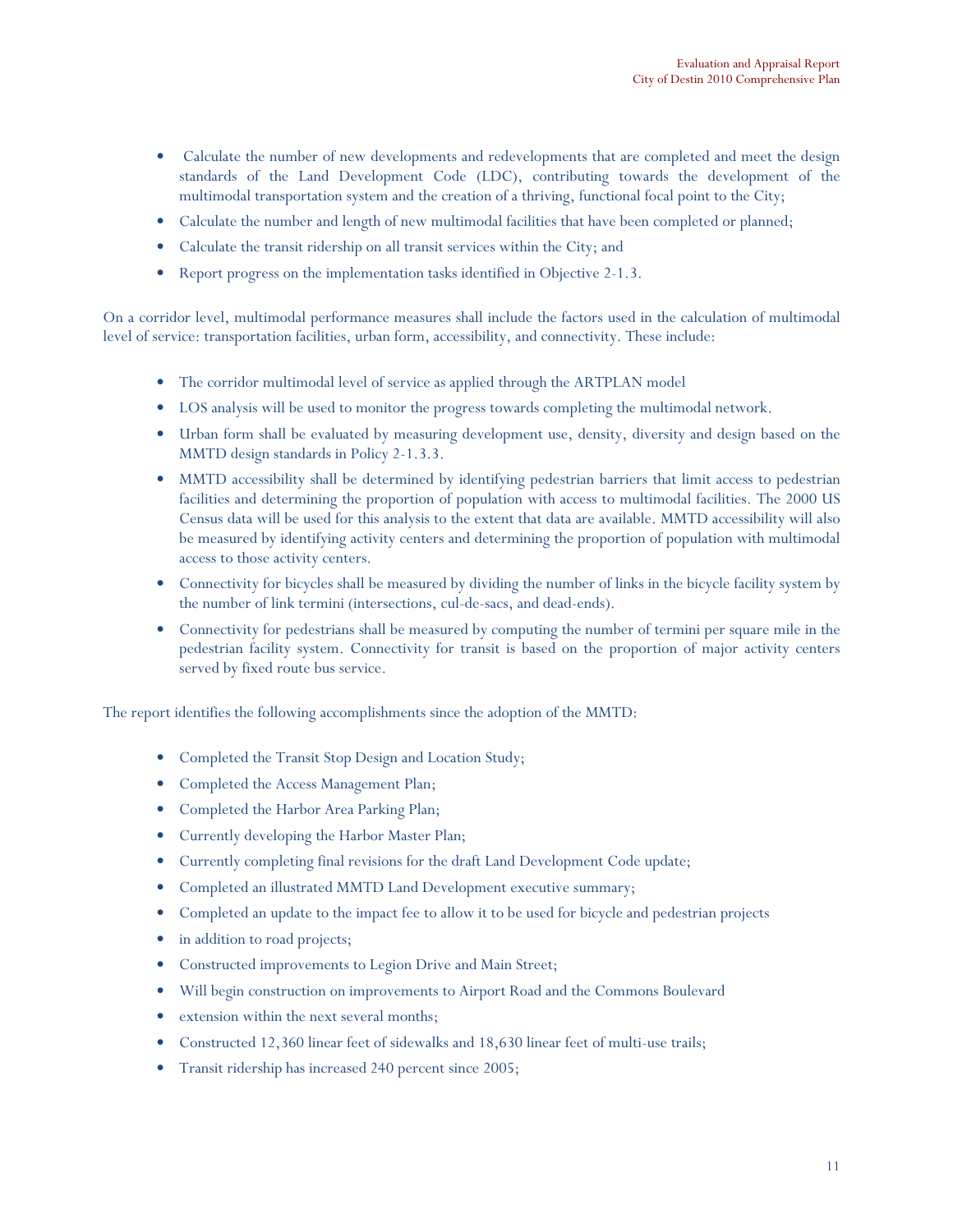- The Multimodal LOS has improved; the pedestrian level of service has improved from LOS E to LOS D for collector roads, and the bicycle level of service has improved from LOS E to LOS D for US Highway 98; and
- Traffic volume on US Highway 98 has decreased on 14 of 15 links, with only a four percent increase on the segment from Marler Bridge to Stahlman Avenue.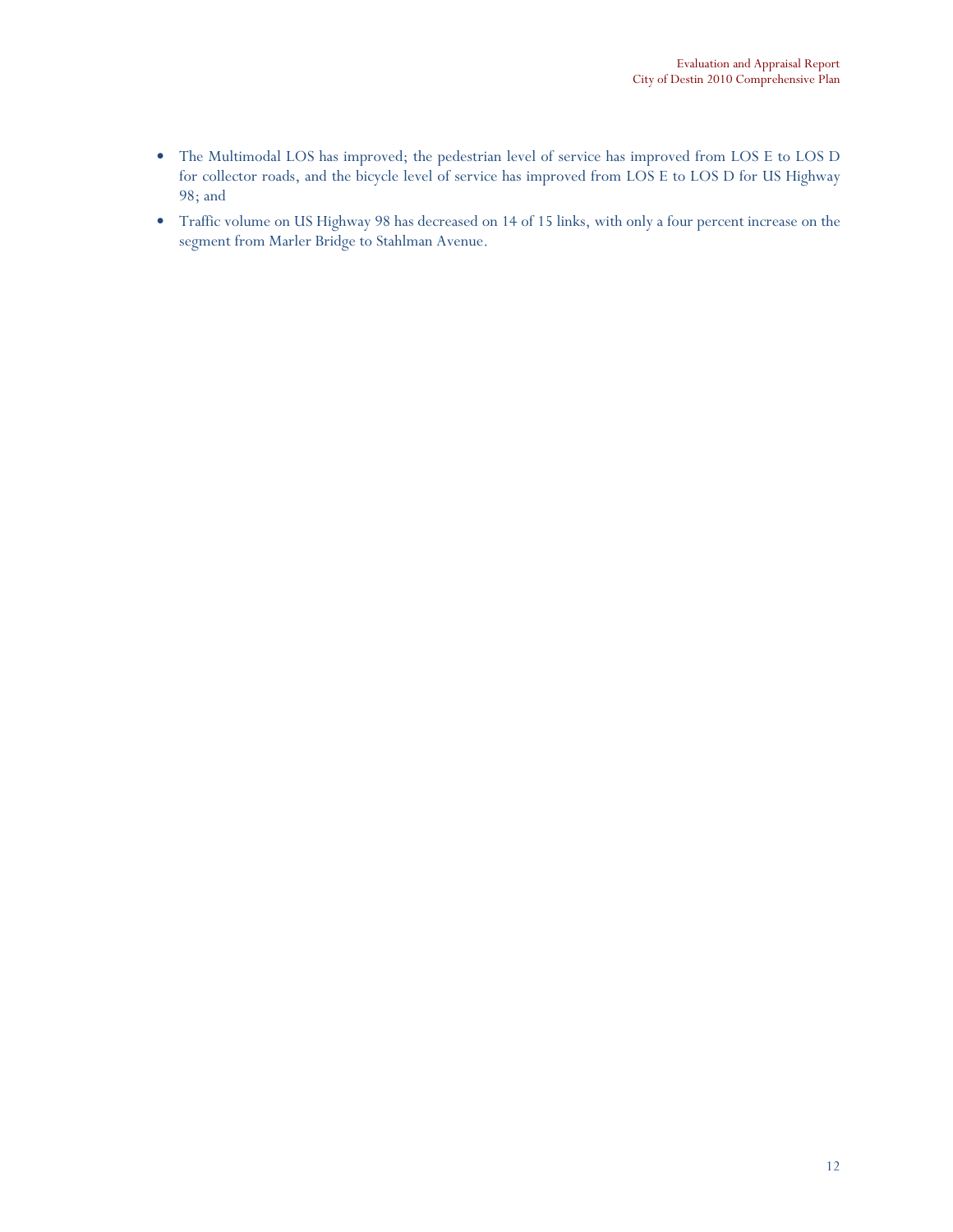# SUCCESSES AND SHORTCOMINGS OF PLAN ELEMENTS

This section represents a brief overview of the successes and shortcomings of the adopted Comprehensive Plan objectives. The comprehensive planning issues identified in this section are addressed further in Section II of the EAR regarding major issues.

# FUTURE LAND USE ELEMENT

The primary objective of the Future Land Use Element (FLUE) is to preserve and enhance the City's existing character and identity through appropriate management of land uses and urban design while ensuring conservation of natural resources, minimizing threat to health, safety and welfare, and maximizing utility for citizens and visitors alike. This element lists objectives and policies for urban design principles, future land use maps and designations, land development regulations, residential development, non-residential development, redevelopment, non-conforming uses, natural resources, public facilities, utilities, historic preservation, educational facilities, and private property rights.

The element also formally adopts a multimodal transportation district, which allows for redevelopment of parcels in an area with constrained roadways by providing a system that permits the City and development community to meet transportation concurrency through multimodal improvements versus traditional concurrency management techniques such as widening roads, traffic signal timing and placement, and intersection improvements.

A multimodal approach makes a stronger connection between urban form, development character and transportation to ensure an improved array of choices for personal mobility and accessibility that can support desired redevelopment in the City. FDOT Multimodal Transportation District guidelines require transit supportive densities, human scaled design, and a mix of uses that encourage and support transit use, walking, and bicycling that encourages desired redevelopment while improving mobility for both residents and visitors.

# Successes and Shortcomings

The Future Land Use Element requires the City to accomplish the following tasks within one-two years of adoption (2005):

- Amend the Land Development Code to include citywide urban design standards;
- Amend the Land Development Code to include specific design standards for the MMTD and Harbor-front area;
- Amend the Land Development Code to include incentive programs to provide additional pedestrian access to the Harbor;
- Work with Gulf Power to develop a plan to underground utilities citywide;
- Develop a site plan review process to implement the Comprehensive Plan and Land Development Code;
- Amend the Land Development Code to include buffer or other standards to ensure compatibility between residential and non-residential uses;
- Amend the Land Development Code to allow Tier 3 projects to locate a percentage of its parking off-site;
- Ensure that appropriate land uses are allocated adjacent to the airport;
- Apply for grants for streetscape and other capital improvements;
- Coordinate with Okaloosa County to prepare a county-wide concurrency management system;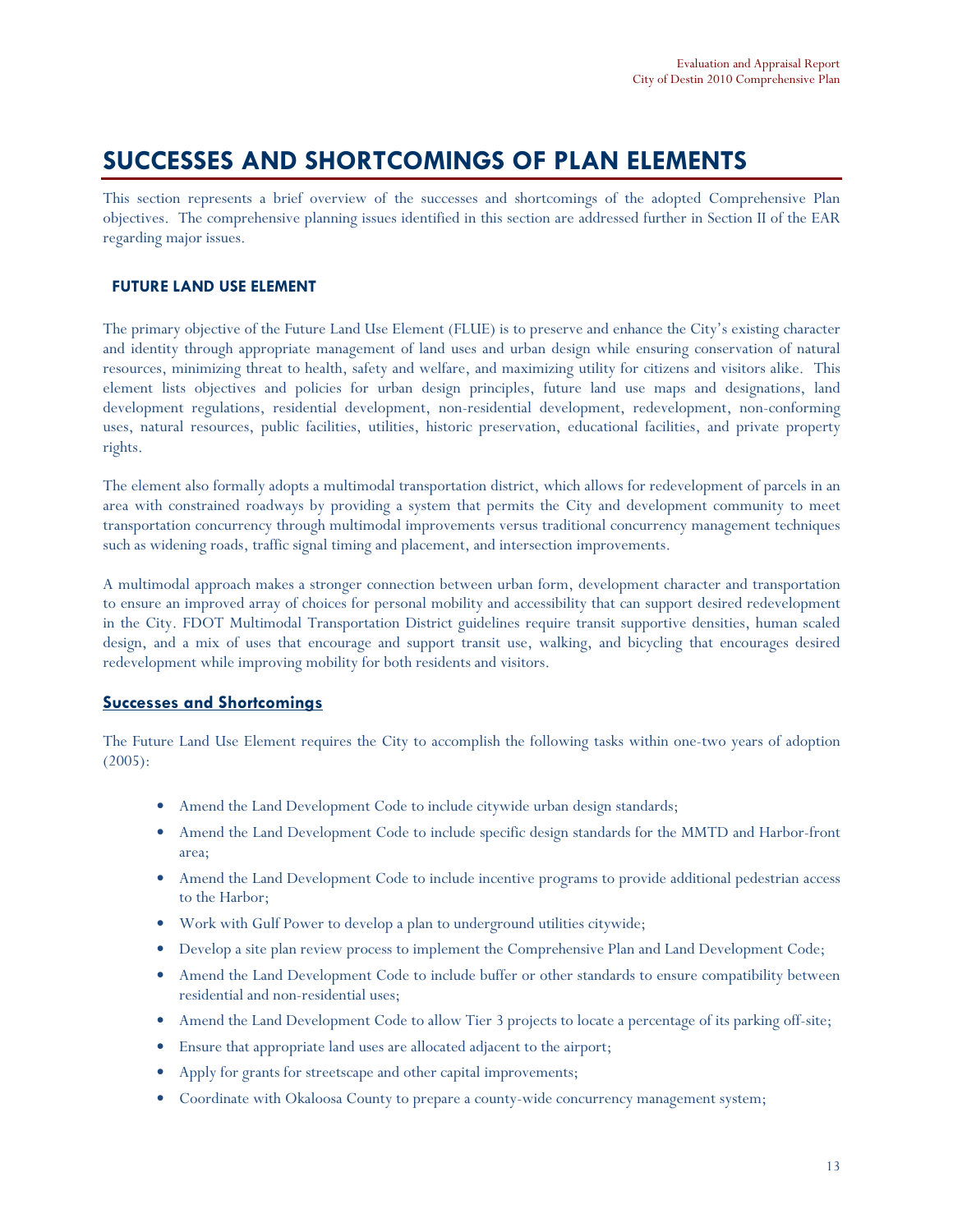- Prepare an annexation study;
- Amend the Land Development Code to prohibit the expansion of a non-confirming use; and
- Identify Land Use and Zoning inconsistencies.

The City has complied with the abovementioned policies through the following measures:

- The City has amended its code to include city-wide standards for outdoor display, location of garbage facilities and mechanical equipment, junk yards, and manufacturing. Additionally, the City has adopted special areas standards for recreational vehicle parks and for its tiered land use categories. In order for a developer to receive additional density or intensity that exceeds those "by-right" in the code, the developer must integrate pedestrian friendly and aesthetically pleasing design features such as locating parking to the rear of the development.
- The City amended the Land Development Code to include an incentive for the dedication of pedestrian access to the Harbor and other "public benefit" features.
- The City has coordinated with Gulf Power and intends to underground utilities by 2020.
- The City has developed a Technical Review Committee to ensure the Comprehensive Plan and Land Development Code are fully implemented. Additionally, the Land Development Code was amended to include "checklists" for a developer to complete prior to submitting a site plan for review.
- The City has amended the Land Development Code to require a 10-foot wide, six-foot tall landscape buffer between residential and non-residential land uses.
- The City has not yet adopted the design standards for the MMTD in the Land Development Code, but intends to adopt the standards in early 2008. In the meantime, City staff has been able to negotiate multimodal designs for new projects within the MMTD. These projects are discussed in greater detail in the evaluation of the Transportation Element.
- The City has amended its Land development Code to allow Tier 3 projects to locate up to 80 percent of the required parking spaces for non-residential uses off-site, provided that approval is granted by City Council.
- The City has adopted specific airport zoning regulations that regulate height, noise, uses, building construction for noise attenuation, and lighting.
- The City has applied for and received grants for capital improvements such as stormwater, drainage, and park improvements. To date, the City has not applied for grants for streetscaping improvements.
- The City has sufficiently coordinated with Okaloosa County through a settlement agreement for concurrency determination.
- The City prepared an annexation study but completed the study before the City had completed the comprehensive plan amendment cycle.
- The Land Development Code provides for a section that restricts the expansion and existence of nonconforming uses.
- The City adopted a new zoning map consistent with the FLUM in 2006.

•

# Issues/Recommendations

The City should adopt the amendments to the Land Development Code regarding the MMTD as soon as possible.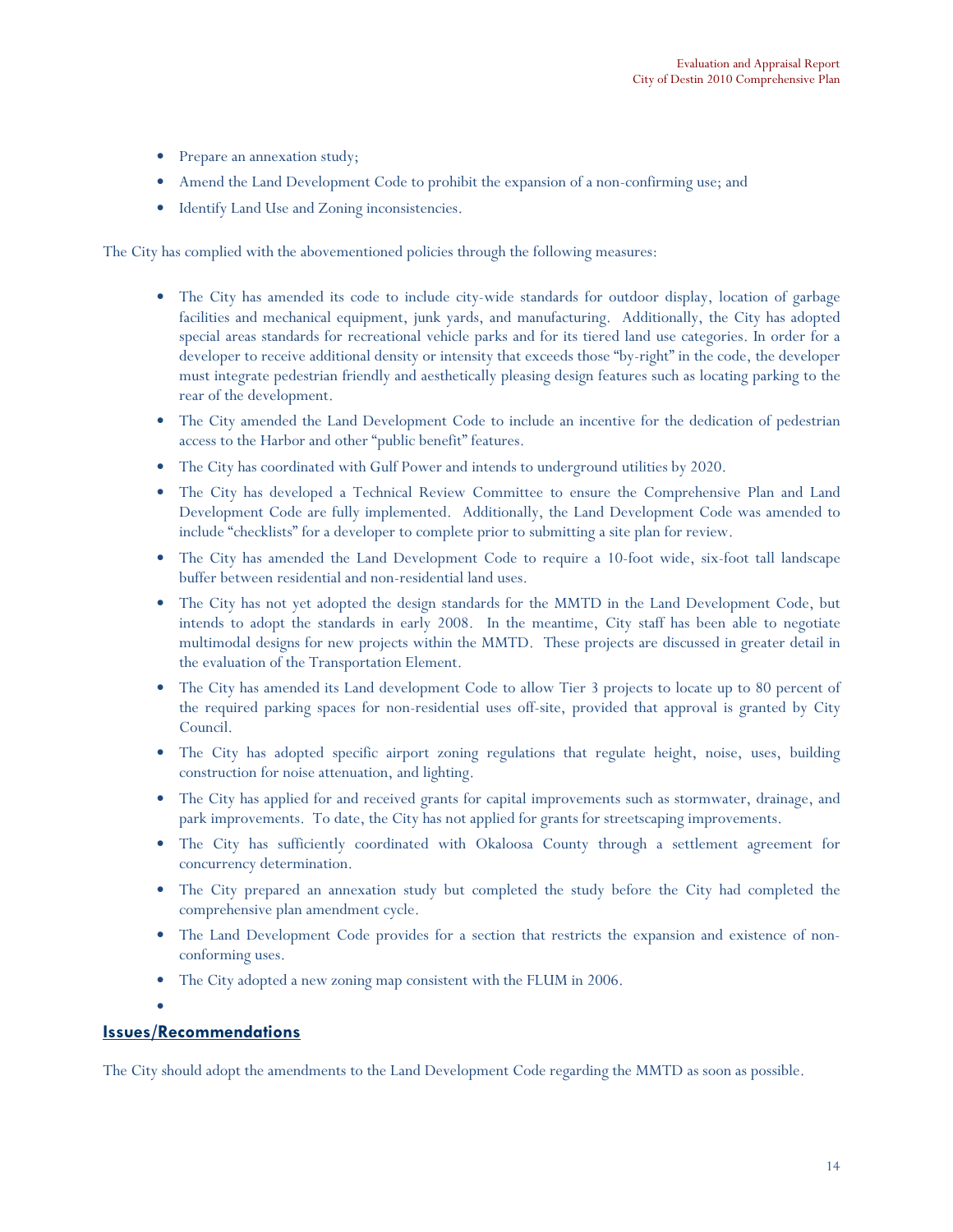The City should amend Policy 1-3.4.4 to read as follows:

• Grants for Improvements. The City shall continue to apply for grants available–for capital improvements and evaluate additional infrastructure needs throughout the City. The City shall prepare annual reports regarding the status of all grant activity.

#### TRANSPORTATION ELEMENT

The goal of the Transportation Element is to plan for a high quality, balanced multimodal transportation system. To that end, the policies in the Transportation Element call for relieving traffic on the City's main thoroughfare, US Highway 98 (also known as Harbor Boulevard and Emerald Coast Parkway) by adding an additional east-west corridor, improving the pedestrian, bicycle, and transit network through the implementation of a Multimodal Transportation District, and revitalizing the harbor area in part through adding additional community parking in that area.

### Successes and Shortcomings

The Transportation Element was substantially amended in December 2005 to include the adoption of a multimodal transportation district. As was discovered during the EAR public workshop in June, additional bike and pedestrian facilities are a major issue within the City. Policy 2-1.3.3 states:

Design Development to be Supportive of Multimodal Transportation. The City shall amend the LDC to include multimodal design standards within one year of adopting Ordinance 05-24-PC to amend the Comprehensive Plan. Additionally, the City shall produce a document within one year of adopting Ordinance 05-24-PC to amend the Comprehensive Plan that outlines the MMTD standards with the requirements and acceptable ranges for each urban design element and incentive programs for enhanced design. This document shall be distributed as a component of the development review process.

Although the LDC has not yet been amended to include these standards, City staff is close to finalizing the LDC amendment and has negotiated multimodal improvements with the following projects within the MMTD:

- Le Melange- This mixed-use development at the intersection of US Highway 98 and Restaurant Row in the Old Destin MMTD provides a number of elements contributing to its exemplary multimodal design:
	- An eight-story mix of retail, office, and residential uses, with the retail provided on the ground floor facing US Highway 98;
	- The building is set directly adjacent to the US Highway 98 sidewalk with multiple entrances oriented towards US Highway 98;
	- A sidewalk varying between 10 and 16 feet along US Highway 98;
	- A varied and mostly transparent ground floor facing US Highway 98;
	- Street trees, lighting, and benches along both the US Highway 98 and Restaurant Row sidewalks;
	- Sidewalks providing access along the entire perimeter of the site, with an additional sidewalk crossing the entire site along the rear of the building;
	- An internal parking structure with some additional parking provided behind the building, with the total parking reduced due to the increased efficiency of shared parking;
	- Bicycle parking at the front and rear entrances, on the ground floor of the parking structure, and at the adjacent transit stop;
	- A bus bay on Restaurant Row with a shelter and bench;
	- A courtyard with tables, benches, and a fountain in the rear of the building along Restaurant Row.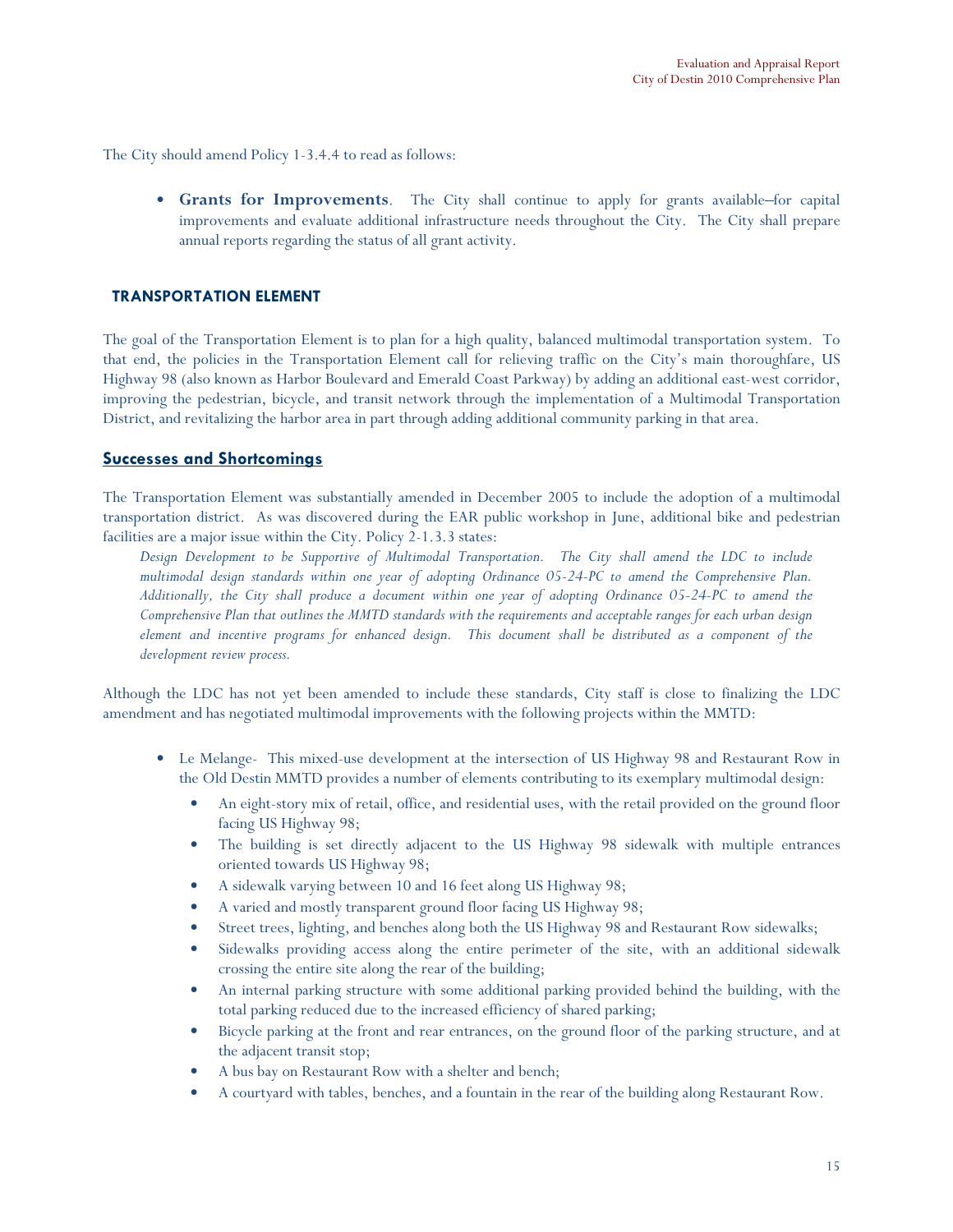- Airport Road Veterinary Clinic The original site plan submittal for the Clinic in the Old Destin MMTD was designed with the parking lot between Airport Road and the buildings, with pedestrians forced to cross through the parking lot in order to access the buildings from Airport Road. The applicant agreed to completely redesign the site, shifting the arrangement of the buildings and the parking to remove the parking that was between Airport Road and the buildings, while also providing more direct pedestrian access which does not require crossing any parking.
- Insurance of America Office Building: Site constraints kept the applicant from meeting access management standards that would have resulted in a driveway consolidation with a neighboring office building in the same commercial subdivision, with cross-access provided from the existing development to the Insurance of America Building. Through negotiations with the applicant, an approach was agreed upon where the applicant would provide off-site mitigation in-lieu of meeting the access requirement. In the final development order, the applicant agreed to construct sidewalks near the site on Tarpon Street between Luke and John Avenues.

Another success of the Transportation Element is the ongoing implementation of Policy 2-1.3.10:

Dedicate Funding to Multimodal Transportation Improvements. Within one year of adopting this ordinance to amend the Comprehensive Plan, the City shall adopt a revised transportation impact fee ordinance to enable the contribution of development impact fees towards the funding of multimodal transportation facilities and to support multimodal design standards.

The City has funded and constructed the following projects since the implementation of the MMTD:

- A multi-use trail on the north side of Scenic Highway 98 from Matthew Boulevard to Pompano Street. The trail is Segment 1a of a planned multi-use trail running west-to-east through the entire length of the City, from the Marler Bridge to the Walton County Line.
- A multi-use trail on the north side of Scenic Highway 98 from Pompano Street to James Lee Park. The trail is Segment 1b of the City-wide multi-use trail.
- A new sidewalk on the south side of Legion Drive and a multi-use trail on the north side. The multi-use trail is Segment 1c of the City-wide multi-use trail.
- A new sidewalk is being constructed on the south side of Airport Road with a multi-use trail on the north side. This multi-use trail is Segment 2 of the City-wide multi-use trail.
- A new sidewalk on the west side of Main Street with a multi-use trail on the east side.

Additionally, the City is currently amending its Capital Improvement Program (CIP) to include the following multimodal improvements for FY 2008:

|                                        | <b>FUNDING REQUIREMENTS</b> |                   |  |  |
|----------------------------------------|-----------------------------|-------------------|--|--|
| <b>TITLE DESCRIPTION</b>               | <b>FYO8 REQUEST</b>         | <b>TOTAL FY08</b> |  |  |
| Multimodal                             |                             |                   |  |  |
| Scenic Hwy. 98 Reconstruction          | \$400,000                   | \$400,000         |  |  |
| Commons Blvd. Extension (Corr. Mgt. I) | \$4,650,000                 | \$4,650,000       |  |  |
| Citywide Streets Improvement Plan      | \$543,486                   | \$543,486         |  |  |
| Citywide Sidewalk Plan                 | \$200,102                   | \$200,102         |  |  |
| US 98 Pedestrian Access Points         | \$100,000                   | \$100,000         |  |  |

Table 6 - Transportation Capital Improvements

Community Parking is also a focus within the Transportation Element, as conveyed in Policy 2-1.3.8: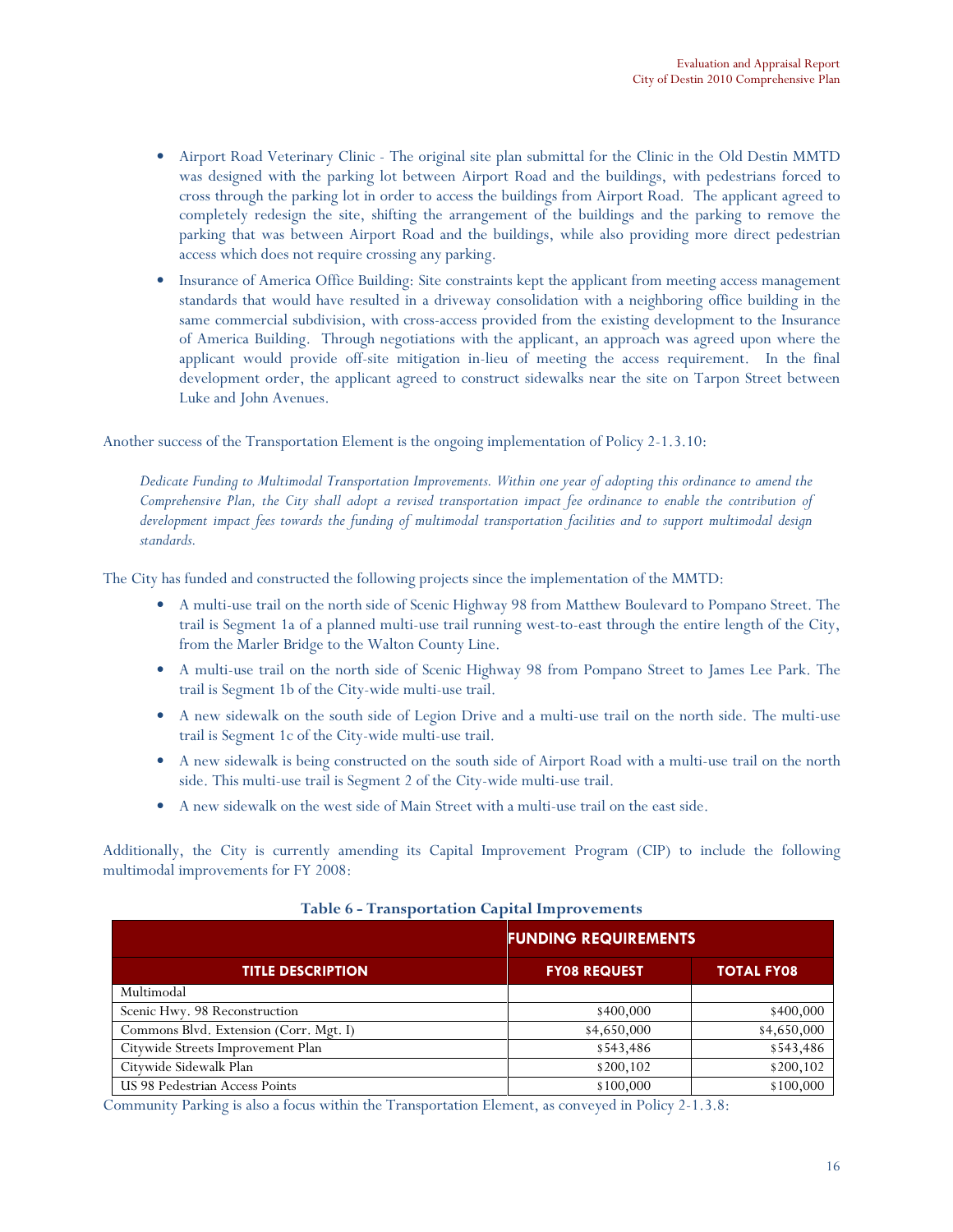Prioritize Community Parking over On-site Parking. The City shall complete a study within two years of adopting this ordinance to amend the Comprehensive Plan to investigate changes to the City's parking policies and recommend implementation actions.

The City completed a parking analysis in 2006 to estimate parking demand within the Harbor CRA and identified potential locations for structured parking facilities. The draft MMTD Ordinance includes language pertaining to developer contributions to in-lieu parking fees which could be used to finance off-site shared parking in-lieu of on-site surface parking. The draft MMTD Ordinance also include language pertaining to parking maximums in the Old Destin MMTD, parking reductions as an incentive to providing multimodal design features on-site, incentives for shared parking agreements, and incentives for the use of on-street parking.

### Issues/Recommendations

The City should continue to fund and construct multimodal improvements. The City should ensure that review and approval of the new Multimodal Transportation District amendment to the LDC is adopted in the next three to four months. The City should also coordinate with FDOT to permit transit stops on US Highway 98.

### HOUSING ELEMENT

The City of Destin is a popular tourist destination and roughly half of the city's dwelling units are dedicated to shortterm vacation rentals. The purpose of the Housing Element (HE) is to provide guidance and policies to "meet identified or projected needs in the supply of housing" (Adopted Housing Element 2004). The HE includes objectives and policies for adequate housing, fair housing, group homes, housing conservation, displacement, and substandard housing.

With housing costs expected to continue escalating over the long term in the community, there is an increased concern that housing within Destin will become further out of reach to the City's workforce. The community understands the dynamics of housing availability for the local workforce and convenient access to the range of services routinely needed by the City residents and the local tourism economy.

The data and analysis compiled for the Housing Element in the adopted plan dates from 2000. Due to the drastic change in the housing market over the last five years, it was necessary to collect and assemble updated data and analysis regarding the affordable workforce housing major issue. This analysis is provided below. While this report was written during a period of marked housing price reductions from the levels temporarily attained during the prior two years, prices are expected to rise over the next decade, increasing the gap between income and housing affordability for local workers.

#### HOUSING AFFORDABILITY

In general, "affordability" is defined in terms of a household's ability to spend no more than 30 percent of its gross annual income on either rent or mortgage payments, including taxes, insurance and utilities. For housing program funding purposes, households are typically grouped into income categories (i.e., moderate, low, very low, and extremely low) based upon the Area Median Income (AMI), adjusted for family size. Each year, the federal government calculates the AMI for communities across the country to use as guidelines for federal housing programs, adjusted for household size. In 2007, the AMI for the Fort Walton Beach Metropolitan Statistical Area was \$62,600. Table 6 below illustrates the household median incomes for the MSA based on a four-person household and grouped by income category.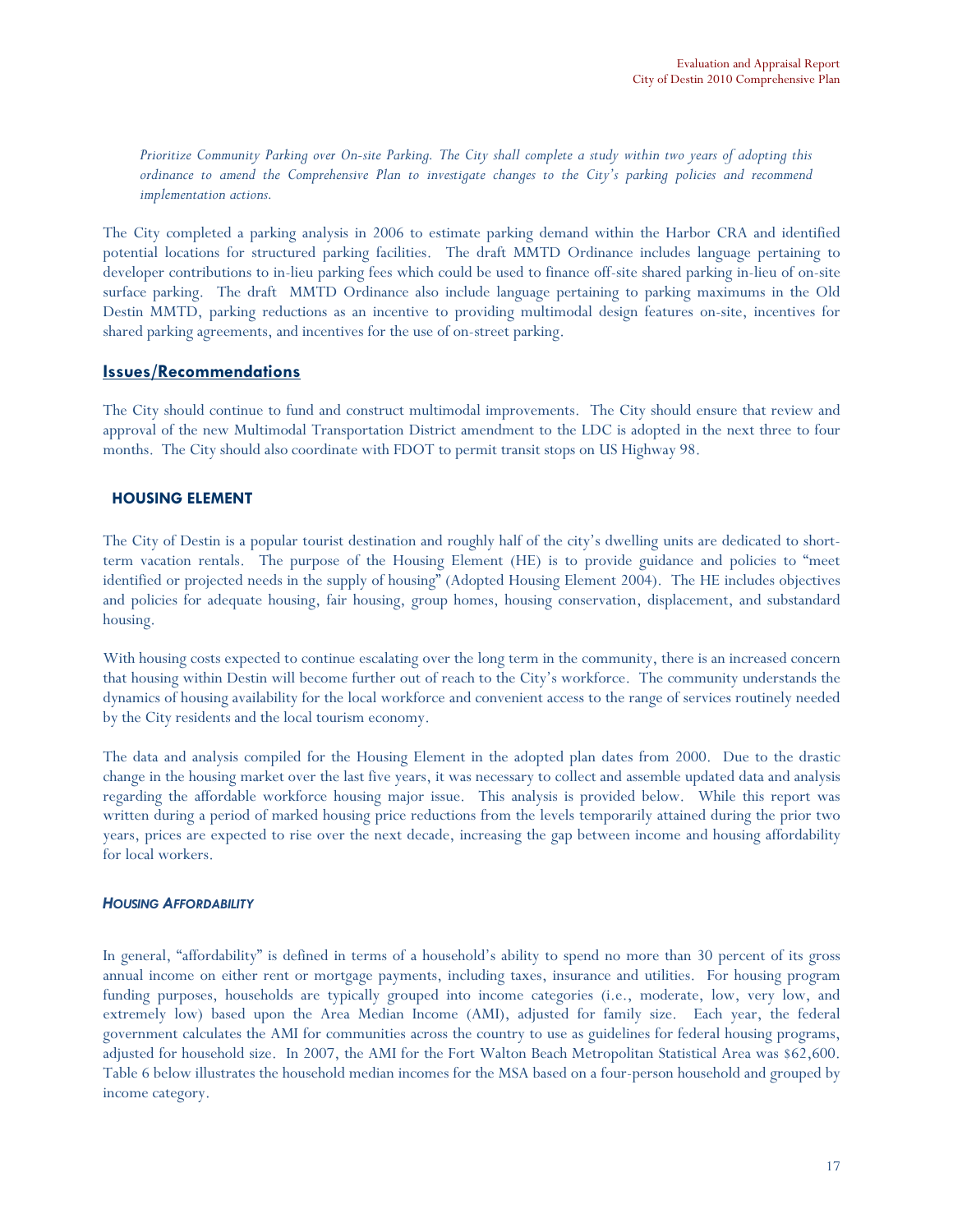| <b>INCOME CATEGORY</b> | % OF AREA MEDIAN INCOME (AMI) | <b>INCOME LIMIT FOR A</b><br><b>FOUR-PERSON HOUSEHOLD</b> |
|------------------------|-------------------------------|-----------------------------------------------------------|
| Moderate               | $80.1\% - 120\%$              | \$75,120                                                  |
| Low                    | $50.1\% - 80\%$               | \$50,100                                                  |
| Verv Low               | $30.1\% - 50\%$               | \$31,300                                                  |
| <b>Extremely Low</b>   | $\leq 30\%$                   | \$18,800                                                  |

# Table 7 - Household Income Categories

Source: US Department of Housing and Urban Development, 2007 www.hud.gov

Based on the "affordability" rule of thumb, a family of four earning \$50,100 annually should spend no more than \$1250 per month on rent or a mortgage, utilities, insurance, and property taxes. A purchase price for a home should not generally exceed \$120,000.

The Shimberg Center for Affordable Housing at the University of Florida estimates the affordability of housing in Destin's Metropolitan Statistical Area (MSA) according to profession in Table 8. A value of "1" indicates that the wage earner would pay exactly 25 percent of income for mortgage costs, leaving five percent for other housing costs, such as insurance and utility bills. Values below 1 indicate that the median-priced home is unaffordable at that wage level.

|                                       |                                                |                                                | Table 8 - Affordable Housing Index per Occupation |                                                                     |                                                |                                     |  |  |
|---------------------------------------|------------------------------------------------|------------------------------------------------|---------------------------------------------------|---------------------------------------------------------------------|------------------------------------------------|-------------------------------------|--|--|
|                                       |                                                | <b>HOME PRICE WAGE INDEX FOR:</b>              |                                                   | <b>MAXIMUM AFFORDABLE SINGLE-</b><br><b>FAMILY SALES PRICE FOR:</b> |                                                |                                     |  |  |
| <b>OCCUPATION</b>                     | <b>ENTRY-</b><br><b>LEVEL</b><br><b>WORKER</b> | <b>MEDIAN-</b><br><b>WAGE</b><br><b>WORKER</b> | <b>EXPERIENCED</b><br><b>WORKER</b>               | <b>ENTRY-</b><br><b>LEVEL</b><br><b>WORKER</b>                      | <b>MEDIAN-</b><br><b>WAGE</b><br><b>WORKER</b> | <b>EXPERIENCED</b><br><b>WORKER</b> |  |  |
| Accountants and                       |                                                |                                                |                                                   |                                                                     |                                                |                                     |  |  |
| auditors                              | 0.59                                           | 0.79                                           | 1.06                                              | \$119,260                                                           | \$159,260                                      | \$212,619                           |  |  |
| Automotive body and                   |                                                |                                                |                                                   |                                                                     |                                                |                                     |  |  |
| related repairers                     | 0.32                                           | 0.57                                           | 0.8                                               | \$65,159                                                            | \$114,955                                      | \$160,819                           |  |  |
| Automotive service<br>technicians and |                                                |                                                |                                                   |                                                                     |                                                |                                     |  |  |
| mechanics                             | 0.35                                           | 0.46                                           | 0.61                                              | \$69,982                                                            | \$93,137                                       | \$123,119                           |  |  |
| <b>Bartenders</b>                     | 0.24                                           | 0.25                                           | 0.28                                              | \$48,164                                                            | \$49,500                                       | \$57,144                            |  |  |
| Carpenters                            | 0.36                                           | 0.5                                            | 0.62                                              | \$72,654                                                            | \$99,964                                       | \$123,638                           |  |  |
| Cashiers                              | 0.24                                           | 0.27                                           | 0.31                                              | \$48,238                                                            | \$53,878                                       | \$62,710                            |  |  |
| Chief executives                      | 1.05                                           | 2.05                                           | 2.74                                              | \$210,986                                                           | \$411,806                                      | \$551,029                           |  |  |
| Child, family, and                    |                                                |                                                |                                                   |                                                                     |                                                |                                     |  |  |
| school social workers                 | 0.36                                           | 0.47                                           | 0.58                                              | \$71,541                                                            | \$95,289                                       | \$116,143                           |  |  |
| Construction laborers                 | 0.27                                           | 0.34                                           | 0.42                                              | \$53,582                                                            | \$69,240                                       | \$84,231                            |  |  |
| Construction managers                 | 0.76                                           | 1.22                                           | 1.63                                              | \$152,136                                                           | \$244,531                                      | $\overline{$328,242}$               |  |  |
| Cooks, restaurant                     | 0.31                                           | 0.38                                           | 0.45                                              | \$61,671                                                            | \$76,142                                       | \$90,762                            |  |  |
| Credit analysts                       | 0.58                                           | 0.69                                           | 1.18                                              | \$116,588                                                           | \$138,481                                      | \$237,109                           |  |  |
| Dishwashers                           | 0.24                                           | 0.25                                           | 0.3                                               | \$48,090                                                            | \$50,465                                       | \$59,370                            |  |  |
| Electricians                          | 0.39                                           | 0.48                                           | 0.57                                              | \$77,701                                                            | \$96,254                                       | \$114,733                           |  |  |
| Engineering managers                  | 1.34                                           | 1.75                                           | 1.92                                              | \$268,501                                                           | \$352,361                                      | \$386,425                           |  |  |
| <b>Executive secretaries</b>          |                                                |                                                |                                                   |                                                                     |                                                |                                     |  |  |
| and administrative                    |                                                |                                                |                                                   |                                                                     |                                                |                                     |  |  |
| assistants                            | 0.41                                           | 0.54                                           | 0.63                                              | \$82,450                                                            | \$109,093                                      | \$126,013                           |  |  |
| Financial managers                    | $\overline{0.9}$                               | 1.32                                           | 1.57                                              | \$181,450                                                           | \$265,681                                      | \$315,404                           |  |  |
| Fire fighters                         | 0.47                                           | 0.62                                           | 0.71                                              | \$94,547                                                            | \$124,306                                      | \$142,859                           |  |  |
| Fitness trainers and                  |                                                |                                                |                                                   |                                                                     |                                                |                                     |  |  |
| aerobics instructors                  | 0.27                                           | 0.42                                           | 0.51                                              | \$54,620                                                            | \$85,270                                       | \$102,042                           |  |  |
| Food service managers                 | 0.55                                           | 0.73                                           | 0.86                                              | \$110,577                                                           | \$147,164                                      | \$172,396                           |  |  |

Table 8 - Affordable Housing Index per Occupation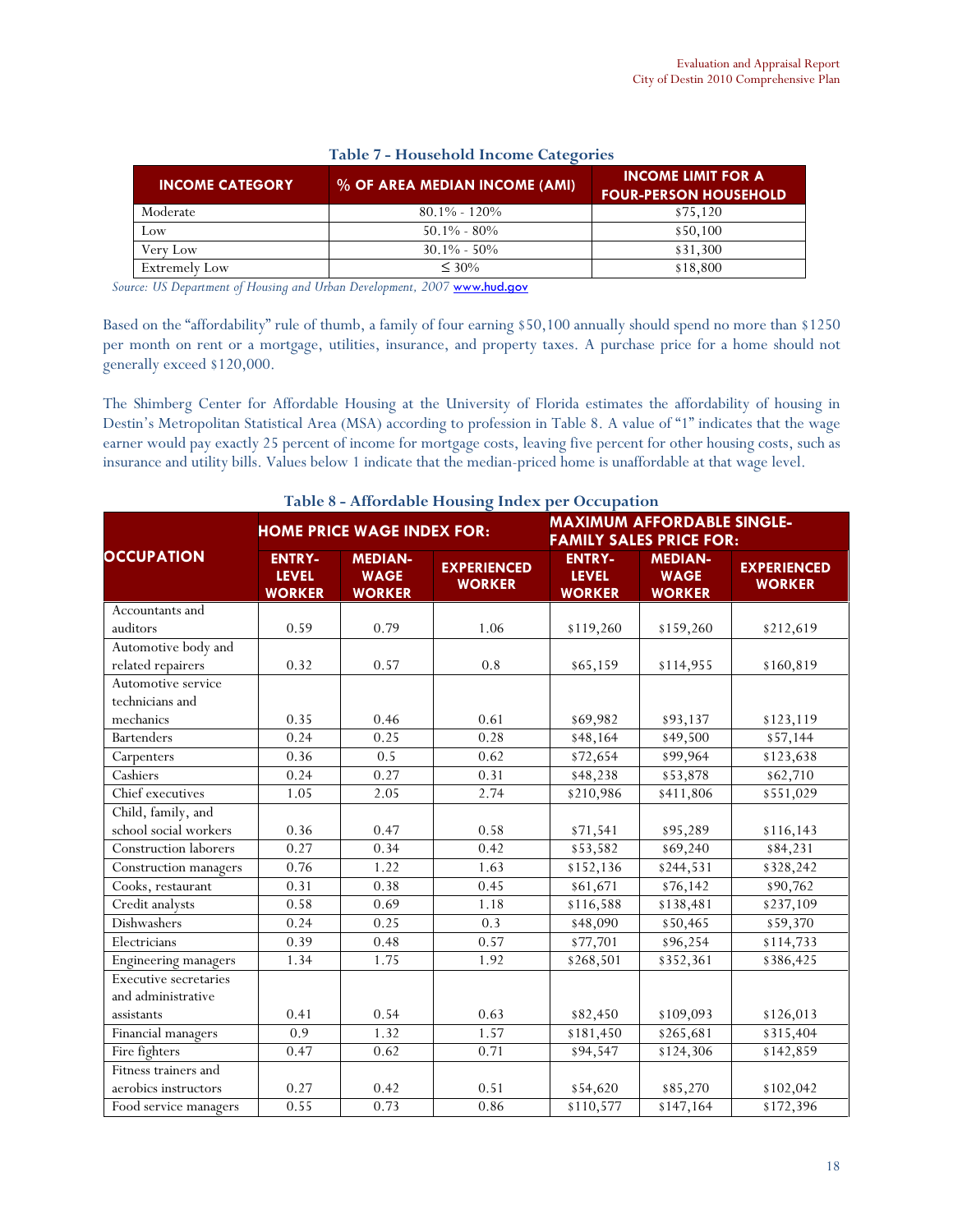|                                               |                                                | <b>HOME PRICE WAGE INDEX FOR:</b>              |                                     | <b>MAXIMUM AFFORDABLE SINGLE-</b><br><b>FAMILY SALES PRICE FOR:</b> |                                                |                                     |  |  |
|-----------------------------------------------|------------------------------------------------|------------------------------------------------|-------------------------------------|---------------------------------------------------------------------|------------------------------------------------|-------------------------------------|--|--|
| <b>OCCUPATION</b>                             | <b>ENTRY-</b><br><b>LEVEL</b><br><b>WORKER</b> | <b>MEDIAN-</b><br><b>WAGE</b><br><b>WORKER</b> | <b>EXPERIENCED</b><br><b>WORKER</b> | <b>ENTRY-</b><br><b>LEVEL</b><br><b>WORKER</b>                      | <b>MEDIAN-</b><br><b>WAGE</b><br><b>WORKER</b> | <b>EXPERIENCED</b><br><b>WORKER</b> |  |  |
| Hairdressers,                                 |                                                |                                                |                                     |                                                                     |                                                |                                     |  |  |
| hairstylists, and                             |                                                |                                                |                                     |                                                                     |                                                |                                     |  |  |
| cosmetologists                                | 0.24                                           | 0.29                                           | 0.42                                | \$48,016                                                            | \$58,257                                       | \$84,899                            |  |  |
| Insurance sales agents                        | 0.46                                           | 0.96                                           | 1.76                                | \$93,285                                                            | \$193,027                                      | \$352,807                           |  |  |
| Janitors and cleaners,                        |                                                |                                                |                                     |                                                                     |                                                |                                     |  |  |
| except maids and                              |                                                |                                                |                                     |                                                                     |                                                |                                     |  |  |
| housekeeping cleaners                         | 0.26                                           | 0.31                                           | 0.36                                | \$53,062                                                            | \$61,819                                       | \$72,728                            |  |  |
| Landscaping and                               |                                                |                                                |                                     |                                                                     |                                                |                                     |  |  |
| grounds keeping                               |                                                |                                                |                                     |                                                                     |                                                |                                     |  |  |
| workers                                       | 0.27                                           | 0.34                                           | 0.47                                | \$55,214                                                            | \$68,424                                       | \$93,953                            |  |  |
| Laundry and dry-                              |                                                |                                                |                                     |                                                                     |                                                |                                     |  |  |
| cleaning workers                              | 0.28                                           | 0.3                                            | 0.37                                | \$55,363                                                            | \$60,038                                       | \$73,396                            |  |  |
| Lawyers                                       | 0.73                                           | 1.04                                           | 1.74                                | \$145,902                                                           | \$208,463                                      | \$349,096                           |  |  |
| Licensed practical and<br>licensed vocational |                                                |                                                |                                     |                                                                     |                                                |                                     |  |  |
| nurses                                        | 0.39                                           | 0.53                                           | 0.61                                | \$79,111                                                            | \$106,940                                      | \$123,416                           |  |  |
| Lodging managers                              | 0.56                                           | 0.68                                           | 0.89                                | \$113,545                                                           | \$137,664                                      | \$178,036                           |  |  |
| Maids and housekeeping                        |                                                |                                                |                                     |                                                                     |                                                |                                     |  |  |
| cleaners                                      | 0.26                                           | 0.31                                           | 0.36                                | \$51,800                                                            | \$62,042                                       | \$71,467                            |  |  |
| Nursing aides,                                |                                                |                                                |                                     |                                                                     |                                                |                                     |  |  |
| orderlies, and                                |                                                |                                                |                                     |                                                                     |                                                |                                     |  |  |
| attendants                                    | 0.27                                           | 0.33                                           | 0.37                                | \$53,730                                                            | \$65,381                                       | \$74,213                            |  |  |
| Painters, construction                        |                                                |                                                |                                     |                                                                     |                                                |                                     |  |  |
| and maintenance                               | 0.43                                           | 0.57                                           | 0.64                                | \$85,790                                                            | \$115,030                                      | \$128,239                           |  |  |
| Pharmacists                                   | 1.16                                           | 1.54                                           | 1.69                                | \$233,844                                                           | \$310,431                                      | \$338,781                           |  |  |
| Pharmacy technicians                          | 0.3                                            | 0.39                                           | 0.43                                | \$60,335                                                            | \$77,849                                       | $\overline{$87,051}$                |  |  |
| Plumbers, pipe fitters,                       |                                                |                                                |                                     |                                                                     |                                                |                                     |  |  |
| and steamfitters                              | 0.43                                           | 0.58                                           | 0.64                                | \$87,051                                                            | \$115,697                                      | \$128,314                           |  |  |
| Police and sheriff's                          |                                                |                                                |                                     |                                                                     |                                                |                                     |  |  |
| patrol officers                               | N/A                                            | N/A                                            | N/A                                 | N/A                                                                 | N/A                                            | N/A                                 |  |  |
| Police, fire, and                             |                                                |                                                |                                     |                                                                     |                                                |                                     |  |  |
| ambulance dispatchers                         | 0.35                                           | 0.44                                           | 0.5                                 | \$69,908                                                            | \$89,129                                       | \$99,816                            |  |  |
| Postal service mail                           |                                                |                                                |                                     |                                                                     |                                                |                                     |  |  |
| carriers                                      | 0.61                                           | 0.81                                           | $0.87\,$                            | \$122,599                                                           | \$163,490                                      | \$174,919                           |  |  |
| Preschool teachers,                           |                                                |                                                |                                     |                                                                     |                                                |                                     |  |  |
| except special education                      | 0.27                                           | 0.34                                           | 0.4                                 | \$53,285                                                            | \$68,869                                       | \$80,446                            |  |  |
| Receptionists and                             |                                                |                                                |                                     |                                                                     |                                                |                                     |  |  |
| information clerks                            | 0.28                                           | 0.35                                           | 0.38                                | \$57,144                                                            | \$70,354                                       | \$76,587                            |  |  |
| Retail salespersons                           | 0.27                                           | 0.34                                           | 0.44                                | \$53,433                                                            | \$68,053                                       | \$89,055                            |  |  |
| Secretaries, except                           |                                                |                                                |                                     |                                                                     |                                                |                                     |  |  |
| legal, medical, and                           |                                                |                                                |                                     |                                                                     |                                                |                                     |  |  |
| executive                                     | 0.33                                           | 0.44                                           | 0.51                                | \$65,827                                                            | \$87,571                                       | \$102,933                           |  |  |
| Security guards                               | 0.27                                           | 0.32                                           | 0.39                                | \$55,066                                                            | \$65,233                                       | \$78,591                            |  |  |
| Taxi drivers and                              |                                                |                                                |                                     |                                                                     |                                                |                                     |  |  |
| chauffeurs                                    | 0.27                                           | 0.29                                           | 0.3                                 | \$54,546                                                            | \$58,331                                       | \$61,300                            |  |  |
| Tellers                                       | 0.33                                           | 0.39                                           | 0.43                                | \$66,049                                                            | \$77,997                                       | \$85,493                            |  |  |
| Truck drivers, heavy                          |                                                |                                                |                                     |                                                                     |                                                |                                     |  |  |
| and tractor-trailer                           | 0.35                                           | 0.46                                           | 0.53                                | \$69,760                                                            | \$91,875                                       | \$106,347                           |  |  |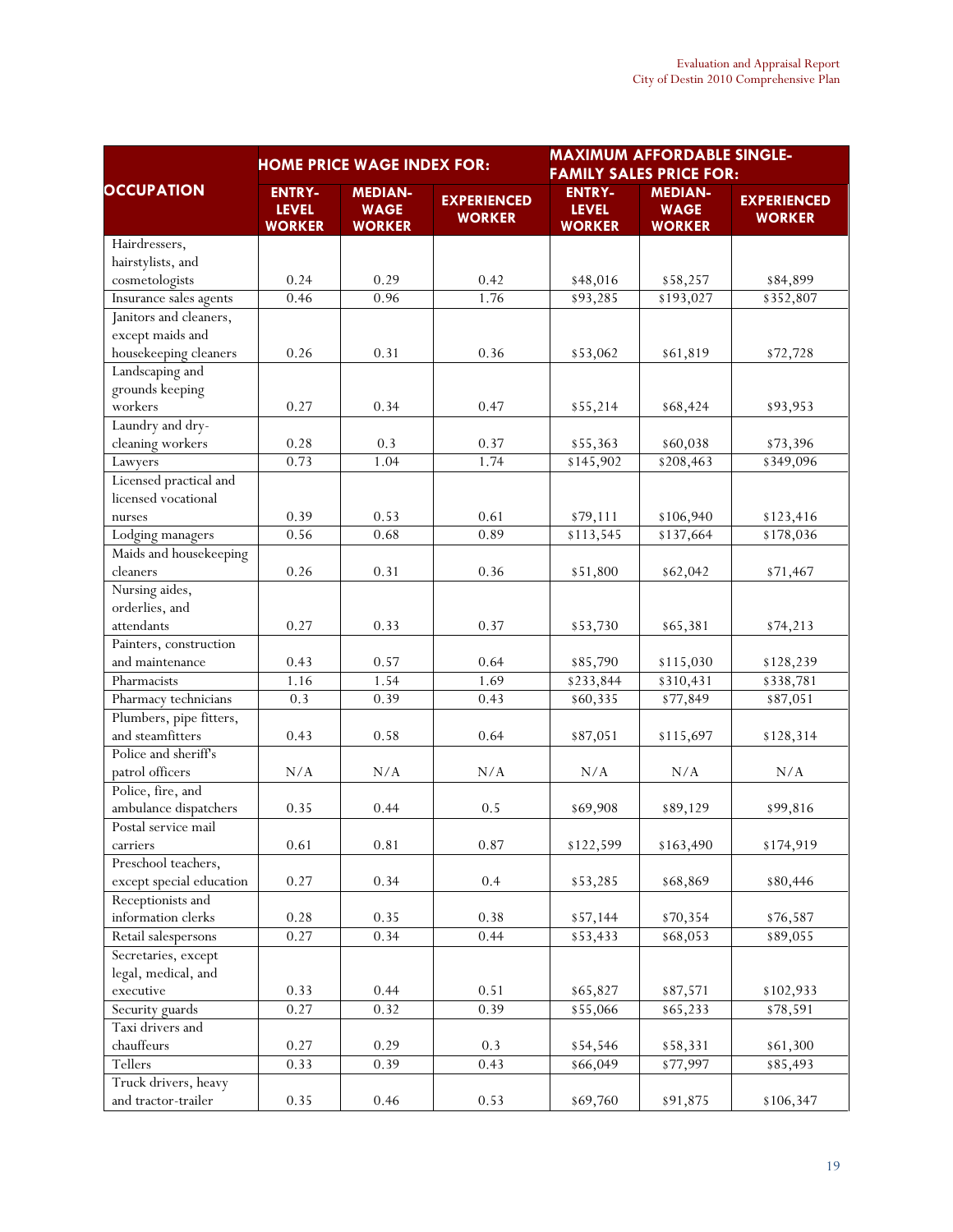|                         |                                                | <b>HOME PRICE WAGE INDEX FOR:</b>              |                                     | <b>MAXIMUM AFFORDABLE SINGLE-</b><br><b>FAMILY SALES PRICE FOR:</b> |                                                |                                     |  |
|-------------------------|------------------------------------------------|------------------------------------------------|-------------------------------------|---------------------------------------------------------------------|------------------------------------------------|-------------------------------------|--|
| <b>OCCUPATION</b>       | <b>ENTRY-</b><br><b>LEVEL</b><br><b>WORKER</b> | <b>MEDIAN-</b><br><b>WAGE</b><br><b>WORKER</b> | <b>EXPERIENCED</b><br><b>WORKER</b> | <b>ENTRY-</b><br><b>LEVEL</b><br><b>WORKER</b>                      | <b>MEDIAN-</b><br><b>WAGE</b><br><b>WORKER</b> | <b>EXPERIENCED</b><br><b>WORKER</b> |  |
| Truck drivers, light or |                                                |                                                |                                     |                                                                     |                                                |                                     |  |
| delivery services       | 0.26                                           | 0.36                                           | 0.45                                | \$52,097                                                            | \$71,838                                       | \$90,910                            |  |
| Waiters and waitresses  | 0.24                                           | 0.25                                           | 0.3                                 | \$48,461                                                            | \$50,242                                       | \$59,593                            |  |

Table 8 indicates that housing is generally unaffordable in the MSA for almost all professions, with the exception of insurance sales people, lawyers, pharmacists, chief executives, engineering managers, and seasoned accountants.

### **HOUSING VALUES**

Destin housing values, though historically rather affordable in Florida's fast-paced economy, have witnessed a substantial increase from 2000 to 2005. In 2000, the median value of a house in the City was \$153,800; the majority (51%) of specified dwellings in the City fell within the \$150,000 to \$1,000,000 range (www.census.gov). The Shimberg Center for Affordable Housing estimated the median value of homes at \$356,059: An over \$200,000 increase in just five years. Housing values are determined by the assessed value of homes, as determined by the County's property appraiser. Particularly in times when the housing market is hot, median sales prices are much higher than the assessed values. In 2000, the median sales price for a single family home was \$169,000; in 2005, the median sales price skyrocketed to \$425,000. Condominium prices also soared during this period. The median sales price in 2000 was \$228,250; in 2005, it was \$550,000.

While the housing market has cooled since 2006, prices are not anticipated to drop by a level significant enough to become "affordable" for low and moderate income families. There are several tools the City can employ to reduce to ease the cost burden of housing. These recommendations are listed under Issues and Recommendations at the end of this section.

#### CONSTRUCTION NEEDS FOR AFFORDABLE HOUSING

According to the Department of Housing and Urban Development, households spending more than 30 percent of income for housing costs are considered to be "cost-burdened." Households spending more than 50 percent are considered to be "severely cost-burdened." Housing is generally considered to be affordable if the household pays less than 30 percent of income. The Shimberg Center estimated that in 2005 the City of Destin had 1119 (20 percent) cost burdened households and 441 (eight percent) severely cost burdened households. (note: these figures reflect cost burden estimates for all households in the city, not just moderate and low income households).

Construction needs for affordable housing are based on the quantity and income level of households and the supply of housing units at various costs. In 2005, the Shimberg Center projected the number of dwelling units needed in the City by the year 2030 in order to meet low income housing needs (cost burdened households with incomes below 80% of AMI). By 2030, the City will have a total of 679 cost burdened households, as illustrated in Table 9 below.

| Table 9 – Projected Number of Cost Burdened Households with Incomes Less Than 80% AMI. |  |
|----------------------------------------------------------------------------------------|--|
|----------------------------------------------------------------------------------------|--|

| <b>TENURE</b>        | 2005             | 2010      | 2015         | 2020       | 2025                 | 2030         |
|----------------------|------------------|-----------|--------------|------------|----------------------|--------------|
| Jwner                | 222<br><u>__</u> | 200<br>25 | 293<br>ر ر _ | 331<br>JJI | 370                  | 407          |
| $\sqrt{2}$<br>Renter | 174              | 199       | 216          | 237<br>2J/ | $\sim$ $\sim$<br>256 | 272<br>$-1-$ |

Source: Shimberg Center for Affordable Housing, 2007 www.flhousingdata.shimberg.ufl.edu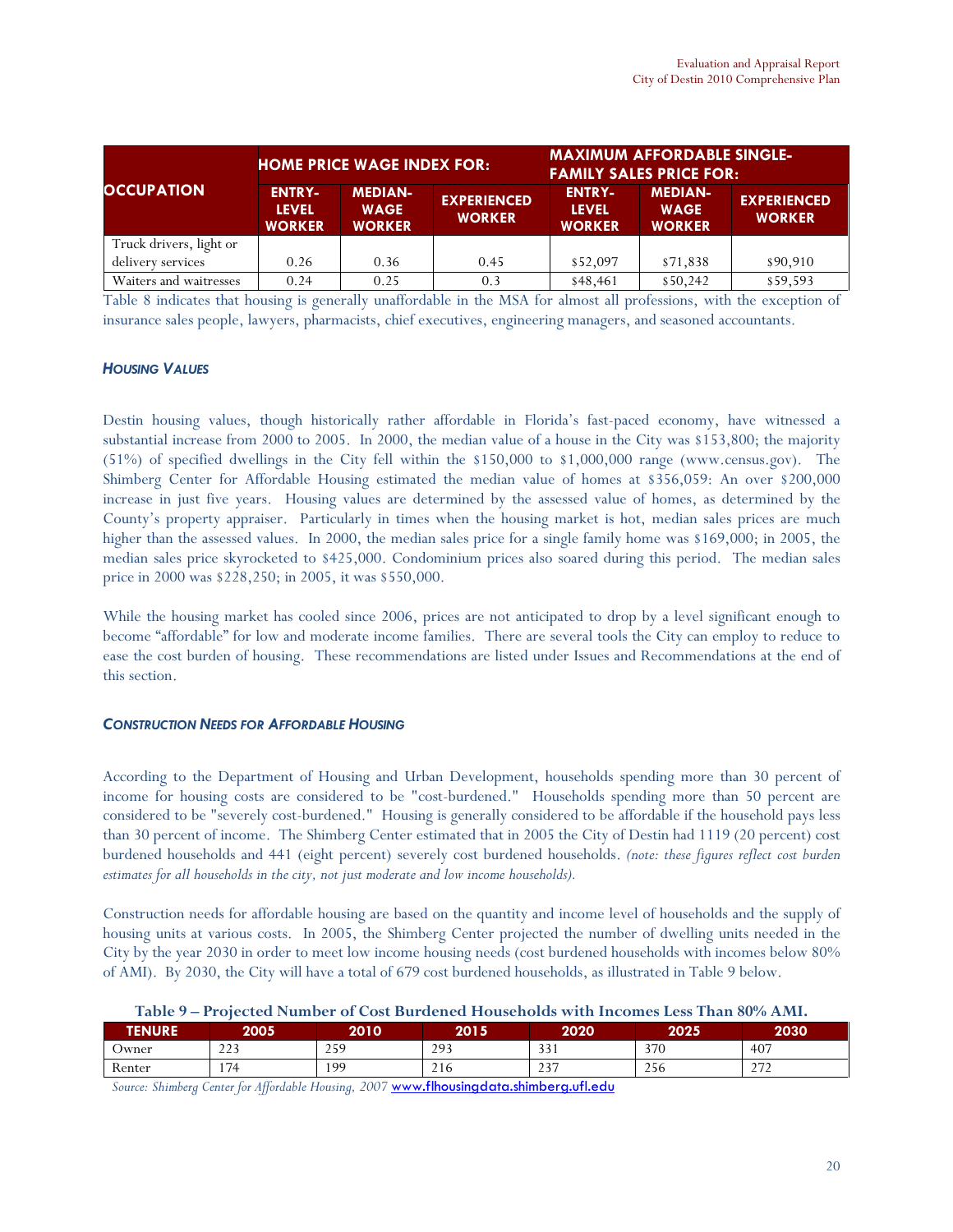# Successes and Shortcomings

The Housing Element states that the City shall amend its Land Development Regulations to implement the following:

- A density bonus for affordable housing;
- A streamlined review process;
- An incentive program for the NHMU FLU district.

While the City has not fully implemented these programs, significant progress has been made toward that end. The City has accomplished the following:

- The establishment of a Community Land Trust for affordable housing.
- The preparation of a nexus study to serve as the basis for requiring attainable workforce housing units, or linkage fees in lieu of housing units.
- The adoption of a requirement in the LDC for Tier 3 projects to either provide one affordable unit per 10,000 square feet of commercial space on site or a payment in lieu of \$2.00 per square foot for affordable units;
- The preparation of a report titled "Eliminating Legislative Barriers to Attainable Workforce Housing" which provides a variety of options for streamlining development regulations and providing incentives. The report will serve as the basis for Council workshops and policy direction.
- •

# Issues/Recommendations

The "Eliminating Legislative Barriers to Attainable Workforce Housing" report identifies a difference between "affordable housing" and "attainable workforce housing". Attainable workforce housing is defined as "housing that can be rented or owned by households that earn between 50 and 140 percent of the area median income" , as opposed to affordable housing, which is between 30 and 120% of area median income. The City should add the following definition of Attainable Workforce Housing to the housing Element:

Housing units where monthly rents, or monthly mortgage payments including property taxes and insurance, do not exceed 30 percent of that amount which represents between 50-140 percent of the median adjusted gross annual income for the households within the metropolitan statistical area (MSA) or Okaloosa County.

The following actions should be taken by the City to further its Housing goals:

- Create a sustainable program to help fund its Comprehensive Plan obligation to provide affordable and attainable workforce housing. A linkage fee, public/private partnerships, inclusionary zoning ordinance or similar mechanism should be used to fund the goals of the Comprehensive Plan.
- Closely coordinate with the Destin Community Land Trust as a major vehicle for the acquisition of land and coordination of the development of attainable workforce housing in the City.
- Adopt incentives for affordable and attainable workforce housing, such as density and intensity bonuses, simplified standards and streamlined review processes.
- Amend the Future Land Use Element to allow affordable housing to be constructed in commercial areas and allowing rentable accessory dwelling units to be constructed in carefully selected residential areas, but not including areas with a Low Density Residential (LDR) Future Land Use Designation.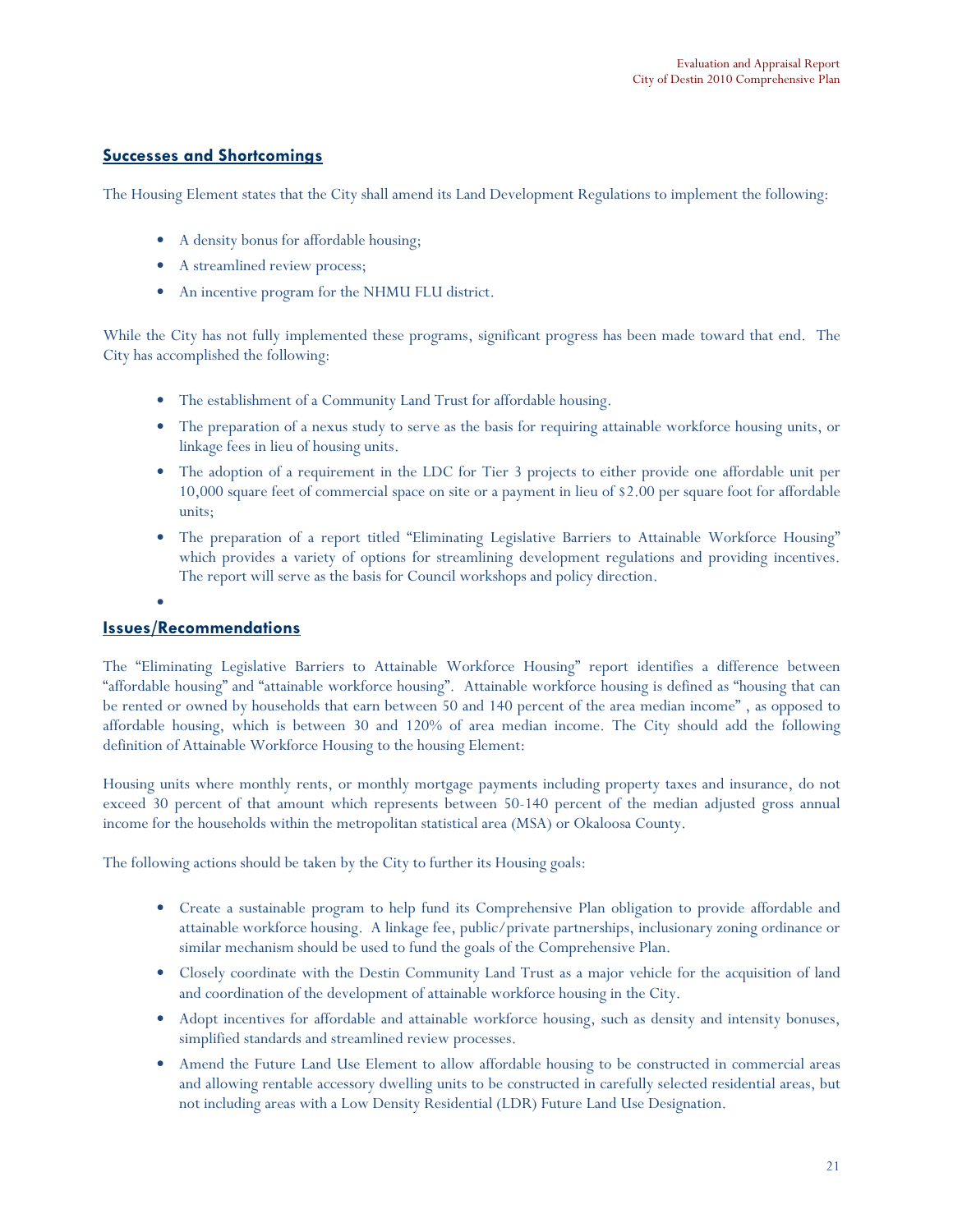•

# PUBLIC FACILITIES

This Element provides for public facilities and services correlated with the Future Land Use Map projections in relation to the goals, objectives and policies of the Ordinance. The City currently assists Destin Water Users in implementing the potable and waste water projects listed in their Capital Improvements Plan (CIP). Conservation of potable water resources is ongoing as the City participates in water conservation programs, reclaimed water, and low-water equipment use.

# Successes and Shortcomings

Since the last writing of the Comprehensive Plan Objectives and Policies, the City successfully completed and adopted a Stormwater Master Plan in 2004. This Plan established an inventory and mapping of stormwater infrastructure, modeled stormwater drainage in every drainage basin of the City, identified both water quality and quantity problems, and prioritized capital improvement projects aimed at addressing the problem areas. Since 2004, some of the top prioritized projects have been implemented through the City's CIP and/or state grant assistance programs.

Since 2005, the City has completed the following stormwater improvements:

- Stormwater Improvements at Capt. Dave's on the Gulf
- Industrial Park Drainage Improvements
- Bay Court Drainage Improvements
- Drainage Improvements at Calhoun Avenue, Forest Street and Stahlman Avenue
- Main Street and Legion Drive Intersection Improvements

The above projects are representative of the types of stormwater drainage improvements the City has recently completed to relieve residential flooding and provide additional stormwater treatment. These improvements included the installation of new culverts, stormwater separators and drainage structures, re-grading existing ditches and provided outfalls where they did not previously exist.

#### Issues/Recommendations

The City should continue to improve its stormwater control and treatment structures, watershed management plan, groundwater recharge, and ensure the adopted LOS for collection services are met.

# **CONSERVATION**

The major goals of the City's Conservation Element are to protect, manage, conserve and utilize the natural and environmental resources of Destin to ensure their continued availability and environmental quality. The areas of interest include potable water resources, air quality, maintenance of floodplains, surface water quality, marine fisheries and wildlife habitat, minerals, proper waste disposal and places of historical significance.

The primary attraction for tourists to Destin is the area's beautiful white sand beaches and emerald green waters. Over the past ten years, several hurricanes and tropical storms have eroded Destin's beaches to a critical level. Whereas other gulf coast areas competing for the same tourist market as Destin such as Panama City Beach, Pensacola Beach, Gulf Shores and Orange Beach have successfully implemented beach renourishment programs, Destin has only recently in 2006 and 2007 commenced such efforts. Shoreline erosion along Destin's beaches threatens their existence and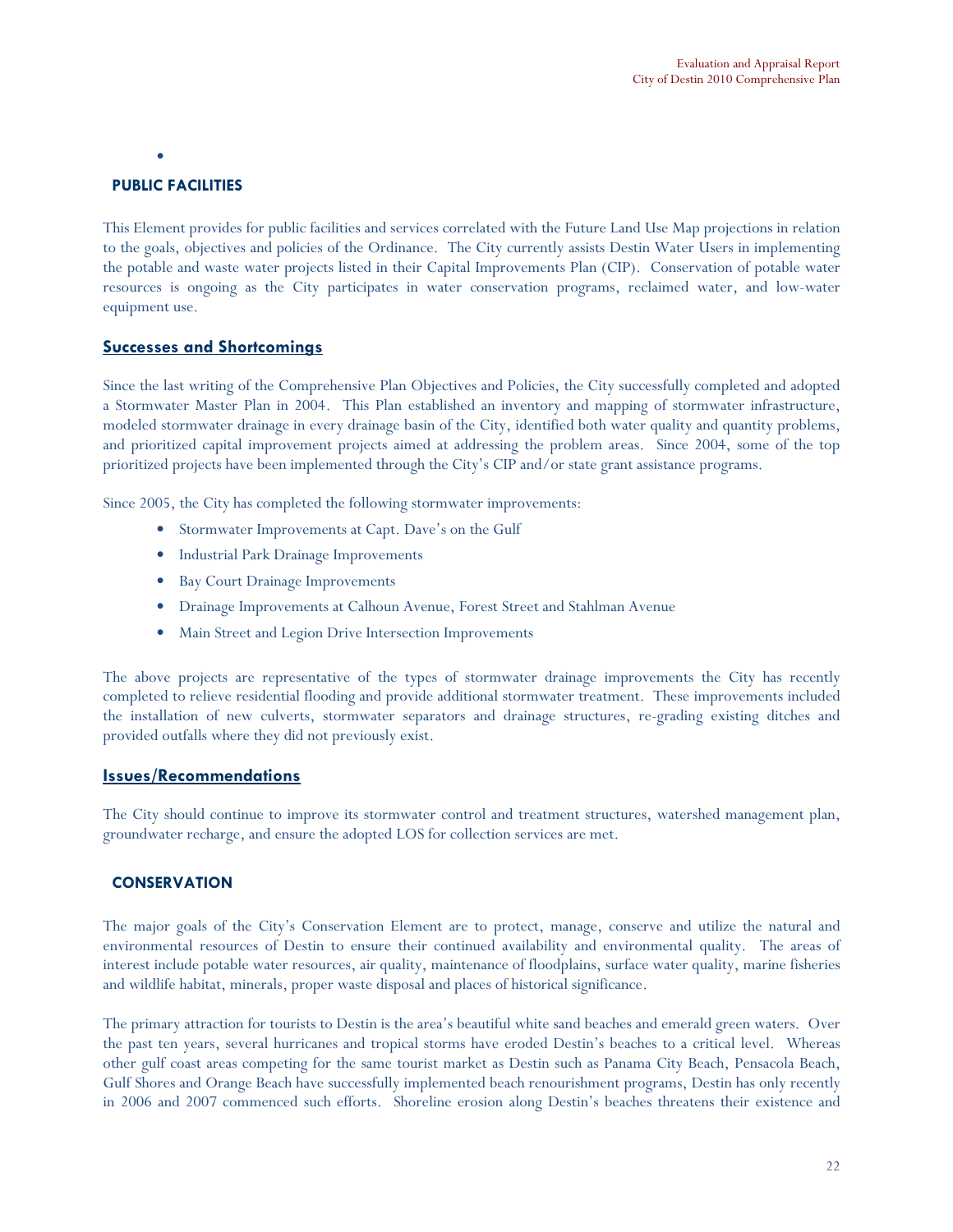contribution to the local economy and regional identity. Other critical issue topics identified by the community under Beach Stabilization include the stabilization of Norriego Point and continuing to establish environmental friendly artificial reefs in the Gulf of Mexico and Choctawhatchee Bay.

# Successes and Shortcomings

In 2006, the City successfully began a beach renourishment project in conjunction with Walton County. By the end of 2006, a portion of Destin's east end of beaches had been re-nourished. At the beginning of 2007, the remaining portion of the eastern most beaches from the Okaloosa/Walton County line west to Henderson Beach Park were renourished. Reports from local tourism officials show visitors and local residents are enjoying the wider beaches.

Another success for the renourishment of Destin's beaches is the protection and creation of suitable habitat for nesting shore birds and sea turtles. Policy 5-1.7.6: Support of Marine Habitats of the City Comprehensive Plan promotes beach renourishment in that it protects and creates suitable shore bird and sea turtle habitat. The City has successfully achieved this on the beaches on east end of the City.

The City currently works with various agencies to monitor the areas air and water quality resources. Existing Land Use designations and regulations are in place to assist with resource protection. The City continues to acquire property for parks and enhance inshore and offshore area reefs, which are an important element necessary to sustain fisheries and tourism. During the EAR public workshop in June, maintenance of catch basins, culverts and implementation of a more efficient street sweeping program as they relate to water quality in local waterways was discussed.

The stabilization of Norriego Point in Destin remains a major issue for the City and community. The Point has long been cited as a key shore bird nesting area while providing shoreline protection for properties on the north shore of Destin Harbor from waves from the East Pass. In past years, the Point breached during tropical storms and hurricanes. Recently the Point's northern tip has eroded and silted in the channel to the mouth of the Harbor without a tropical storm or hurricane event.

Establishing artificial reefs was an item included in the Beach Stabilization element at the Major Issues public workshop in June. The City's current Comprehensive Plan contains several Objectives and Policies supporting the establishment of artificial reefs. Since the beginning of 2003 the City has deployed and co-sponsored the deployment of several artificial reefs. The following table provides the dates, reef name, and reef components for reefs deployed by the City since the beginning of 2003:

| <b>DEPLOYMENT DATE</b> | <b>REEF NAME</b>                | <b>REEF COMPONENTS &amp;</b><br><b>MATERIAL</b> |
|------------------------|---------------------------------|-------------------------------------------------|
|                        |                                 |                                                 |
| June 9, 2003           | Sand Dollar Reef Complex #3     | <b>30 Prefabricated Fish Havens</b>             |
| June 9, 2003           | Sand Dollar Reef Complex #4     | 30 Prefabricated Fish Havens                    |
| June 8, 2004           | Starfish Complex, Patch Reef #3 | Florida Specials Concrete Modules               |
| June 8, 2004           | Starfish Complex, Patch Reef #4 | Florida Specials Concrete Modules               |
| April 3, 2006          | <b>Barnacle Complex</b>         | Florida Specials Concrete Modules               |

Ensuring artificial reefs are healthy for the environment was also an item included from the public workshop. The City Comprehensive Plan currently contains Policy 5-1.7.5: Inspection of Artificial Reef Materials that states the City shall continue cooperating with state and federal agencies by providing inspection services for artificial reef materials to help "ensure such materials are suitable for use as artificial habitats in the Gulf and Bay".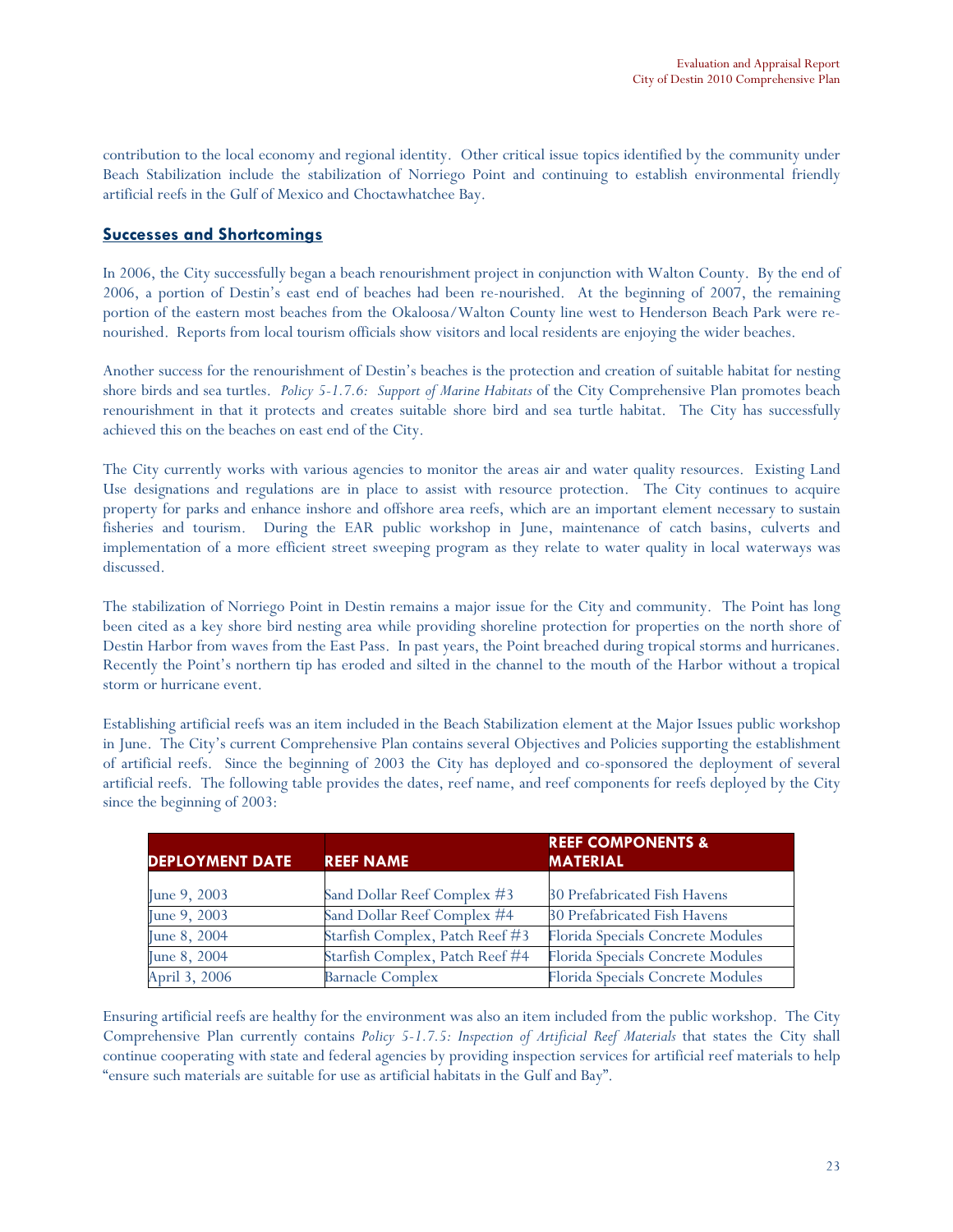Since the last writing of the Comprehensive Plan Objectives and Policies, the City successfully completed and adopted a Stormwater Master Plan in 2004. This Plan established an inventory and mapping of stormwater infrastructure, modeled stormwater drainage in every drainage basin of the City, identified both water quality and quantity problems, and prioritized Capital Improvement Projects (CIP) aimed at addressing the problem areas. Since 2004, some of the top prioritized projects have been implemented through the City's CIP and/or state grant assistance programs.

Since the late 1990's, the City's Land Development Code has required twice the required level of service (LOS) than the State of Florida for water quality treatment of stormwater runoff from new development permitted in the City. As a result, there are no shortcomings with respect to treating stormwater from a water quality perspective assuming all developments have constructed and maintained stormwater management systems in accordance with City code. The City's strongest push over the past ten years has been working to identify and retrofit (when allowed and financed) infrastructure constructed prior to stormwater quality requirements and subsequently discharge directly to surface waters in the City without proper treatment.

Historically, the water quality in the Gulf of Mexico and Destin Harbor has been the focus of most attention due to the strong attraction tourists have to the Gulf and past negative experiences with drops in dissolved oxygen in the Harbor and subsequent fish kills, respectively. It has long been known that the purpose of the Destin Harbor Pump Station is to provide water from the Gulf of Mexico into the Harbor and encourage water circulation from the Harbor into the East Pass. It is now equally important for the City to include not only Destin Harbor and the Gulf of Mexico when conducting water quality sampling and analysis, but also Choctawhatchee Bay and local bayous and lakes.

During the EAR public workshop held in June, residents expressed a desire to improve or keep water quality levels in the City at existing or better levels. This requires establishing a benchmark for water quality parameters in the City through water quality sampling and laboratory analysis. To date, water quality samples and laboratory data is not routinely collected or analyzed. Some data is available and could be useful to establish a baseline water quality for different parameters. However, for a comprehensive water quality system to be implemented, the ongoing water quality sampling needs to be better organized and expanded to other parts of the City.

Improving street sweeping programs within the City were also identified at the June EAR public workshop. To date, the City does not have any street sweeping programs identified in a Comprehensive Plan Objective or Policy.

# Issues/Recommendations

The City should work with Okaloosa County to acquire Norriego Point and continue its efforts to keep it properly managed to prevent erosion and minimize the constant need to re-establishment the point. It is recommended that the City attempt to secure a long-standing permit  $(5+$  years) on a "no notice" basis for the placement of dredged materials on the Point. This could be a Joint Coastal Permit through the Florida Department of Environmental Protection Beaches and Coastal division or some other permitting program applicable to the efforts recommended.

The City does not currently have a street sweeping program to assist in improving the quality of surface water runoff. This is an important element to ensure increased water quality in local waterways.

The City's artificial reef program is dependent on state and federal funds. Since Destin is home to the largest charter fishing fleet in the state of Florida, a key issue is for the City to continue identifying and applying for funding of the City's artificial reef program. This will help achieve the goal of protecting and creating marine habitat.

The City should improve its xeriscaping in it right-of-ways and public spaces to help conserve water and protect the environment. Xeriscaping establishes and maintains a healthy landscape by matching the right plants with the existing site conditions. It effectively reduces or eliminates the use of additional resources, such as water, fertilizer, pesticides and labor. This reduction in chemicals assist is keeping our surrounding water bodies clean and free of pollutants.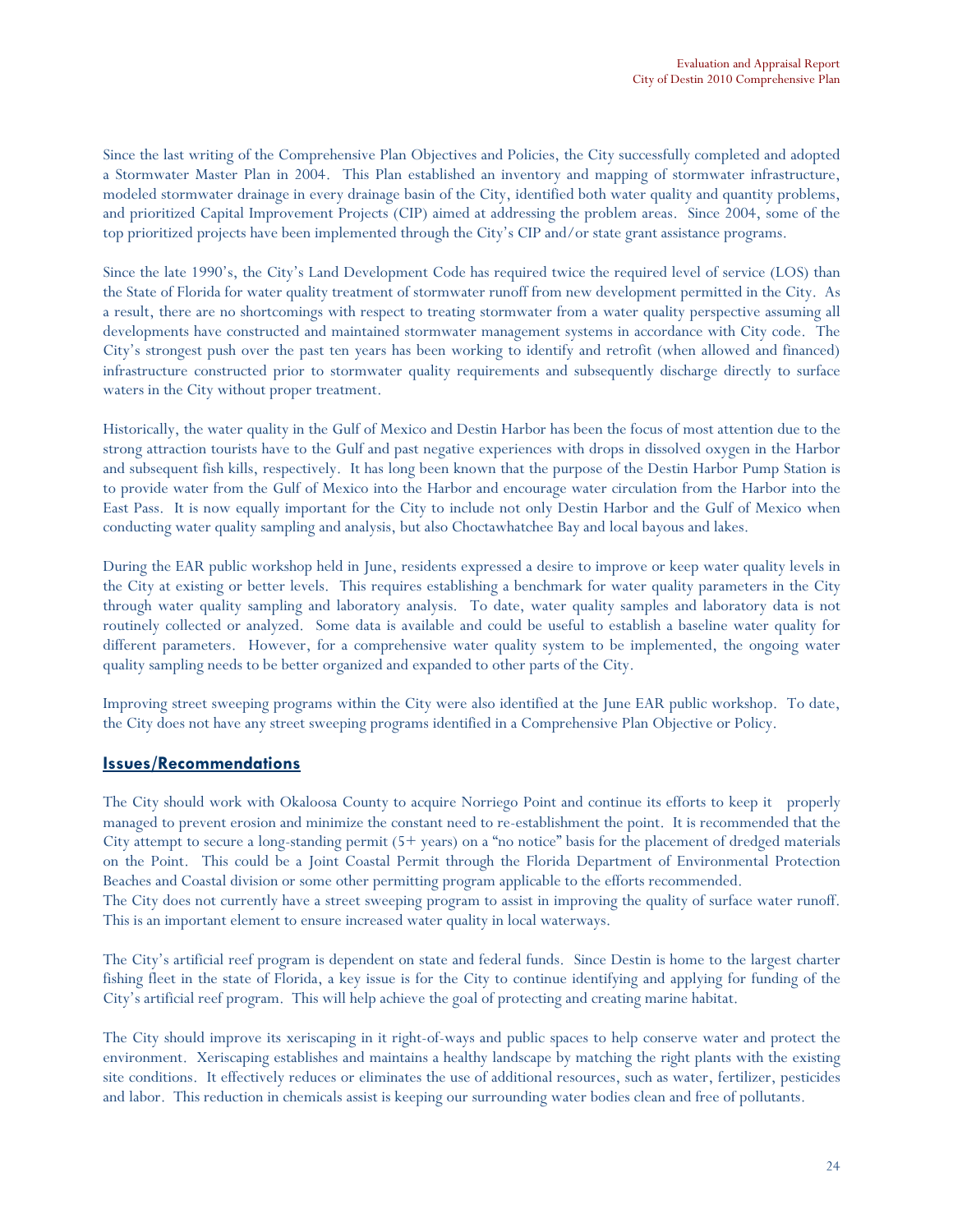The ongoing water quality sampling needs to be better organized and expanded to other parts of the City in order for the comprehensive water quality system to be implemented.

#### COASTAL MANAGEMENT

The Coastal Management Element's purpose is to plan for and where appropriate restrict development activities where such activities would damage or destroy coastal resources. It is also intended to protect human life and limit public expenditures in areas that are subject to destruction by natural disasters within the Coastal High Hazard Area. This Element is related to the previously mentioned Conservation Element regarding quality of local waters such as the Gulf, Bay and Harbor. It also relates to reef enhancement and natural resource protection.

#### Successes and Shortcomings

The City has been successful in their acquisition and maintenance of its coastal public recreational facilities. Regulation of beach vending was discussed at the June EAR public workshop. The adoption of a Stormwater Master Plan in 2004 will assist the Coastal Management Element as the City continues to implement some of the recommendations in the Plan. This will increase water quality and reduce degradation to sea grass beds.

#### Issues/Recommendations

The City should continue to acquire and enhance recreational facilities and opportunities for its citizens. The City should continue to fund capital improvement projects needed to improve the stormwater management system. These improvements should be updated annually and incorporated into the City's Five-Year schedule of capital improvements. The language in the existing element should incorporate the Northwest Florida Water Management District as a regulatory agency. Coordination should continue with Okaloosa County to implement the beach access plan.

#### RECREATION/OPEN SPACE ELEMENT

The City of Destin is an attraction due to its coastal location and abundant recreational and leisure opportunities. The purpose of the Recreational and Open Space Element (ROSE) is to plan for a system of readily accessible public and private recreational facilities for citizens and visitors alike. The ROSE lists objectives and policies for the provision and maintenance of adequate recreational facilities, coordination of public and private recreational resources, protection and conservation of natural/coastal resources, and for the funding of recreational and open space plans. The ROSE establishes a level of service for various recreation facilities based on the cities functional population, which takes into account both permanent and seasonal residents.

#### Successes and Shortcomings

The City of Destin has successfully implemented most of this element of its Comprehensive Plan. The City has several public beach access locations and parks and a community center that is used heavily during the winter months. Through the implementation of the Land Development Code, the city has acquired one new neighborhood park, which fulfills the 0.85 acre shortfall that the data, inventory, and analysis identified in 2004. The City has also committed funding in the CIP for a new tennis center, which will cover that shortfall as well.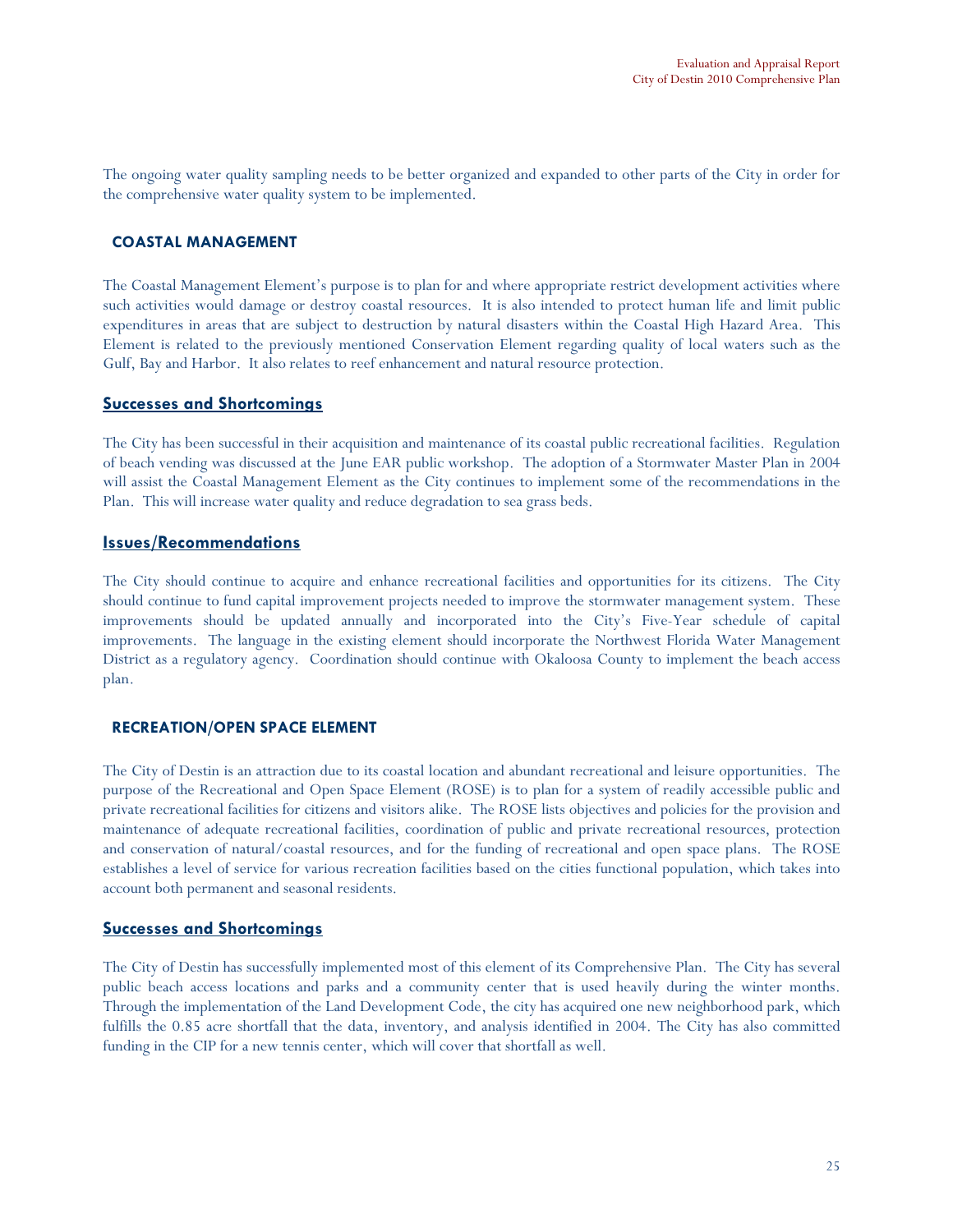During the EAR public workshop held in June, residents expressed the desire to have a "dog park". The City's Capital Improvements Plan has not earmarked funding for this park. The City may want to consider the use of existing City park property to accommodate such a park and use funding from the updated park impact fee to construct the facility.

One shortfall of the existing plan is the acquisition of seven new waterfront access points, as identified in the data, inventory, and analysis in the 2004 Comprehensive plan. Thus far, the City has only been able to acquire two additional waterfront access points; one on the Harbor and one on the Gulf of Mexico. Continued implementation of the Plan and the Land Development Code may assist the City in meeting its target; however, the City may want to consider other funding sources, such as the Florida Recreation Development Assistance Program (FRDAP) administered by the Florida Department of Environmental Protection in order to meet its target by the end of the planning period (2010).

# Issues/Recommendations

The key issue regarding this element is meeting the target level of service (LOS) for waterfront access points by the end of the planning period (2010). If the City cannot meet this target LOS due to funding constraints, it may consider the following:

- Lower the level of service to an achievable amount;
- •
- Extend the target year of completion to a later date, such as 2015.
- •

#### INTERGOVERNMENTAL COORDINATION ELEMENT

The primary objective of the Intergovernmental Coordination Element (ICE) is to address existing and future coordination processes to enhance the effectiveness of governmental action. The City of Destin coordinates its efforts with adjacent municipalities, county agencies, regional authorities, state agencies, and public/private utilities. The ICE clarifies the City Council's coordination with neighboring jurisdictions and area local governments, districts and agencies, and establishes procedures for collaborative planning. In addition, the ICE requires that the City consider the local plan effects and establish a process for notification and citizen participation in planning for transportation, housing, coastal management, etc.

#### Successes and Shortcomings

The City has been successful in its coordination with the County and other agencies regarding water, schools, and fire and police protection. However, the City has struggled with coordinating with FDOT and the transit service provider to allow busses to stop on US Highway 98. One of the major goals of the City is to provide transit facilities and service within the MMTD, and transit service located adjacent to pedestrian facilities is critical to providing for a transitfriendly environment.

#### Issues/Recommendations

This element does not require amendments, however, City staff should be involved with ongoing discussion with FDOT and the transit service provider to allow for transit service on US Highway 98.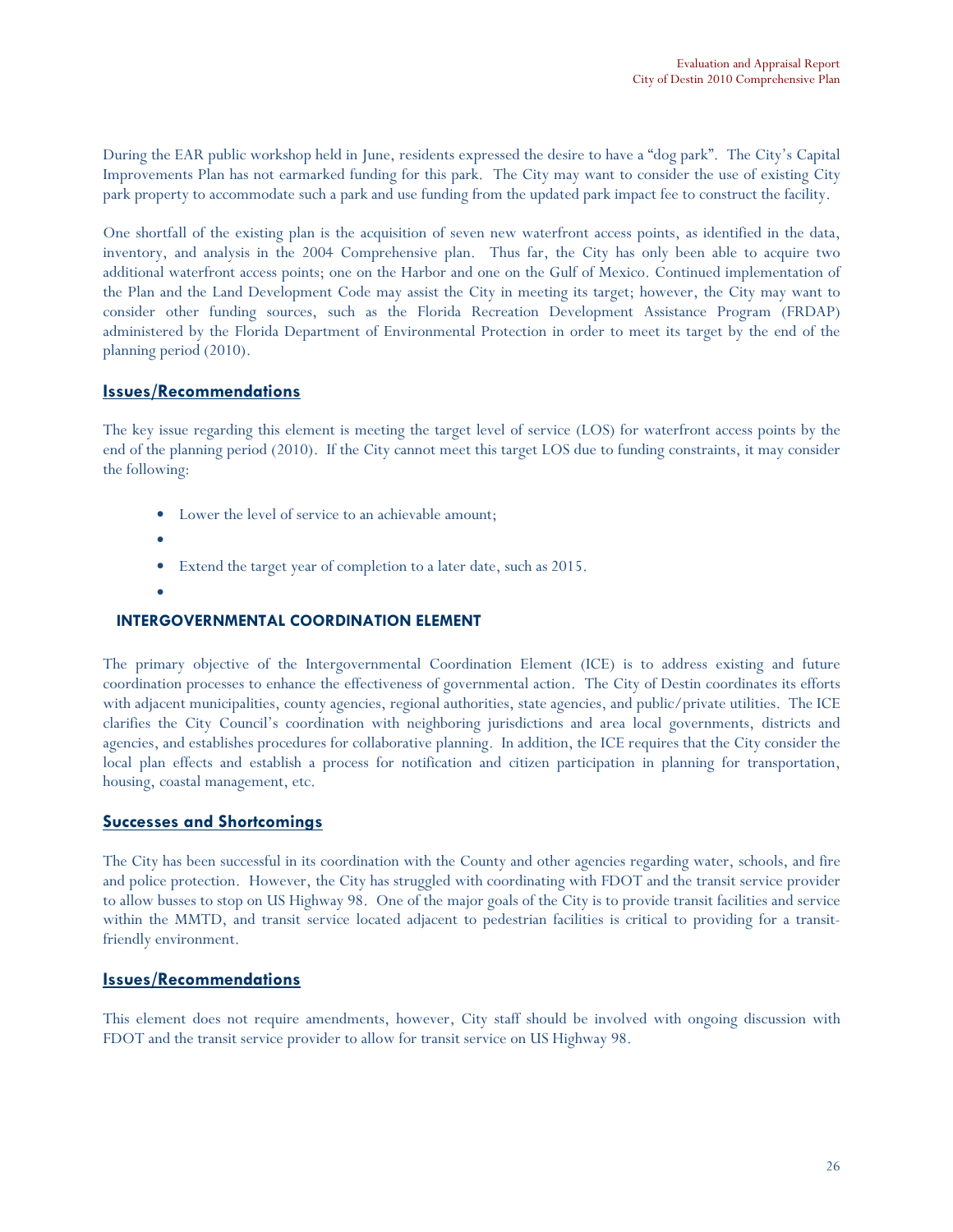### CAPITAL IMPROVEMENTS ELEMENT

This Element ensures that the necessary actions are taken so that needed public facilities and services are adequately provided within the City jurisdiction in a manner that protects investments and existing facilities, maximizes the use of existing facilities, and promotes orderly compact growth in the present and future.

As noted in the Special Topics section of this report, the City is required to complete a Water Supply Work Plan that will ensure the availability of potable water for the City over the next ten years. The Capital Improvements Element must address the need for and location of public facilities, including those identified in the 10-year water facilities work plan. The financially feasible Five-Year Schedule of Capital Improvements must describe projects listed in the 10-year work plan that are to be implemented in the first five years of the plan, including both publicly and privately funded water supply projects that are necessary to ensure that adopted level of- service standards are achieved and maintained.

The City remains committed to responsible growth management that incorporates appropriate fiscal management practices and procedures.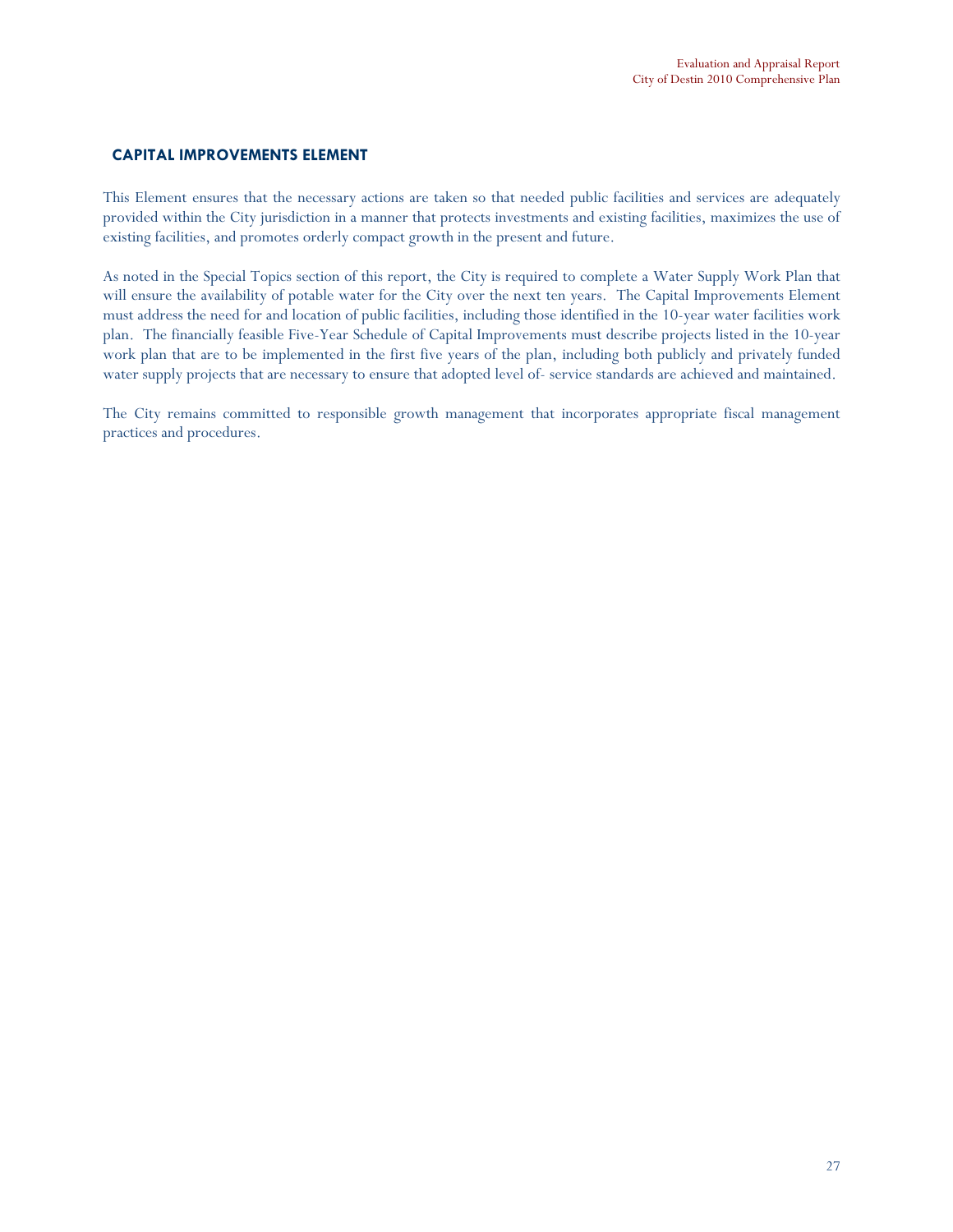# EFFECTS OF CHANGES TO STATUTES AND RULES ON THE PLAN

Chapter 163.3191(2)(f), FS, requires that the EAR contain an evaluation and assessment of relevant changes made to the following statutes and rules since the time of Plan adoption:

- Ch. 163, Part II, FS: Growth Policy; County and Municipal Planning; Land Development Regulation
- Rule 9J-5, FAC: Minimum Criteria for Review of Local Comprehensive Plans and Plan Amendments
- Strategic Regional Policy Plan

In the table that follows, changes made to these statutes and rules have been assessed to determine their applicability to the City's Plan and whether Plan revisions are required to address the changes.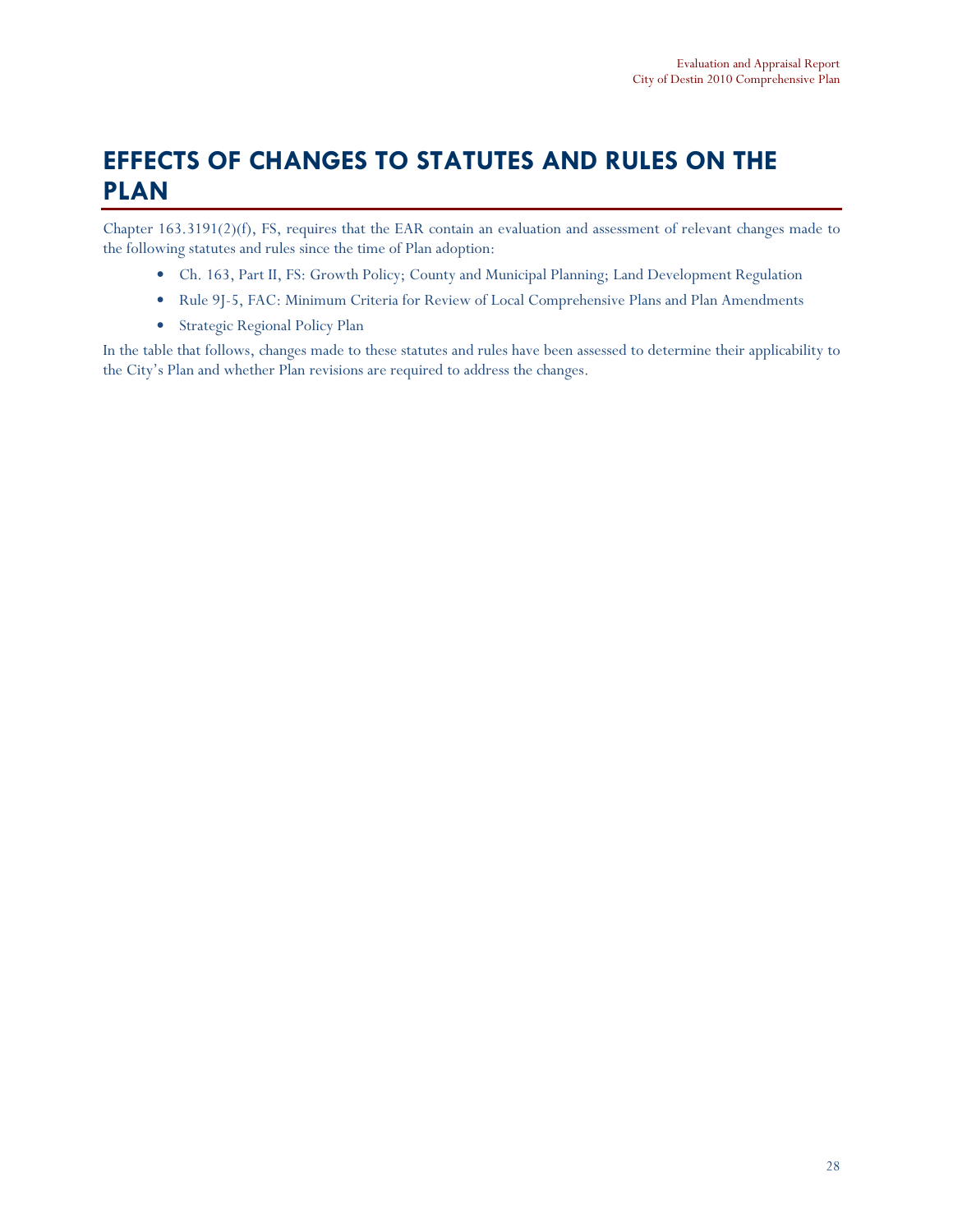|                | <b>CHANGES TO CHAPTER 163, F. S. 2004-2006</b>                                                                                                                                                                                                                                                               | CHAPTER 163, F.<br><b>S. CITATIONS</b> | $N/A^*$      | <b>ADDRESSED</b><br>(WHERE/HOW) | <b>AMENDMENT NEEDED</b><br><b>BY ELEMENT</b>                                   |
|----------------|--------------------------------------------------------------------------------------------------------------------------------------------------------------------------------------------------------------------------------------------------------------------------------------------------------------|----------------------------------------|--------------|---------------------------------|--------------------------------------------------------------------------------|
|                | 2004: [CH. 04-5, S. 11; CH. 04-37, S. 1; CH. 04-230, SS. 1-4; CH. 04-372, SS. 2-5; CH. 04-381, SS. 1-2; CH. 04-384, S. 2, LAWS OF FLORIDA.]                                                                                                                                                                  |                                        |              |                                 |                                                                                |
|                | (10): Amended to conform to the repeal of the Florida High-Speed<br>Rail Transportation Act, and the creation of the Florida High-Speed Rail<br>Authority Act.                                                                                                                                               | 163.3167                               | $\checkmark$ |                                 |                                                                                |
|                | (13): Created to require local governments to identify adequate water<br>supply sources to meet future demand.                                                                                                                                                                                               |                                        |              |                                 | Water Supply facilities work plan has<br>been prepared and transmitted to DCA. |
|                | (14): Created to limit the effect of judicial determinations issued<br>subsequent to certain development orders pursuant to adopted land<br>development regulations.                                                                                                                                         |                                        | ✓            |                                 |                                                                                |
| $\overline{2}$ | (1): Provides legislative findings on the compatibility of development<br>with military installations.                                                                                                                                                                                                       | Creates 163.3175.                      | ✓            |                                 |                                                                                |
|                | (2): Provides for the exchange of information relating to proposed<br>land use decisions between counties and local governments and military<br>installations.                                                                                                                                               |                                        | ✓            |                                 |                                                                                |
|                | (3): Provides for responsive comments by the commanding officer or<br>his/her designee.                                                                                                                                                                                                                      |                                        | ✓            |                                 |                                                                                |
|                | (4): Provides for the county or affected local government to take such<br>comments into consideration.                                                                                                                                                                                                       |                                        | ✓            |                                 |                                                                                |
|                | (5): Requires the representative of the military installation to be an ex-<br>officio, nonvoting member of the county's or local government's land<br>planning or zoning board.                                                                                                                              |                                        | ✓            |                                 |                                                                                |
|                | (6): Encourages the commanding officer to provide information on<br>community planning assistance grants.                                                                                                                                                                                                    |                                        | ✓            |                                 |                                                                                |
| 3              | $(6)(a)$ : Changed to require local governments to amend the future land use<br>element by June 30, 2006 to include criteria to achieve compatibility with<br>military installations. Changed to specifically encourage rural land<br>stewardship area designation as an overlay on the future land use map. | 163.3177                               | ✓            |                                 |                                                                                |

# Table 10 - Effect of Changes to Florida Statutes, Administrative Rules, and the Strategic Regional Policy Plan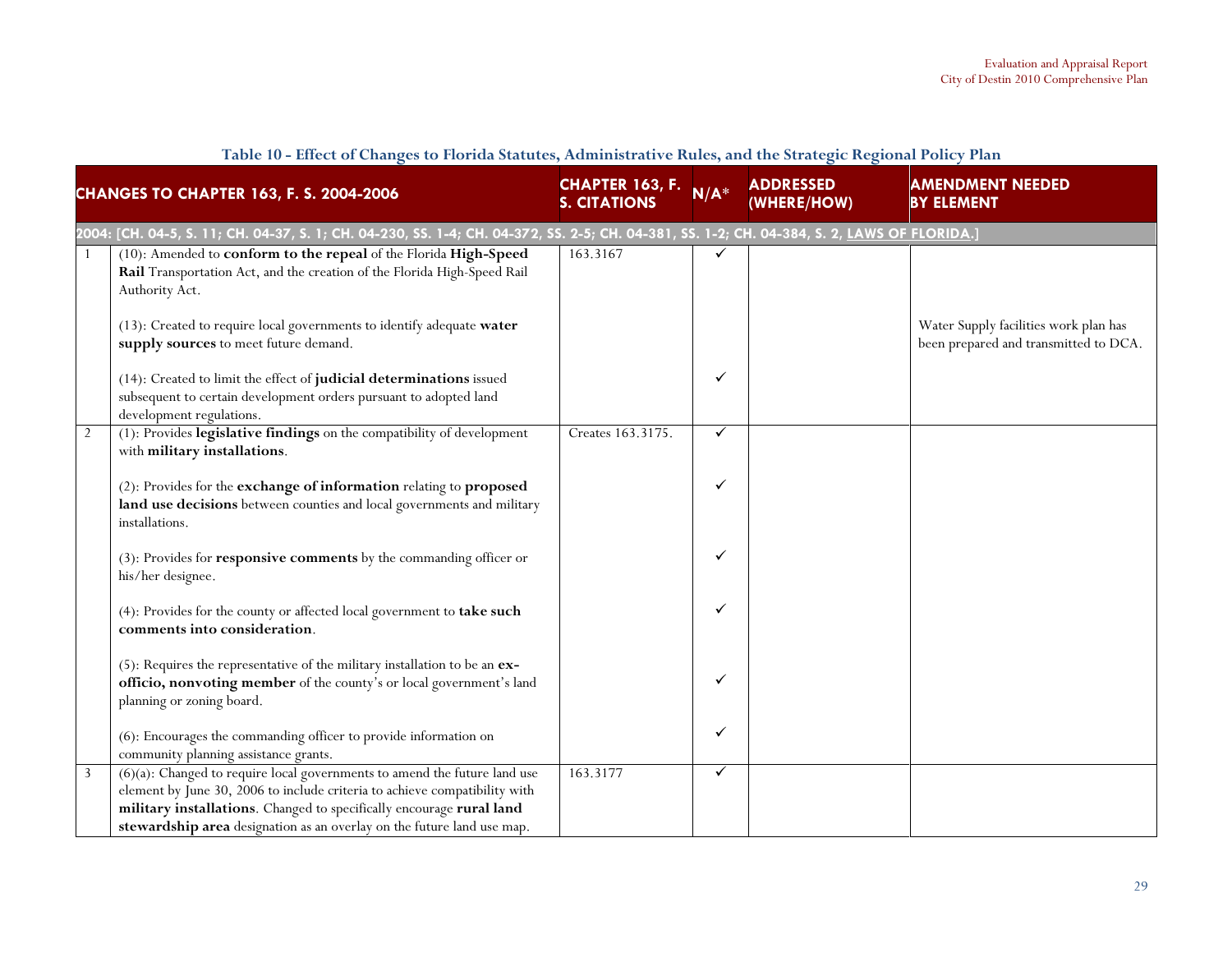|                | <b>CHANGES TO CHAPTER 163, F. S. 2004-2006</b>                                                                                                                                                                                                                             | <b>CHAPTER 163, F.</b><br><b>S. CITATIONS</b> | $N/A^*$ | <b>ADDRESSED</b><br>(WHERE/HOW) | <b>AMENDMENT NEEDED</b><br><b>BY ELEMENT</b>                                   |
|----------------|----------------------------------------------------------------------------------------------------------------------------------------------------------------------------------------------------------------------------------------------------------------------------|-----------------------------------------------|---------|---------------------------------|--------------------------------------------------------------------------------|
|                | $(6)(c)$ : Extended the deadline adoption of the water supply facilities<br>work plan amendment until December 1, 2006; provided for updating the<br>work plan every five years; and exempts such amendment from the<br>limitation on frequency of adoption of amendments. |                                               |         | Not yet addressed.              | Water Supply facilities work plan has<br>been prepared and transmitted to DCA. |
|                | $(10)(l)$ : Provides for the coordination by the state land planning agency and<br>the Department of Defense on compatibility issues for military<br>installations.                                                                                                        |                                               | ✓       |                                 |                                                                                |
|                | $(11)(d)1$ .: Requires DCA, in cooperation with other specified state agencies,<br>to provide assistance to local governments in implementing provisions<br>relating to rural land stewardship areas.                                                                      |                                               | ✓       |                                 |                                                                                |
|                | $(11)(d)$ 2. Provides for multicounty rural land stewardship areas.                                                                                                                                                                                                        |                                               | ✓       |                                 |                                                                                |
|                | $(11)(d)$ 3.-4: Revises requirements, including the acreage threshold for<br>designating a rural land stewardship area.                                                                                                                                                    |                                               | ✓       |                                 |                                                                                |
|                | $(11)(d)6.$ j.: Provides that <b>transferable rural land use credits</b> may be<br>assigned at different ratios according to the natural resource or other<br>beneficial use characteristics of the land.                                                                  |                                               | ✓       |                                 |                                                                                |
|                | (11)(e): Provides legislative findings regarding mixed-use, high-density<br>urban infill and redevelopment projects; requires DCA to provide<br>technical assistance to local governments.                                                                                 |                                               | ✓       |                                 |                                                                                |
|                | $(11)(f)$ : Provides legislative findings regarding a program for the transfer of<br>development rights and <i>urban</i> infill and redevelopment; requires DCA<br>to provide technical assistance to local governments.                                                   |                                               | ✓       |                                 |                                                                                |
| $\overline{4}$ | (1): Provides legislative findings with respect to the shortage of affordable<br>rentals in the state.                                                                                                                                                                     | Creates 163.31771                             |         |                                 |                                                                                |
|                | $(2)$ : Provides definitions.                                                                                                                                                                                                                                              |                                               |         | Definitions: Chapter 11         |                                                                                |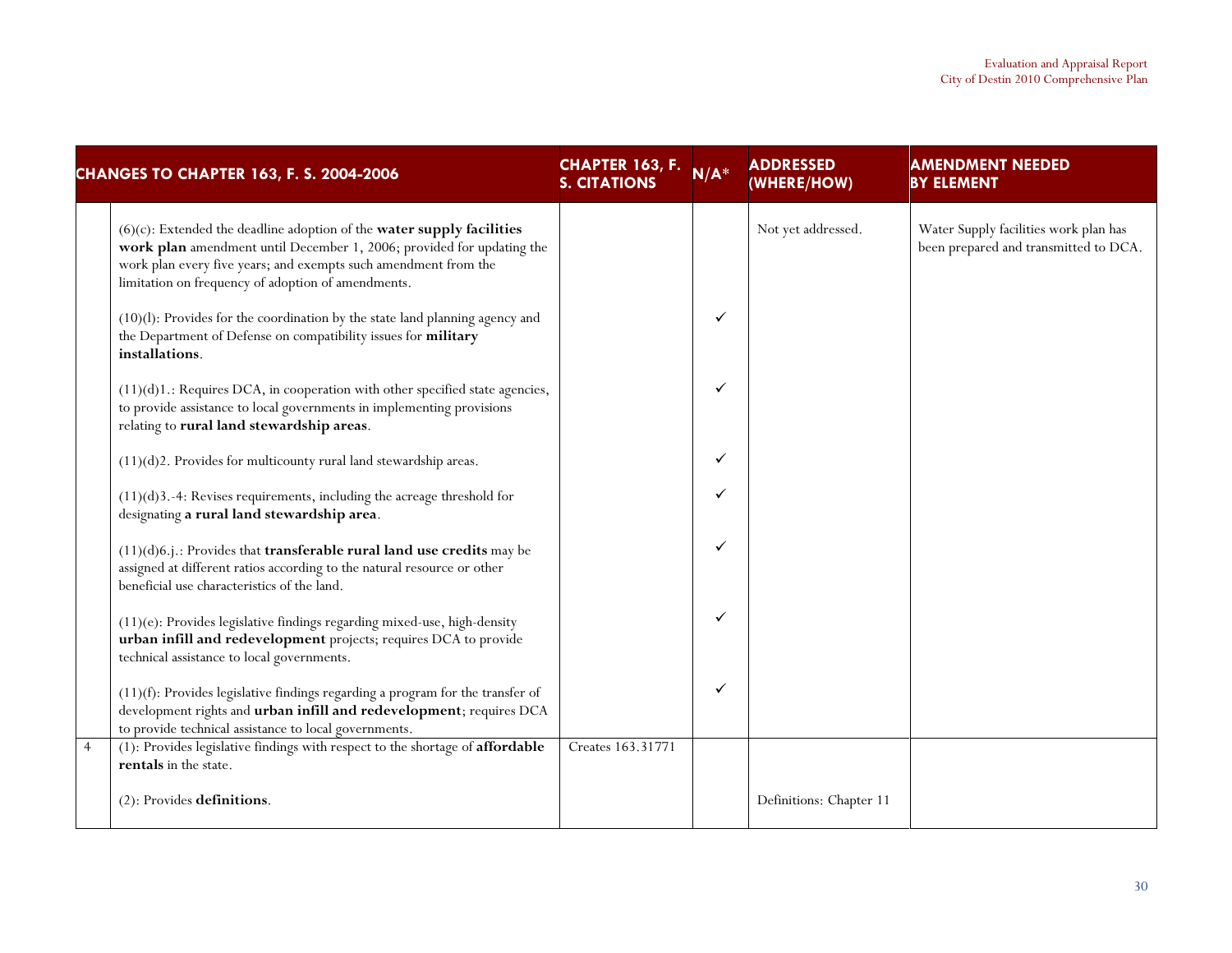|                | <b>CHANGES TO CHAPTER 163, F. S. 2004-2006</b>                                                                                                                                                                                                                                                                                                                                                                                           | <b>CHAPTER 163, F.</b><br><b>S. CITATIONS</b> | $N/A^*$ | <b>ADDRESSED</b><br>(WHERE/HOW)                    | <b>AMENDMENT NEEDED</b><br><b>BY ELEMENT</b>                                       |
|----------------|------------------------------------------------------------------------------------------------------------------------------------------------------------------------------------------------------------------------------------------------------------------------------------------------------------------------------------------------------------------------------------------------------------------------------------------|-----------------------------------------------|---------|----------------------------------------------------|------------------------------------------------------------------------------------|
|                | (3): Authorizes local governments to permit accessory dwelling units in<br>areas zoned for single family residential use based upon certain findings.<br>(4) An application for a building permit to construct an accessory dwelling<br>unit must include an affidavit from the applicant which attests that the<br>unit will be rented at an affordable rate to a very-low-income, low-income,<br>or moderate-income person or persons. |                                               | ✓       | Plan does not currently<br>permit accessory units. | Amend Future Land Use Element to<br>allow accessory units in appropriate<br>areas. |
|                | (5): Provides for certain accessory dwelling units to apply towards<br>satisfying the affordable housing component of the housing element in a local<br>government's comprehensive plan.                                                                                                                                                                                                                                                 |                                               |         |                                                    | See workforce housing major issue<br>section of the EAR.                           |
|                | (6): Requires the DCA to report to the Legislature.                                                                                                                                                                                                                                                                                                                                                                                      |                                               | ✓       |                                                    |                                                                                    |
| 5 <sup>1</sup> | Amends the definition of "in compliance" to add language referring to the<br>Wekiva Parkway and Protection Act.                                                                                                                                                                                                                                                                                                                          | 163.3184(1)(b)                                | ✓       |                                                    |                                                                                    |
| 6              | $(1)(m)$ : Created to provide that amendments to address criteria or<br>compatibility of land uses adjacent to or in close proximity to military<br>installations do not count toward the limitation on frequency of amending<br>comprehensive plans.                                                                                                                                                                                    | 163.3187                                      | ✓       |                                                    |                                                                                    |
|                | $(1)(n)$ : Created to provide that amendments to establish or implement a<br>rural land stewardship area do not count toward the limitation on<br>frequency of amending comprehensive plans.                                                                                                                                                                                                                                             |                                               | ✓       |                                                    |                                                                                    |
| $\sqrt{7}$     | Created to provide that evaluation and appraisal reports evaluate<br>whether criteria in the land use element were successful in achieving land use<br>compatibility with military installations.                                                                                                                                                                                                                                        | 163.3191(2)(n)                                | ✓       |                                                    |                                                                                    |
|                | 2005 [CH. 2005-157, SS 1, 2 AND 15; CH. 2005-290; AND CH. 2005-291, SS. 10-12, <u>LAWS OF FLORIDA</u> ]                                                                                                                                                                                                                                                                                                                                  |                                               |         |                                                    |                                                                                    |
| $8\,$          | Added the definition of "financial feasibility."                                                                                                                                                                                                                                                                                                                                                                                         | Creates ss.<br>163.3164(32)                   |         |                                                    | Yes - add definition.                                                              |
| 9              | (2): Required comprehensive plans to be "financially" rather than<br>"economically" feasible.                                                                                                                                                                                                                                                                                                                                            | 163.3177                                      |         |                                                    | Yes - Show dedicated funding sources in<br>all future amendments of CIP.           |
|                | $(3)(a)$ 5.: Required the comprehensive plan to include a 5-year schedule<br>of capital improvements. Outside funding (i.e., from developer, other<br>government or funding pursuant to referendum) of these capital                                                                                                                                                                                                                     |                                               |         |                                                    | See above                                                                          |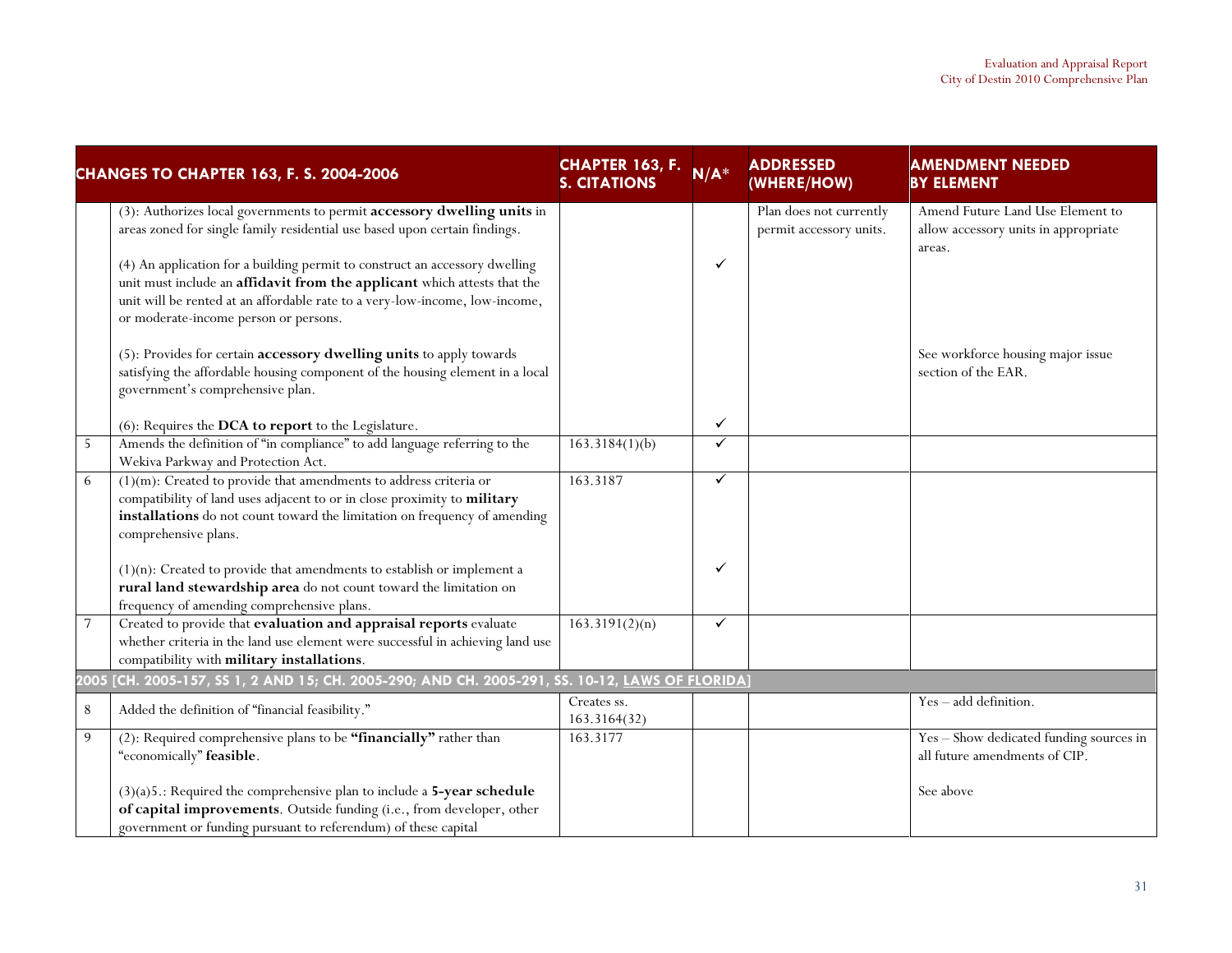| <b>CHANGES TO CHAPTER 163, F. S. 2004-2006</b>                                                                                                                                                                                  | <b>CHAPTER 163, F.</b><br><b>S. CITATIONS</b> | $N/A^*$ | <b>ADDRESSED</b><br>(WHERE/HOW)                | <b>AMENDMENT NEEDED</b><br><b>BY ELEMENT</b>                                                                                                                                                                                                                                                                                                                                                                                                                                                                                     |
|---------------------------------------------------------------------------------------------------------------------------------------------------------------------------------------------------------------------------------|-----------------------------------------------|---------|------------------------------------------------|----------------------------------------------------------------------------------------------------------------------------------------------------------------------------------------------------------------------------------------------------------------------------------------------------------------------------------------------------------------------------------------------------------------------------------------------------------------------------------------------------------------------------------|
| improvements must be guaranteed in the form of a development<br>agreement or interlocal agreement.                                                                                                                              |                                               |         |                                                |                                                                                                                                                                                                                                                                                                                                                                                                                                                                                                                                  |
| $(3)(a)6.b.1$ .: Required plan amendment for the <b>annual update</b> of the<br>schedule of capital improvements. Deleted provision allowing updates and<br>change in the date of construction to be accomplished by ordinance. |                                               |         | City updates the CIP<br>annually.              |                                                                                                                                                                                                                                                                                                                                                                                                                                                                                                                                  |
| (3)(a)6.c.: Added oversight and penalty provision for failure to adhere<br>to this section's capital improvements requirements.                                                                                                 |                                               | ✓       |                                                |                                                                                                                                                                                                                                                                                                                                                                                                                                                                                                                                  |
| (3)(a)6.d.: Required a long-term capital improvement schedule if the                                                                                                                                                            |                                               | ✓       |                                                |                                                                                                                                                                                                                                                                                                                                                                                                                                                                                                                                  |
| local government has adopted a long-term concurrency management system.                                                                                                                                                         |                                               |         | See objective 1-1.3 and<br>following policies. | Add definition: "Recreational and<br>commercial working waterfront"                                                                                                                                                                                                                                                                                                                                                                                                                                                              |
| (6)(a): Deleted date (October 1, 1999) by which school sitting                                                                                                                                                                  |                                               |         |                                                | means a parcel or parcels of real                                                                                                                                                                                                                                                                                                                                                                                                                                                                                                |
| requirements must be adopted.                                                                                                                                                                                                   |                                               | ✓       |                                                | property that provide access for                                                                                                                                                                                                                                                                                                                                                                                                                                                                                                 |
| $(6)(a)$ : Add requirement that future land use element of <b>coastal counties</b><br>must encourage the preservation of working waterfronts, as defined in<br>s.342.07, F.S.                                                   |                                               |         |                                                | water-dependent<br>commercial<br>activities or provide access for the<br>public to the navigable waters of the<br>state. Recreational and commercial<br>working waterfronts require direct<br>access to or a location on, over, or<br>adjacent to a navigable body of water.<br>The term includes water-dependent<br>facilities that are open to the public<br>and offer public access by vessels to<br>the waters of the state or that are<br>support facilities for recreational,<br>commercial,<br>research,<br><sub>or</sub> |
|                                                                                                                                                                                                                                 |                                               |         |                                                | governmental vessels. These facilities<br>include docks, wharfs, lifts, wet and<br>dry marinas, boat ramps, boat hauling                                                                                                                                                                                                                                                                                                                                                                                                         |
|                                                                                                                                                                                                                                 |                                               |         |                                                | and repair facilities, commercial                                                                                                                                                                                                                                                                                                                                                                                                                                                                                                |
| $(6)(c)$ : Required the potable water element to be updated within 18 months                                                                                                                                                    |                                               |         |                                                | fishing facilities, boat construction                                                                                                                                                                                                                                                                                                                                                                                                                                                                                            |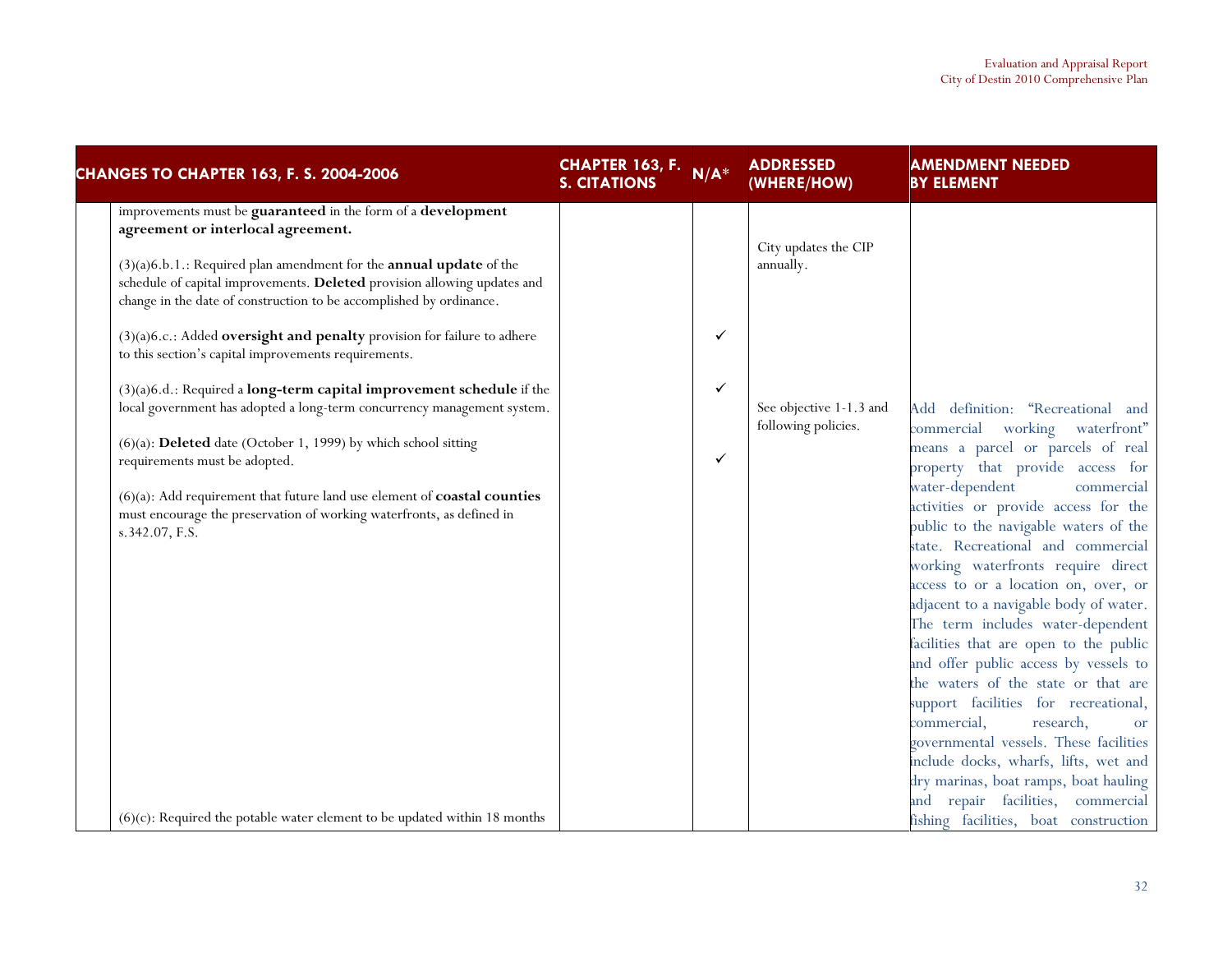| <b>CHANGES TO CHAPTER 163, F. S. 2004-2006</b>                                                                                                                                           | <b>CHAPTER 163, F.</b><br><b>S. CITATIONS</b> | $N/A^*$ | <b>ADDRESSED</b><br>(WHERE/HOW)                                      | <b>AMENDMENT NEEDED</b><br><b>BY ELEMENT</b>                                                                              |
|------------------------------------------------------------------------------------------------------------------------------------------------------------------------------------------|-----------------------------------------------|---------|----------------------------------------------------------------------|---------------------------------------------------------------------------------------------------------------------------|
| of an updated regional water supply plan to incorporate the alternative<br>water supply projects selected by the local government to meet its water<br>supply needs.                     |                                               |         |                                                                      | facilities, and other support structures<br>over the water.                                                               |
| $(6)(e)$ : Added waterways to the system of sites addressed by the <b>recreation</b><br>and open space element.                                                                          |                                               |         |                                                                      | Yes. WSWP adopted by WMD in 2006.<br>City must include projects in potable<br>water element.                              |
| (11)(d)4.c.: Required rural land stewardship areas to address affordable<br>housing.                                                                                                     |                                               | ✓       |                                                                      | Amend Recreation Map to include                                                                                           |
| (11)(d)5.: Required a listed species survey be performed on rural land<br>stewardship receiving area. If any listed species present, must ensure<br>adequate provisions to protect them. |                                               | ✓       |                                                                      | Waterways.                                                                                                                |
| $(11)(d)6$ .: Must enact an ordinance establishing a methodology for<br>creation, conveyance, and use of stewardship credits within a rural<br>land stewardship area.                    |                                               | ✓       |                                                                      |                                                                                                                           |
| (11)(d)6.j.: Revised to allow open space and agricultural land to be<br>just as important as environmentally sensitive land when assigning<br>stewardship credits.                       |                                               | ✓       |                                                                      |                                                                                                                           |
| (12): Must adopt public school facilities element.                                                                                                                                       |                                               |         |                                                                      |                                                                                                                           |
| $(12)(a)$ and $(b)$ : A waiver from providing this element will be allowed<br>under certain circumstances.                                                                               |                                               |         |                                                                      | A Public Schools Facilities Element has                                                                                   |
| $(12)(g)$ : Expanded list of items to be to include colocation, location of<br>schools proximate to residential areas, and use of schools as emergency<br>shelters.                      |                                               |         | Schools are permitted in<br>Institutional, ROI, and<br>mixed use FLU | been prepared and transmitted to DCA.<br>A Public Schools Facilities Element has<br>been prepared and transmitted to DCA. |
| (12)(h): Required local governments to provide maps depicting the general<br>location of new schools and school improvements within future conditions<br>maps.                           |                                               |         | categories, per Objective<br>$1-2.9.$                                |                                                                                                                           |
|                                                                                                                                                                                          |                                               |         |                                                                      |                                                                                                                           |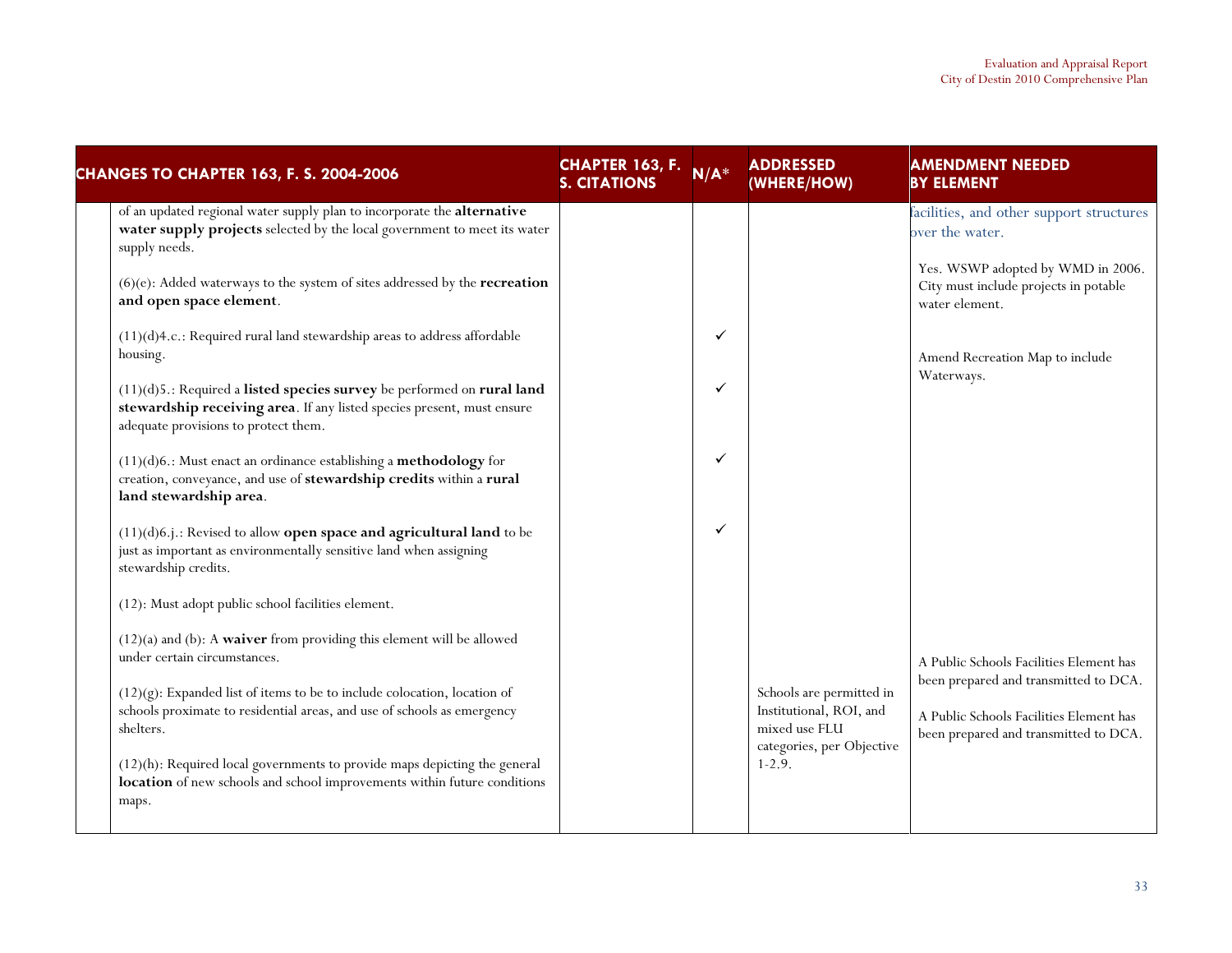| <b>CHANGES TO CHAPTER 163, F. S. 2004-2006</b> |                                                                                                                                                                                                                                                    | <b>CHAPTER 163, F.</b><br><b>S. CITATIONS</b> | $N/A^*$      | <b>ADDRESSED</b><br>(WHERE/HOW)                                                                                  | <b>AMENDMENT NEEDED</b><br><b>BY ELEMENT</b>                                           |
|------------------------------------------------|----------------------------------------------------------------------------------------------------------------------------------------------------------------------------------------------------------------------------------------------------|-----------------------------------------------|--------------|------------------------------------------------------------------------------------------------------------------|----------------------------------------------------------------------------------------|
|                                                | $(12)(i)$ : Required DCA to establish a <b>schedule for adoption</b> of the public<br>school facilities element.                                                                                                                                   |                                               | $\checkmark$ |                                                                                                                  | A Public Schools Facilities Element has<br>been prepared and transmitted to DCA.       |
|                                                | $(12)(j)$ : Established <b>penalty</b> for failure to adopt a public school facility<br>element.                                                                                                                                                   |                                               | ✓            |                                                                                                                  |                                                                                        |
|                                                | (13): (New section) Encourages local governments to develop a<br>"community vision," which provides for sustainable growth, recognizes<br>its fiscal constraints, and protects its natural resources.                                              |                                               | ✓            |                                                                                                                  |                                                                                        |
|                                                | (14): (New section) Encourages local governments to develop a "urban<br>service boundary," which ensures the area is served (or will be served)<br>with adequate public facilities and services over the next 10 years. See s.<br>$163.3184(17)$ . |                                               | ✓            |                                                                                                                  |                                                                                        |
| 10                                             | 163.31776 is repealed                                                                                                                                                                                                                              | 163.31776<br>[Now: Repealed]                  | $\checkmark$ |                                                                                                                  |                                                                                        |
| 11                                             | (2): Required the public schools interlocal agreement (if applicable)<br>to address requirements for school concurrency. The opt-out<br>provision at the end of Subsection (2) is deleted.                                                         | 163.31777                                     |              | Interlocal agreement<br>adopted.                                                                                 |                                                                                        |
|                                                | (5): Required Palm Beach County to identify, as part of its EAR, changes<br>needed in its public school element necessary to conform to the new 2005<br>public school facilities element requirements.                                             |                                               | ✓            |                                                                                                                  |                                                                                        |
|                                                | (7): Provided that counties exempted from public school facilities<br>element shall undergo re-evaluation as part of its EAR to determine if<br>they continue to meet exemption criteria.                                                          |                                               | ✓            |                                                                                                                  |                                                                                        |
| $\overline{12}$                                | $(2)(g)$ : Expands requirement of coastal element to include strategies that will<br>be used to preserve recreational and commercial working waterfronts, as<br>defined in s.342.07, F.S.                                                          | 163.3178                                      |              | Addressed in Objective<br>$1-1.3$ , but not<br>specifically called a<br>"recreational and<br>working waterfront" | Change wording in Coastal Element                                                      |
| 13                                             | $(1)(a)$ : Added "schools" as a required concurrency item.<br>$(2)(a)$ : Required consultation with water supplier prior to issuing building                                                                                                       | 163.3180                                      |              | The City coordinates<br>with Destin Water Users<br>through its Technical                                         | Yes - Public School Facilities Element<br>has been prepared and transmitted to<br>DCA. |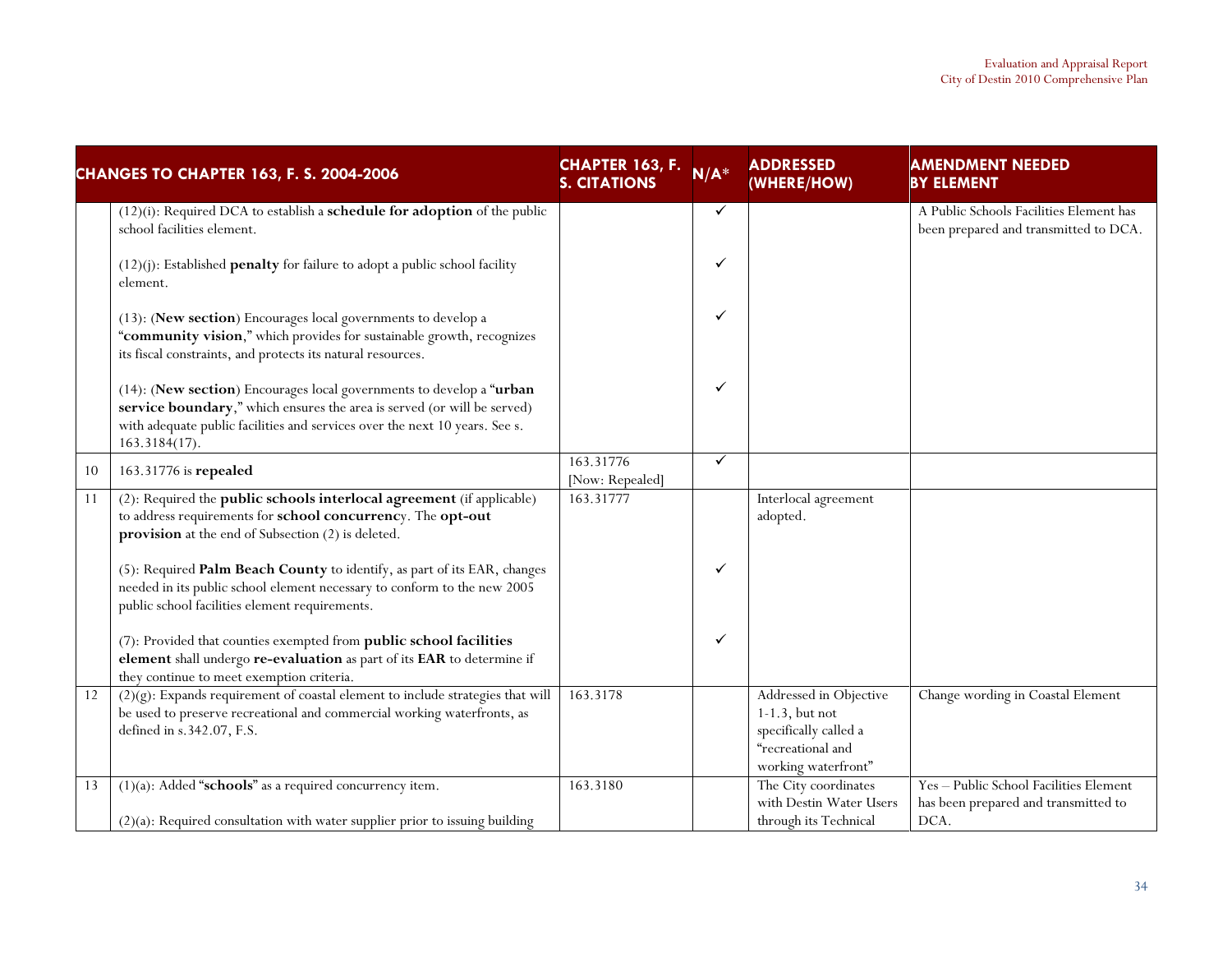| <b>CHANGES TO CHAPTER 163, F. S. 2004-2006</b>                                                                                                                                                                                                                                                                                                                                                                                                                                                                                                                                                                                                                                                                                                                                                                                                                                                                                                                                                                      | <b>CHAPTER 163, F.</b><br><b>S. CITATIONS</b> | $N/A^*$ | <b>ADDRESSED</b><br>(WHERE/HOW)                                                                           | <b>AMENDMENT NEEDED</b><br><b>BY ELEMENT</b> |
|---------------------------------------------------------------------------------------------------------------------------------------------------------------------------------------------------------------------------------------------------------------------------------------------------------------------------------------------------------------------------------------------------------------------------------------------------------------------------------------------------------------------------------------------------------------------------------------------------------------------------------------------------------------------------------------------------------------------------------------------------------------------------------------------------------------------------------------------------------------------------------------------------------------------------------------------------------------------------------------------------------------------|-----------------------------------------------|---------|-----------------------------------------------------------------------------------------------------------|----------------------------------------------|
| permit to ensure "adequate water supplies" to serve new development is<br>available by the date of issuance of a certificate of occupancy.<br>$(2)(c)$ : Required all transportation facilities to be in place or under<br>construction within 3 years (rather than 5 years) after approval of building<br>permit.                                                                                                                                                                                                                                                                                                                                                                                                                                                                                                                                                                                                                                                                                                  |                                               |         | Review to ensure that<br>water is available for each<br>new development.<br>See Transportation<br>Element |                                              |
| $(4)(c)$ : Allowed concurrency requirement for public schools to be waived<br>within urban infill and redevelopment areas (163.2517).                                                                                                                                                                                                                                                                                                                                                                                                                                                                                                                                                                                                                                                                                                                                                                                                                                                                               |                                               | ✓       |                                                                                                           |                                              |
| (5)(d): Required guidelines for granting concurrency exceptions to<br>be included in the comprehensive plan.                                                                                                                                                                                                                                                                                                                                                                                                                                                                                                                                                                                                                                                                                                                                                                                                                                                                                                        |                                               | ✓       |                                                                                                           |                                              |
| $(5)(e) - (g)$ : If local government has established <b>transportation</b><br>exceptions, the guidelines for implementing the exceptions must be<br>"consistent with and support a comprehensive strategy, and<br>promote the purpose of the exceptions." Exception areas must<br>include mobility strategies, such as alternate modes of transportation,<br>supported by data and analysis. FDOT must be consulted prior to<br>designating a transportation concurrency exception area. Transportation<br>concurrency exception areas existing prior to July 1, 2005 must meet these<br>requirements by July 1, 2006, or when the EAR-based amendment is<br>adopted, whichever occurs last.<br>(6): Required local government to maintain records to determine<br>whether 110% de minimis transportation impact threshold is reached.<br>A summary of these records must be submitted with the annual capital<br>improvements element update. Exceeding the 110% threshold dissolves the<br>de minimis exceptions. |                                               | ✓       | Addressed in annual<br>concurrency report.                                                                |                                              |
| (7): Required consultation with the Department of Transportation prior to<br>designating a transportation concurrency management area (to<br>promote infill development) to ensure adequate level-of-service standards<br>are in place. The local government and the DOT should work together to<br>mitigate any impacts to the Strategic Intermodal System.                                                                                                                                                                                                                                                                                                                                                                                                                                                                                                                                                                                                                                                        |                                               | ✓       |                                                                                                           |                                              |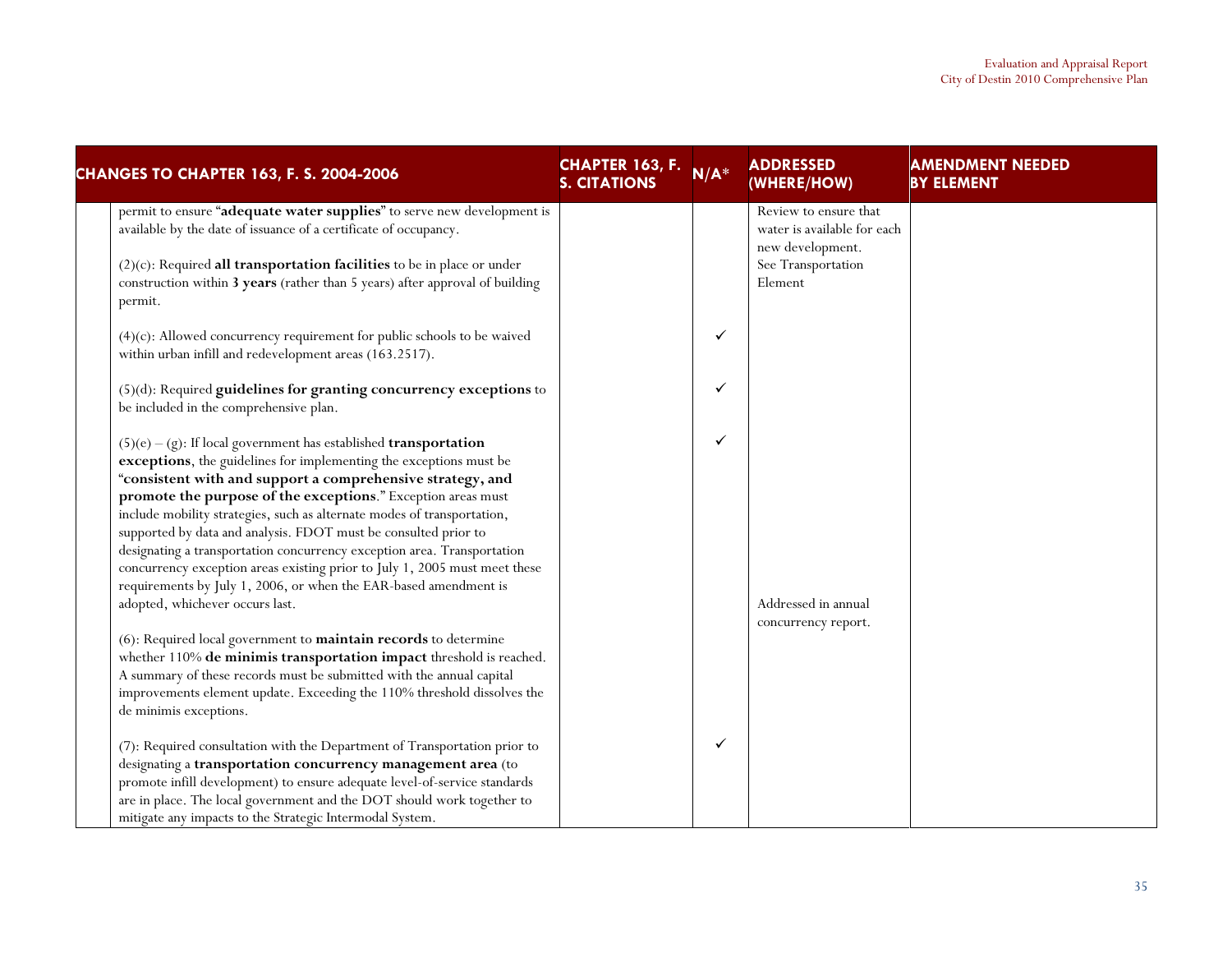| <b>CHANGES TO CHAPTER 163, F. S. 2004-2006</b>                                                                                                                                                                                                          | <b>CHAPTER 163, F.</b><br><b>S. CITATIONS</b> | $N/A^*$      | <b>ADDRESSED</b><br>(WHERE/HOW)        | <b>AMENDMENT NEEDED</b><br><b>BY ELEMENT</b>                                           |
|---------------------------------------------------------------------------------------------------------------------------------------------------------------------------------------------------------------------------------------------------------|-----------------------------------------------|--------------|----------------------------------------|----------------------------------------------------------------------------------------|
| (9)(a): Allowed adoption of a long-term concurrency management system<br>for schools.                                                                                                                                                                   |                                               | $\checkmark$ |                                        |                                                                                        |
| $(9)(c)$ : (New section) Allowed local governments to issue approvals to<br>commence construction notwithstanding s. 163.3180 in areas subject to a<br>long-term concurrency management system.                                                         |                                               | ✓            |                                        |                                                                                        |
| (9)(d): (New section) Required evaluation in EAR of progress in<br>improving levels of service.                                                                                                                                                         |                                               |              | See section of EAR<br>regarding public |                                                                                        |
| (10): Added requirement that level of service standard for roadway facilities<br>on the Strategic Intermodal System must be consistent with FDOT<br>standards. Standards must consider compatibility with adjacent<br>jurisdictions.                    |                                               | ✓            | facilities.                            |                                                                                        |
| (13): Required school concurrency (not optional).                                                                                                                                                                                                       |                                               |              |                                        | Public Schools Facilities Element has<br>been prepared and transmitted to DCA.         |
| $(13)(c)1$ .: Requires school concurrency after five years to be applied on a<br>"less than district wide basis" (i.e., by using school attendance zones,<br>etc).                                                                                      |                                               |              |                                        | The Public School Facilities Element has<br>been prepared and transmitted to DCA.      |
| $(13)(c)$ 2.: Eliminated exemption from plan amendment adoption limitation<br>for changes to service area boundaries.                                                                                                                                   |                                               |              |                                        | Public Schools Facilities Element has<br>been prepared and transmitted to DCA.         |
| $(13)(c)3$ .: No application for development approval may be denied if a less-<br>than-district wide measurement of school concurrency is used;<br>however the development impacts must to shifted to contiguous service<br>areas with school capacity. |                                               |              |                                        | Public Schools Facilities Element has<br>been prepared and transmitted to DCA.         |
| $(13)(e)$ : Allowed school concurrency to be satisfied if a developer executes a<br>legally binding commitment to provide mitigation proportionate to the<br>demand.                                                                                    |                                               |              |                                        | The Public School s Facilities Element<br>has been prepared and transmitted to<br>DCA. |
| $(13)(e)1$ .: Enumerated mitigation options for achieving proportionate-                                                                                                                                                                                |                                               |              |                                        | The Public School s Facilities Element                                                 |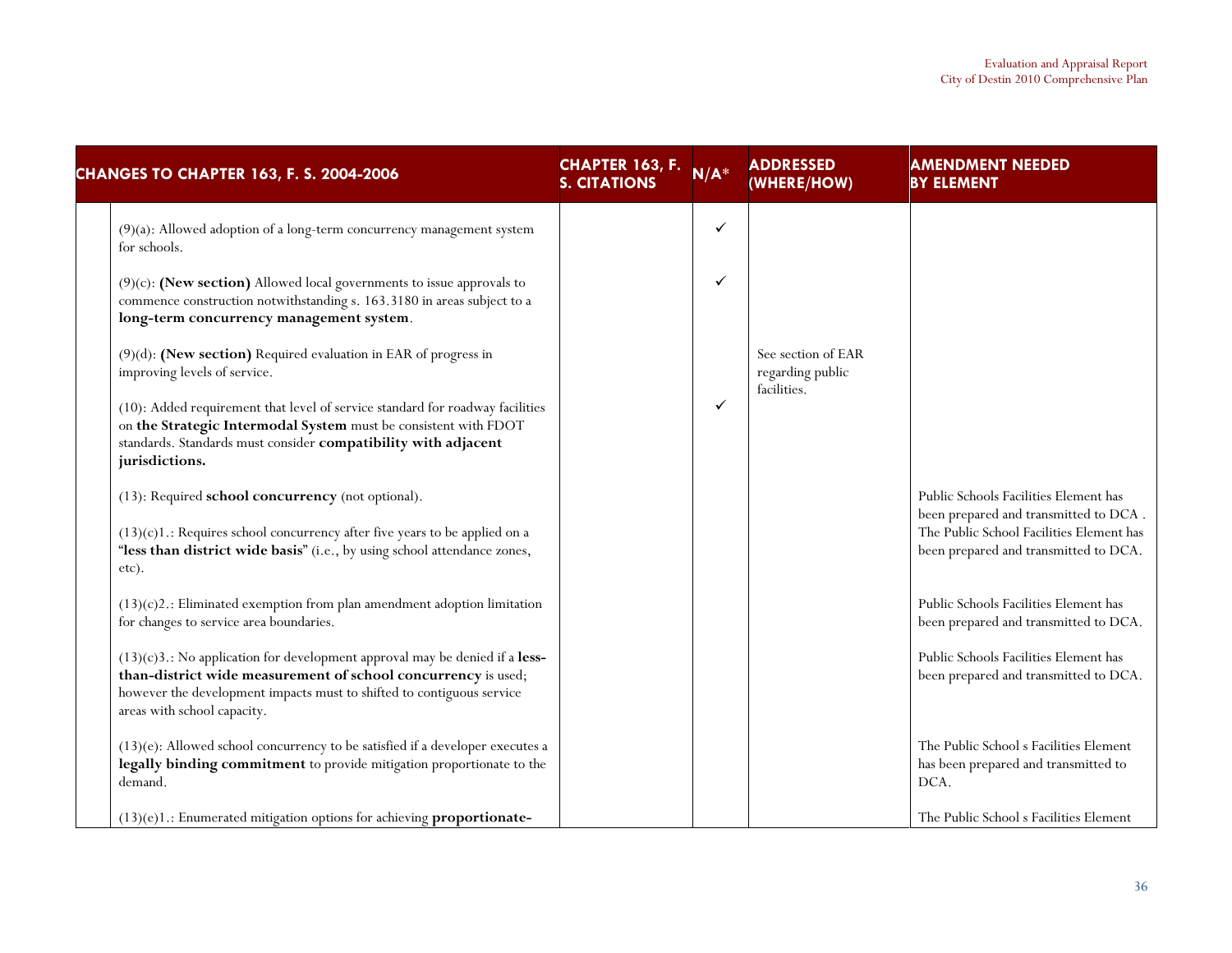| <b>CHANGES TO CHAPTER 163, F. S. 2004-2006</b>                                                                                                                                                                                                                                                                                                                                                                                   | <b>CHAPTER 163, F.</b><br><b>S. CITATIONS</b> | $N/A^*$      | <b>ADDRESSED</b><br>(WHERE/HOW)                                        | <b>AMENDMENT NEEDED</b><br><b>BY ELEMENT</b>                                                                                          |
|----------------------------------------------------------------------------------------------------------------------------------------------------------------------------------------------------------------------------------------------------------------------------------------------------------------------------------------------------------------------------------------------------------------------------------|-----------------------------------------------|--------------|------------------------------------------------------------------------|---------------------------------------------------------------------------------------------------------------------------------------|
| share mitigation.<br>$(13)(e)$ 2.: If educational facilities funded in one of the two following ways,<br>the local government must credit this amount toward any impact fee or<br>exaction imposed on the community: contribution of land construction,<br>expansion, or payment for land acquisition                                                                                                                            |                                               |              |                                                                        | has been prepared and transmitted to<br>DCA.<br>The Public Schools Facilities Element<br>has been prepared and transmitted to<br>DCA. |
| $(13)(g)$ 2.: (Section deleted) – It is no longer required that a local<br>government and school board base their plans on consistent population<br>projection and share information regarding planned public school facilities,<br>development and redevelopment and infrastructure needs of public school<br>facilities. However, see $(13)(g)6$ .a. for similar requirement.                                                  |                                               | $\checkmark$ |                                                                        |                                                                                                                                       |
| $(13)(g)6.a.:$ [Formerly $(13)(g)7.a.]$ Local governments must establish a<br>uniform procedure for determining if development applications are in<br>compliance with school concurrency.                                                                                                                                                                                                                                        |                                               | $\checkmark$ |                                                                        | The Public Schools Facilities Element<br>has been prepared and transmitted to<br>DCA.                                                 |
| $(13)(g)$ 7. [Formerly $(13)(g)$ 8.] Deleted language that allowed local<br>government to terminate or suspend an interlocal agreement with the school<br>board.                                                                                                                                                                                                                                                                 |                                               | $\checkmark$ |                                                                        |                                                                                                                                       |
| (13)(h): (New 2005 provision) The fact that school concurrency has<br>not yet been implemented by a local government should not be the basis for<br>either an approval or denial of a development permit.                                                                                                                                                                                                                        |                                               |              |                                                                        | The Public Schools Facilities Element<br>has been prepared and transmitted to<br>DCA.                                                 |
| (15): Prior to adopting Multimodal Transportation Districts, FDOT<br>must be consulted to assess the impact on level of service standards. If<br>impacts are found, the local government and the FDOT must work together<br>to mitigate those impacts. Multimodal districts established prior to July 1,<br>2005 must meet this requirement by July 1, 2006 or at the time of the EAR-<br>base amendment, whichever occurs last. |                                               |              | MMTD adopted in 2006.<br>See Objective 2-1.3 and<br>following polices. |                                                                                                                                       |
| (16): (New 2005 section) Required local governments to adopt by<br>December 1, 2006 a method for assessing proportionate fair-share<br>mitigation options. FDOT will develop a model ordinance by December                                                                                                                                                                                                                       |                                               |              | Prop Fair Share adopted<br>into LDC section<br>6.07.00                 |                                                                                                                                       |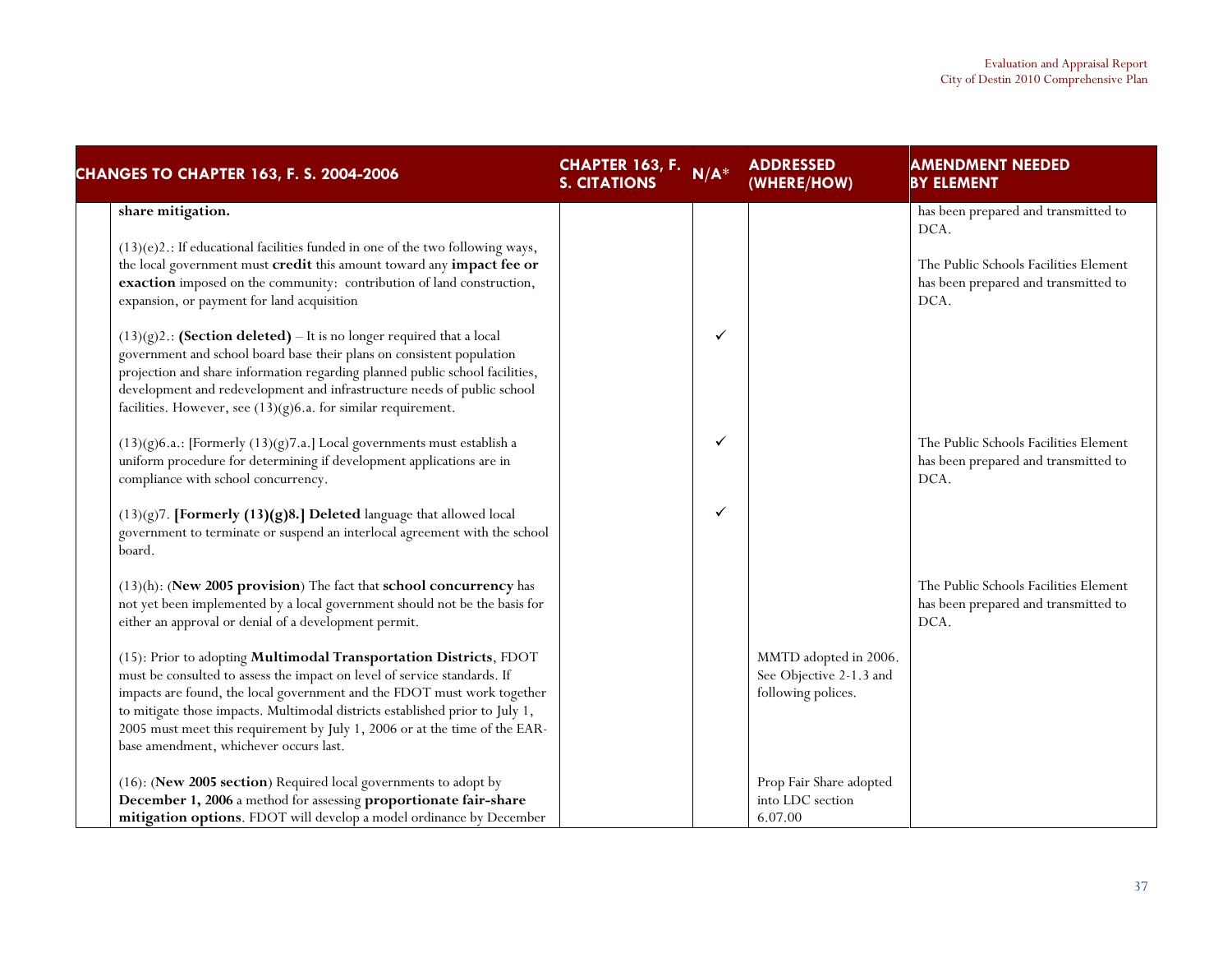| <b>CHANGES TO CHAPTER 163, F. S. 2004-2006</b> |                                                                                                                                                                                                                                                                                                                                  | <b>CHAPTER 163, F.</b><br><b>S. CITATIONS</b> | $N/A^*$      | <b>ADDRESSED</b><br>(WHERE/HOW) | <b>AMENDMENT NEEDED</b><br><b>BY ELEMENT</b> |
|------------------------------------------------|----------------------------------------------------------------------------------------------------------------------------------------------------------------------------------------------------------------------------------------------------------------------------------------------------------------------------------|-----------------------------------------------|--------------|---------------------------------|----------------------------------------------|
|                                                | 1, 2005.                                                                                                                                                                                                                                                                                                                         |                                               |              |                                 |                                              |
| 14                                             | (17): (New 2005 section) If local government has adopted a community<br>vision and urban service boundary, state and regional agency review is<br>eliminated for plan amendments affecting property within the urban service<br>boundary. Such amendments are exempt from the limitation on the<br>frequency of plan amendments. | 163.3184                                      | $\checkmark$ |                                 |                                              |
|                                                | (18): (New 2005 section) If a municipality has adopted an urban infill and<br>redevelopment area, state and regional agency review is eliminated for plan<br>amendments affecting property within the urban service boundary. Such<br>amendments are exempt from the limitation on the frequency of plan<br>amendments.          |                                               | ✓            |                                 |                                              |
| 15                                             | $(1)(c)$ 1.f.: Allowed approval of residential land use as <b>a small-scale</b>                                                                                                                                                                                                                                                  | 163.3187                                      | ✓            |                                 |                                              |
|                                                | development amendment when the proposed density is equal to or less                                                                                                                                                                                                                                                              |                                               |              |                                 |                                              |
|                                                | than the existing future land use category. Under certain circumstances                                                                                                                                                                                                                                                          |                                               |              |                                 |                                              |
|                                                | affordable housing units are exempt from this limitation.                                                                                                                                                                                                                                                                        |                                               |              |                                 |                                              |
|                                                | $(1)(c)4$ .: (New 2005 provision) If the small-scale development                                                                                                                                                                                                                                                                 |                                               | ✓            |                                 |                                              |
|                                                | amendment involves a rural area of critical economic concern, a 20-                                                                                                                                                                                                                                                              |                                               |              |                                 |                                              |
|                                                | acre limit applies.                                                                                                                                                                                                                                                                                                              |                                               |              |                                 |                                              |
|                                                | $(1)(o)$ : (New 2005 provision) An amendment to a rural area of critical                                                                                                                                                                                                                                                         |                                               | ✓            |                                 |                                              |
|                                                | economic concern may be approved without regard to the statutory limit                                                                                                                                                                                                                                                           |                                               |              |                                 |                                              |
|                                                | on comprehensive plan amendments.                                                                                                                                                                                                                                                                                                |                                               |              |                                 |                                              |
| 16                                             | $(2)(k)$ : Required local governments that do not have either a school                                                                                                                                                                                                                                                           | 163.3191                                      |              |                                 | Does not meet exception criteria. The        |
|                                                | interlocal agreement or a public school facilities element, to determine in                                                                                                                                                                                                                                                      |                                               |              |                                 | Public Schools Facilities Element has        |
|                                                | the EAR whether the local government continues to meet the exemption                                                                                                                                                                                                                                                             |                                               |              |                                 | been prepared and transmitted to DCA.        |
|                                                | criteria in s.163.3177(12).                                                                                                                                                                                                                                                                                                      |                                               |              |                                 |                                              |
|                                                | $(2)(1)$ : The EAR must determine whether the local government has met its                                                                                                                                                                                                                                                       |                                               |              |                                 | The Water Supply Work Plan has been          |
|                                                | various water supply requirements, including development of                                                                                                                                                                                                                                                                      |                                               |              |                                 | prepared and transmitted to DCA.             |
|                                                | alternative water supply projects.                                                                                                                                                                                                                                                                                               |                                               |              |                                 |                                              |
|                                                |                                                                                                                                                                                                                                                                                                                                  |                                               |              |                                 |                                              |
|                                                | $(2)(o)$ : (New 2005 provision) The EAR must evaluate whether its                                                                                                                                                                                                                                                                |                                               |              |                                 | Addressed in EAR, see transportation         |
|                                                | Multimodal Transportation District has achieved the purpose for                                                                                                                                                                                                                                                                  |                                               |              |                                 | section.                                     |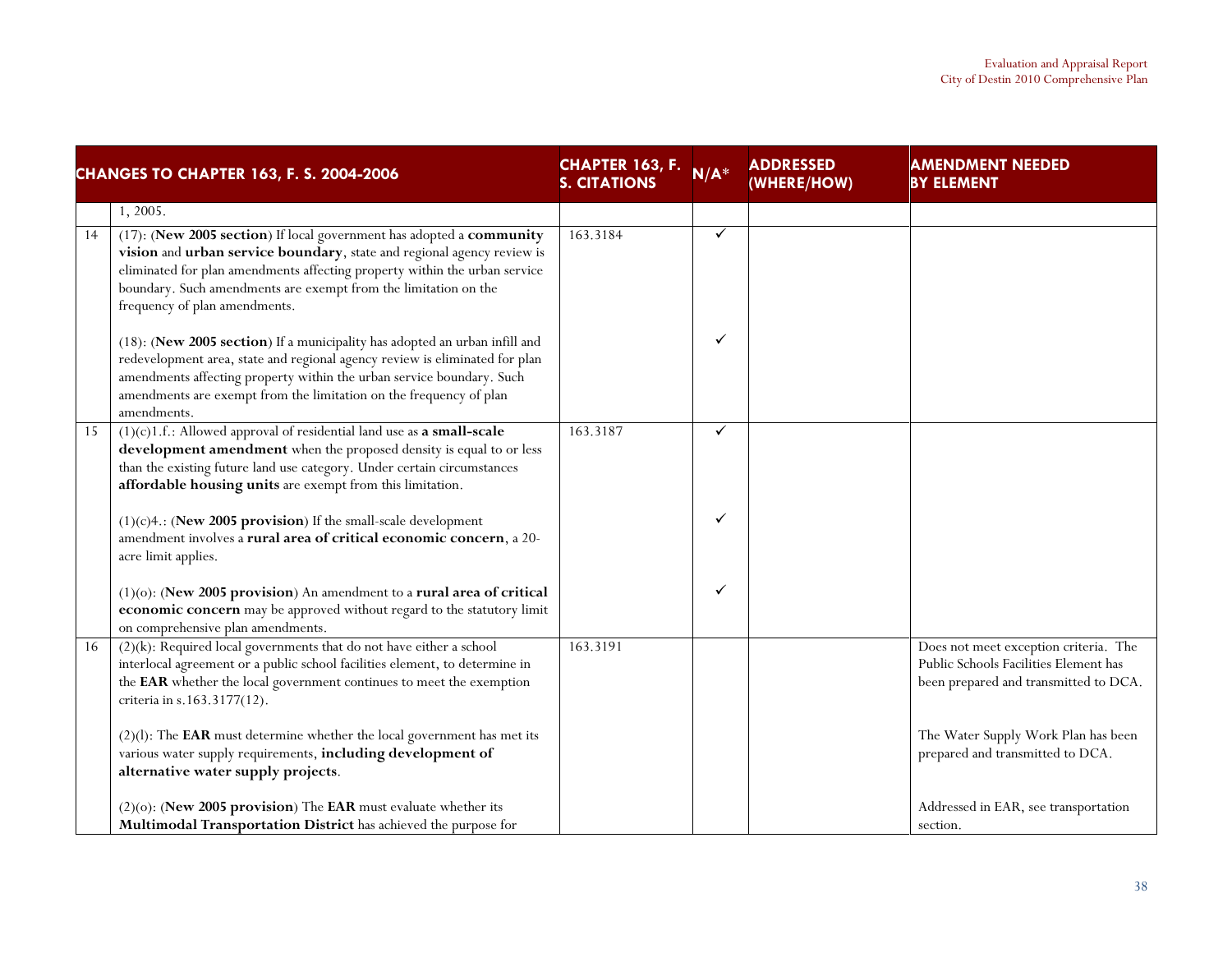| <b>CHANGES TO CHAPTER 163, F. S. 2004-2006</b> |                                                                                                                                                                                                                                                                                     | CHAPTER 163, F.<br><b>S. CITATIONS</b> | $N/A^*$      | <b>ADDRESSED</b><br>(WHERE/HOW)    | <b>AMENDMENT NEEDED</b><br><b>BY ELEMENT</b>                                                                         |
|------------------------------------------------|-------------------------------------------------------------------------------------------------------------------------------------------------------------------------------------------------------------------------------------------------------------------------------------|----------------------------------------|--------------|------------------------------------|----------------------------------------------------------------------------------------------------------------------|
|                                                | which it was created.                                                                                                                                                                                                                                                               |                                        |              |                                    |                                                                                                                      |
|                                                | (2)(p): (New 2005 provision) The EAR must assess methodology for impacts<br>on transportation facilities.                                                                                                                                                                           |                                        |              |                                    |                                                                                                                      |
|                                                | (10): The EAR-based amendment must be adopted within a single<br>amendment cycle. Failure to adopt within this cycle results in penalties.<br>Once updated, the comprehensive plan must be submitted to the DCA.                                                                    |                                        |              |                                    | City will adopt amendments as required,<br>and has budgeted monies in its 08-09<br>budget to prepare the amendments. |
| 17                                             | (10) New section designating Freeport as a certified community.                                                                                                                                                                                                                     | 163.3246                               | ✓            |                                    |                                                                                                                      |
|                                                | (11) New section exempting proposed DRIs within Freeport from review<br>under s.380.06, F.S., unless review is requested by the local government.                                                                                                                                   |                                        | ✓            |                                    |                                                                                                                      |
|                                                | 2006 [CH. 2006-68, CH. 2006-69, CH. 2006-220, CH. 2006-252, CH. 2006-255, CH. 2006-268, LAWS OF FLORIDA                                                                                                                                                                             |                                        |              |                                    |                                                                                                                      |
| 18                                             | Establishes plan amendment procedures for agricultural enclaves as<br>defined in s.163.3164(33), F.S. Ch. 2006-255, LOF.                                                                                                                                                            | 163.3162(5)                            | ✓            |                                    |                                                                                                                      |
| 19                                             | Defines agricultural enclave. Ch. 2006-255, LOF.                                                                                                                                                                                                                                    | 163.3164(33)                           | $\checkmark$ |                                    |                                                                                                                      |
| 20                                             | Adds new paragraph encouraging local governments with a coastal<br>management element to adopt recreational surface water use policies;<br>such adoption amendment is exempt from the twice per year limitation on<br>the frequency of plan amendment adoptions. Ch. 2006-220, LOF. | 163.3177(6)(g)2.                       |              | See Coastal Management<br>Element. |                                                                                                                      |
| 21                                             | Allows the effect of a proposed receiving area to be considered when<br>projecting the 25-year or greater population with a rural land<br>stewardship area. Ch. 2006-220, LOF.                                                                                                      | 163.3177(11)(d)6.                      | ✓            |                                    |                                                                                                                      |
| 22                                             | Recognizes "extremely-low-income persons" as another income groups<br>whose housing needs might be addressed by accessory dwelling units<br>and defines such persons consistent with s.420.0004(8), F.S. Ch. 2006-69,<br>LOF.                                                       | 163.31771(1), (2)<br>and $(4)$         |              |                                    | See Workforce housing major issue<br>section.                                                                        |
| 23                                             | Assigns to the Division of Emergency Management the responsibility of<br>ensuring the preparation of updated regional hurricane evacuation<br>plans. Ch. 2006-68, LOF.                                                                                                              | 163.3178(2)(d)                         | ✓            |                                    |                                                                                                                      |
| 24                                             | Changes the definition of the Coastal High Hazard Area (CHHA) to be<br>the area below the elevation of the category 1 storm surge line as established<br>by the SLOSH model. Ch. 2006-68, LOF.                                                                                      | $163.3178(2)$ (h)                      |              |                                    | Yes - adopt new CHHA map. Draft<br>map included in EAR.                                                              |
| 25                                             | Adds a new section allowing a local government to comply with the                                                                                                                                                                                                                   | 163.3178(9)(a)                         |              |                                    | No - Optional Amendment.                                                                                             |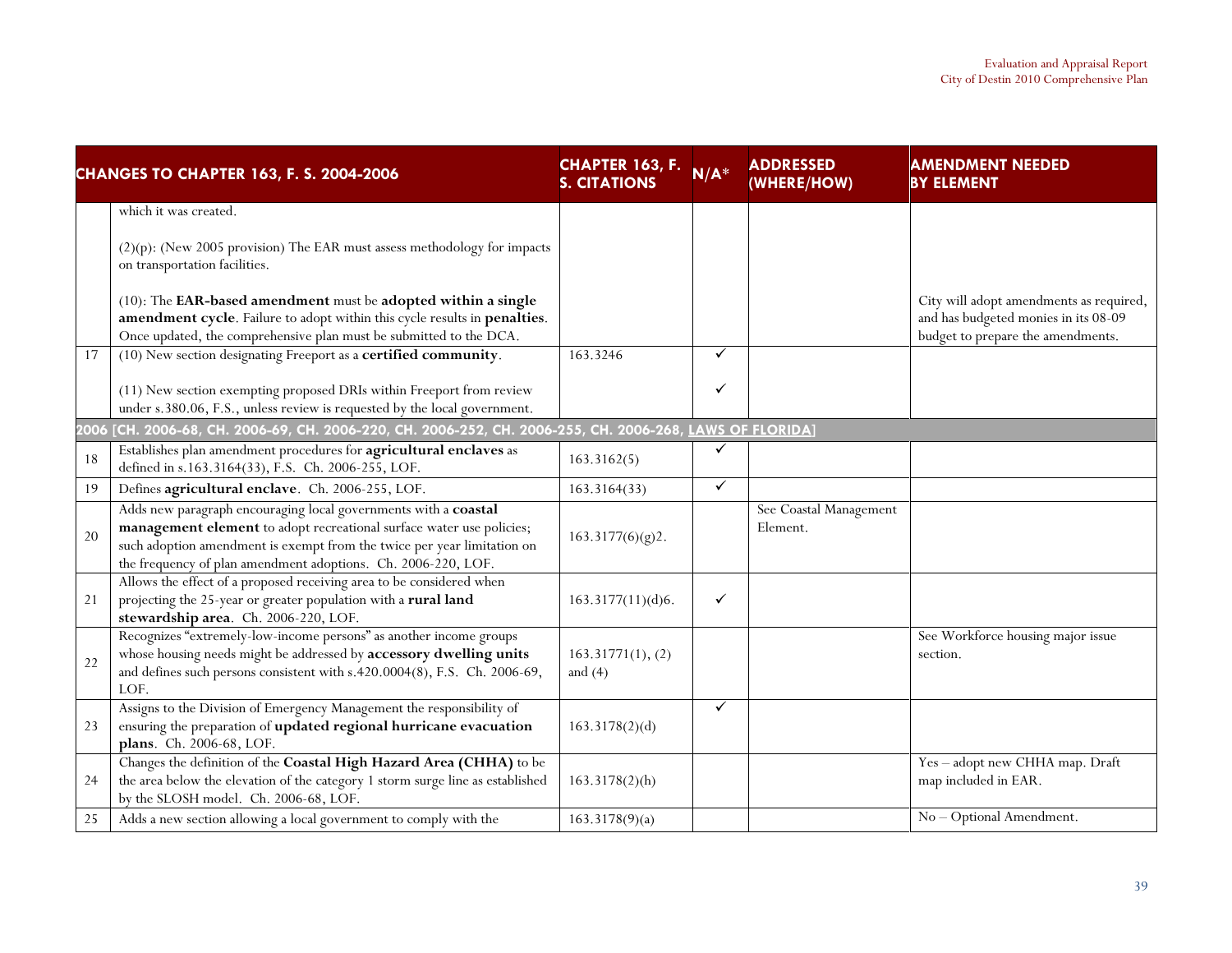| <b>CHANGES TO CHAPTER 163, F. S. 2004-2006</b> |                                                                                                                                                                                                                                                                                                                                                                                                                                                                                                                                                                                                                                    | <b>CHAPTER 163, F.</b><br><b>S. CITATIONS</b> | $N/A^*$      | <b>ADDRESSED</b><br>(WHERE/HOW) | <b>AMENDMENT NEEDED</b><br><b>BY ELEMENT</b>                                                  |
|------------------------------------------------|------------------------------------------------------------------------------------------------------------------------------------------------------------------------------------------------------------------------------------------------------------------------------------------------------------------------------------------------------------------------------------------------------------------------------------------------------------------------------------------------------------------------------------------------------------------------------------------------------------------------------------|-----------------------------------------------|--------------|---------------------------------|-----------------------------------------------------------------------------------------------|
|                                                | requirement that its comprehensive plan direct population<br>concentrations away from the CHHA and maintains or reduces<br>hurricane evacuation times by maintaining an adopted LOS Standard for out-<br>of-county hurricane evacuation for a category 5 storm, by maintaining a 12-<br>hour hurricane evacuation time or by providing mitigation that satisfies these<br>two requirements. Ch. 2006-68, LOF.                                                                                                                                                                                                                      |                                               |              |                                 |                                                                                               |
| 26                                             | Adds a new section establishing a level of service for out-of-county<br>hurricane evacuation of no greater than 16 hours for a category 5 storm<br>for any local government that wishes to follow the process in<br>s.163.3178(9)(a) but has not established such a level of service by July 1,<br>2008. Ch. 2006-68, LOF.                                                                                                                                                                                                                                                                                                         | 163.3178(9)(b)                                |              |                                 | No - Optional Amendment.                                                                      |
| 27                                             | Requires local governments to amend their Future Land Use Map and<br>coastal management element to include the new definition of the<br>CHHA, and to depict the CHHA on the FLUM by July 1, 2008. Ch. 2006-<br>68, LOF.                                                                                                                                                                                                                                                                                                                                                                                                            | 163.3178(2)(c)                                |              |                                 | Yes - change definition and amend map.<br>Draft map included in the EAR. See<br>maps section. |
| 28                                             | Allows the sanitary sewer concurrency requirement to be met by<br>onsite sewage treatment and disposal systems approved by the Department<br>of Health. Ch. 2006-252, LOF.                                                                                                                                                                                                                                                                                                                                                                                                                                                         | 163.3180(2)(a)                                | $\checkmark$ |                                 |                                                                                               |
| 29                                             | Changes s. 380.0651(3)(i) to s. 380.0651(3)(h) as the citation for the<br>standards a multiuse DRI must meet or exceed. Ch. 2006-220, LOF.                                                                                                                                                                                                                                                                                                                                                                                                                                                                                         | 163.3180(12)(a)                               | $\checkmark$ |                                 |                                                                                               |
| 30                                             | Deletes use of extended use agreement as part of the definition of small scale<br>amendment. Ch. 2006-69, LOF.                                                                                                                                                                                                                                                                                                                                                                                                                                                                                                                     | 163.3187(1)(c)1.f.                            | $\checkmark$ |                                 |                                                                                               |
| 31                                             | Creates a new section related to electric distribution substations;<br>establishes criteria addressing land use compatibility of substations; requires<br>local governments to permit substations in all FLUM categories (except<br>preservation, conservation or historic preservation); establishes<br>compatibility standards to be used if a local government has not established<br>such standards; establishes procedures for the review of applications for the<br>location of a new substation; allows local governments to enact reasonable<br>setback and landscape buffer standards for substations. Ch. 2006-268, LOF. | 163.3208                                      | $\checkmark$ |                                 |                                                                                               |
| 32                                             | Creates a new section preventing a local government from requiring a<br>permit or other approval for vegetation maintenance and tree pruning or<br>trimming within an established electric transmission and distribution<br>line right-of-way. Ch. 2006-268, LOF.                                                                                                                                                                                                                                                                                                                                                                  | 163.3209                                      | $\checkmark$ |                                 |                                                                                               |
| 33                                             | <b>Community Workforce Housing Innovation Pilot Program;</b>                                                                                                                                                                                                                                                                                                                                                                                                                                                                                                                                                                       |                                               | $\checkmark$ |                                 |                                                                                               |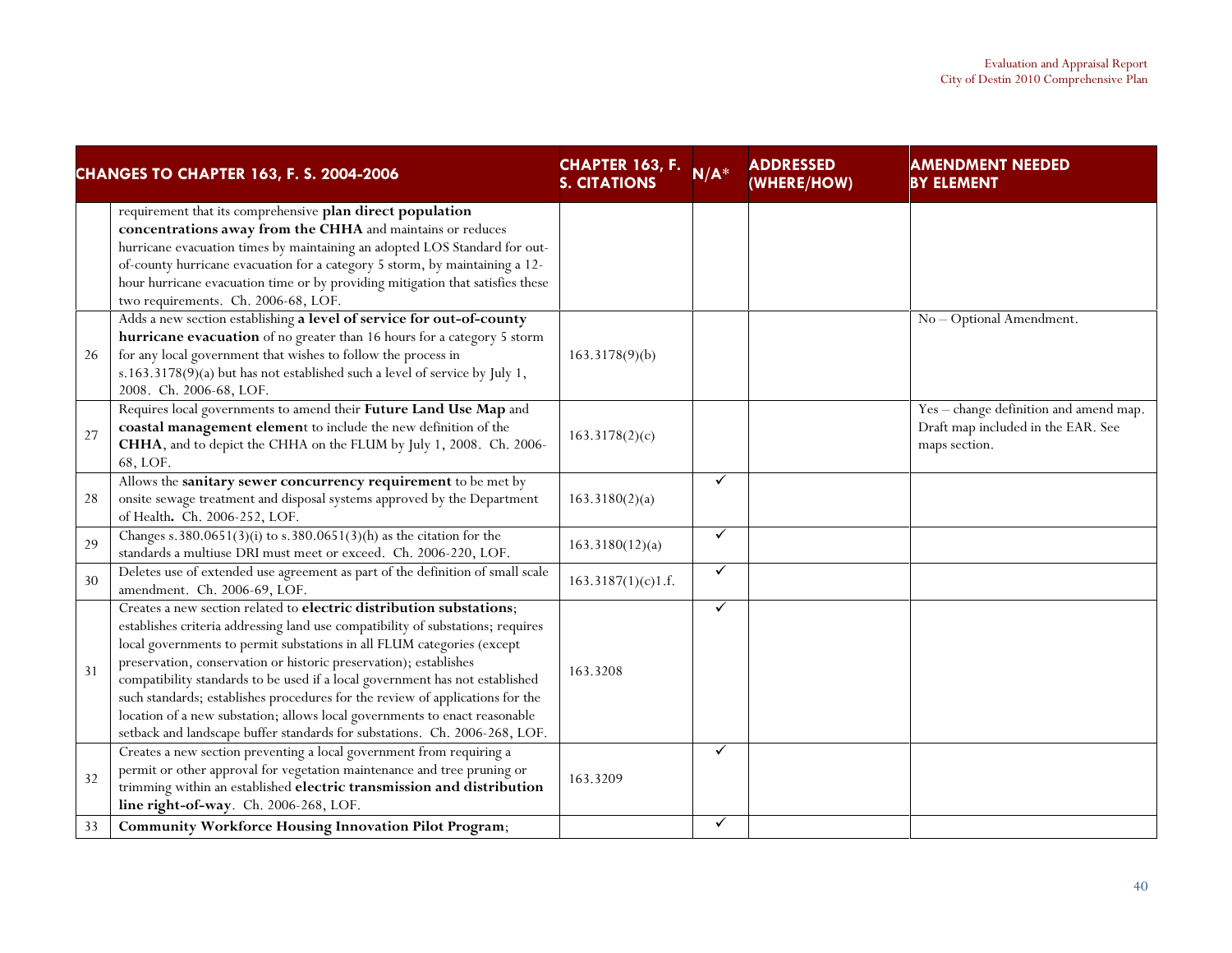|    | <b>CHANGES TO CHAPTER 163, F. S. 2004-2006</b>                                                                                                                                                                                                                                                                                                                                                                                              | <b>CHAPTER 163, F.</b><br><b>S. CITATIONS</b> | $N/A^*$ | ADDRESSED<br>(WHERE/HOW) | <b>AMENDMENT NEEDED</b><br><b>BY ELEMENT</b>                                                                   |
|----|---------------------------------------------------------------------------------------------------------------------------------------------------------------------------------------------------------------------------------------------------------------------------------------------------------------------------------------------------------------------------------------------------------------------------------------------|-----------------------------------------------|---------|--------------------------|----------------------------------------------------------------------------------------------------------------|
|    | created by Ch. 2006-69, LOF, section 27. Establishes a special, expedited<br>adoption process for any plan amendment that implements a pilot program<br>project.                                                                                                                                                                                                                                                                            |                                               |         |                          |                                                                                                                |
| 34 | Affordable housing land donation density incentive bonus;<br>created by Ch. 2006-69, LOF, section 28. Allows a density bonus for land<br>donated to a local government to provide affordable housing; requires<br>adoption of a plan amendment for any such land; such amendment may be<br>adopted as a small-scale amendment; such amendment is exempt from the<br>twice per year limitation on the frequency of plan amendment adoptions. |                                               |         |                          | Yes – amend future land use element to<br>allow for density bonus. See section<br>regarding workforce housing. |
|    | <b>CHANGES TO RULE 9J-5, F.A.C.</b>                                                                                                                                                                                                                                                                                                                                                                                                         |                                               |         |                          |                                                                                                                |
|    | No rule changes have been made since the City's plan was found "In Compliance" in 2005.                                                                                                                                                                                                                                                                                                                                                     |                                               |         |                          |                                                                                                                |
|    | <b>CHANGES TO THE STRATEGIC REGIONAL POLICY PLAN</b>                                                                                                                                                                                                                                                                                                                                                                                        |                                               |         |                          |                                                                                                                |
|    | No changes to the SRPP have been made since the City's plan was found "In Compliance" in 2005.                                                                                                                                                                                                                                                                                                                                              |                                               |         |                          |                                                                                                                |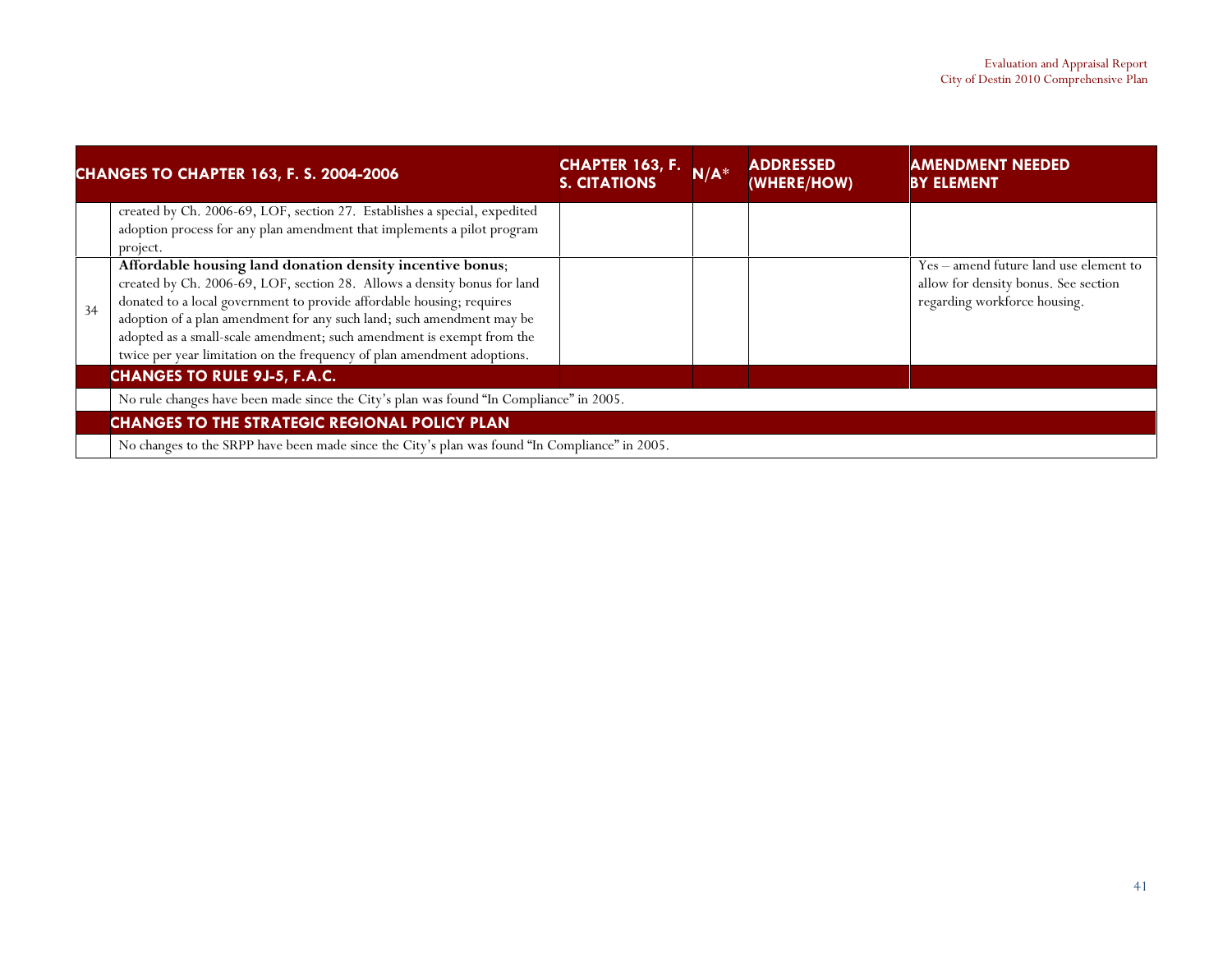## ASSESSMENT OF OBJECTIVES AS THEY RELATE TO THE MAJOR ISSUES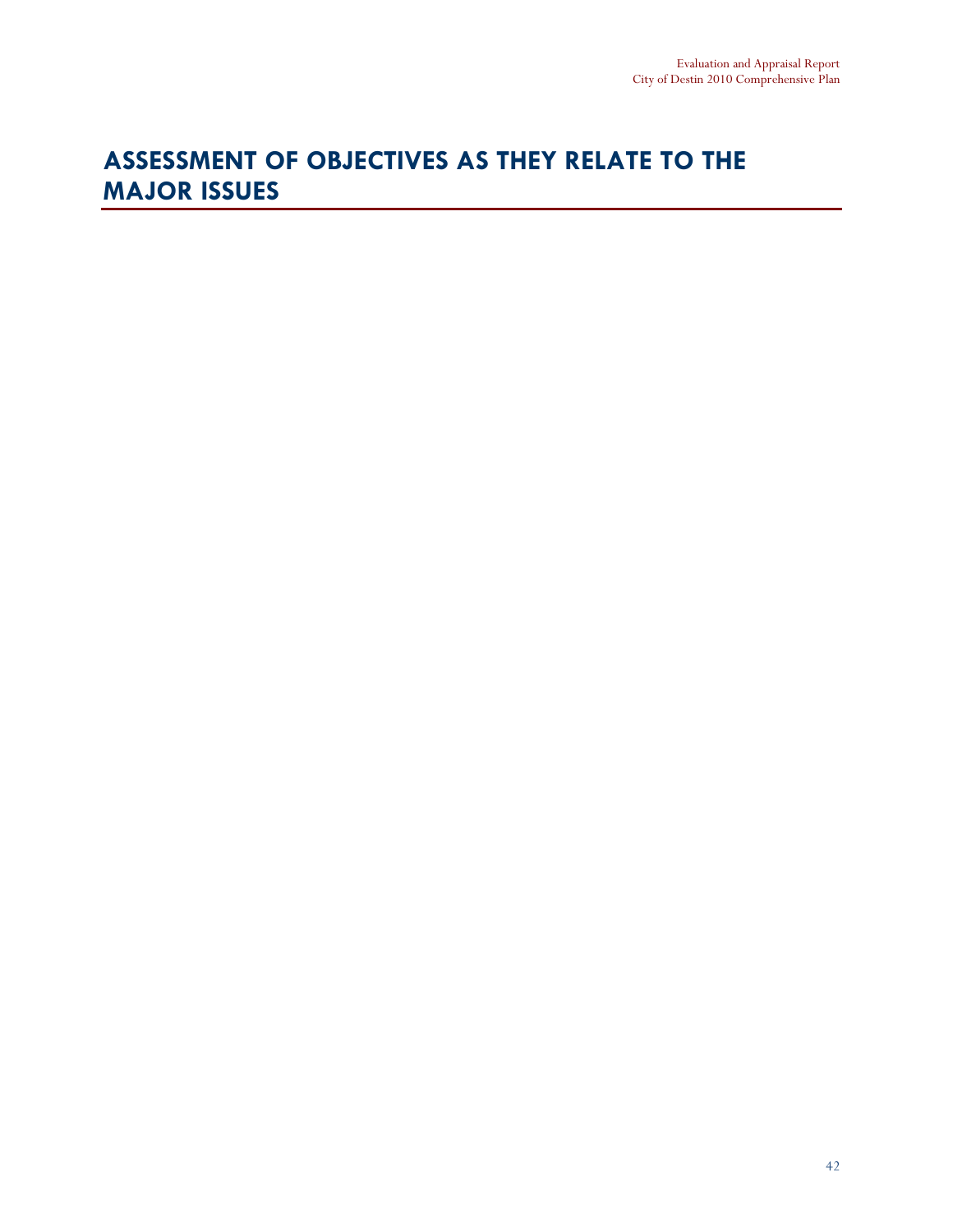| <b>MAJOR ISSUE:</b><br><b>TRANSPORTATION CHOICES</b> | <b>OBJECTIVE/POLICY RELATED TO THE</b><br><b>MAJOR ISSUE</b>                                                                                                                                                                                                                                                                                                                                                                                                                                                                                                                                                                                                                                        | <b>CURRENT CONDITIONS</b>                                                                                                                                                                                                                                                                                                                                                                                                                                                                                                                                                                                                                                                                                                                                                                                                                                                                                    | <b>RECOMMENDATION</b>                                                                                                                                        |
|------------------------------------------------------|-----------------------------------------------------------------------------------------------------------------------------------------------------------------------------------------------------------------------------------------------------------------------------------------------------------------------------------------------------------------------------------------------------------------------------------------------------------------------------------------------------------------------------------------------------------------------------------------------------------------------------------------------------------------------------------------------------|--------------------------------------------------------------------------------------------------------------------------------------------------------------------------------------------------------------------------------------------------------------------------------------------------------------------------------------------------------------------------------------------------------------------------------------------------------------------------------------------------------------------------------------------------------------------------------------------------------------------------------------------------------------------------------------------------------------------------------------------------------------------------------------------------------------------------------------------------------------------------------------------------------------|--------------------------------------------------------------------------------------------------------------------------------------------------------------|
| Bicycle-friendly City;<br>Pedestrian-friendly City   | Policy 2-1.3.10: Dedicate Funding to<br>Multimodal Transportation Improvements.<br>Within one year of adopting this ordinance to<br>amend the Comprehensive Plan, the City shall<br>adopt a revised transportation impact fee<br>ordinance to enable the contribution of<br>development impact fees towards the funding of<br>multimodal transportation facilities and to<br>support multimodal design standards.<br>Policy 2-1.3.4: Expand Pedestrian and<br>Cycling Infrastructure. The City shall<br>enhance the existing pedestrian and<br>cycling network through filling gaps in<br>providing<br>the network and<br>new<br>pedestrian<br>cycling<br>facilities<br>and<br>throughout the city. | In early 2008, the City completed<br>an update of the transportation<br>impact fee ordinance.<br>The<br>previous impact fee was designed<br>to be used only for road<br>The<br>improvements.<br>updated<br>impact fee ordinance is designed<br>so that fees are now collected to<br>fund bicycle, pedestrian, transit<br>and road improvements.<br>The City completed construction<br>of a multi-use trail on the north<br>side of Scenic Highway 98 from<br>Matthew Boulevard to Pompano<br>Street. The trail is Segment 1a of a<br>planned multi-use trail running<br>west-to-east through the entire<br>length of the City, from the<br>Marler Bridge to the Walton<br>County Line. The City completed<br>construction of a multi-use trail<br>on the north side of Scenic<br><b>Highway 98 from Pompano Street</b><br>to James Lee Park. The trail is<br>Segment 1b of the City-wide<br>multi-use trail. | No changes to the plan are necessary.<br>The City should continue to fund and<br>construct bike, transit and pedestrian<br>improvements throughout the City. |
| Expanded public transit                              | Policy 2-1.3.5: Expand and Enhance                                                                                                                                                                                                                                                                                                                                                                                                                                                                                                                                                                                                                                                                  | In 2006, the City completed the                                                                                                                                                                                                                                                                                                                                                                                                                                                                                                                                                                                                                                                                                                                                                                                                                                                                              | No changes to the Plan are required                                                                                                                          |
| opportunities                                        | Transit Coverage and Service. The City                                                                                                                                                                                                                                                                                                                                                                                                                                                                                                                                                                                                                                                              | Transit Stop Design and Location                                                                                                                                                                                                                                                                                                                                                                                                                                                                                                                                                                                                                                                                                                                                                                                                                                                                             | unless the City is unable to adopt the                                                                                                                       |
| Buses                                                | shall amend the LDC to include revised                                                                                                                                                                                                                                                                                                                                                                                                                                                                                                                                                                                                                                                              | Study that provides general                                                                                                                                                                                                                                                                                                                                                                                                                                                                                                                                                                                                                                                                                                                                                                                                                                                                                  | new LDC standards for multimodal                                                                                                                             |
| Trams                                                | transit development standards within one                                                                                                                                                                                                                                                                                                                                                                                                                                                                                                                                                                                                                                                            | standards for transit stop design<br>and locations identified on maps                                                                                                                                                                                                                                                                                                                                                                                                                                                                                                                                                                                                                                                                                                                                                                                                                                        | transportation. In that case, the City                                                                                                                       |
| Water taxi                                           | year of adopting this ordinance to amend                                                                                                                                                                                                                                                                                                                                                                                                                                                                                                                                                                                                                                                            |                                                                                                                                                                                                                                                                                                                                                                                                                                                                                                                                                                                                                                                                                                                                                                                                                                                                                                              | should amend the implementation                                                                                                                              |
| Ridesharing                                          |                                                                                                                                                                                                                                                                                                                                                                                                                                                                                                                                                                                                                                                                                                     | portraying existing and proposed                                                                                                                                                                                                                                                                                                                                                                                                                                                                                                                                                                                                                                                                                                                                                                                                                                                                             | due date.                                                                                                                                                    |

## Table 11 – Transportation Choices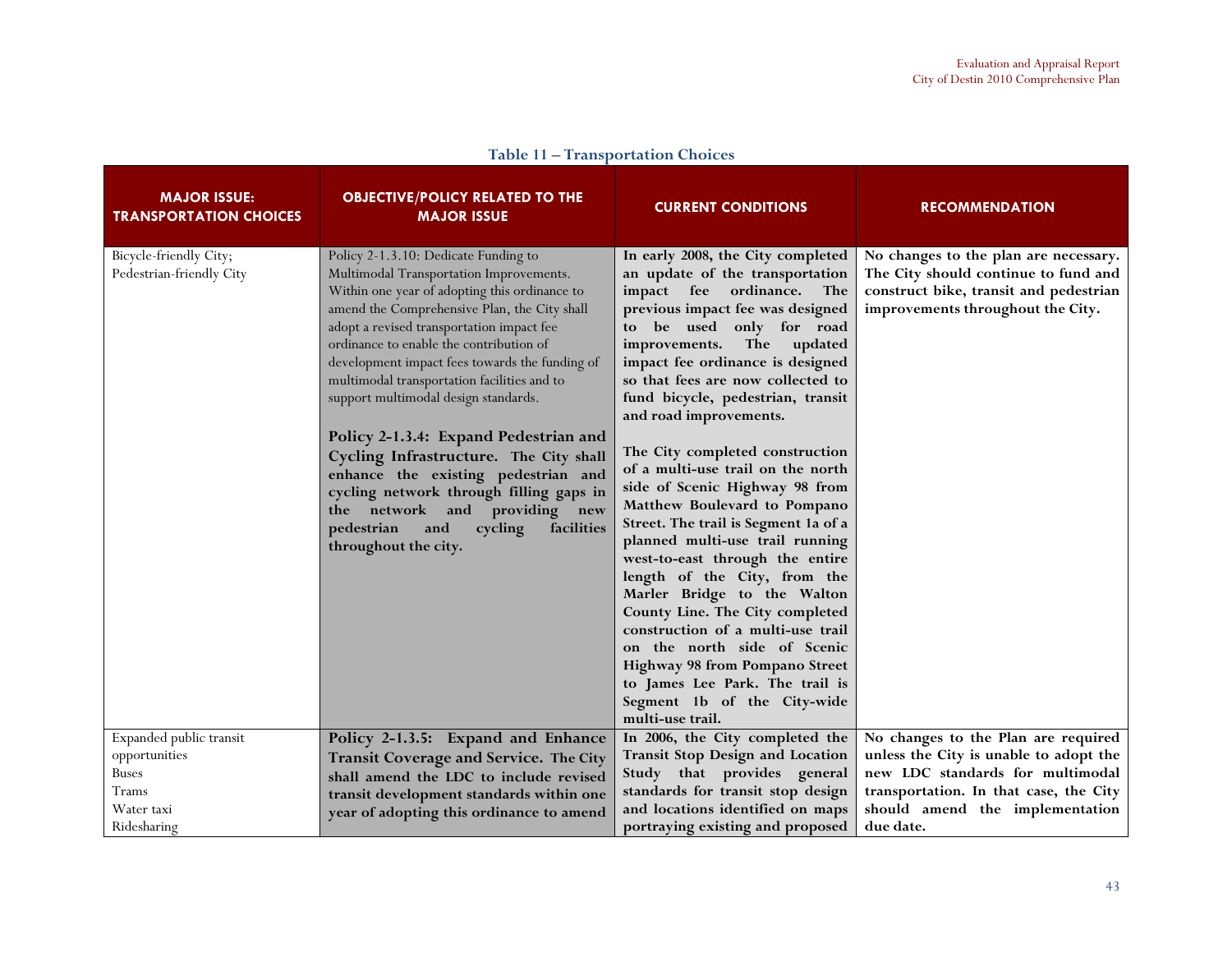| <b>MAJOR ISSUE:</b><br><b>TRANSPORTATION CHOICES</b> | <b>OBJECTIVE/POLICY RELATED TO THE</b><br><b>MAJOR ISSUE</b>                                                                                                                                                                                                                                                                                                                                       | <b>CURRENT CONDITIONS</b>                                                                                                                                                                                                                                                                                                                                                                                                                                                                                                        | <b>RECOMMENDATION</b>                                                                                                                                                                                                                                 |
|------------------------------------------------------|----------------------------------------------------------------------------------------------------------------------------------------------------------------------------------------------------------------------------------------------------------------------------------------------------------------------------------------------------------------------------------------------------|----------------------------------------------------------------------------------------------------------------------------------------------------------------------------------------------------------------------------------------------------------------------------------------------------------------------------------------------------------------------------------------------------------------------------------------------------------------------------------------------------------------------------------|-------------------------------------------------------------------------------------------------------------------------------------------------------------------------------------------------------------------------------------------------------|
|                                                      | the Comprehensive Plan.                                                                                                                                                                                                                                                                                                                                                                            | The<br>transit routes.<br>transit<br>standards<br>have<br>been<br>incorporated into the draft LDC<br>update. The transit stop maps<br>used<br>have<br>heen<br>in<br>the<br>development review process to<br>help negotiate for the provision<br>transit<br>of<br>easements<br>and<br>infrastructure for sites where                                                                                                                                                                                                              |                                                                                                                                                                                                                                                       |
|                                                      | Policy 2-1.3.6: Promote Water Taxi Service.<br>The City of Destin shall amend the LDC within<br>one year of adopting this ordinance to amend the<br>Comprehensive Plan to include requirements to<br>provide space for water taxi docking facilities,<br>multimodal connections to water taxi locations,<br>and developer contributions towards the creation<br>of water taxi service in the City. | transit stops have been proposed.<br>The City adopted Ordinance 05-<br>13-LC on August 22, 2005 which<br>required a boat slip to be<br>reserved for a "water taxi" and<br>provided for pedestrian access<br>from US Highway 98 down to the<br>Harbor and east-west access<br>along the Harbor. The draft LDC<br>update<br>addresses<br>land<br>development, sidewalk,<br>trail,<br>bike lane, street, and transit<br>standards, all of which are of<br>more immediate relevance than<br>the potential for water taxi<br>service. | No changes to the plan are necessary.                                                                                                                                                                                                                 |
| Transit service awareness                            | There are no objectives or policies that<br>relate to this issue.                                                                                                                                                                                                                                                                                                                                  | The City currently does not<br>publish information regarding<br>transit service within the City.                                                                                                                                                                                                                                                                                                                                                                                                                                 | No changes to the plan are necessary;<br>however the City should provide<br>information on its website and print<br>information at key city destinations<br>(library, rec centers, city hall,<br>newsletters, etc) regarding transit<br>availability. |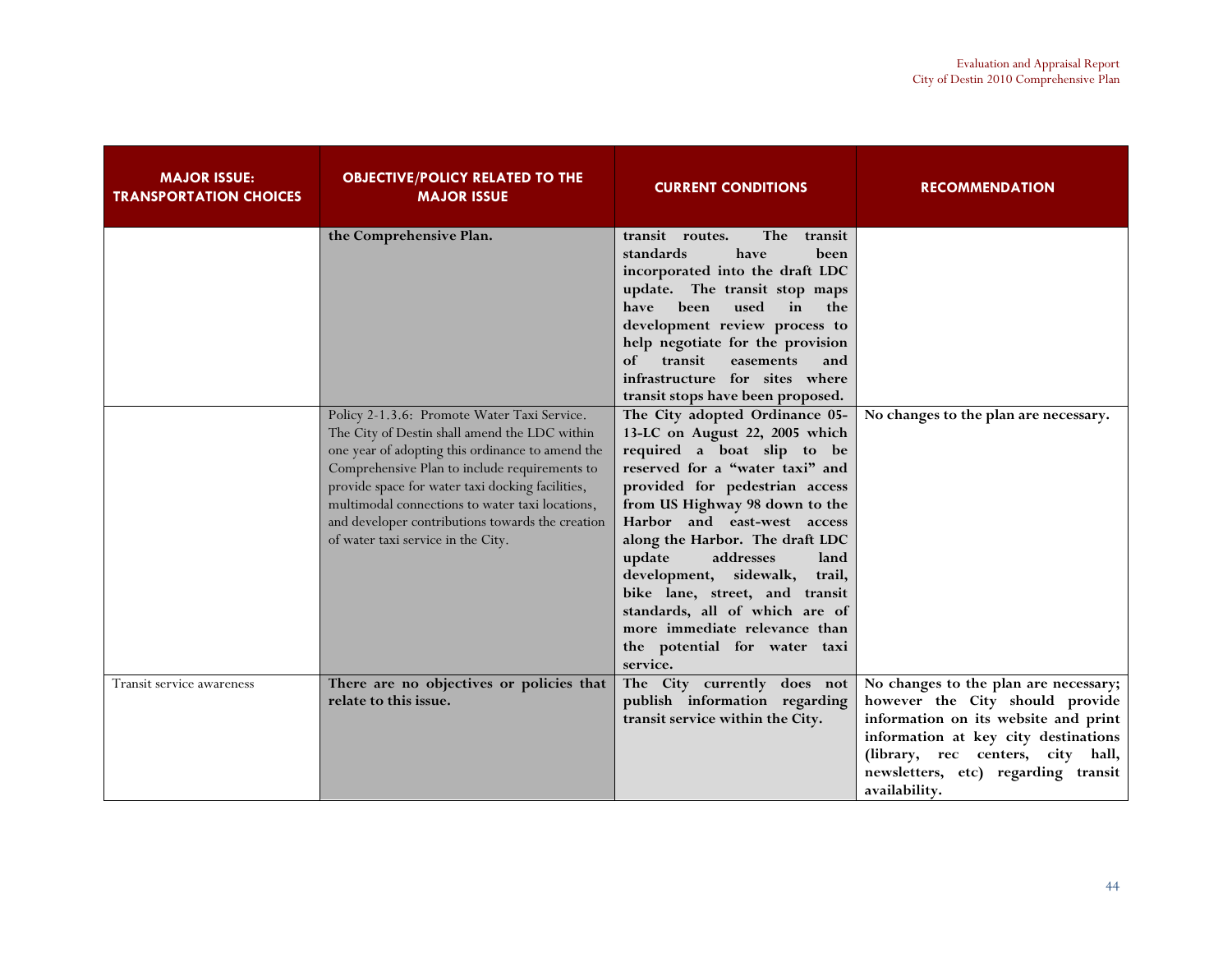| <b>MAJOR ISSUE:</b><br><b>TRANSPORTATION CHOICES</b>         | <b>OBJECTIVE/POLICY RELATED TO THE</b><br><b>MAJOR ISSUE</b>                                                                                                                                                                                                                                                                                                                                                                                                                                | <b>CURRENT CONDITIONS</b>                                                                                                                                                                                                                                                                                                                                                                                              | <b>RECOMMENDATION</b>                                                                                                                                                                                                                                                                                                           |
|--------------------------------------------------------------|---------------------------------------------------------------------------------------------------------------------------------------------------------------------------------------------------------------------------------------------------------------------------------------------------------------------------------------------------------------------------------------------------------------------------------------------------------------------------------------------|------------------------------------------------------------------------------------------------------------------------------------------------------------------------------------------------------------------------------------------------------------------------------------------------------------------------------------------------------------------------------------------------------------------------|---------------------------------------------------------------------------------------------------------------------------------------------------------------------------------------------------------------------------------------------------------------------------------------------------------------------------------|
| Multimodal Transportation District                           | Objective 2-1.3: Adopt A Multimodal<br>Transportation District.                                                                                                                                                                                                                                                                                                                                                                                                                             | The City adopted a MMTD and is<br>currently in the process of<br>its<br>first<br>writing<br>bi-annual<br>monitoring report,<br>due<br>$\mathbf{in}$<br>January to DCA and FDOT. The<br>City is also in the process of<br>amending the LDC to implement<br>specific design standards and<br>requiring on-site multimodal<br>transportation improvements.                                                                | Minor changes to the transportation<br>element will be required based on the<br>data and analysis provided in the bi-<br>monitoring report. The<br>annual<br>element should contain policies<br>requiring the creation of multi-modal<br>design<br>implementation<br>"evaluation/point system" in the Land<br>Development Code. |
| Parking supply along Harbor<br>Boulevard                     | Policy 2-1.3.8: Prioritize Community Parking<br>over On-site Parking.                                                                                                                                                                                                                                                                                                                                                                                                                       | The City completed a parking<br>analysis in 2006 to estimate<br>parking demand within the<br>Harbor and identify potential<br>locations for structured parking<br>facilities. The draft LDC update<br>includes language pertaining to<br>developer contributions of in-<br>lieu parking fees which could be<br>used to finance off-site shared<br>parking in-lieu of on-site surface<br>parking.                       | No changes to the Plan are needed.                                                                                                                                                                                                                                                                                              |
| Traffic flow<br>Complete East/West Corridor<br>Signal timing | Policy<br>$2 - 1.3.7:$<br><b>Develop</b><br>Interconnected Street Network. The<br>shall<br>implement<br>City<br>the<br>recommendations of the Transportation<br>Corridor Management Plan, with the<br>of<br>developing<br>objective<br>an<br>interconnected road network providing<br>an alternative to Harbor Blvd/Emerald<br>Coast Parkway for local traffic.<br>The<br>alternative corridor shall provide a<br>continuous connection from Danny<br>Wuerffel Way in Okaloosa County along | The City will begin construction<br>shortly on an addition of two<br>lanes and a median to Airport<br>Road between Main Street and<br>the future Commons Boulevard<br>extension, and on the Commons<br><b>Boulevard</b><br>extension<br>from<br>Airport Road to Two Trees Road.<br>The City is actively pursuing<br>opportunities to acquire rights-<br>of-way for a planned connection<br>from Legion Drive to Azalea | changes to<br>the<br>Plan<br>No<br>are<br>recommended at this time. However,<br>the city may consider studying traffic<br>signal timing during peak driving<br>hours.                                                                                                                                                           |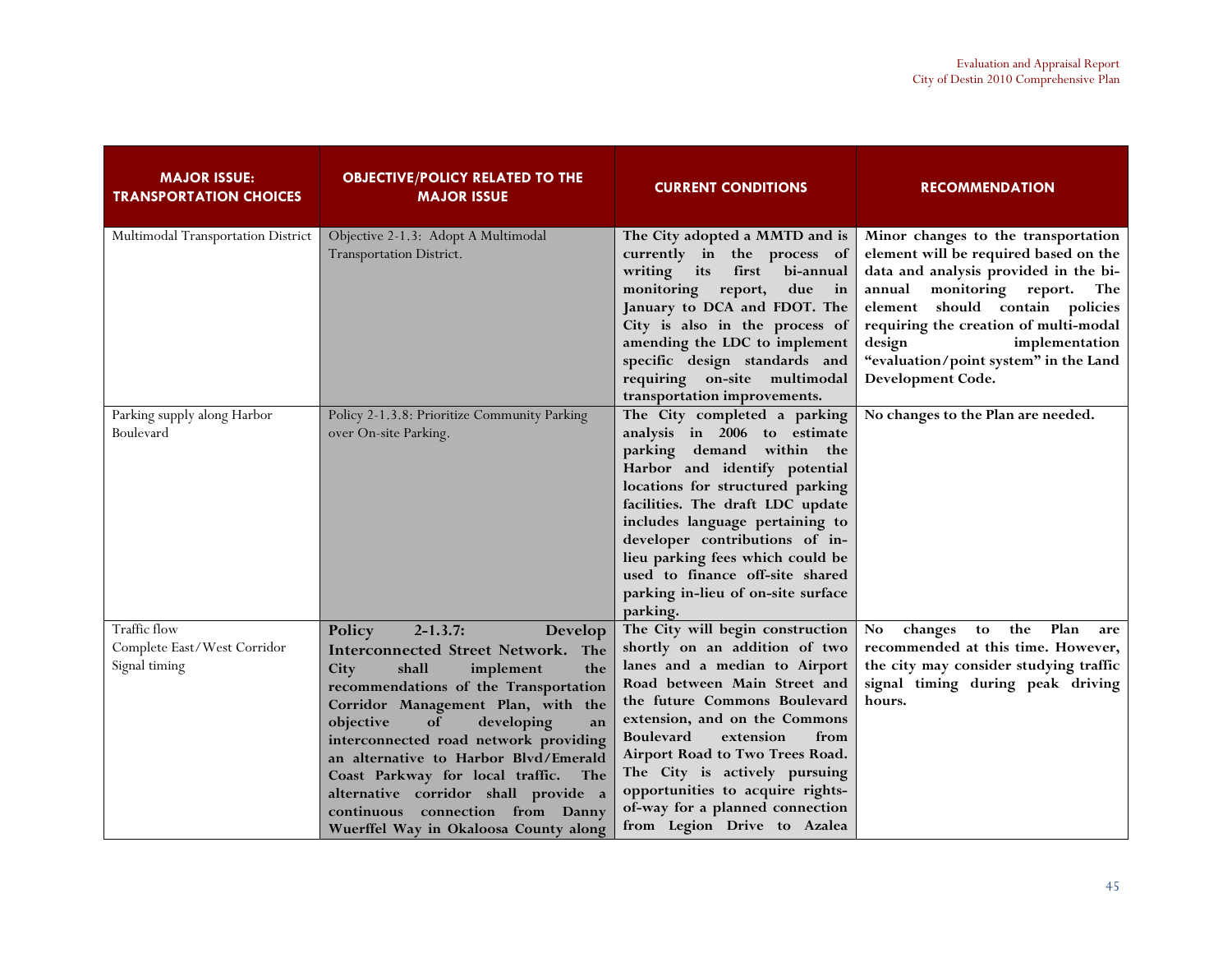| <b>MAJOR ISSUE:</b><br><b>TRANSPORTATION CHOICES</b>   | <b>OBJECTIVE/POLICY RELATED TO THE</b><br><b>MAJOR ISSUE</b>                                                                                                                                                                                                                                                                                                                                                                                                                                                                                                                                                                                                  | <b>CURRENT CONDITIONS</b>                                                                                                                                                                                                | <b>RECOMMENDATION</b>                                                                                                                                 |
|--------------------------------------------------------|---------------------------------------------------------------------------------------------------------------------------------------------------------------------------------------------------------------------------------------------------------------------------------------------------------------------------------------------------------------------------------------------------------------------------------------------------------------------------------------------------------------------------------------------------------------------------------------------------------------------------------------------------------------|--------------------------------------------------------------------------------------------------------------------------------------------------------------------------------------------------------------------------|-------------------------------------------------------------------------------------------------------------------------------------------------------|
|                                                        | Commons Boulevard and through the city<br>to Stahlman Avenue.                                                                                                                                                                                                                                                                                                                                                                                                                                                                                                                                                                                                 | Drive to complete the west end of<br>the parallel corridor, a further<br>extension of Commons Boulevard<br>from Airport Road to Main<br>Street, and an extension of Mattie<br>Kelly Boulevard south to US<br>Highway 98. |                                                                                                                                                       |
|                                                        | Additional Road<br>Policy 2-1.1.1:<br>Corridors. The City shall pursue the<br>design and construction of additional<br>road corridors that will facilitate the<br>movement of both auto and non-auto<br>traffic, as shown on Maps 2-1 and 2-2 of<br>this Transportation Element. These road<br>corridors shall include an east/west<br>roadway parallel to and north of Harbor<br>Boulevard/Emerald Coast Parkway and a<br>north/south roadway parallel to Main<br>Street and north of Indian Bayou Trail to<br>relieve existing congestion on Harbor<br>Boulevard/Emerald Coast Parkway and<br>Main Street by providing an alternative<br>for local traffic. |                                                                                                                                                                                                                          |                                                                                                                                                       |
| Intergovernmental coordination:<br>Evacuation planning | Policy 2-1.5.5: Coordinate with Emergency<br>Management Plans.                                                                                                                                                                                                                                                                                                                                                                                                                                                                                                                                                                                                | To date, the Northwest Florida<br>Hurricane Evacuation Study has<br>not been updated.                                                                                                                                    | Once the study is updated, the City<br>should<br>coordinate<br>with<br>local<br>emergency management officials and<br>amend local plans as necessary. |
| Transit service (County)                               | Policy 2-1.3.5: Expand and Enhance Transit<br>Coverage and Service.                                                                                                                                                                                                                                                                                                                                                                                                                                                                                                                                                                                           | Transit service in the City of<br>Destin is provided in partnership<br>with Okaloosa County Transit.                                                                                                                     | No changes to<br>the Plan<br>are<br>recommended.                                                                                                      |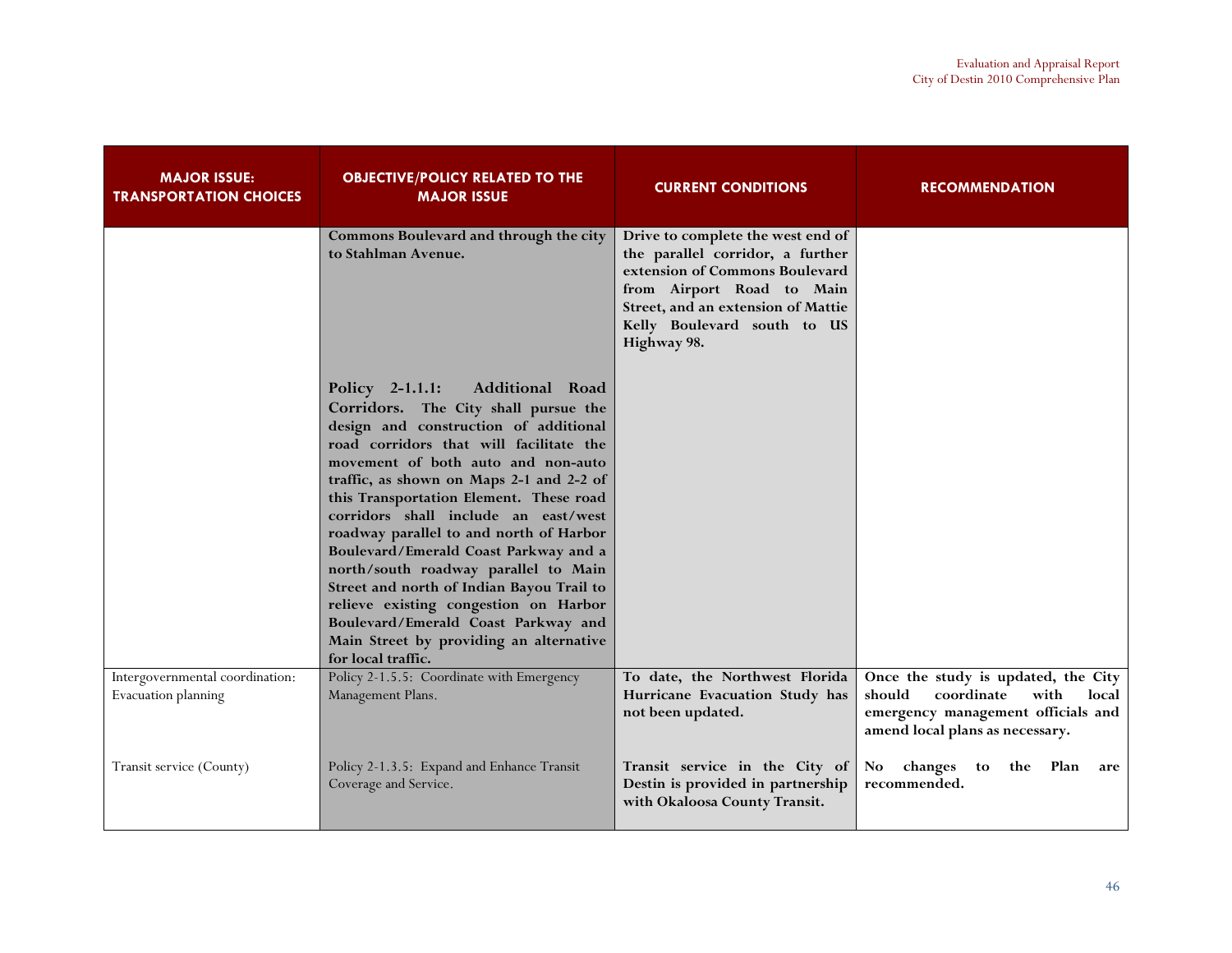| <b>MAJOR ISSUE:</b><br><b>TRANSPORTATION CHOICES</b> | <b>OBJECTIVE/POLICY RELATED TO THE</b><br><b>MAJOR ISSUE</b>         | <b>CURRENT CONDITIONS</b>                                                                                                                                                                                                                                                                                                                                                                                                                                                                                                                                                                                                                                                                                                                                                                                                                                                                          | <b>RECOMMENDATION</b>                                                                                                                                                                     |
|------------------------------------------------------|----------------------------------------------------------------------|----------------------------------------------------------------------------------------------------------------------------------------------------------------------------------------------------------------------------------------------------------------------------------------------------------------------------------------------------------------------------------------------------------------------------------------------------------------------------------------------------------------------------------------------------------------------------------------------------------------------------------------------------------------------------------------------------------------------------------------------------------------------------------------------------------------------------------------------------------------------------------------------------|-------------------------------------------------------------------------------------------------------------------------------------------------------------------------------------------|
|                                                      |                                                                      | Prior to 2006, transit service was<br>provided only during the summer<br>season from late May to late<br>September. Beginning in 2006, all<br>Okaloosa County Transit routes<br>now operate year round. The City<br>continues to coordinate with<br>Okaloosa County Transit (OCT)<br>improve current transit<br>to<br>operations and future transit<br>Okaloosa<br>planning.<br>County<br>Transit representatives<br>were<br>interviewed<br>during<br>the<br>development of the Transit Stop<br>Design and Location Study and<br>given an opportunity to provide<br>feedback on the City's final draft.<br>The City and OCT coordinate<br>during the development review<br>process to ensure that applicants<br>providing<br>transit<br>are<br>infrastructure consistent with<br>OCT standards and to ensure that<br>new developments will not have<br>an adverse impact on transit<br>operations. |                                                                                                                                                                                           |
| General aviation airport (County)                    | Objective 8-1.2: Manage And Coordinate<br>Future Land Use Decisions. | Most of the property located<br>adjacent to the airport is lower<br>density single family residential.<br>The policies in the ICE direct the<br>City to coordinate with Okaloosa<br>County regarding land use and                                                                                                                                                                                                                                                                                                                                                                                                                                                                                                                                                                                                                                                                                  | The City should amend ICE Policy 8-<br>1.2.1: Development and Growth<br>Management Issue by adding: 14. Land<br>development activities adjacent or in<br>proximity to the Destin Airport. |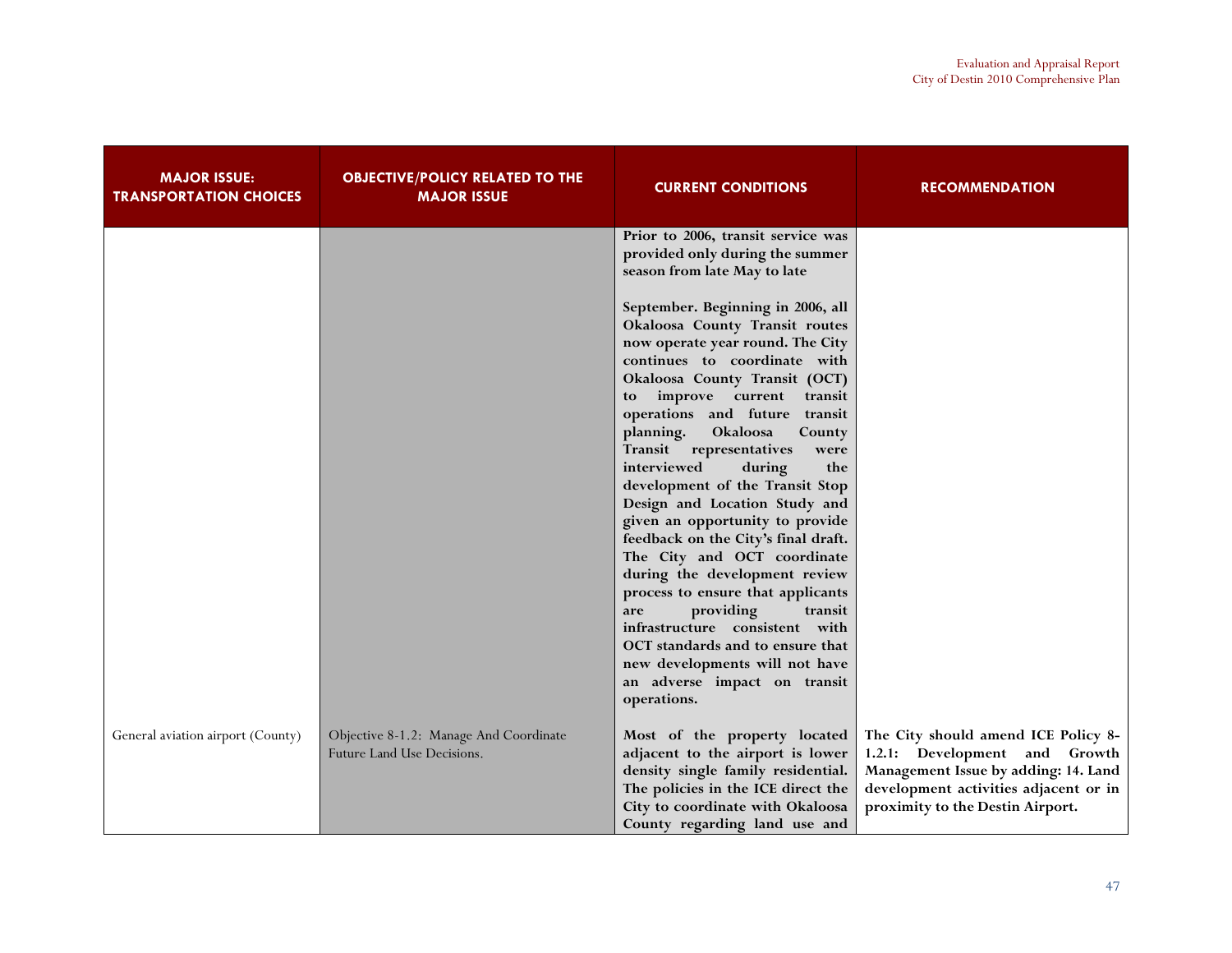| <b>MAJOR ISSUE:</b><br><b>TRANSPORTATION CHOICES</b> | <b>OBJECTIVE/POLICY RELATED TO THE</b><br><b>MAJOR ISSUE</b>                                                                                                                                  | <b>CURRENT CONDITIONS</b>                                                                                                                                                                                                     | <b>RECOMMENDATION</b>                                                                                                                                                                                                           |
|------------------------------------------------------|-----------------------------------------------------------------------------------------------------------------------------------------------------------------------------------------------|-------------------------------------------------------------------------------------------------------------------------------------------------------------------------------------------------------------------------------|---------------------------------------------------------------------------------------------------------------------------------------------------------------------------------------------------------------------------------|
| US 98 multi-modal<br>implementation(FDOT)            | Policy 2-1.3.4: Expand Pedestrian and<br>Cycling Infrastructure. The City shall                                                                                                               | does<br>but<br>other<br>issues,<br>not<br>specifically mention the airport.<br>Policy 2-1.3.4 is the only policy in $\parallel$<br>the plan that relates<br>$\mathbf{to}$                                                     | The City should add the following<br>policies<br>Transportation<br>the<br>to                                                                                                                                                    |
|                                                      | coordinate with FDOT to ensure adequate<br>signal locations and timing as new<br>crossings are planned along Harbor<br>Boulevard/Emerald Coast Parkway for<br>safe crossing of that facility. | coordination with FDOT<br>on  <br>multimodal<br>issues.<br>Other<br>coordination<br>issues<br>exist<br>regarding<br>bus<br>and<br>stops<br>streetscaping<br><b>Highway</b><br>on<br>98/Harbor Blvd./Emerald Coast<br>Parkway. | Element:<br>The City shall coordinate with FDOT<br>to permit transit stops on US HWY 98.<br>The City shall coordinate with FDOT<br>regarding landscaping and other<br>streetscape enhancements within the<br>MMTD on US HWY 98. |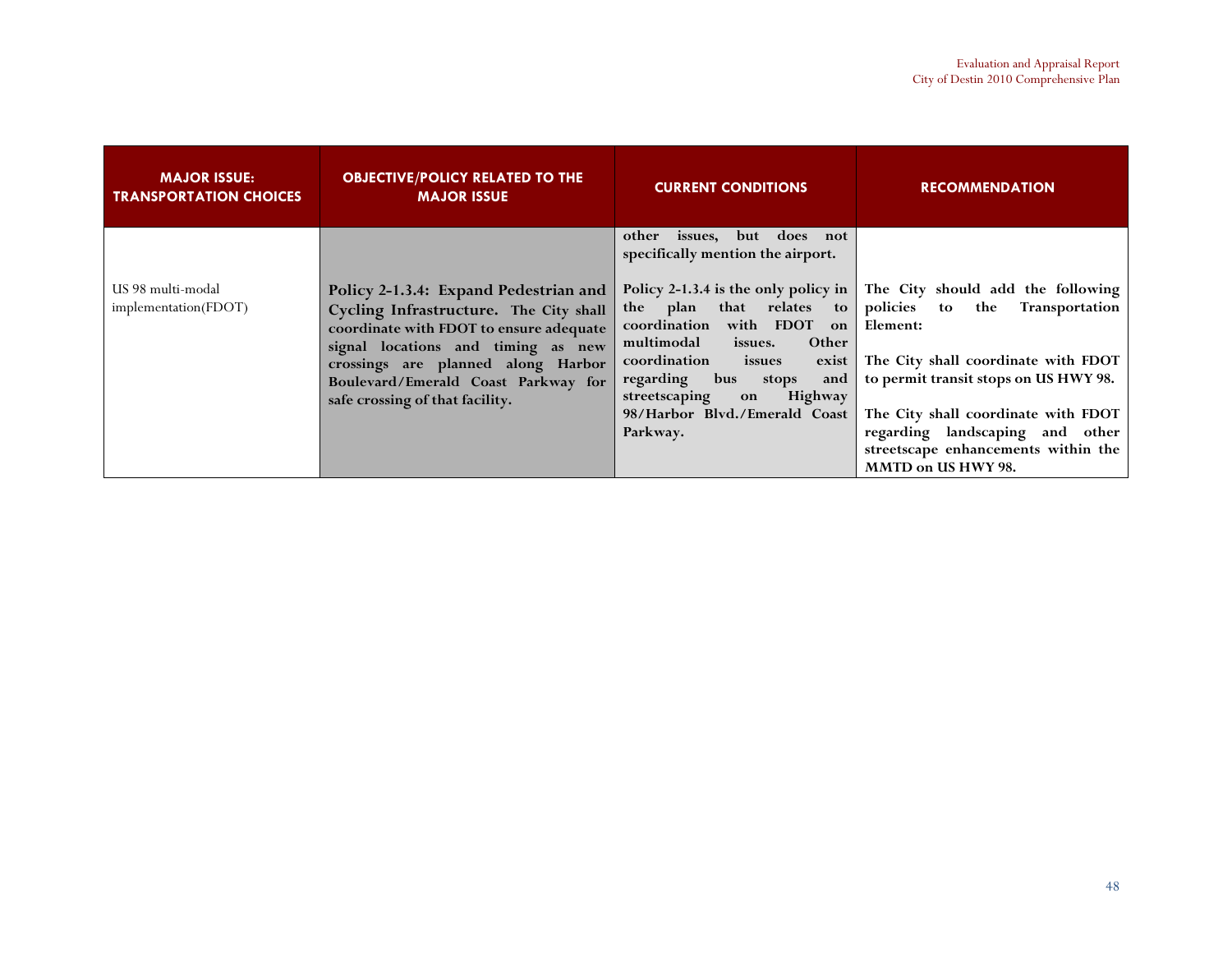| <b>MAJOR ISSUE:</b><br><b>AFFORDABLE</b><br><b>WORKFORCE HOUSING</b>                                | <b>OBJECTIVE/POLICY RELATED TO THE MAJOR</b><br><b>ISSUE</b>                                                                                                                                                                                                                                                                                                                                                                                                                                                                                                                                 | <b>CURRENT POLICIES/CONDITIONS</b>                   | <b>RECOMMENDATION</b>                                                                                                                                                                                                                                                                                                                                                                                                                                                                                                                                                                                                                                                                     |
|-----------------------------------------------------------------------------------------------------|----------------------------------------------------------------------------------------------------------------------------------------------------------------------------------------------------------------------------------------------------------------------------------------------------------------------------------------------------------------------------------------------------------------------------------------------------------------------------------------------------------------------------------------------------------------------------------------------|------------------------------------------------------|-------------------------------------------------------------------------------------------------------------------------------------------------------------------------------------------------------------------------------------------------------------------------------------------------------------------------------------------------------------------------------------------------------------------------------------------------------------------------------------------------------------------------------------------------------------------------------------------------------------------------------------------------------------------------------------------|
| Sites for workforce housing;<br>facilitate<br>Methods<br>to<br>development of workforce<br>housing. | Objective 3-1.1: Provide Adequate And<br>Affordable Housing for Current and Future<br>Populations. Destin shall develop programs<br>and strategies to achieve adequate,<br>affordable and safe housing for current and<br>future populations by maintaining a<br>sufficient ratio of affordable housing each<br>year for year-round residents and for<br>workers supporting the local economy. To<br>achieve this objective the following policies<br>shall be implemented.<br>Policy 3-1.1.8 of the element states the City<br>will offer density bonuses to Promote<br>affordable housing. | The City has not adopted a density bonus<br>program. | The City should amend the Future Land Use<br>Element to allow for density bonuses for<br>affordable housing, particularly in areas in<br>proximity to employment. The City could<br>offer the following from among the following<br>options:<br>Award a bonus of one market dwelling unit<br>per every affordable unit, as long as the<br>affordable unit does not vary in exterior<br>appearance or energy efficiency as compared<br>to the market rate units, or<br>Identify locations of the City that are<br>appropriate for increases in density, subject to<br>the additional dwelling units being subject to<br>the attainable workforce housing standards<br>adopted by the City. |
|                                                                                                     | Policy 3-1.1.6: Barriers to Affordable<br>Housing within the Land Development<br>Regulations. All amendments to the City's<br>Land Development Code (LDC) shall be<br>reviewed, to ensure that proposed<br>regulatory techniques<br>and<br>review<br>procedures do not create barriers to<br>affordable housing. The LDC shall include<br>provisions that allow the construction and<br>location of zero-lot line developments,<br>cluster housing townhouses, apartment<br>units, and similar housing.                                                                                      |                                                      | The City should amend this policy to read:<br>The City's Land Development Code (LDC)<br>shall be amended to ensure that proposed<br>regulatory techniques and review procedures<br>do not contain standards or approval processes<br>that unnecessarily increase the cost of<br>affordable housing. The LDC should embrace<br>cost-saving site, subdivision, and road design<br>standards.                                                                                                                                                                                                                                                                                                |

Table 12 – Workforce Housing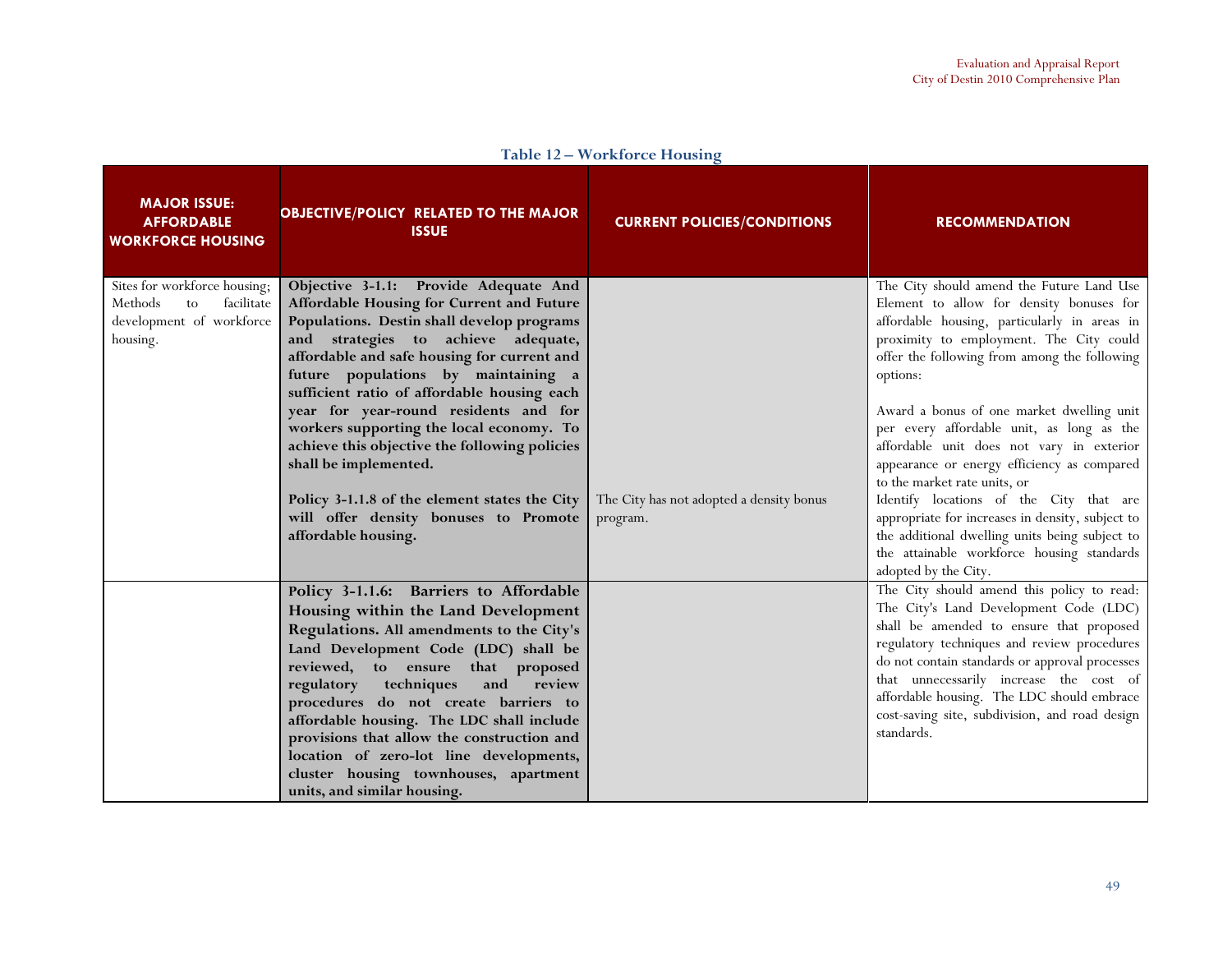| <b>MAJOR ISSUE:</b><br><b>AFFORDABLE</b><br><b>WORKFORCE HOUSING</b> | <b>OBJECTIVE/POLICY RELATED TO THE MAJOR</b><br><b>ISSUE</b>                                                                                                                                                                                                                                                                                                                                                                                             | <b>CURRENT POLICIES/CONDITIONS</b>                 | <b>RECOMMENDATION</b>                                                                                                                                                                                                                                                                                                                                                                                                                                                                                                                                                                                                                                                                                                                                                                                                                                                                                                                                                                                                                                                                                                                                                                                                                |
|----------------------------------------------------------------------|----------------------------------------------------------------------------------------------------------------------------------------------------------------------------------------------------------------------------------------------------------------------------------------------------------------------------------------------------------------------------------------------------------------------------------------------------------|----------------------------------------------------|--------------------------------------------------------------------------------------------------------------------------------------------------------------------------------------------------------------------------------------------------------------------------------------------------------------------------------------------------------------------------------------------------------------------------------------------------------------------------------------------------------------------------------------------------------------------------------------------------------------------------------------------------------------------------------------------------------------------------------------------------------------------------------------------------------------------------------------------------------------------------------------------------------------------------------------------------------------------------------------------------------------------------------------------------------------------------------------------------------------------------------------------------------------------------------------------------------------------------------------|
|                                                                      | Policy 3-1.1.9:<br>Maintain a Streamlined<br>Development Review Process. Within one<br>year from the effective date of the<br>Comprehensive Plan, the LDC shall be<br>amended to maintain a streamlined<br>development review and<br>permitting<br>affordable<br>for<br>housing<br>process<br>developments and redevelopment serving<br>year-round residents, in order to minimize<br>costs and delays which unnecessarily raise<br>the cost of housing. | The City has not fully implemented this<br>policy. | Several measures have been initiated through<br>LDC and administrative changes that have<br>simplified the development review and<br>approval process. Such measures include<br>simplification of the storm water review<br>process, and the creation of a de minimus<br>development threshold that eliminates the<br>requirement for a development order.<br>Several additional measures should be taken,<br>including, but not limited to, the following:<br>The Technical Review Committee should<br>meet more often than once a month to<br>facilitate a more timely review of projects.<br>user-friendly,<br>Provide<br>project-specific<br>handouts that clearly and concisely delineate<br>the steps and requirements for securing a<br>permit for various types of projects such as a<br>single family home, room addition, accessory<br>dwelling unit, sheds, fences, pools, etc.<br>Benchmark review and approval timeframes to<br>help identify steps that appear to require<br>excessive time, and evaluate measures that<br>would reduce review times without sacrificing<br>code compliance.<br>Review the zoning regulations for standards<br>that may be too rigid and where more<br>flexibility may be appropriate. |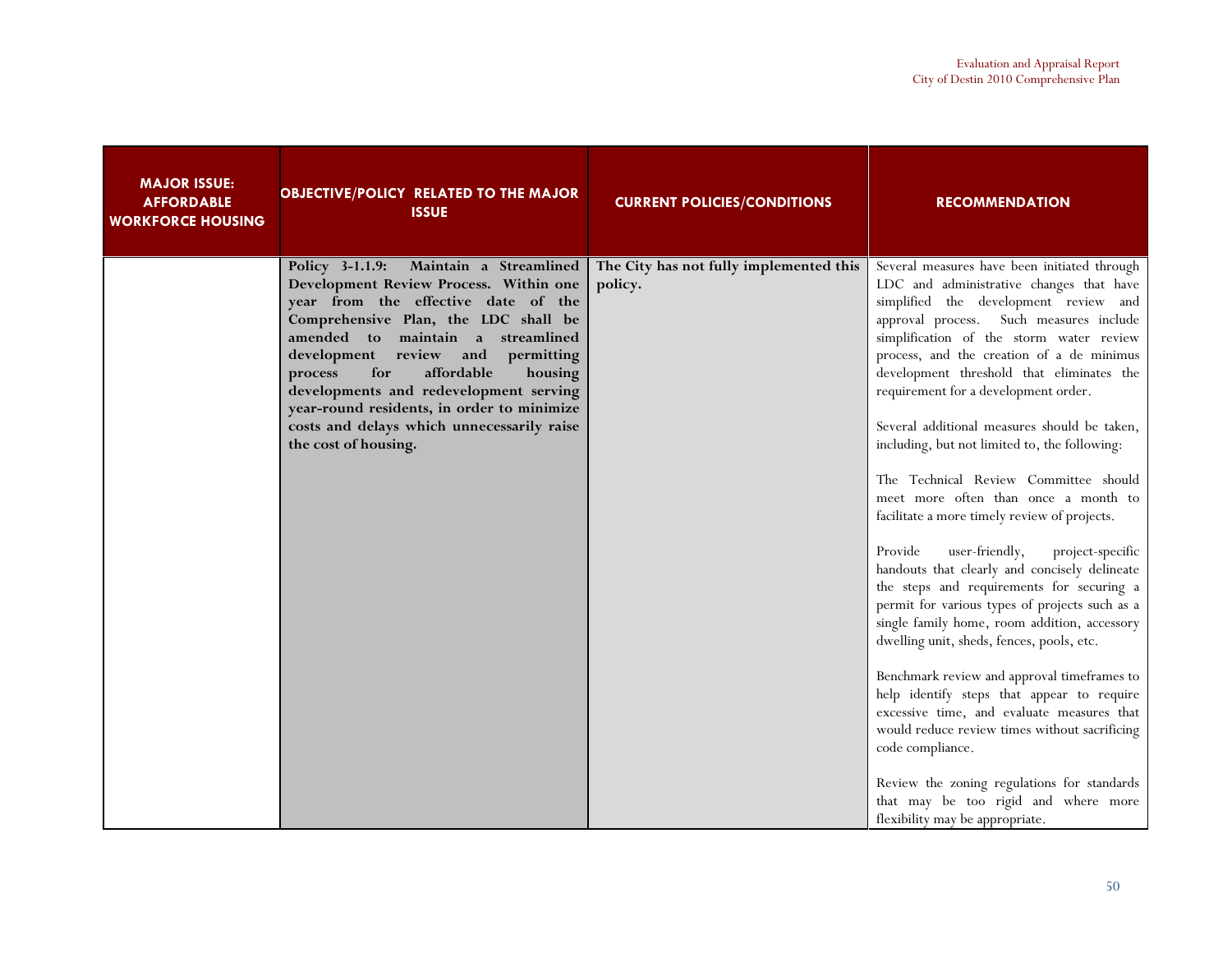| <b>MAJOR ISSUE:</b><br><b>AFFORDABLE</b><br><b>WORKFORCE HOUSING</b> | <b>OBJECTIVE/POLICY RELATED TO THE MAJOR</b><br><b>ISSUE</b>                                                                                                                                                                                                                                                                                      | <b>CURRENT POLICIES/CONDITIONS</b>                                                                                                                                                                                                                                   | <b>RECOMMENDATION</b>                                                                                                                                                                                                                                                           |
|----------------------------------------------------------------------|---------------------------------------------------------------------------------------------------------------------------------------------------------------------------------------------------------------------------------------------------------------------------------------------------------------------------------------------------|----------------------------------------------------------------------------------------------------------------------------------------------------------------------------------------------------------------------------------------------------------------------|---------------------------------------------------------------------------------------------------------------------------------------------------------------------------------------------------------------------------------------------------------------------------------|
|                                                                      | Objective 3-1.3: Adequate Housing Sites.<br>The City shall support adequate housing<br>sites for all residents of Destin, including<br>very low, low, and moderate income<br>housing, as well as manufactured housing<br>through the implementation of the<br>following policies.                                                                 | The Future Land Use Map allows for a diverse<br>range of housing types. However, based on<br>the information provided in the affordable<br>housing section of this document, the City<br>needs to address the provision of adequate<br>sites for affordable housing. | The City should implement this policy by<br>amending the Future Land Use Element to<br>allow rentable accessory dwelling units in<br>carefully defined residential areas and by<br>permitting attainable workforce housing in<br>commercial and office areas.                   |
|                                                                      | Policy 3-1.3.3: Provision of Diverse Housing<br>Types. The City shall continue to provide<br>land use designations and zoning districts<br>on the Future Land Use Map and the<br>Official Zoning Map, respectively, to ensure<br>that single family, duplex, and multi-family<br>housing units are allowed within the City                        |                                                                                                                                                                                                                                                                      |                                                                                                                                                                                                                                                                                 |
|                                                                      | Objective 3-1.9: Coordinate Housing Type<br>Location<br>with<br>Transportation<br>and<br>Programs. Land use and transportation<br>planning shall be coordinated to assure that<br>affordable housing, higher density housing,<br>and housing for special groups are<br>accessible to future public transportation<br>programs or transit systems. | Currently, the FLUM allows for higher<br>densities through its tiered land use system<br>within the multimodal transportation district.                                                                                                                              | The City should implement this policy by<br>offering incentives for attainable workforce<br>housing in FLUM categories that abut existing<br>and planned transit routes. Incentives should<br>density/intensity<br>include<br>bonuses<br>and<br>reduction of parking standards. |
|                                                                      | Policy 3-1.9.1: Proximity to Transportation<br>Programs and Systems. Affordable housing,<br>housing for special groups, and higher<br>density residential development shall be<br>encouraged to locate along or near arterial<br>and collector roads where future transit<br>systems can more efficiently provide<br>service.                     |                                                                                                                                                                                                                                                                      |                                                                                                                                                                                                                                                                                 |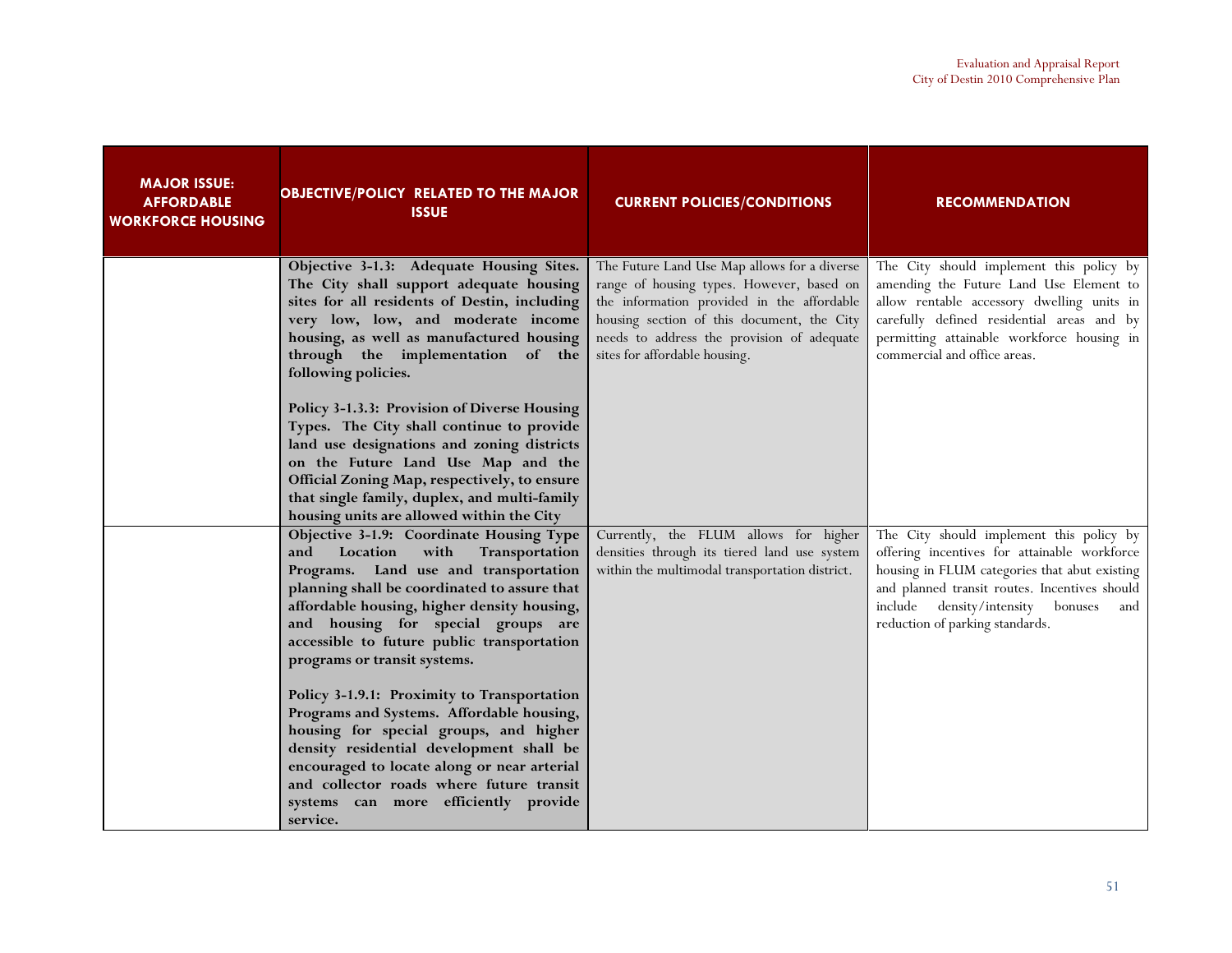| <b>MAJOR ISSUE:</b><br><b>SURFACE</b><br><b>WATER</b><br><b>QUALITY</b>     | <b>OBJECTIVE/POLICY RELATED</b><br><b>TO THE MAJOR ISSUE</b>                                                                                                                                                                                                                                                                                                                                                                                                                                                                                                                                                                                                                 | <b>CURRENT CONDITIONS</b>                                                                                                                                                                                                                                                                                                                                                                                            | <b>RECOMMENDATION</b>                                                                                                                                                                                                                                                                                                           |
|-----------------------------------------------------------------------------|------------------------------------------------------------------------------------------------------------------------------------------------------------------------------------------------------------------------------------------------------------------------------------------------------------------------------------------------------------------------------------------------------------------------------------------------------------------------------------------------------------------------------------------------------------------------------------------------------------------------------------------------------------------------------|----------------------------------------------------------------------------------------------------------------------------------------------------------------------------------------------------------------------------------------------------------------------------------------------------------------------------------------------------------------------------------------------------------------------|---------------------------------------------------------------------------------------------------------------------------------------------------------------------------------------------------------------------------------------------------------------------------------------------------------------------------------|
| Improve<br>water quality<br>of<br>local<br>waters:<br>Gulf<br>Bay<br>Harbor | <b>OBJECTIVE</b><br><b>IMPROVE</b><br>$4 - 4.1:$<br><b>WATER</b><br><b>QUALITY.</b> The City shall improve water quality<br>occurring in runoff by eliminating 50 percent of<br>the total suspended solids (TSS) and 25 percent<br>of nutrients (total nitrate, total phosphorus)<br>(based on 1987 levels) from the Harbor by 2010.                                                                                                                                                                                                                                                                                                                                         | The City completed renovations to the Destin<br>Harbor Pump Station to make it more reliable and<br>available to improve water quality in the Harbor.<br>The City has also successfully obtained stormwater<br>grants to improve water quality in the Harbor, Bay<br>and Gulf. Current conditions are not providing<br>sufficient water quality data to conduct a detailed<br>analysis of pollutant load reductions. | The City should amend this Objective to<br>also include the Bay and Gulf.<br>The<br>following should be deleted from the<br>policy: "prepare a drainage study of the<br>harbor drainage basin that will include<br>recommended water quality improvement,<br>estimated construction costs, and capital<br>improvement program." |
|                                                                             | Policy 4-4.1.1: Surface Water Quality Programs.<br>The City shall program stormwater management<br>improvements as part of its local street<br>improvements program; work through the<br>NWFWMD and Florida Department of<br>Transportation (FDOT) to properly operate and<br>maintain cyclonic treatment structures for<br>Harbor Boulevard outfalls; review public<br>projects performed within the drainage basins<br>of the Harbor for compliance with the City<br>ordinance; prepare a drainage study of the<br>harbor drainage basin that will include<br>recommended water quality improvements,<br>estimated construction costs, and capital<br>improvement program. |                                                                                                                                                                                                                                                                                                                                                                                                                      | The Policy should be modified to read<br>"within all drainage basins in the City for<br>compliance.                                                                                                                                                                                                                             |
|                                                                             | Policy 4-4.1.2: Studies to Evaluate Surface Water<br>Quality. Within two years of Plan adoption the<br>City shall undertake appropriate studies to<br>evaluate alternative approaches for the Harbor<br>Boulevard FDOT Stormwater Outfall D, located<br>at the eastern end of Destin Harbor. As interim<br>measures, the City will continue routine                                                                                                                                                                                                                                                                                                                          | The City successfully lobbied and applied for grant<br>funds to install a stormwater separator unit at this<br>outfall point. The project is currently under design<br>and permitting is ongoing.                                                                                                                                                                                                                    | This Policy should be modified to refer to<br>the outfall east of Fisherman's Wharf in lieu<br>of "Outfall D". Implement the proposed<br>stormwater treatment unit at this proposed<br>location.                                                                                                                                |

Table 13 – Surface Water Quality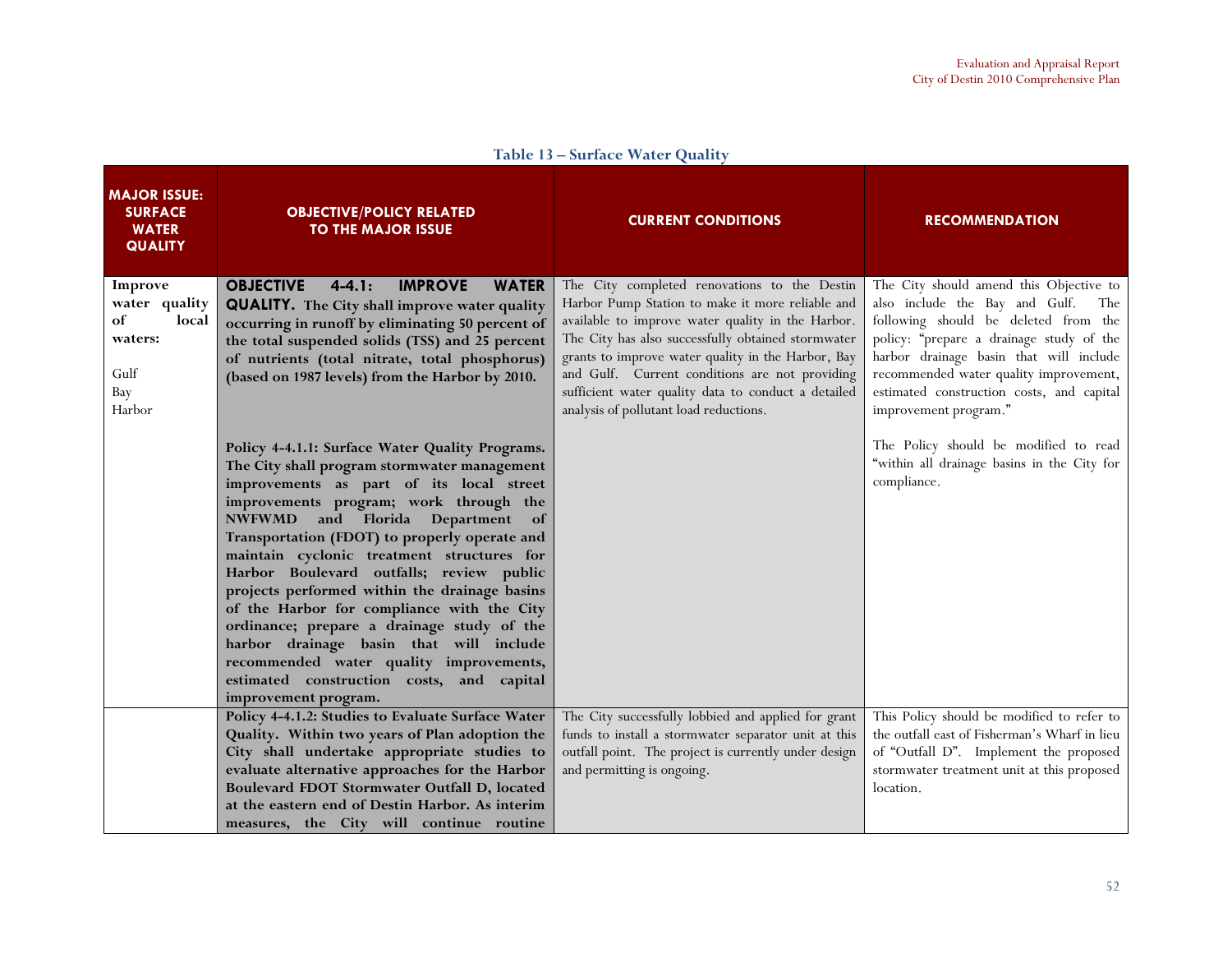| <b>MAJOR ISSUE:</b><br><b>SURFACE</b><br><b>WATER</b><br><b>QUALITY</b> | <b>OBJECTIVE/POLICY RELATED</b><br><b>TO THE MAJOR ISSUE</b>                                                                                                                                                                                                                                                                                                                                                                                                                                                                                                                                                                                                                                                                                                                                                                                                                                                                | <b>CURRENT CONDITIONS</b>                                                                                          | <b>RECOMMENDATION</b>                                                                                                                                                           |
|-------------------------------------------------------------------------|-----------------------------------------------------------------------------------------------------------------------------------------------------------------------------------------------------------------------------------------------------------------------------------------------------------------------------------------------------------------------------------------------------------------------------------------------------------------------------------------------------------------------------------------------------------------------------------------------------------------------------------------------------------------------------------------------------------------------------------------------------------------------------------------------------------------------------------------------------------------------------------------------------------------------------|--------------------------------------------------------------------------------------------------------------------|---------------------------------------------------------------------------------------------------------------------------------------------------------------------------------|
|                                                                         | monitoring of the outfall, routine removal of<br>debris from the outfall area (when such debris<br>can be handled by the City), cooperation and<br>communication with FDOT and Florida<br>Department of Environmental Protection<br>(FDEP) regarding maintenance needed(when<br>such maintenance is the responsibility of the<br>FDEP or FDOT), continue considerations of<br>alternative design schemes for this outfall and<br>other outfalls associated with the State drainage<br>system, and other activities designed to reduce<br>or eliminate pollutants, litter and debris from<br>reaching Destin Harbor through the outfalls.<br>The studies contemplated herein may be<br>accomplished pursuant to the study performed<br>pursuant to Policy 4-5.1.6.<br><b>OBJECTIVE 4-5.1: MAXIMIZE</b><br><b>EXISTING</b><br><b>STORMWATER FACILITIES.</b> Correct existing<br>facility deficiencies and maximize their use. | • The City is currently working with the<br>NWFWMD and implementing their stormwater<br>requirements as necessary. | This Policy should be modified to refer to<br>the Northwest Florida Water Management<br><b>Districts</b><br>Environmental<br>Resource<br>Permitting requirements in lieu of the |
|                                                                         | Policy 4-5.1.1: Stormwater Level of Service<br>Standard. The City's stormwater LOS shall<br>reflect recent trends in water quantity and<br>quality in Florida including the following LOS<br>requirements:<br>· 25-year/24-hour peak attenuation for retention<br>ponds in non-landlocked drainage basins; in<br>landlocked basins the LOS shall be a minimum of<br>100-year/24-hour peak attenuation.<br>• Roadway secondary conveyance infrastructure<br>designed for ten-year/24-hour storm event.                                                                                                                                                                                                                                                                                                                                                                                                                       |                                                                                                                    | Florida Department of Environmental<br>Protection.                                                                                                                              |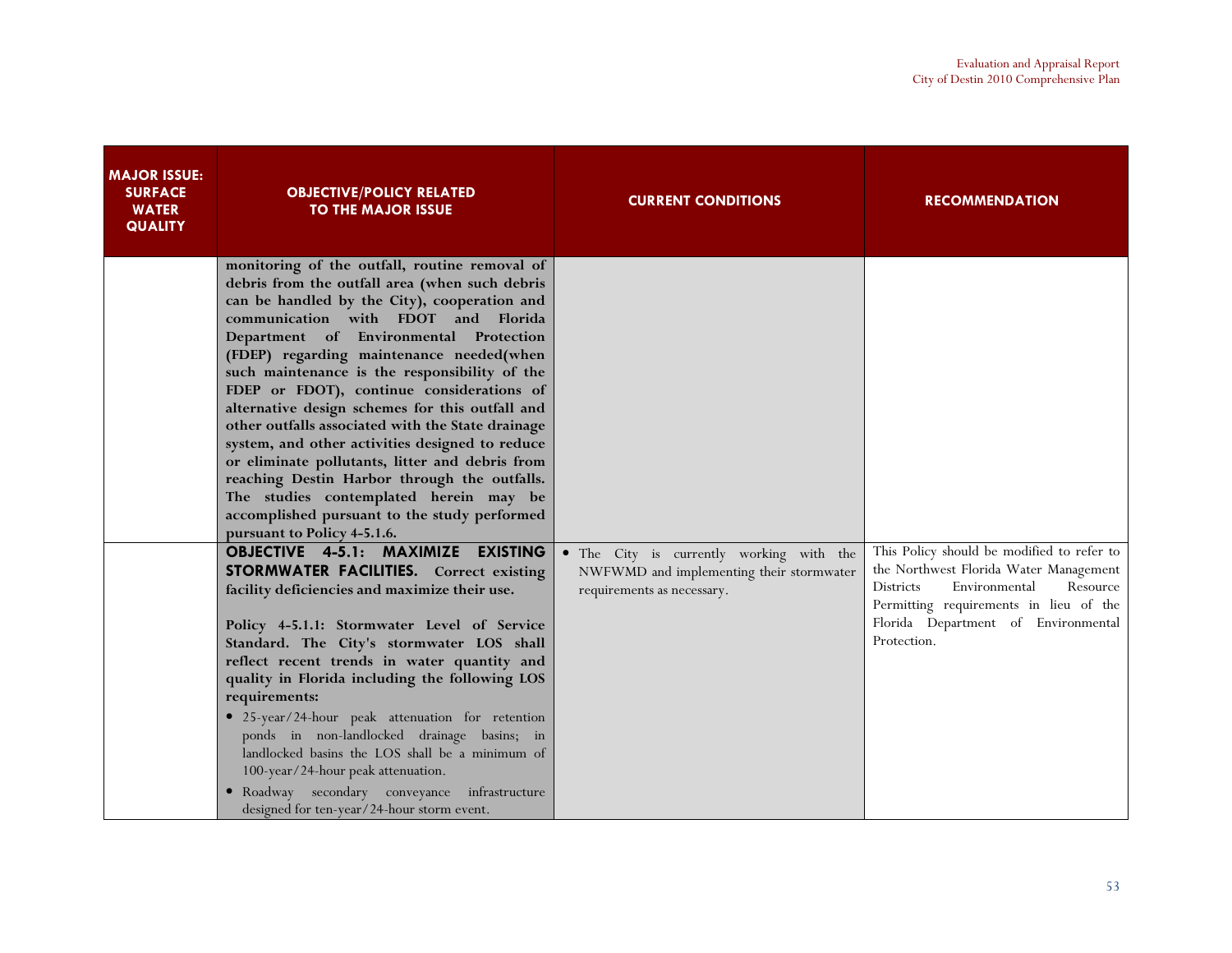| <b>MAJOR ISSUE:</b><br><b>SURFACE</b><br><b>WATER</b><br><b>QUALITY</b> | <b>OBJECTIVE/POLICY RELATED</b><br><b>TO THE MAJOR ISSUE</b>                                                                                                                                                                                                                                                                                                                                                                                                                                                                                                                                                                                                                                                                                                                                                                                                                                                                                                                                                                                                           | <b>CURRENT CONDITIONS</b>                                                                                                                                                                            | <b>RECOMMENDATION</b>                    |
|-------------------------------------------------------------------------|------------------------------------------------------------------------------------------------------------------------------------------------------------------------------------------------------------------------------------------------------------------------------------------------------------------------------------------------------------------------------------------------------------------------------------------------------------------------------------------------------------------------------------------------------------------------------------------------------------------------------------------------------------------------------------------------------------------------------------------------------------------------------------------------------------------------------------------------------------------------------------------------------------------------------------------------------------------------------------------------------------------------------------------------------------------------|------------------------------------------------------------------------------------------------------------------------------------------------------------------------------------------------------|------------------------------------------|
|                                                                         | · Roadway cross-drains on collector/arterial roadways<br>designed for 50-year/24-hour storm event; on<br>local/collector roadways designed for 25-year/24-<br>hour storm event.<br>· Parking conveyance infrastructure designed for five-<br>year/24-hour storm event.<br>· Finished floor (not final slab) elevations one foot<br>above 100-year flood elevation (revised).<br>· Increase pollutant abatement loading through<br>implementation of best management practices as<br>established by the FDEP and meet the water quality<br>standards of Ch 62-302, §62-302.500, FAC.<br>• FDEP standards of Ch. 62-25, FAC, which requires<br>the retention of the first one-half inch of runoff.<br><b>SURFACE</b><br><b>WATER</b><br><b>OBJECTIVE</b><br>$5 - 1.5:$<br><b>QUALITY AND QUANTITY.</b> The City shall<br>assist in maintaining and improving the<br>environmental health of the Choctawhatchee<br>Bay and its bayous, the Gulf of Mexico, Destin<br>Harbor, and local lakes. The City shall also assist<br>in improving and preserving the ambient water | The City has adopted policies in the LDC, Article<br>10.03.00 that require stormwater facilities for site<br>development. Any development must meet the<br>water quality level of service standards. | No changes are recommended at this time. |
|                                                                         | quality of Class II waters (shellfish harvesting<br>and propagation areas) in order to protect the<br>economic and social well-being of the citizens<br>of Destin.<br>Policy 5-1.5.1: Water Quality, Surface Water<br>Management, and Land Use.<br>Stormwater<br>facilities and site development shall be designed<br>to prevent runoff from lowering water quality<br>within Choctawhatchee Bay, Destin Harbor, the                                                                                                                                                                                                                                                                                                                                                                                                                                                                                                                                                                                                                                                   |                                                                                                                                                                                                      |                                          |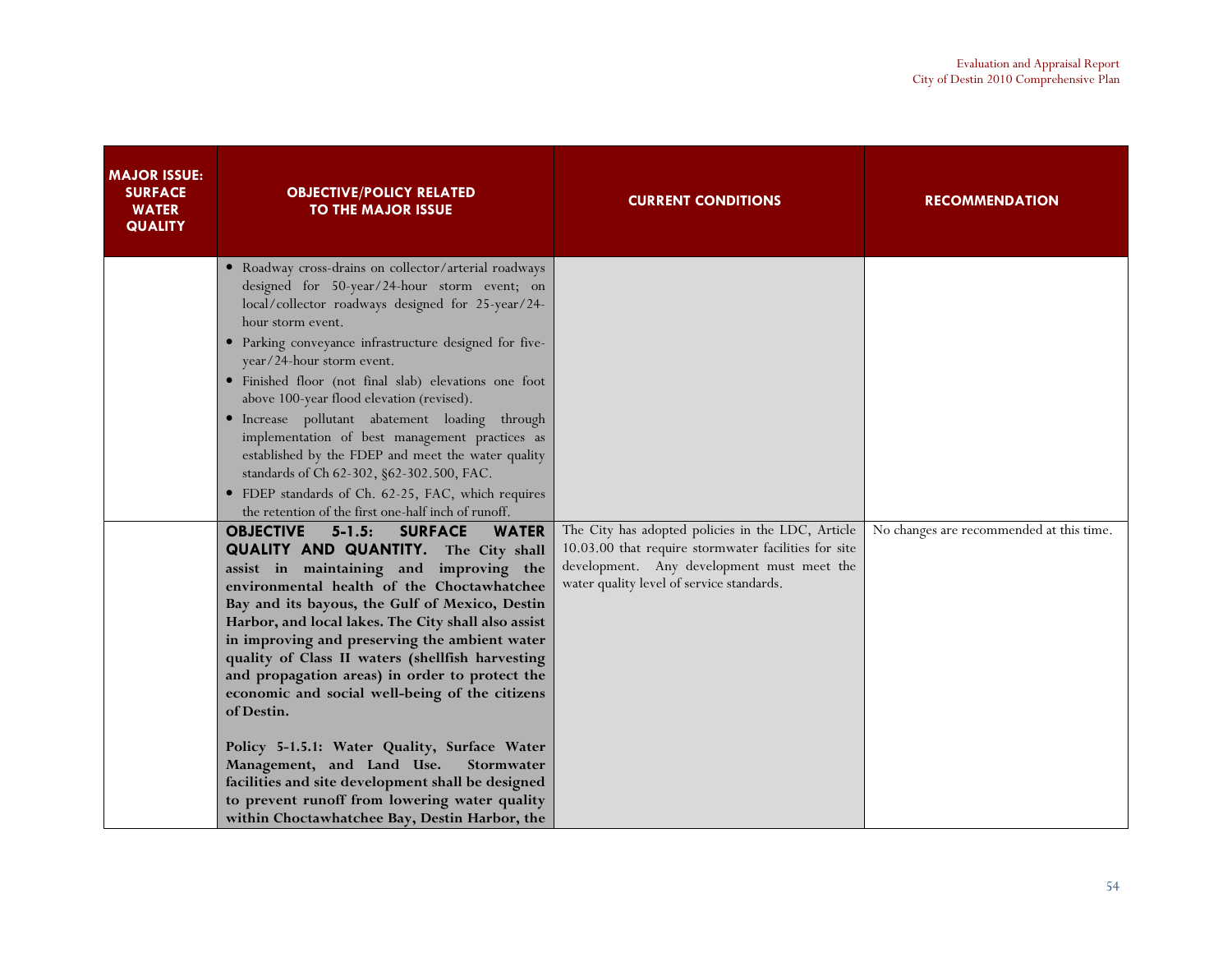| <b>MAJOR ISSUE:</b><br><b>SURFACE</b><br><b>WATER</b><br><b>QUALITY</b> | <b>OBJECTIVE/POLICY RELATED</b><br><b>TO THE MAJOR ISSUE</b>                                                                                                                                                                                                                                                                                                                                                                                                                                                                                                                                                                                                                                                                                                                                                                                                                                                                        | <b>CURRENT CONDITIONS</b>                                                                                                                                                                                             | <b>RECOMMENDATION</b>       |
|-------------------------------------------------------------------------|-------------------------------------------------------------------------------------------------------------------------------------------------------------------------------------------------------------------------------------------------------------------------------------------------------------------------------------------------------------------------------------------------------------------------------------------------------------------------------------------------------------------------------------------------------------------------------------------------------------------------------------------------------------------------------------------------------------------------------------------------------------------------------------------------------------------------------------------------------------------------------------------------------------------------------------|-----------------------------------------------------------------------------------------------------------------------------------------------------------------------------------------------------------------------|-----------------------------|
|                                                                         | City's bayous, or the Gulf of Mexico below the<br>minimum conditions necessary to maintain<br>State classifications as established in Chapter 62-<br>302, F.A.C.                                                                                                                                                                                                                                                                                                                                                                                                                                                                                                                                                                                                                                                                                                                                                                    |                                                                                                                                                                                                                       |                             |
|                                                                         | Policy 5-1.5.5: Reduce Soil Particulates and Silt<br>Entering Choctawhatchee Bay, Bayous, and the<br>Gulf Waters. Soil and silt material introduced to<br>Choctawhatchee Bay, Harbor, and Gulf of<br>Mexico through stormwater runoff shall be<br>reduced through the following actions or<br>requirements:<br>Soil erosion and sediment created by wind or rain shall<br>be reduced at construction or land clearing sites through<br>the implementation of soil erosion prevention<br>techniques applying best management practices that<br>retain soils onsite to the greatest extent practical.<br>Property owners shall maintain existing<br>vegetation consistent with landscape plans<br>by the City, including the<br>approved<br>revegetation of cleared land and the<br>replacement of trees, plants and lawn grass, in<br>order to reduce erosion resulting from exposed<br>or disturbed soils affected by wind or rain. | The City has adopted policies in the LDC, Article<br>10.03.00 that require stormwater facilities for site<br>development. Any development must meet the soil<br>and sediment erosion control standards.               | No changes are recommended. |
|                                                                         | Policy 5-1.5.6: Bay Shoreline Protection Zone.<br>There is created a bay shoreline protection zone<br>for properties along the waterfront of<br>Choctawhatchee Bay, Marler Bayou, Joe's<br>Bayou and Indian Bayou. For all lot platted or                                                                                                                                                                                                                                                                                                                                                                                                                                                                                                                                                                                                                                                                                           | The City requires that this buffer shall consist of<br>preserved native vegetation, including canopy,<br>understory and ground cover. If no native<br>vegetation exists on the site, a planted buffer is<br>required. | No changes are recommended. |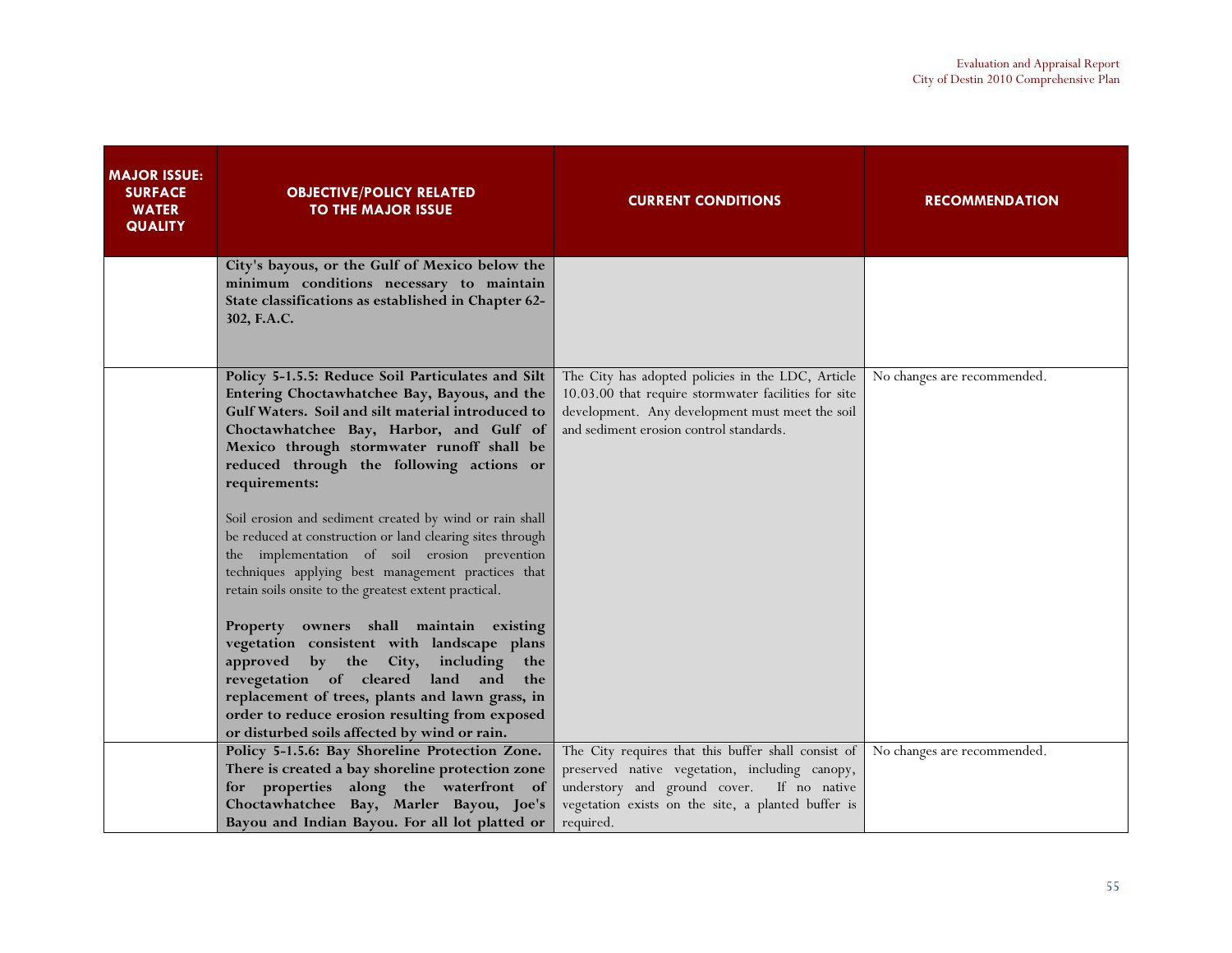| <b>SURFACE</b><br><b>OBJECTIVE/POLICY RELATED</b><br><b>CURRENT CONDITIONS</b><br><b>RECOMMENDATION</b><br><b>WATER</b><br><b>TO THE MAJOR ISSUE</b><br><b>QUALITY</b> |  |
|------------------------------------------------------------------------------------------------------------------------------------------------------------------------|--|
| created after December 22, 1992, this area is<br>defined as a 100-foot buffer that begins at the                                                                       |  |
| mean high-water line and extends landward 100                                                                                                                          |  |
| feet. For all lots platted or created prior                                                                                                                            |  |
| December 22, 1992, this area is defined as a 50-                                                                                                                       |  |
| foot buffer that begins at the mean high-water                                                                                                                         |  |
| line and extends landward 50 feet. The buffer<br>zone shall consist of preserved native                                                                                |  |
| vegetation, including canopy, understory, and                                                                                                                          |  |
| ground cover. If there is no native vegetation on                                                                                                                      |  |
| the site, a planted vegetative buffer shall be                                                                                                                         |  |
| required upon development of the site.                                                                                                                                 |  |
| Principal habitable structures shall locate                                                                                                                            |  |
| outside the Bay Shoreline Protection Zone. If                                                                                                                          |  |
| the principal habitable structure cannot be                                                                                                                            |  |
| situated outside the Bay Shoreline Protection                                                                                                                          |  |
| Zone because of depth of lot depths, right-of-                                                                                                                         |  |
| way easements, utility easements, or access<br>easements, the maximum setback achievable                                                                               |  |
| shall be provided but shall not be less than 50                                                                                                                        |  |
| feet for lots created after December 22, 1992 and                                                                                                                      |  |
| 25 feet for lots created prior to December 22,                                                                                                                         |  |
| 1992. Uses allowed within the Bay Shoreline                                                                                                                            |  |
| shall<br>limited<br><b>Protection Zone</b><br>be<br>$\mathbf{to}$                                                                                                      |  |
| conservation, water-dependent, water-related                                                                                                                           |  |
| or accessory uses and structures.                                                                                                                                      |  |
| Policy 5-1.5.7: Gulf Shoreline Protection Zone.<br>The City continues to enforce these policies in the   No changes are recommended.                                   |  |
| A Gulf shoreline protection zone commences at<br>LDC, Article 11.01.01. The 2005 adoption of the                                                                       |  |
| the mean high-water line and runs to and<br>City's Stormwater Master Plan will ensure<br>includes the primary dune system, which is                                    |  |
| continued protection.<br>defined according to Section 62B-33.002(17),                                                                                                  |  |
| F.A.C. The following activities shall be                                                                                                                               |  |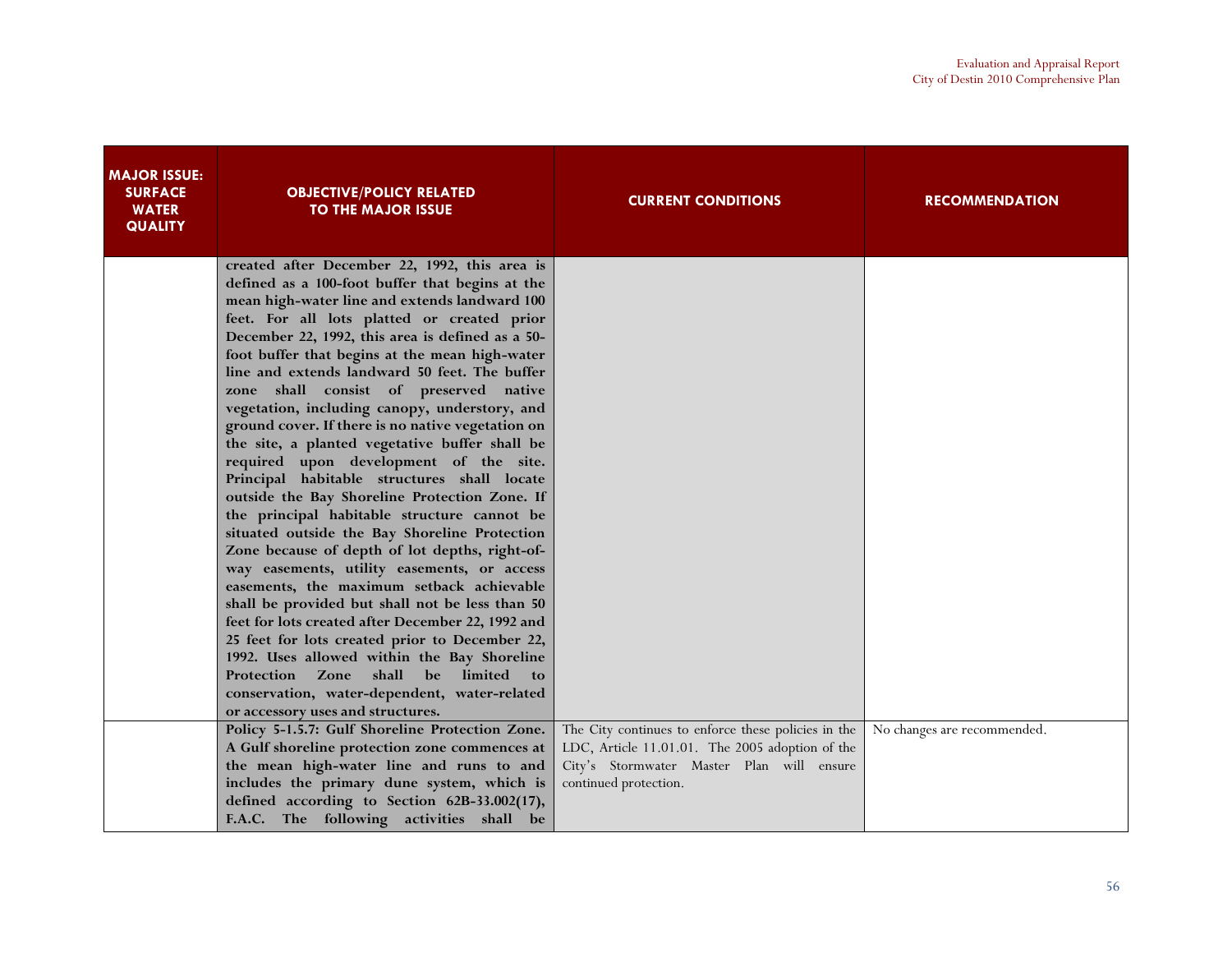| <b>MAJOR ISSUE:</b><br><b>SURFACE</b><br><b>WATER</b><br><b>QUALITY</b> | <b>OBJECTIVE/POLICY RELATED</b><br><b>TO THE MAJOR ISSUE</b>                                                                                                                                                                                                                                                                                                                                                                                                                                                                                                                                                                                                                                                                                                                                                                                                                                                                                                                                                                                                                                                                                                                                                                                                                       | <b>CURRENT CONDITIONS</b>                                                                                                                                                                                                                                                                                                                                                                                              | <b>RECOMMENDATION</b>                                                                                                                                                                                                      |
|-------------------------------------------------------------------------|------------------------------------------------------------------------------------------------------------------------------------------------------------------------------------------------------------------------------------------------------------------------------------------------------------------------------------------------------------------------------------------------------------------------------------------------------------------------------------------------------------------------------------------------------------------------------------------------------------------------------------------------------------------------------------------------------------------------------------------------------------------------------------------------------------------------------------------------------------------------------------------------------------------------------------------------------------------------------------------------------------------------------------------------------------------------------------------------------------------------------------------------------------------------------------------------------------------------------------------------------------------------------------|------------------------------------------------------------------------------------------------------------------------------------------------------------------------------------------------------------------------------------------------------------------------------------------------------------------------------------------------------------------------------------------------------------------------|----------------------------------------------------------------------------------------------------------------------------------------------------------------------------------------------------------------------------|
|                                                                         | prohibited within the Gulf shoreline protection<br>zone:<br>Construction of buildings and structures, except for<br>permitted minor structures authorized by the FDEP;<br>albeit the minimum setback for construction within<br>properties fronting the Gulf of Mexico shall not be less<br>than 50 feet from the line of mean high water.<br>Removal of existing vegetation, except as allowed<br>pursuant to an approved FDEP permit;<br>Planting of new vegetation except for native, salt-<br>resistant species suitable for beach and dune<br>stabilization;<br>There shall be no seawalls or armoring<br>permitted on the gulf side of gulf-front<br>properties. Armoring is defined by Section 62B-<br>33.002(5), F.A.C.<br>Policy 5-1.5.9: Improve Water Quality within<br>Destin Harbor (Old East Pass). Water quality<br>within Destin Harbor shall be improved<br>through the following actions and programs:<br>Upon completion of the stormwater master plan under<br>preparation in 2002, needed improvements therein shall<br>be incorporated into the City's Capital Improvements<br>Program. When establishing priorities for improvements<br>identified within this study, the City shall consider those<br>improvements that eliminate or reduce discharge into | In 2005 the City adopted its Stormwater Master<br>Plan. This Plan includes a Capital Improvement<br>Program. The City has also successfully obtained<br>stormwater grants to improve water quality in the<br>Harbor. The City successfully lobbied and applied<br>for grant funds to install a stormwater separator<br>unit at this outfall point. The project is currently<br>under design and permitting is ongoing. | Items 2 should read "The City shall<br>coordinate with FDEP and NWFWMD<br>regarding state programs and/or grant<br>funds that can be used to improve water<br>circulation and to remove sediment within<br>Destin Harbor." |
|                                                                         | Destin Harbor.<br>The City shall coordinate with FDEP regarding state<br>programs and/or grant funds that can be used to<br>improve water circulation and to remove sediment<br>within Destin Harbor.<br>The City shall continue to support FDEP water                                                                                                                                                                                                                                                                                                                                                                                                                                                                                                                                                                                                                                                                                                                                                                                                                                                                                                                                                                                                                             |                                                                                                                                                                                                                                                                                                                                                                                                                        |                                                                                                                                                                                                                            |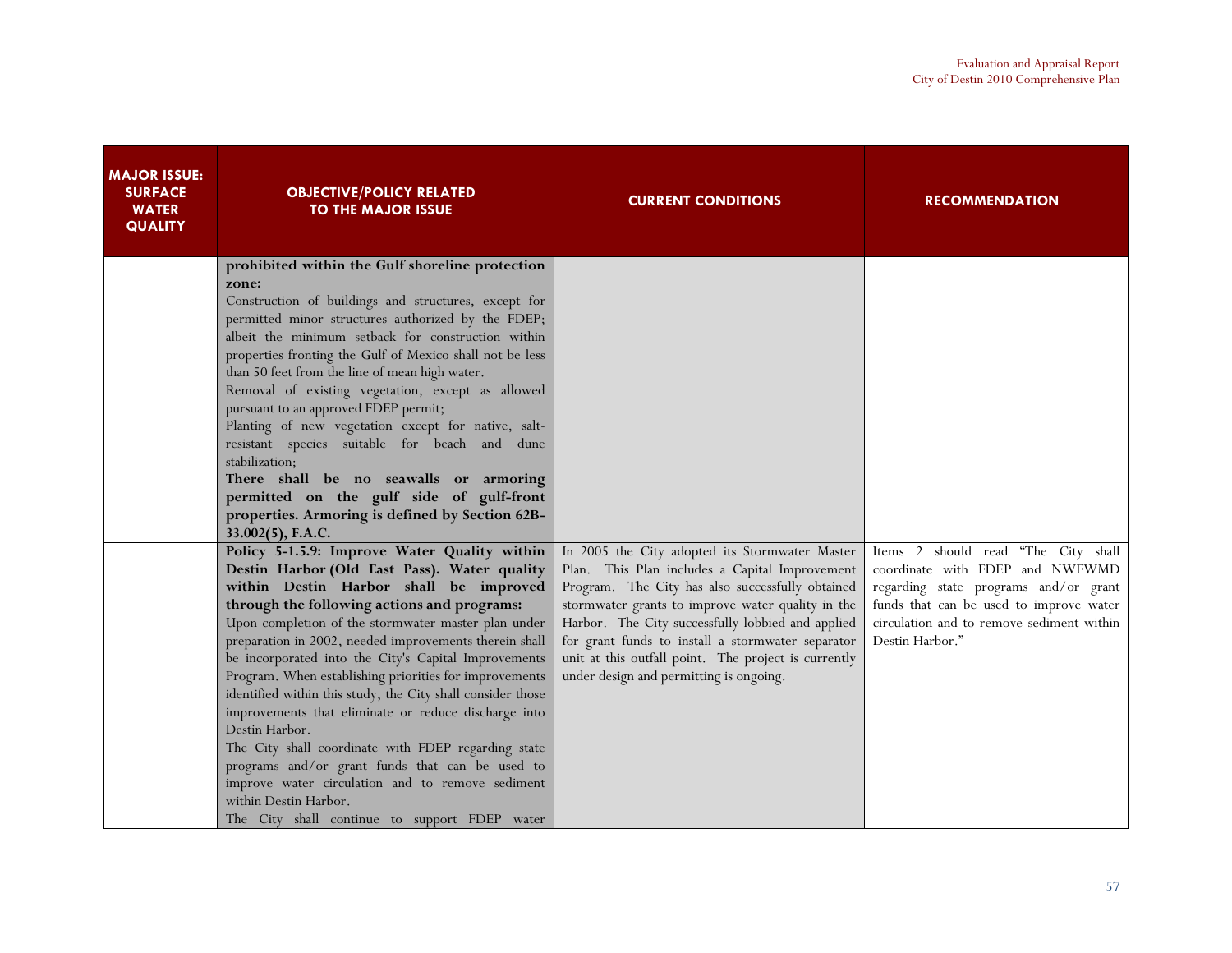| <b>MAJOR ISSUE:</b><br><b>SURFACE</b><br><b>WATER</b><br><b>QUALITY</b> | <b>OBJECTIVE/POLICY RELATED</b><br><b>TO THE MAJOR ISSUE</b>                                                                                                                                                                                                                                                                                                                                                                                                                                                                                                                                                                                                                                                                                                                                                                                                                                                                                                                                                                                                                                                                                                                                                                                                                                                                                            | <b>CURRENT CONDITIONS</b>                                                                                              | <b>RECOMMENDATION</b>       |
|-------------------------------------------------------------------------|---------------------------------------------------------------------------------------------------------------------------------------------------------------------------------------------------------------------------------------------------------------------------------------------------------------------------------------------------------------------------------------------------------------------------------------------------------------------------------------------------------------------------------------------------------------------------------------------------------------------------------------------------------------------------------------------------------------------------------------------------------------------------------------------------------------------------------------------------------------------------------------------------------------------------------------------------------------------------------------------------------------------------------------------------------------------------------------------------------------------------------------------------------------------------------------------------------------------------------------------------------------------------------------------------------------------------------------------------------|------------------------------------------------------------------------------------------------------------------------|-----------------------------|
|                                                                         | monitoring programs for Destin Harbor.<br>The FLUE and the LDC shall prohibit or regulate land<br>use activities that will adversely impact water quality<br>within Destin Harbor.<br>Pre-and post-development stormwater runoff<br>rates should ensure that the volume, natural<br>fluctuation, and water quality of receiving<br>waters entering Destin Harbor maintains water<br>quality standards established by the FDEP.<br><b>OBJECTIVE 5-1.8: PROTECTING FISHERIES,</b><br>WILDLIFE, AND WILDLIFE HABITATS. The<br>City shall protect seagrass beds, wetlands,<br>shellfish propagation and harvesting areas and<br>habitats of endangered or threatened species<br>from the adverse impacts of development by<br>regulating the location, density, and intensity of<br>those activities that cause the adverse impact.<br>Policy 5-1.8.5: Protect and Conserve Shellfish<br>Propagation and Harvesting Areas. Marinas<br>with in-water storage, wastewater treatment<br>plants and outfall systems, and businesses<br>classified as large quantity generators of<br>hazardous waste, as defined by Florida Statutes,<br>shall not be permitted in shorelines areas of<br>Choctawhatchee Bay where adjacent waters are<br>classified by the State Division of Aquaculture<br>as approved or conditionally approved for<br>shellfish harvesting. | The City does not permit the uses addressed in<br>Policy 5-1.8.5. These items are addressed in the<br>LDC, Article 11. | No changes are recommended. |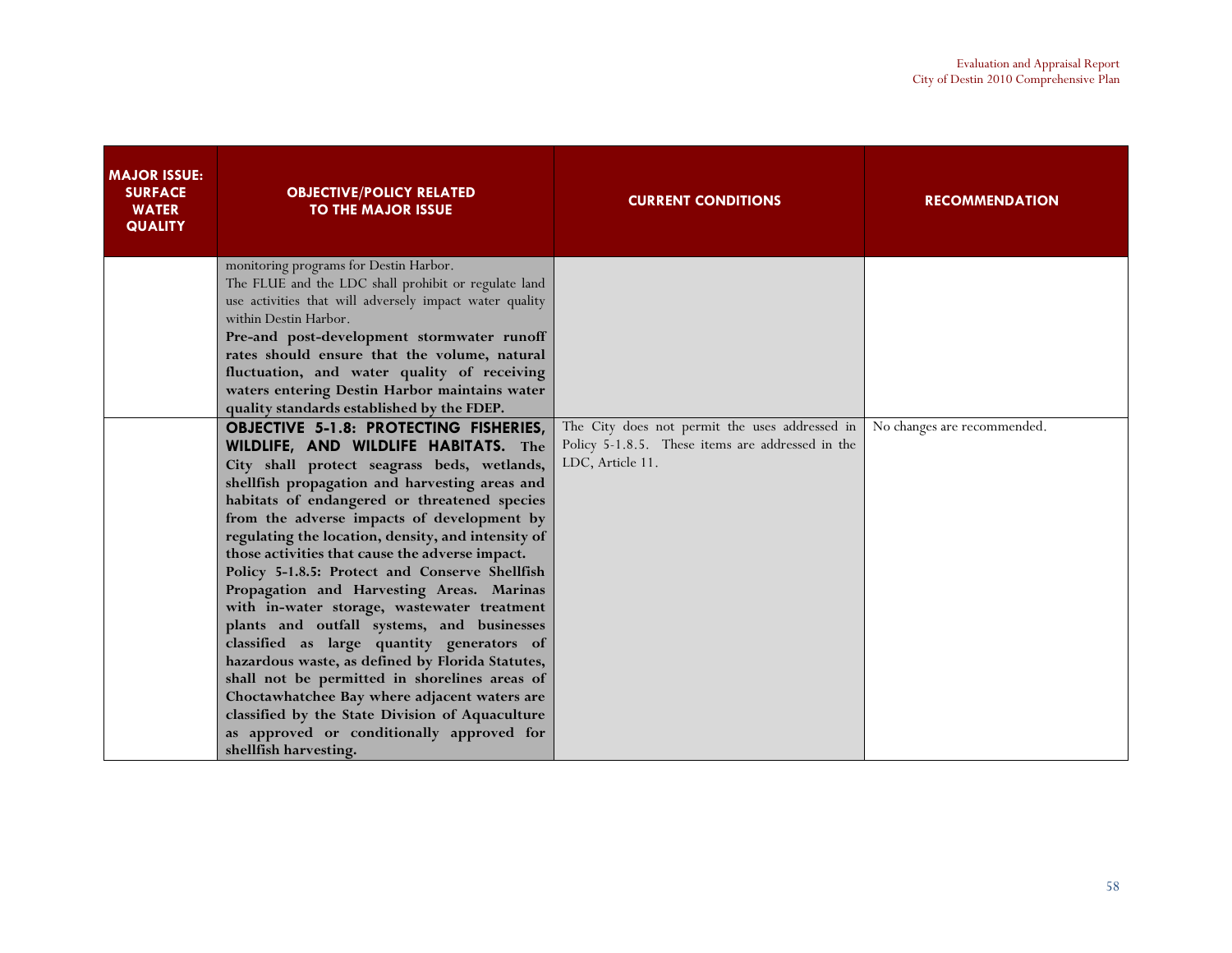| <b>MAJOR ISSUE:</b><br><b>SURFACE</b><br><b>WATER</b><br><b>QUALITY</b> | <b>OBJECTIVE/POLICY RELATED</b><br><b>TO THE MAJOR ISSUE</b>                                                                                                                                                                                                                                                                                                                                                                                                                                                                                                                                                                                                                                                                                                                                                                                                                                                                                                                                                  | <b>CURRENT CONDITIONS</b>                                                                                                                                                                                                                                                                                                                                                         | <b>RECOMMENDATION</b>                                                          |
|-------------------------------------------------------------------------|---------------------------------------------------------------------------------------------------------------------------------------------------------------------------------------------------------------------------------------------------------------------------------------------------------------------------------------------------------------------------------------------------------------------------------------------------------------------------------------------------------------------------------------------------------------------------------------------------------------------------------------------------------------------------------------------------------------------------------------------------------------------------------------------------------------------------------------------------------------------------------------------------------------------------------------------------------------------------------------------------------------|-----------------------------------------------------------------------------------------------------------------------------------------------------------------------------------------------------------------------------------------------------------------------------------------------------------------------------------------------------------------------------------|--------------------------------------------------------------------------------|
|                                                                         | <b>OBJECTIVE 5-1.13: CONSIDER APPLICATION</b><br>OF INNOVATIVE LAND AND<br><b>WATER</b><br>RESOURCE MANAGEMENT AND<br><b>ENERGY</b><br><b>CONSERVATION CONCEPTS.</b> The LDC shall<br>incorporate concepts for managing land, water,<br>and energy resources which are responsive to<br>unique development and conservation issues<br>identified in the City's Comprehensive Plan.<br>Policy 5-1.13.1: Incorporate<br>Innovative<br>Techniques in the LDC. Within one year from<br>the effective date of this Comprehensive Plan,<br>the City shall amend its LDC to incorporate land<br>and water resource management techniques.<br>The land and water resource management<br>techniques shall have been successful and cost<br>effective in resolving development and<br>conservation issues such as surface water<br>management, soil erosion and sedimentation<br>control, land clearing and excessive tree<br>removal, loss of mature plants and wildlife<br>habitat, and conservation of water supply. | The City has established and is enforcing land and<br>water resource management techniques to control<br>surface water management, soil erosion and<br>sedimentation control, land clearing and excessive<br>tree removal, loss of mature plants and wildlife<br>habitat, and conservation of water supply. These<br>techniques are outlined in Articles 10 and 11 of the<br>LDC. | No changes are recommended.                                                    |
|                                                                         | <b>OBJECTIVE 6-1.1: PROTECT</b><br><b>COASTAL</b><br><b>RESOURCES,</b><br><b>WETLANDS,</b><br><b>ESTUARIES,</b><br>LIVING MARINE RESOURCES, AND WILDLIFE<br>HABITATS. Coastal resources, wetlands, water<br>resources, living marine resources, coastal<br>barrier and wildlife habitats, and other natural<br>resources shall be protected, conserved, and<br>enhanced through implementation of the<br>following policies.<br>Policy 6-1.1.1: Conservation through Land<br>Acquisition. The City shall annually evaluate                                                                                                                                                                                                                                                                                                                                                                                                                                                                                    | The City has purchased approximately 3 acres of<br>land within City limits since 2005 to protect coastal<br>Plans are currently underway to<br>resources.<br>preserve this area as a City Park for public access<br>along the Harbor.                                                                                                                                             | Continue to look for opportunities to<br>expand the City's conservation lands. |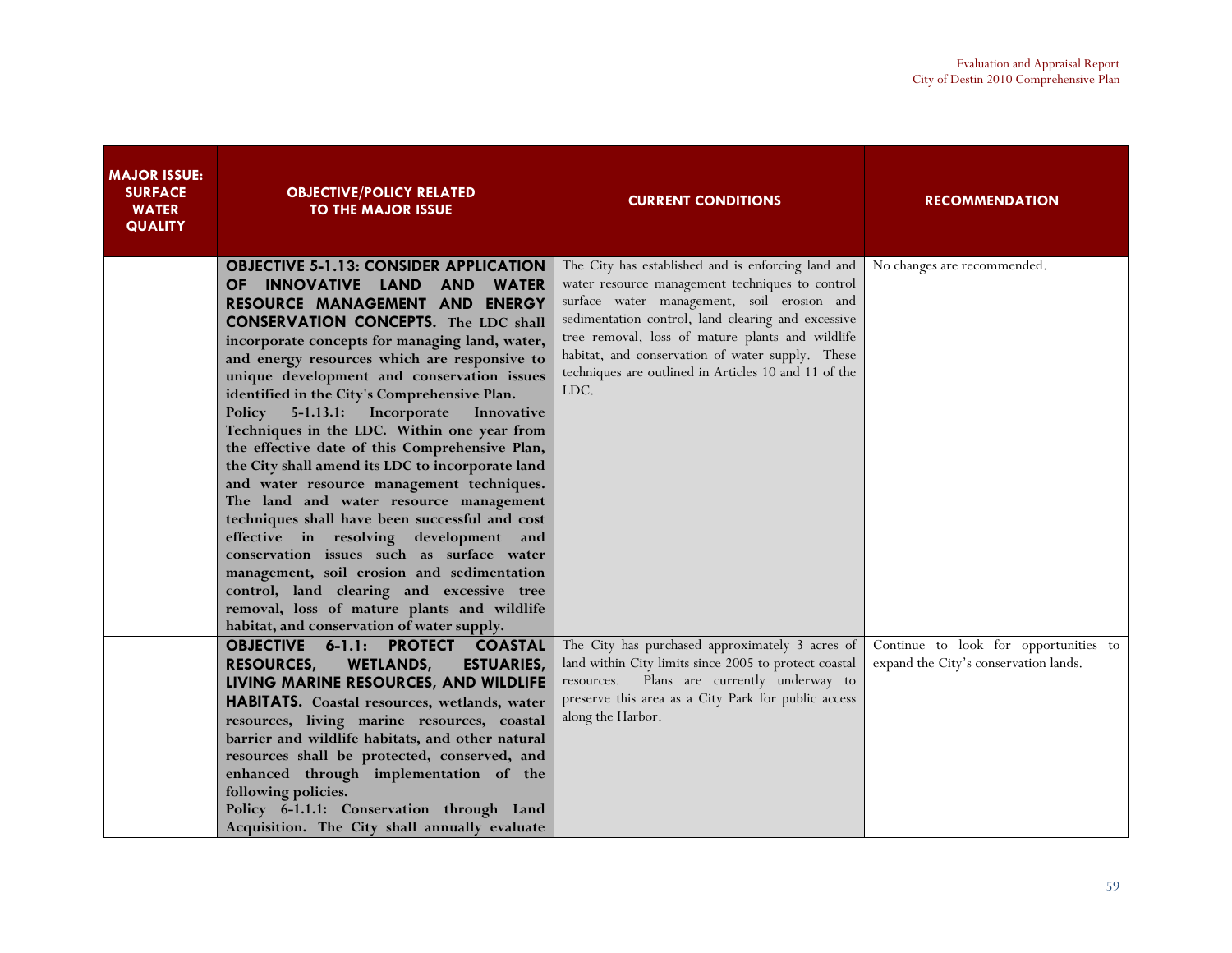| <b>MAJOR ISSUE:</b><br><b>SURFACE</b><br><b>WATER</b><br><b>QUALITY</b> | <b>OBJECTIVE/POLICY RELATED</b><br><b>TO THE MAJOR ISSUE</b>                                                                                                                                                                                                                                                                                                                                                                                                                                                                                                                                                                                                                                                                                                                                                                                                                                                                                                                                                    | <b>CURRENT CONDITIONS</b>                                                                                                                                                                                                                                   | <b>RECOMMENDATION</b>                                                                                                         |
|-------------------------------------------------------------------------|-----------------------------------------------------------------------------------------------------------------------------------------------------------------------------------------------------------------------------------------------------------------------------------------------------------------------------------------------------------------------------------------------------------------------------------------------------------------------------------------------------------------------------------------------------------------------------------------------------------------------------------------------------------------------------------------------------------------------------------------------------------------------------------------------------------------------------------------------------------------------------------------------------------------------------------------------------------------------------------------------------------------|-------------------------------------------------------------------------------------------------------------------------------------------------------------------------------------------------------------------------------------------------------------|-------------------------------------------------------------------------------------------------------------------------------|
|                                                                         | opportunities to acquire coastal lands and<br>wetlands through state and/or federal<br>conservation land acquisition grant programs.                                                                                                                                                                                                                                                                                                                                                                                                                                                                                                                                                                                                                                                                                                                                                                                                                                                                            |                                                                                                                                                                                                                                                             |                                                                                                                               |
|                                                                         | Policy 6-1.1.3: Protect Coastal and Estuarine<br>Environmental Quality and the Shoreline. The<br>City shall not approve a development order<br>until it has evaluated the potential impact<br>identified by the applicant and other public<br>entities having jurisdiction over the impacted<br>resources. The applicant shall bear the burden<br>of demonstrating that adverse impacts on<br>natural resources of the coastal area will be<br>prevented and that all applicable State and/or<br>federal regulatory measures shall be or have<br>been satisfied. The development review process<br>shall involve all local, regional, State, and<br>federal entities with jurisdictional authority. All<br>development shall:<br>• Protect fish and wildlife habitat.<br>• Prevent degradation of water quality and estuaries.<br>• Manage surface water run-off.<br>• Protect living marine resources.<br>• Reduce exposure to natural hazards.<br>• Ensure adequate public access.<br>• Preserve White Sands. | The City has established and is enforcing<br>requirements to evaluate the potential impact<br>identified by the applicants and other public entities<br>having jurisdiction over the impacted resources.<br>This is enforced through Article 11 of the LDC. | No changes are recommended.                                                                                                   |
|                                                                         | <b>OBJECTIVE</b><br>$6 - 1.2$<br><b>REDUCE</b><br><b>ADVERSE</b><br><b>IMPACTS TO WATER QUALITY IN COASTAL</b><br><b>WATERS.</b> The City shall reduce adverse                                                                                                                                                                                                                                                                                                                                                                                                                                                                                                                                                                                                                                                                                                                                                                                                                                                  | The City adopted a Citywide Stormwater Master<br>Plan in 2005. Since then numerous projects have<br>been implemented to improve the City's                                                                                                                  | This Policy should be amended to refer to<br>annually updating the City's Capital<br>Improvements Plan in accordance with the |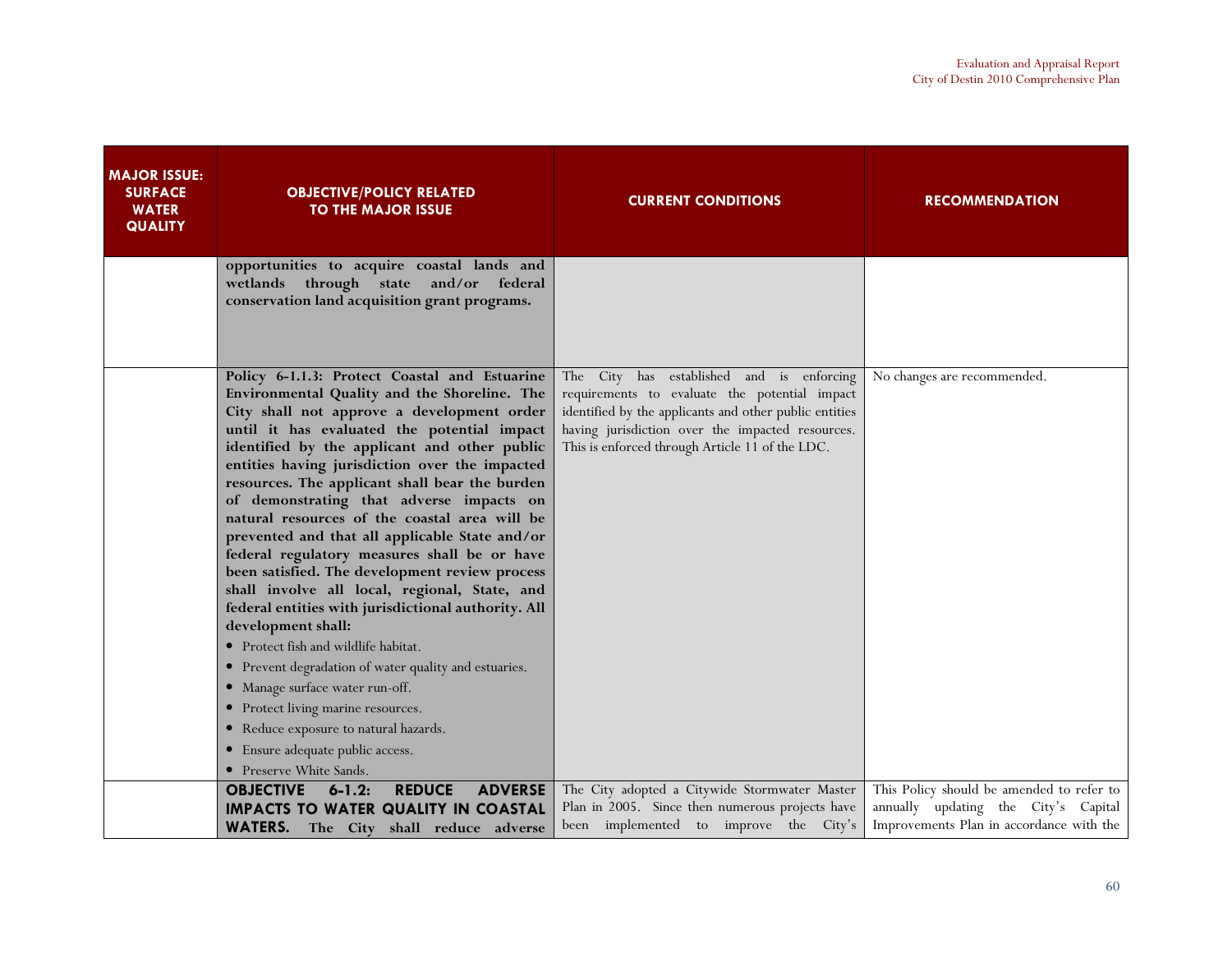| <b>MAJOR ISSUE:</b><br><b>SURFACE</b><br><b>WATER</b><br><b>QUALITY</b> | <b>OBJECTIVE/POLICY RELATED</b><br><b>TO THE MAJOR ISSUE</b>                                                                                                                                                                                                                                                                                                                                                                                                                                                                                                                                                                                                                                                                                                                                                                                                                                                                                                                                                                         | <b>CURRENT CONDITIONS</b>                                                                                                                                                                                                                                               | <b>RECOMMENDATION</b>                                        |
|-------------------------------------------------------------------------|--------------------------------------------------------------------------------------------------------------------------------------------------------------------------------------------------------------------------------------------------------------------------------------------------------------------------------------------------------------------------------------------------------------------------------------------------------------------------------------------------------------------------------------------------------------------------------------------------------------------------------------------------------------------------------------------------------------------------------------------------------------------------------------------------------------------------------------------------------------------------------------------------------------------------------------------------------------------------------------------------------------------------------------|-------------------------------------------------------------------------------------------------------------------------------------------------------------------------------------------------------------------------------------------------------------------------|--------------------------------------------------------------|
|                                                                         | impacts to water quality within Destin Harbor,<br>Choctawhatchee Bay, the Gulf of Mexico, and<br>adjacent bayous through implementation of the<br>following activities:<br>Policy<br>$6-1.2.1:$<br>Stormwater<br>System<br>Improvements. Within two years of Plan<br>adoption, a stormwater master plan for the City<br>shall be prepared<br>and shall<br>address<br>improvements to reduce stormwater run-off<br>into coastal waters. The plan shall provide a<br>basis for adopting regulatory measures enhance<br>water quality and shall identify capital<br>improvements needed to improve the<br>management<br>system.<br>stormwater<br>Upon<br>completion of a stormwater master plan, the<br>incorporate<br>improvements<br>shall<br>City<br>recommended into its Five-Year Schedule of<br>Capital Improvements. When prioritizing<br>stormwater improvements for available<br>funding, the City shall take into consideration<br>those improvements that contribute to reducing<br>the volume of stormwater runoff entering | Stormwater system.<br>These projects include:<br>Calhoun Stahlman<br>Forest SD stormwater<br>improvements, Clement Taylor Park stormwater<br>improvements, Heritage Run auto floodgate design,<br>Destin community retention pond, and Captain<br>Dave's outfall study. | projects identified in the City's Stormwater<br>Master Plan. |
|                                                                         | coastal waters.<br>Policy 6-1.2.2: Direct Stormwater Runoff into<br>Coastal Waters. Channeling run-off directly<br>into coastal water bodies shall be prohibited.                                                                                                                                                                                                                                                                                                                                                                                                                                                                                                                                                                                                                                                                                                                                                                                                                                                                    | The City's LDC currently prohibits channeling<br>runoff directly into coastal water bodies.                                                                                                                                                                             | No changes are recommended.                                  |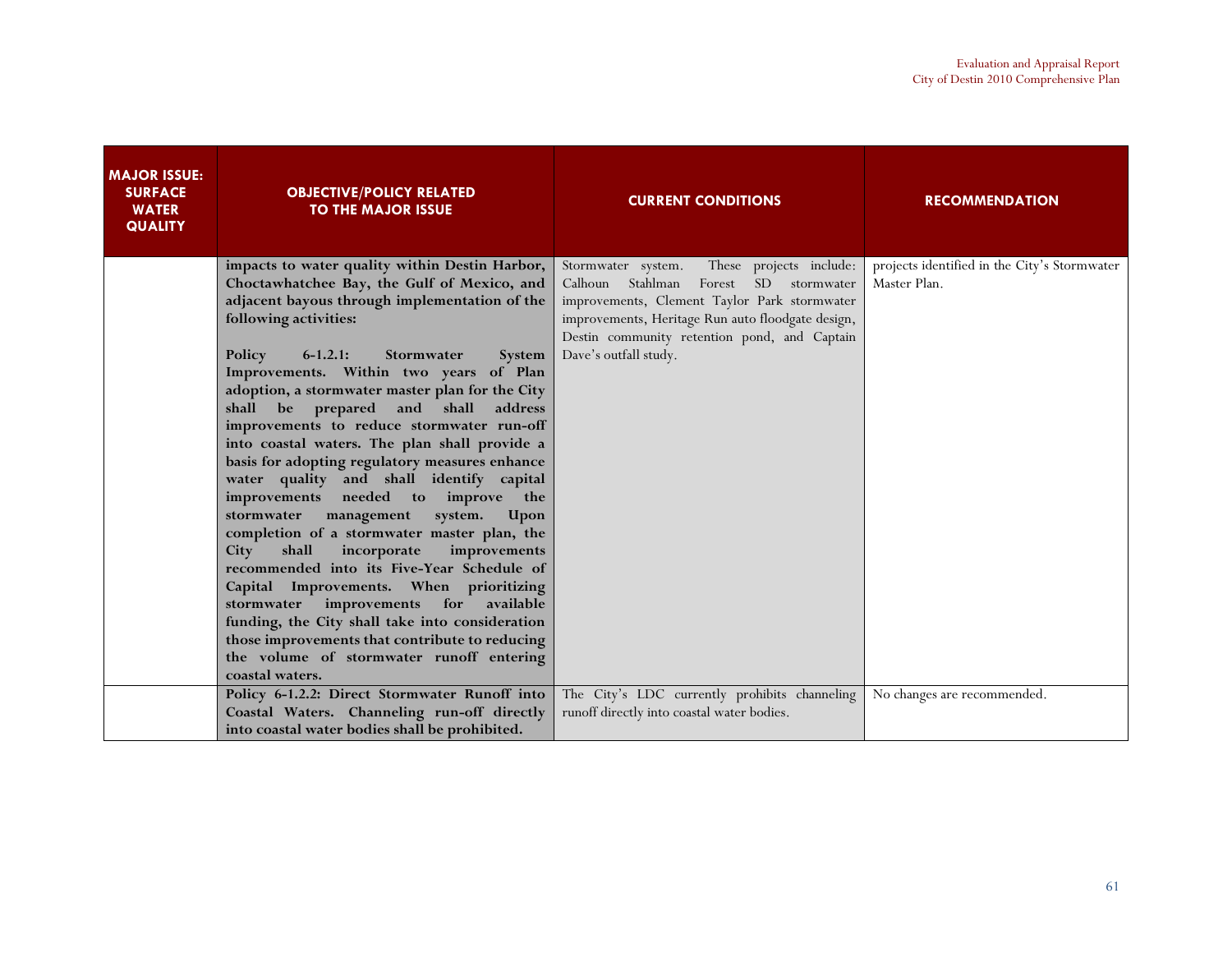| <b>MAJOR ISSUE:</b><br><b>SURFACE</b><br><b>WATER</b><br><b>QUALITY</b> | <b>OBJECTIVE/POLICY RELATED</b><br><b>TO THE MAJOR ISSUE</b>                                                                                                                                                                                                                                                                                                                                                                                                                                                                                                                                                                                                                                                                                                                                                                                                                                                                                                                                                                                                                                                                                                                                                                                                                                                                                                                                                                                                                                                                                                           | <b>CURRENT CONDITIONS</b> | <b>RECOMMENDATION</b>                                         |
|-------------------------------------------------------------------------|------------------------------------------------------------------------------------------------------------------------------------------------------------------------------------------------------------------------------------------------------------------------------------------------------------------------------------------------------------------------------------------------------------------------------------------------------------------------------------------------------------------------------------------------------------------------------------------------------------------------------------------------------------------------------------------------------------------------------------------------------------------------------------------------------------------------------------------------------------------------------------------------------------------------------------------------------------------------------------------------------------------------------------------------------------------------------------------------------------------------------------------------------------------------------------------------------------------------------------------------------------------------------------------------------------------------------------------------------------------------------------------------------------------------------------------------------------------------------------------------------------------------------------------------------------------------|---------------------------|---------------------------------------------------------------|
|                                                                         | Policy 6-1.2.3: Water Quality within Destin<br>Harbor.<br>Where<br>located<br>uplands,<br>on<br>development impacting coastal resources and<br>water quality within Destin Harbor shall be<br>required to provide stormwater improvements<br>and site design that ensures post-development<br>runoff volume and water quality of receiving<br>waters entering Destin Harbor meets or exceeds<br>minimum standards established by the FDEP.<br>For water-dependent development proposed<br>over water within Destin Harbor, the City will<br>continue to administer its Net Positive<br>Environmental Benefit (NPEB) Program to assess<br>such development a fee to support funding of<br>infrastructure improvements that benefit or<br>enhance water quality within Destin Harbor.<br>Water-dependent development for purposes of<br>this policy include marinas, boating facilities,<br>construction supporting commercial or sport<br>construction supporting marine<br>fishing,<br>activities, passenger ferries, boardwalks, and<br>recreation-related activities. Net positive<br>environmental benefits are the gains in<br>environmental quality or other ecological<br>properties attained by remediation or<br>ecological restoration, less the environmental<br>harm caused by those actions. The NPEB<br>contribution shall be computed as 25 percent of<br>the cost for construction occurring waterward<br>from the mean high water line. The NPEB fee<br>shall only be assessed for those construction<br>projects receiving necessary permits from the |                           | This Policy should be revised to also refer<br>to the NWFWMD. |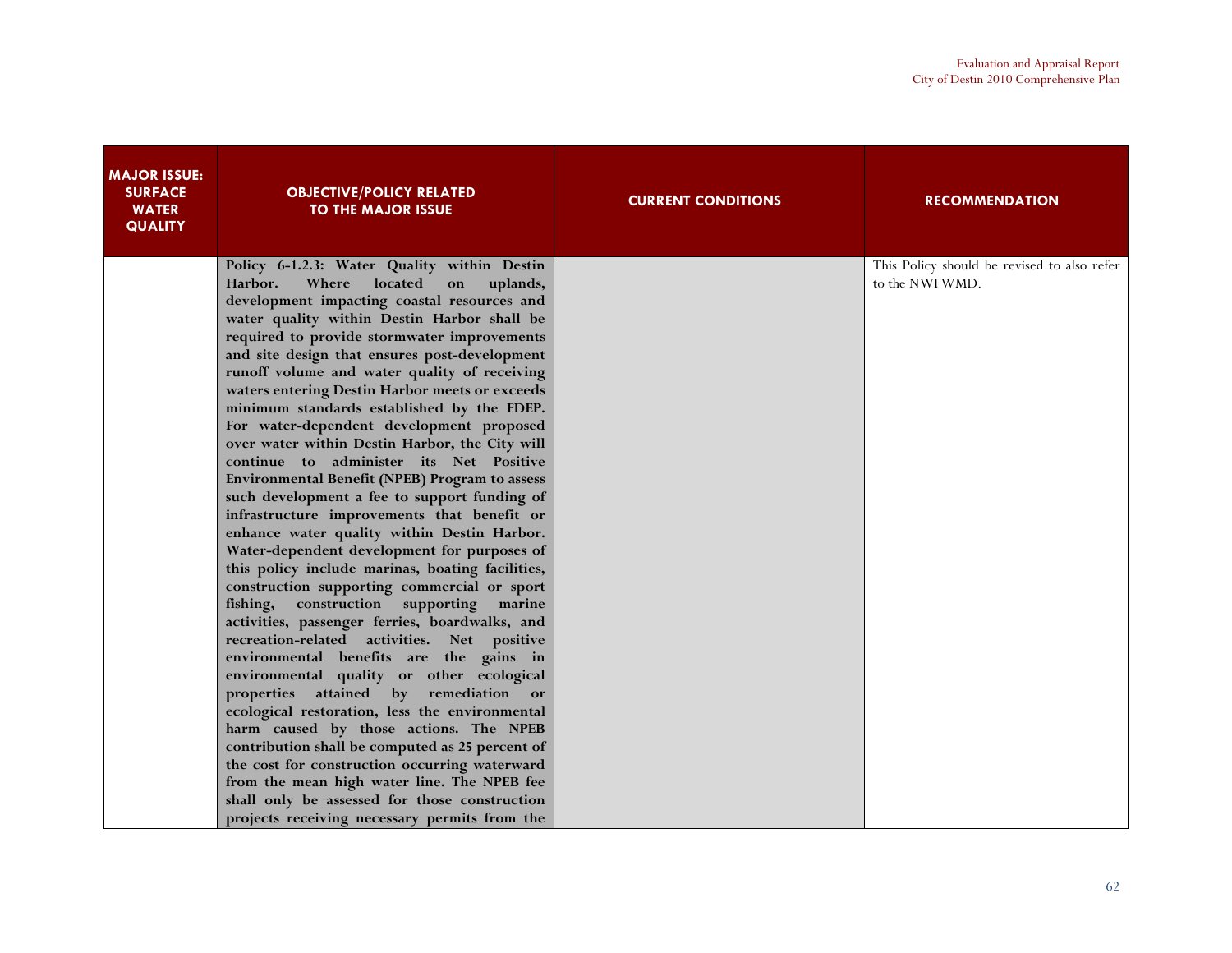| <b>MAJOR ISSUE:</b><br><b>SURFACE</b><br><b>WATER</b><br><b>QUALITY</b> | <b>OBJECTIVE/POLICY RELATED</b><br><b>TO THE MAJOR ISSUE</b>                                                                                                                                                                                                                                                                                                                                                                                                                                                                                                                                                                                                                                                                                            | <b>CURRENT CONDITIONS</b>                                        | <b>RECOMMENDATION</b>       |
|-------------------------------------------------------------------------|---------------------------------------------------------------------------------------------------------------------------------------------------------------------------------------------------------------------------------------------------------------------------------------------------------------------------------------------------------------------------------------------------------------------------------------------------------------------------------------------------------------------------------------------------------------------------------------------------------------------------------------------------------------------------------------------------------------------------------------------------------|------------------------------------------------------------------|-----------------------------|
|                                                                         | Florida<br>Department<br>of<br>Environmental<br>Protection. Fees collected by the City shall be<br>earmarked to a water quality improvement fund<br>$\mathbf{to}$<br>pay for infrastructure<br>used<br>only<br>improvements or ecological projects benefiting<br>water quality or ecology within Destin Harbor.<br>In lieu of payment of a fee used for water<br>quality infrastructure improvements, the City<br>may grant fee credit for stormwater<br>improvements or other similar environmental<br>projects implemented by property owners or<br>developers if such improvement or project<br>enhances or benefits water quality or the<br>ecologic conditions within Destin Harbor above<br>minimum standards established by the City and<br>DEP. |                                                                  |                             |
|                                                                         | Policy 6-1.2.4: Protection of Bayous.<br>To<br>minimize potential future adverse impacts to<br>the City's bayous, principal land uses located<br>adjacent to these waters shall be limited to those<br>supporting single family residential<br>or<br>conservation or recreation activities and their<br>ancillary uses. The Future Land Use Map<br>(FLUM) shall support such uses adjacent to the<br>City's bayous.                                                                                                                                                                                                                                                                                                                                     | The City current land uses conform to this policy.               | No changes are recommended. |
|                                                                         | <b>OBJECTIVE 6-1.3: COASTAL SHORELINES.</b><br>Coastal shorelines shall be protected and<br>enhanced through the following programs or<br>activities:<br>Policy 6-1.3.1: Reduce Shoreline Erosion<br>through the Land Development Code. The City<br>shall continue to enforce its Shoreline                                                                                                                                                                                                                                                                                                                                                                                                                                                             | • Article 11 currently enforces coastal shoreline<br>protection. | No changes are recommended. |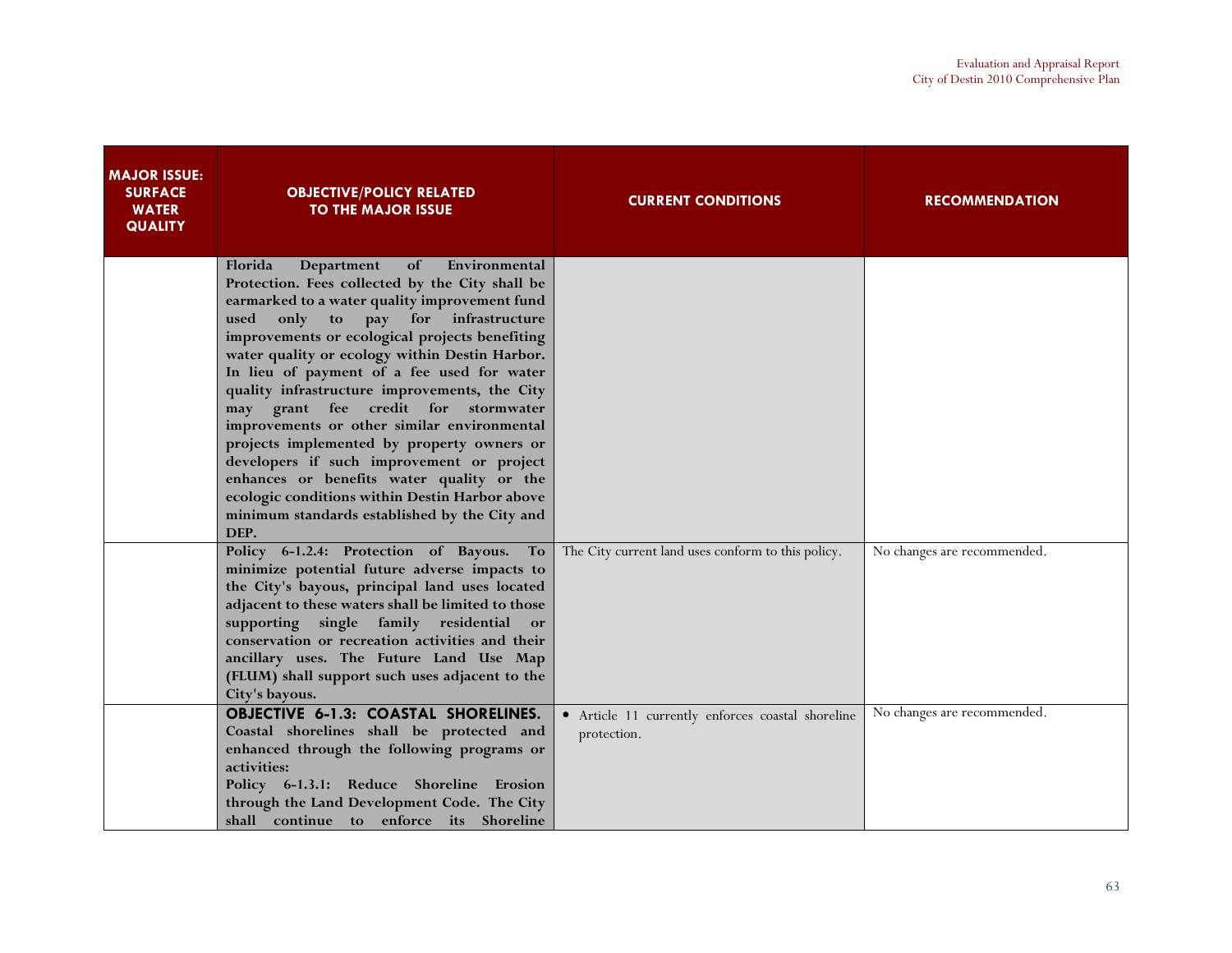| <b>MAJOR ISSUE:</b><br><b>SURFACE</b><br><b>WATER</b><br><b>QUALITY</b> | <b>OBJECTIVE/POLICY RELATED</b><br>TO THE MAJOR ISSUE                                                                                                                                                                                                                                                                                                                                                                                                                                                                                                                                                                                                                                                                                                                                                                                                                                                                                             | <b>CURRENT CONDITIONS</b>                                                                                                                                                                                                                     | <b>RECOMMENDATION</b>                    |
|-------------------------------------------------------------------------|---------------------------------------------------------------------------------------------------------------------------------------------------------------------------------------------------------------------------------------------------------------------------------------------------------------------------------------------------------------------------------------------------------------------------------------------------------------------------------------------------------------------------------------------------------------------------------------------------------------------------------------------------------------------------------------------------------------------------------------------------------------------------------------------------------------------------------------------------------------------------------------------------------------------------------------------------|-----------------------------------------------------------------------------------------------------------------------------------------------------------------------------------------------------------------------------------------------|------------------------------------------|
|                                                                         | Protection Ordinance. No native vegetation<br>shall be removed from the coastal or wetland<br>shoreline without a duly authorized permit<br>from the city and state agencies, as applicable.<br>Development along the shoreline shall<br>revegetate, stabilize, and enhance damaged<br>vegetative shorelines by planting native<br>vegetation which:<br>· Contribute to fish and wildlife habitat, marine<br>productivity and water quality.<br>• Offer protection from erosion and flooding.                                                                                                                                                                                                                                                                                                                                                                                                                                                     |                                                                                                                                                                                                                                               |                                          |
|                                                                         | • Contribute to the natural soil building process.<br><b>OBJECTIVE 6-1.5: LAND USE CONTROLS</b><br>AND CONSTRUCTION STANDARDS FOR<br>PROTECTING THE NATURAL SHORELINE<br>AND THE BEACH/DUNE SYSTEM. Shoreline<br>areas shall be protected by prohibiting<br>construction of manmade structures along<br>publicly owned beaches, excepting beach access<br>compliant with construction<br>structures<br>standards of the FDEP. In addition, water<br>dependent structures such as lifeguard stands or<br>those related to beach renourishment (as<br>approved by the FDEP) may be constructed if<br>such structures meet the construction standards<br>of federal and state agencies having jurisdiction.<br>Any such construction activity must include<br>measures to restore the beach and vegetation<br>pursuant to a plan approved by the federal<br>and/or state agencies having appropriate<br>jurisdiction. No vegetation shall be removed | Article 11 of the LDC currently provides protection<br>shoreline<br>and Article<br>the<br>natural<br>for<br>11.05.00contains the regulations for marina siting<br>in accordance with the Northwest Florida Coast<br>Resource Management Plan. | No changes are recommended at this time. |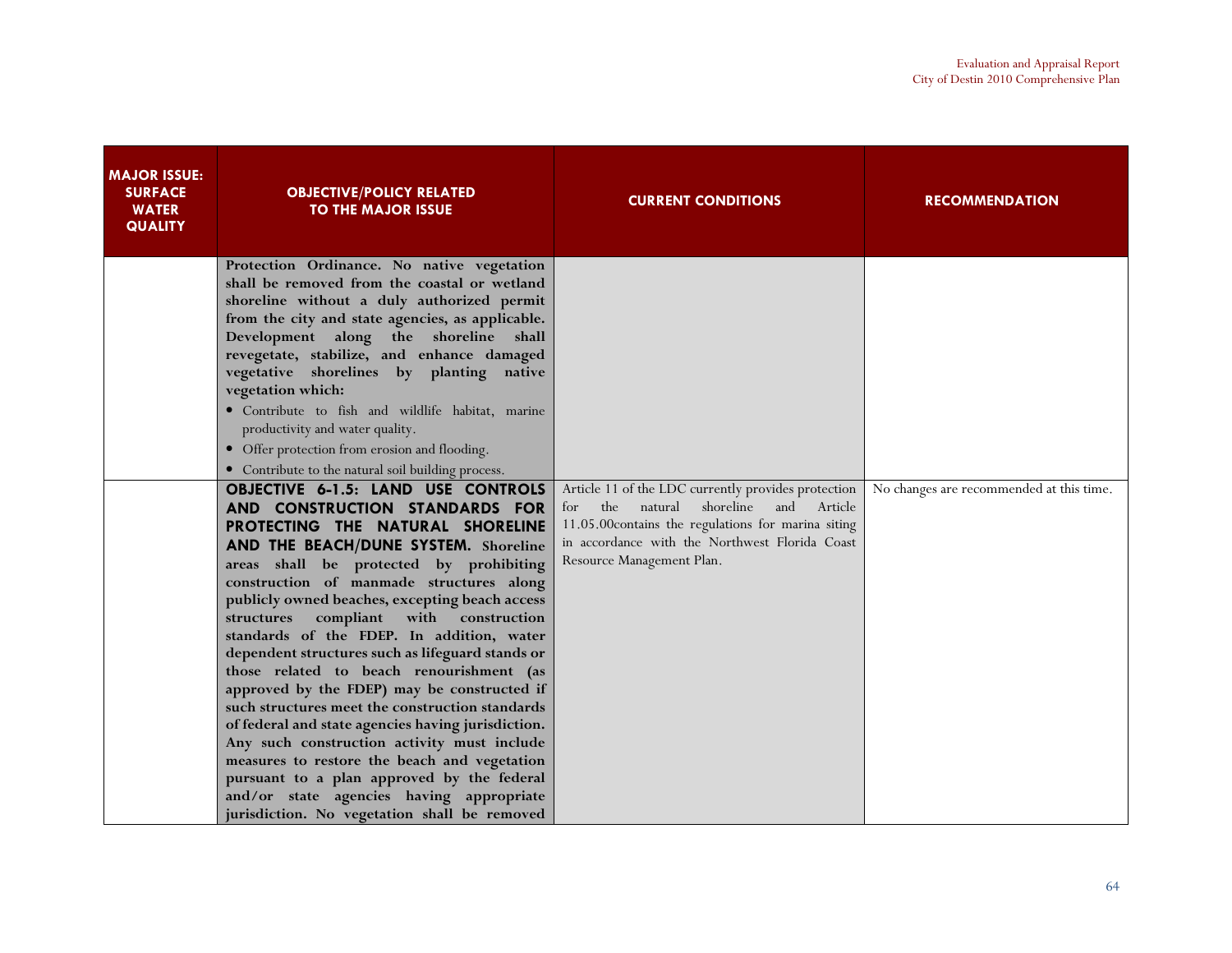| <b>MAJOR ISSUE:</b><br><b>SURFACE</b><br><b>WATER</b><br><b>QUALITY</b> | <b>OBJECTIVE/POLICY RELATED</b><br><b>TO THE MAJOR ISSUE</b>                                                                                                                                                                                                                                                                                                                                                                                                                                                                                                                                                                                                                                                                                                                                                                     | <b>CURRENT CONDITIONS</b>                                                                                                                                                                                                                                                                                                                                                                                                                                                                                                                                                                                                                                                                                                                                                                                                                                                                                                                                                                                                                                                                                                                                                                                                                                                                                       | <b>RECOMMENDATION</b>       |
|-------------------------------------------------------------------------|----------------------------------------------------------------------------------------------------------------------------------------------------------------------------------------------------------------------------------------------------------------------------------------------------------------------------------------------------------------------------------------------------------------------------------------------------------------------------------------------------------------------------------------------------------------------------------------------------------------------------------------------------------------------------------------------------------------------------------------------------------------------------------------------------------------------------------|-----------------------------------------------------------------------------------------------------------------------------------------------------------------------------------------------------------------------------------------------------------------------------------------------------------------------------------------------------------------------------------------------------------------------------------------------------------------------------------------------------------------------------------------------------------------------------------------------------------------------------------------------------------------------------------------------------------------------------------------------------------------------------------------------------------------------------------------------------------------------------------------------------------------------------------------------------------------------------------------------------------------------------------------------------------------------------------------------------------------------------------------------------------------------------------------------------------------------------------------------------------------------------------------------------------------|-----------------------------|
|                                                                         | unless the applicant agrees to a mitigation plan<br>to ensure that revegetation occurs. Appropriate<br>and/or state<br>agencies having<br>federal<br>jurisdiction shall approve the mitigation plan<br>and establish the appropriate revegetation<br>ratio.                                                                                                                                                                                                                                                                                                                                                                                                                                                                                                                                                                      |                                                                                                                                                                                                                                                                                                                                                                                                                                                                                                                                                                                                                                                                                                                                                                                                                                                                                                                                                                                                                                                                                                                                                                                                                                                                                                                 |                             |
|                                                                         | <b>OBJECTIVE 6-1.6: HAZARD MITIGATION</b><br>AND COASTAL HIGH HAZARD AREAS<br>(CHHA). Development shall occur in a manner<br>that minimizes danger to life and property<br>occasioned by hurricane events. The LDC shall<br>include performance standards regulating<br>development activities to minimize threat to life<br>and property occasioned by hurricane events by<br>ensuring that any development order approved<br>by the City is coordinated with the Okaloosa<br>County Hurricane Evacuation Plan and<br>applicable regional<br>or<br><b>State</b><br>hurricane<br>evacuation plans. The City shall eliminate uses<br>that are inconsistent with interagency hazard<br>mitigation reports deemed appropriate by the<br>City. This objective shall be measured through<br>implementation of the following Policies. | The City shall continue to participate in the<br>County's technical coordinating committee in<br>preparing the hazard mitigation component of the<br>Comprehensive Emergency Management Plan.<br>Updates of the Plan shall identify specific actions<br>that may be implemented to reduce exposure to<br>natural hazards.<br>The CHHA is described as any land seaward of the<br>coastal construction control line or the FEMA V-<br>zone elevation line within the City, whichever is<br>most landward. The coastal high-hazard area also<br>includes lands within the City which have<br>historically experienced destruction or severe<br>damage, from storm surge, wave erosion or other<br>manifestations of rapidly moving or storm-driven<br>water. This area typically includes the areas<br>designated as the Category 1, Storm Surge<br>Contours by the "Tri-State Hurricane Study" (June<br>1986). The City shall enforce more restrictive land<br>use controls within the CHHA than in areas outside<br>of the CHHA, including but not limited to:<br>Not allowing increases in maximum density as<br>identified in the Future Land Use Map.<br>Performance criteria within the LDC shall mandate<br>that all development and redevelopment within the<br>CHHA comply with the following regulatory | No changes are recommended. |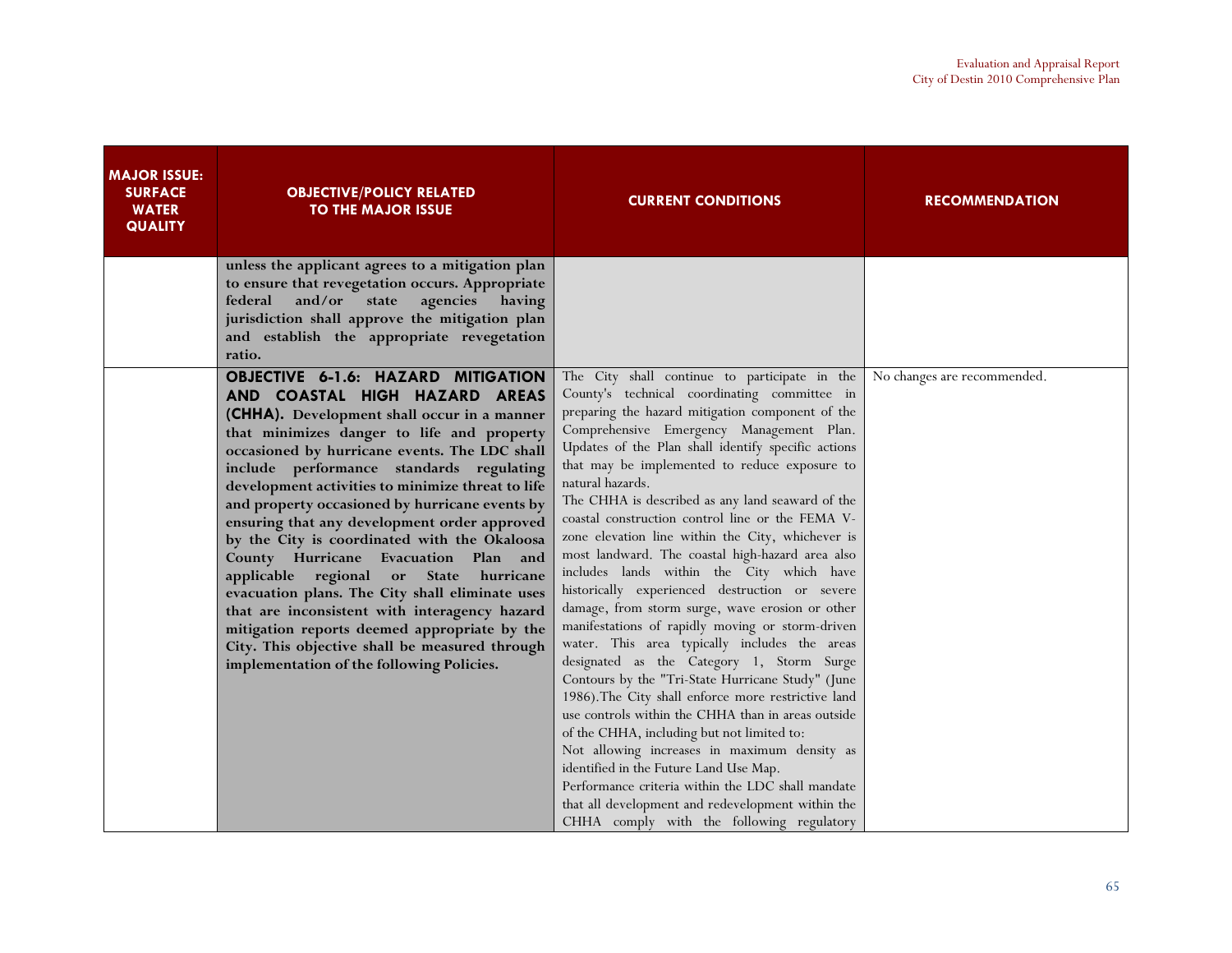| <b>MAJOR ISSUE:</b><br><b>SURFACE</b><br><b>WATER</b><br><b>QUALITY</b> | <b>OBJECTIVE/POLICY RELATED</b><br><b>TO THE MAJOR ISSUE</b> | <b>CURRENT CONDITIONS</b>                                                                                                    | <b>RECOMMENDATION</b> |
|-------------------------------------------------------------------------|--------------------------------------------------------------|------------------------------------------------------------------------------------------------------------------------------|-----------------------|
|                                                                         |                                                              | techniques for hazard mitigation:<br>1. State and local regulations establish<br>coastal construction control lines, as well |                       |
|                                                                         |                                                              | as applicable state and local construction                                                                                   |                       |
|                                                                         |                                                              | codes regulating construction activity in<br>coastal areas.                                                                  |                       |
|                                                                         |                                                              | Surface water management improvements                                                                                        |                       |
|                                                                         |                                                              | that mitigate against loss of flood plain and<br>comply with adopted surface water                                           |                       |
|                                                                         |                                                              | management level of service standards for<br>drainage cited in the Public Facilities                                         |                       |
|                                                                         |                                                              | Element.                                                                                                                     |                       |
|                                                                         |                                                              | 3. Publicly funded infrastructure shall not be<br>built within the CHHA unless the facility                                  |                       |
|                                                                         |                                                              | is for the protection of public health and<br>safety, creation of open space,                                                |                       |
|                                                                         |                                                              | implementation of beach restoration or                                                                                       |                       |
|                                                                         |                                                              | shoreline erosion protection programs.<br>Land use controls shall ensure that<br>4.                                          |                       |
|                                                                         |                                                              | wetlands are preserved and protected                                                                                         |                       |
|                                                                         |                                                              | from the adverse impacts of development.<br>Dune and beach system restoration<br>5.                                          |                       |
|                                                                         |                                                              | including ongoing maintenance of coastal<br>vegetation.                                                                      |                       |
|                                                                         |                                                              | A multi-agency site plan review process shall be                                                                             |                       |
|                                                                         |                                                              | initiated to ensure that all proposed development or<br>redevelopment having adverse impacts on water                        |                       |
|                                                                         |                                                              | quality, wetlands, shoreline stabilization, natural                                                                          |                       |
|                                                                         |                                                              | habitats, fish or wildlife, hurricane evacuation, or<br>other coastal resources, shall be coordinated with                   |                       |
|                                                                         |                                                              | County, State, federal, or regional agencies having                                                                          |                       |
|                                                                         |                                                              | jurisdiction. A primary function of this review                                                                              |                       |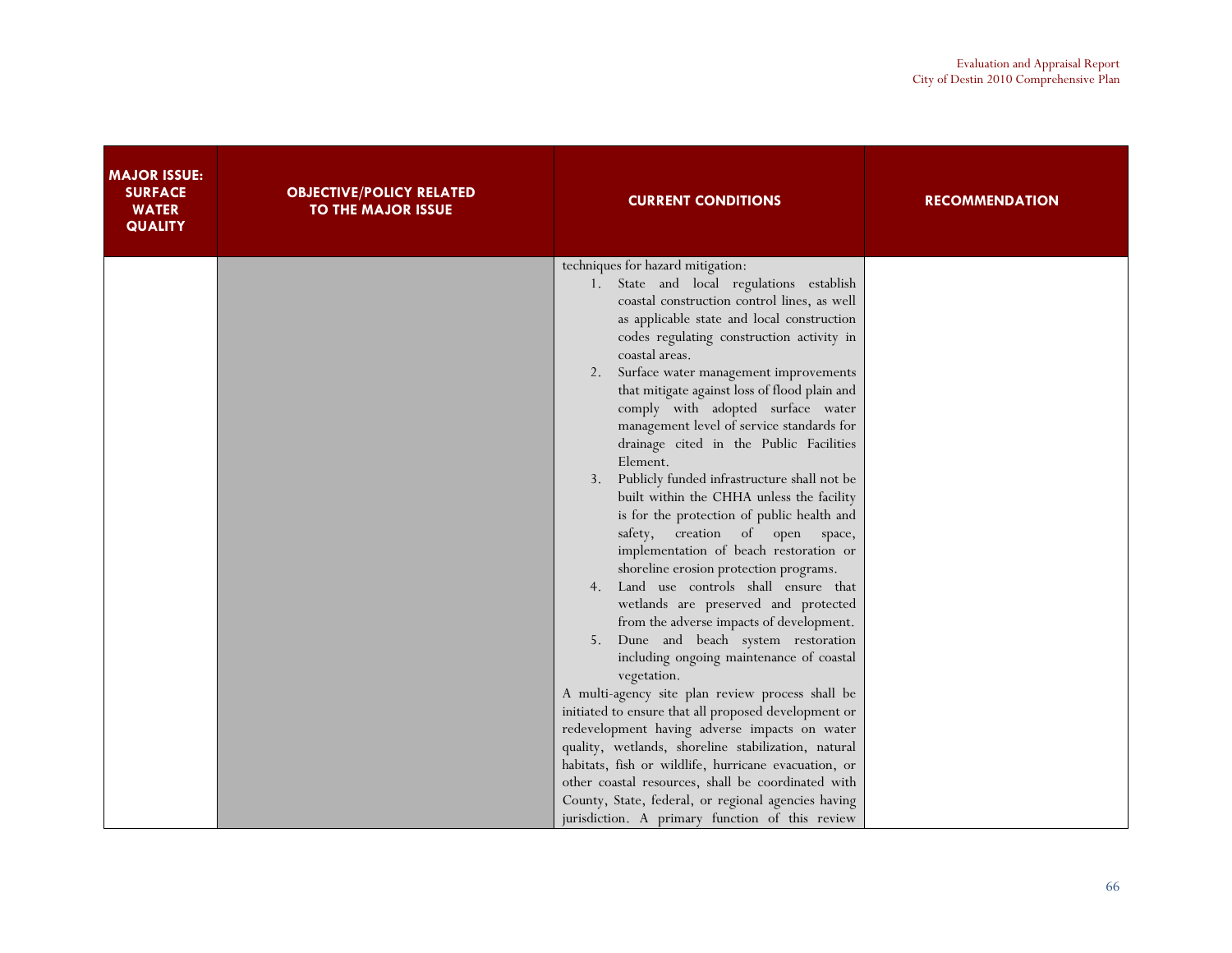| <b>MAJOR ISSUE:</b><br><b>SURFACE</b><br><b>WATER</b><br><b>QUALITY</b>         | <b>OBJECTIVE/POLICY RELATED</b><br><b>TO THE MAJOR ISSUE</b>                                                                                                                                                                                                                                                                                                                                                                                                                                                                                                                                                                | <b>CURRENT CONDITIONS</b>                                                                                                                                                                                                    | <b>RECOMMENDATION</b>                                                                                                                        |
|---------------------------------------------------------------------------------|-----------------------------------------------------------------------------------------------------------------------------------------------------------------------------------------------------------------------------------------------------------------------------------------------------------------------------------------------------------------------------------------------------------------------------------------------------------------------------------------------------------------------------------------------------------------------------------------------------------------------------|------------------------------------------------------------------------------------------------------------------------------------------------------------------------------------------------------------------------------|----------------------------------------------------------------------------------------------------------------------------------------------|
|                                                                                 |                                                                                                                                                                                                                                                                                                                                                                                                                                                                                                                                                                                                                             | process shall be to effectively reconcile hazard<br>mitigation issues prior to issuance of any<br>development orders.                                                                                                        |                                                                                                                                              |
|                                                                                 | <b>OBJECTIVE 6-1.14: INTERGOVERNMENTAL</b><br><b>COORDINATION WITHIN THE COASTAL</b><br>AREA.<br>City<br>shall<br>establish<br>The<br>an<br>intergovernmental coordination mechanism to<br>manage coastal resources within the jurisdiction<br>of more than one local government or public<br>agency. The City shall assist other agencies in<br>implementing appropriate portions of existing<br>multi-jurisdictional resource planning and<br>management plans addressing the coastal area,<br>including management of surface water runoffs,<br>impacts of development on coastal waters and<br>living marine resources. | The City shall continue to participate with Okaloosa<br>County to manage coastal resources.<br>Beach<br>renourishment was completed in 2007.<br>This<br>project was a joint venture between the City and<br>Okaloosa County. | No changes are recommended.                                                                                                                  |
| Improve<br>street<br>sweeping<br>program                                        | Not found.                                                                                                                                                                                                                                                                                                                                                                                                                                                                                                                                                                                                                  | Not found.                                                                                                                                                                                                                   | City should add a Policy that<br>The<br>establishes a level of service and/or<br>measurable goals for a Citywide street<br>sweeping program. |
| Maintain<br>stormwater<br>infrastructure:<br>Catch basins<br>Culverts<br>Swales | Not Found.                                                                                                                                                                                                                                                                                                                                                                                                                                                                                                                                                                                                                  | The City regularly services and maintains its<br>stormwater infrastructure.                                                                                                                                                  | No changes to the Comprehensive Plan are<br>required for this program.                                                                       |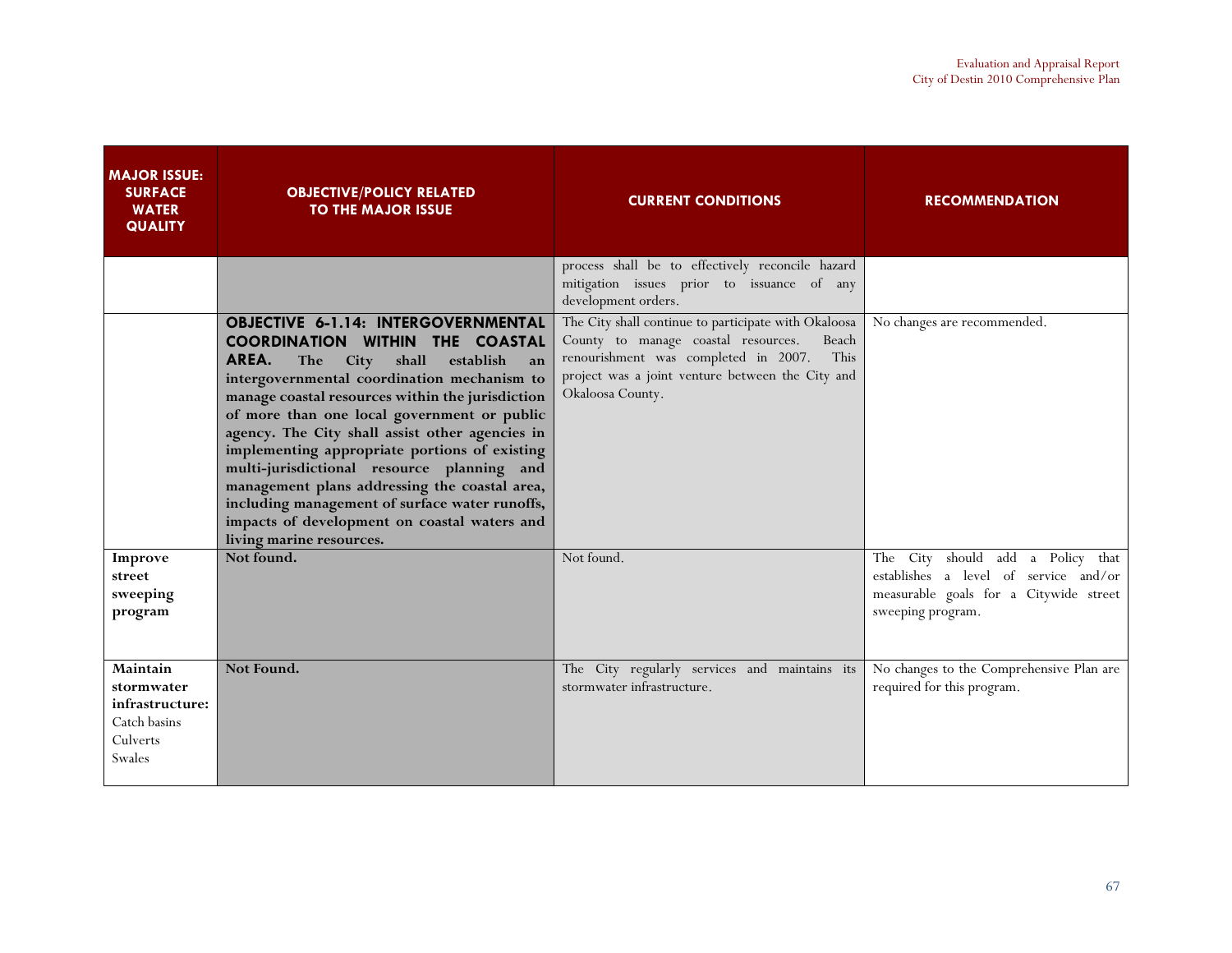| <b>MAJOR ISSUE:</b><br><b>SURFACE</b><br><b>WATER</b><br><b>QUALITY</b> | <b>OBJECTIVE/POLICY RELATED</b><br><b>TO THE MAJOR ISSUE</b>                                                                                                                                                                                                                                                                                                                                                                                                                                                                                                                                                                                                                                                                                                                                                                                                                                                                                                                                                                                                                                                                                                                                                                                                                                                                                                                                                                                                                                                                                                                                                                                            | <b>CURRENT CONDITIONS</b>                                                                                                                                        | <b>RECOMMENDATION</b>                                                                                                                                                                                                                           |
|-------------------------------------------------------------------------|---------------------------------------------------------------------------------------------------------------------------------------------------------------------------------------------------------------------------------------------------------------------------------------------------------------------------------------------------------------------------------------------------------------------------------------------------------------------------------------------------------------------------------------------------------------------------------------------------------------------------------------------------------------------------------------------------------------------------------------------------------------------------------------------------------------------------------------------------------------------------------------------------------------------------------------------------------------------------------------------------------------------------------------------------------------------------------------------------------------------------------------------------------------------------------------------------------------------------------------------------------------------------------------------------------------------------------------------------------------------------------------------------------------------------------------------------------------------------------------------------------------------------------------------------------------------------------------------------------------------------------------------------------|------------------------------------------------------------------------------------------------------------------------------------------------------------------|-------------------------------------------------------------------------------------------------------------------------------------------------------------------------------------------------------------------------------------------------|
|                                                                         | <b>OBJECTIVE 4-5.1: MAXIMIZE EXISTING</b><br>STORMWATER FACILITIES. Correct existing<br>facility deficiencies and maximize their use.<br>Policy 4-5.1.6: Citywide Drainage Study. Within<br>two years of Plan adoption, the City Engineering<br>Department shall complete a drainage study<br>which, at a minimum, encompasses the<br>following activities:<br>Prepare a preliminary base map delineating all major<br>watersheds and sub-basins affecting the City of Destin.<br>Survey all drainage structures and stormwater<br>management facilities within the City of Destin. Identify<br>the size, vertical locations, inverts, and material of all<br>culverts, inlets, erosion protection devices, and control<br>structures. Locate all discharges to surface water bodies<br>within the City.<br>Recommend any adjustments in the LOS standards for<br>future Comprehensive Plan revisions.<br>Develop a prioritization methodology<br>which<br>incorporates: LOS standards, public safety, health and<br>welfare considerations; hazard assessment for plan area;<br>and other pertinent considerations developed in<br>cooperation with the City staff.<br>Evaluate the City's current Operation and Maintenance<br>(O&M) practices relevant to drainage projects and<br>stormwater management and recommend on changes to<br>operating and management O&M practices.<br>Reassess and modify the 100-year flood plain assessment<br>and the COBRA zones shown on the Florida Emergency<br>Management Agency (FEMA) panels.<br>Prepare list of Capital Improvement Projects (CIP's)<br>with alternative methods for site-specific projects. | The City adopted a Citywide Stormwater Master<br>Plan in 2005. Since then numerous projects have<br>been implemented to improve the City's<br>Stormwater system. | The City shall include the removal and<br>replacement of public drainage facilities<br>within the City that were identified as poor<br>or inadequate in the City's Stormwater<br>Master Plan in the City's annual Capital<br>Improvements Plan. |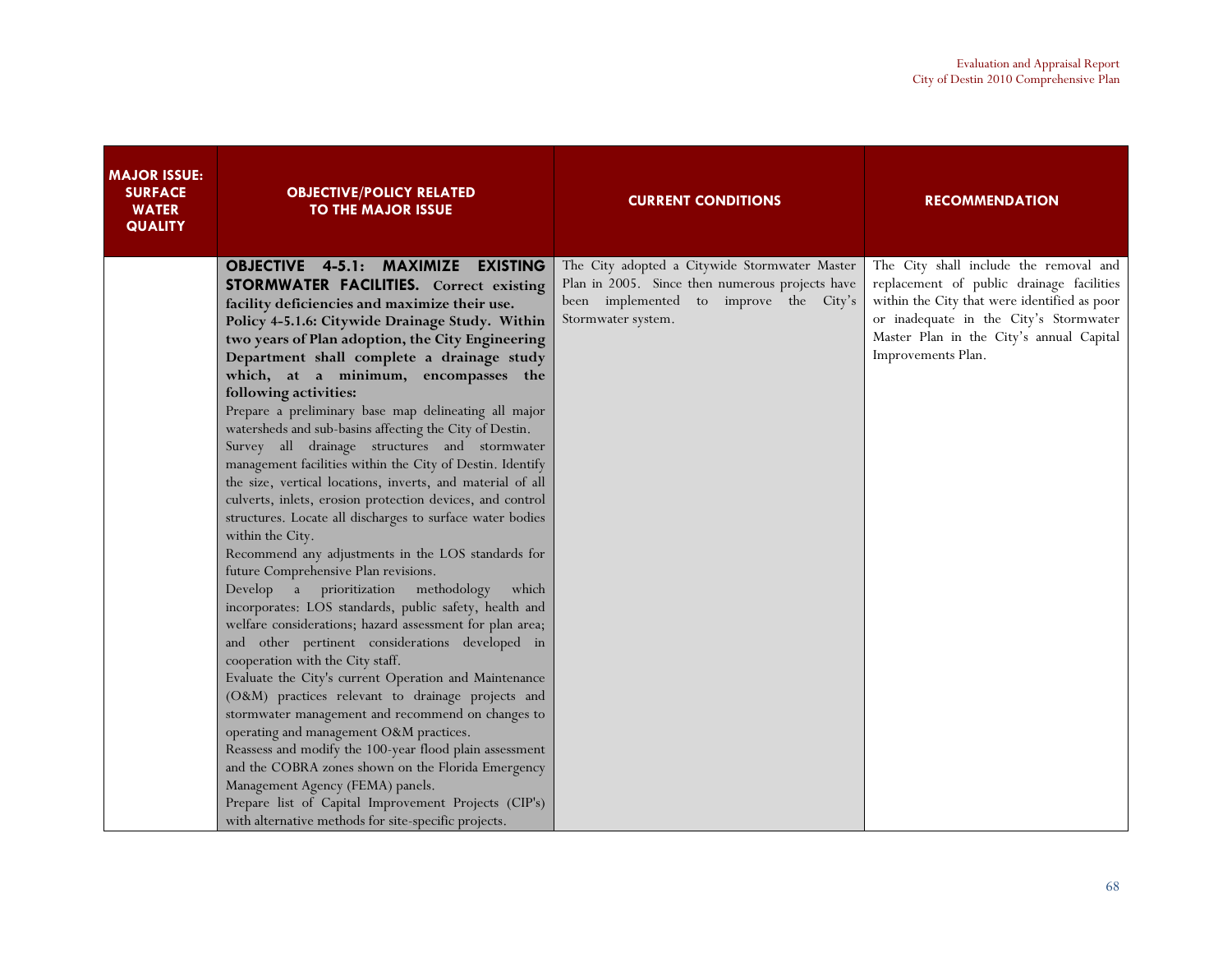| <b>MAJOR ISSUE:</b><br><b>SURFACE</b><br><b>WATER</b><br><b>QUALITY</b> | <b>OBJECTIVE/POLICY RELATED</b><br><b>TO THE MAJOR ISSUE</b> | <b>CURRENT CONDITIONS</b> | <b>RECOMMENDATION</b> |
|-------------------------------------------------------------------------|--------------------------------------------------------------|---------------------------|-----------------------|
|                                                                         | Complete ordinances for Comprehensive Plan                   |                           |                       |
|                                                                         | amendments, LDC revisions, and redevelopment                 |                           |                       |
|                                                                         | standards and practices per the Okaloosa County Local        |                           |                       |
|                                                                         | Mitigation Strategy and the Destin Post-Disaster             |                           |                       |
|                                                                         | Redevelopment Plan.                                          |                           |                       |
|                                                                         | The City shall amend its Comprehensive Plan to               |                           |                       |
|                                                                         | implement the recommendations of the study.                  |                           |                       |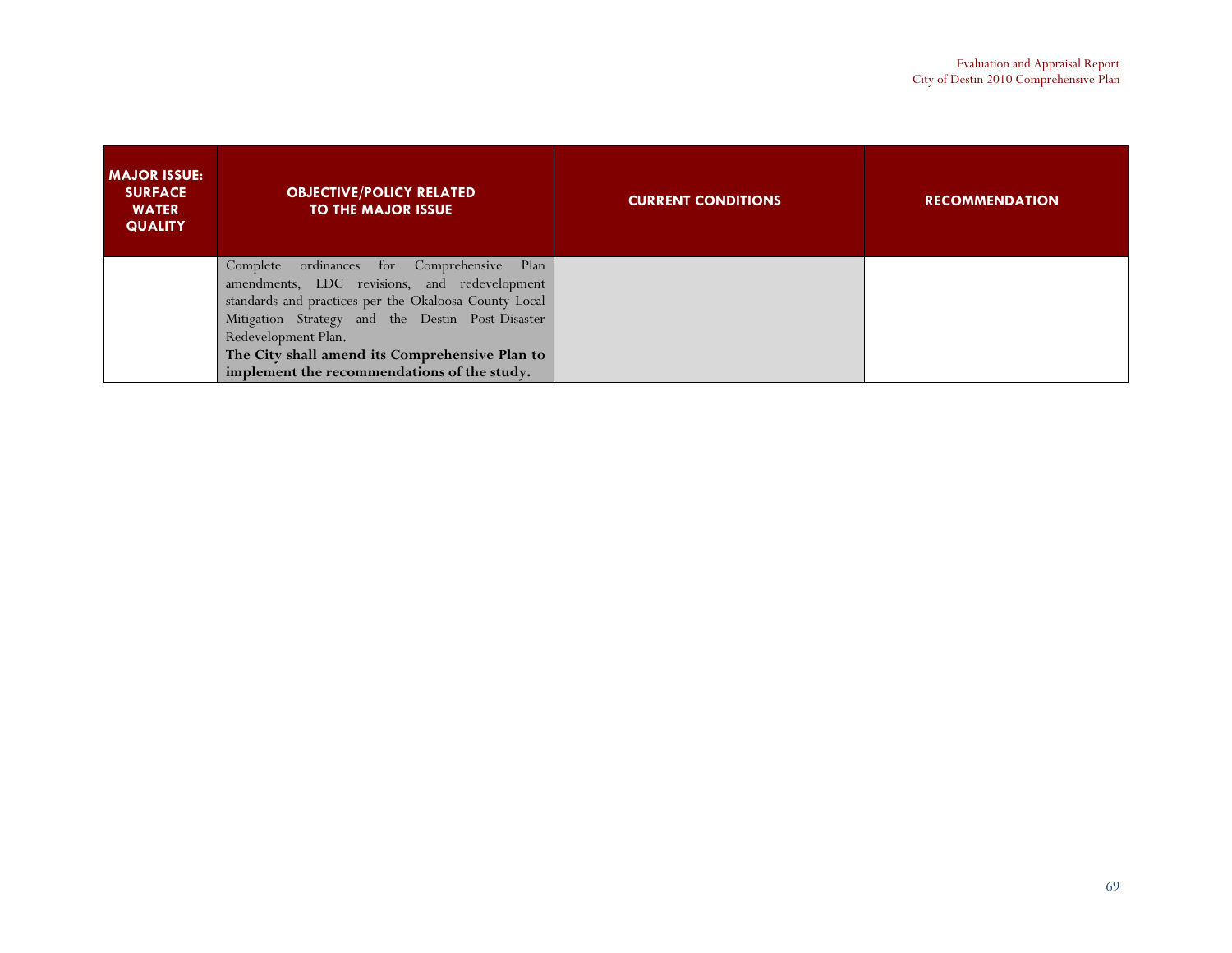| <b>MAJOR ISSUE:</b><br><b>BEACH</b><br><b>STABILIZATION</b>             | <b>OBJECTIVE/POLICY RELATED TO THE</b><br><b>MAJOR ISSUE</b>                                                                                                                                                                                                                                                                                                                                                                                                                                                                                                                                                                                                                                                                                                                                                                                         | <b>CURRENT CONDITIONS</b>                                                                                                                                                                                                                                                                                                                                      | <b>RECOMMENDATION</b>                                                                                                                                                                                                                                                                                                                                                                                                                                                                                                                                         |
|-------------------------------------------------------------------------|------------------------------------------------------------------------------------------------------------------------------------------------------------------------------------------------------------------------------------------------------------------------------------------------------------------------------------------------------------------------------------------------------------------------------------------------------------------------------------------------------------------------------------------------------------------------------------------------------------------------------------------------------------------------------------------------------------------------------------------------------------------------------------------------------------------------------------------------------|----------------------------------------------------------------------------------------------------------------------------------------------------------------------------------------------------------------------------------------------------------------------------------------------------------------------------------------------------------------|---------------------------------------------------------------------------------------------------------------------------------------------------------------------------------------------------------------------------------------------------------------------------------------------------------------------------------------------------------------------------------------------------------------------------------------------------------------------------------------------------------------------------------------------------------------|
| Establish artificial<br>reefs and<br>enhancement of<br>the "Green Reef" | <b>OBJECTIVE</b><br>$5 - 1.7:$<br><b>PROTECT</b><br><b>NATIVE</b><br><b>VEGETATION AND MARINE HABITATS.</b><br>The City shall protect and retain major<br>vegetative communities, marine habitats, and<br>endangered and threatened plant species.<br>Vegetative communities include the beach<br>and dune community and wetlands. Marine<br>habitats include seagrass beds and other<br>living marine resources.<br>Policy 5-1.7.5: Inspection of Artificial Reef<br>Materials. The City shall continue to<br>cooperate with the U.S. Army Corps of<br>Engineers, the U.S. Fish and Wildlife Service,<br>FDEP, and the Florida Wildlife and Fish<br>Conservation Commission by providing<br>inspection services for artificial reef materials<br>and continuing to insure that such materials<br>are suitable for use as artificial habitats in the | The City has been diligent with signage and protective<br>measures to keep pedestrians and vehicular traffic off of<br>the primary and secondary dune systems. Access areas<br>and acceptable uses are clearly. City codes restrict<br>development in environmentally sensitive areas.                                                                         | City shall continue to<br>The<br>cooperate with the U.S. Army<br>Corps of Engineers, the U.S. Fish<br>and Wildlife Service, FDEP, and<br>the Florida Wildlife and<br>Fish<br>Commission<br>Conservation<br>by<br>providing inspection services for<br>reef<br>artificial<br>materials<br>and<br>continuing to insure that such<br>materials are suitable for use as<br>artificial habitats in the Gulf and<br>Bay. Additionally, the City should<br>enforce<br>continue<br>to<br>the<br>requirements for activities in the<br>Gulf shoreline protection zone. |
|                                                                         | <b>Gulf</b> and Bay.<br>Policy 5-1.7.6: Support of Marine Habitats.<br>The City shall continue to support and<br>sponsor the protection of marine habitats,<br>natural reefs and the nesting area of sea birds<br>along shoreline areas. The City will cooperate<br>with state and federal agencies to promote<br>the development and management of<br>artificial reefs and beach renourishment<br>projects that protect or provide suitable<br>habitat for nesting shore birds and sea<br>turtles.                                                                                                                                                                                                                                                                                                                                                  | The City reviews all development within the Gulf<br>shoreline protection zone, the harbor and the bay<br>shoreline protection zone for any proposed disturbances<br>to seagrass, saw grass, and nesting areas, etc. Mitigation<br>is required for any for any development that degrades<br>estuaries, wetlands, bayous, harbors or other natural<br>resources. | No changes are recommended.                                                                                                                                                                                                                                                                                                                                                                                                                                                                                                                                   |

Table 14 – Beach Stabilization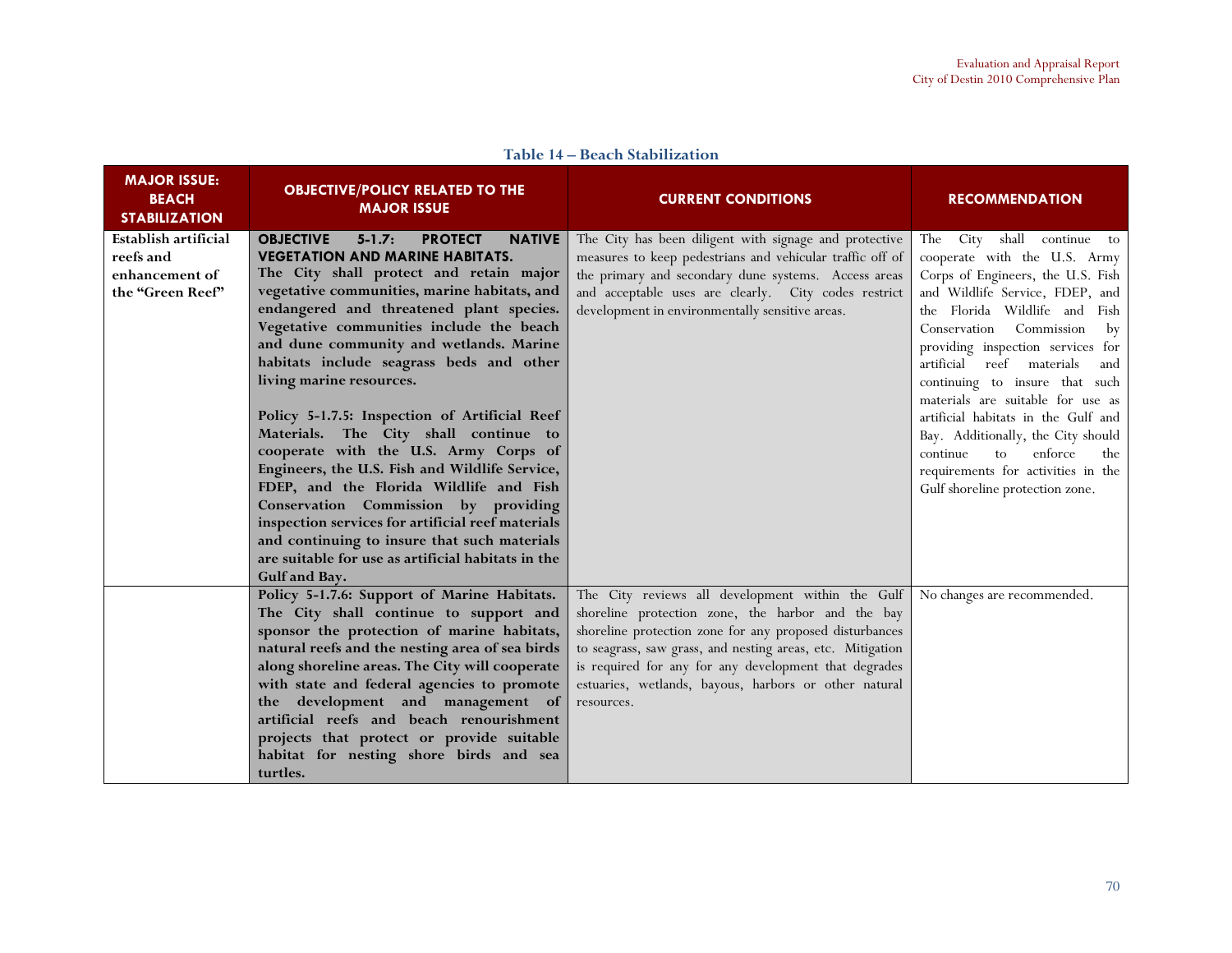| <b>MAJOR ISSUE:</b><br><b>BEACH</b><br><b>STABILIZATION</b> | <b>OBJECTIVE/POLICY RELATED TO THE</b><br><b>MAJOR ISSUE</b>                                                                                                                                                                                                                                                                                                                                                                                                                                    | <b>CURRENT CONDITIONS</b>                                                                                                                                                                                                                                                                                                                                                                                                                                                                                       | <b>RECOMMENDATION</b>                                                                                                          |
|-------------------------------------------------------------|-------------------------------------------------------------------------------------------------------------------------------------------------------------------------------------------------------------------------------------------------------------------------------------------------------------------------------------------------------------------------------------------------------------------------------------------------------------------------------------------------|-----------------------------------------------------------------------------------------------------------------------------------------------------------------------------------------------------------------------------------------------------------------------------------------------------------------------------------------------------------------------------------------------------------------------------------------------------------------------------------------------------------------|--------------------------------------------------------------------------------------------------------------------------------|
|                                                             | OBJECTIVE 5-1.8: PROTECTING FISHERIES,<br>WILDLIFE, AND WILDLIFE HABITATS.<br>The City shall protect seagrass<br>beds,<br>shellfish<br>wetlands,<br>propagation<br>and<br>harvesting areas and habitats of endangered<br>or threatened species from the adverse<br>impacts of development by regulating the<br>location, density, and intensity of those<br>activities that cause the adverse impact.                                                                                           | The City currently works with the Choctawhatchee Basin<br>Alliance and Turtle Watch among other environmental<br>groups to monitor water quality and wildlife protection.                                                                                                                                                                                                                                                                                                                                       | Continue conservation efforts and<br>environmental protection measures<br>outlined in the Land Development<br>Code Article 11. |
|                                                             | Policy 5-1.8.4: Artificial Reef Program. The<br>City shall continue its support for artificial<br>reef programs sponsored by Okaloosa County<br>and the FDEP.                                                                                                                                                                                                                                                                                                                                   |                                                                                                                                                                                                                                                                                                                                                                                                                                                                                                                 |                                                                                                                                |
|                                                             | <b>OBJECTIVE</b><br>$6-1.1:$<br><b>PROTECT</b><br><b>COASTAL</b><br>RESOURCES, WETLANDS, ESTUARIES, LIVING<br><b>RESOURCES,</b><br><b>AND</b><br><b>WILDLIFE</b><br><b>MARINE</b><br><b>HABITATS.</b><br>Coastal resources, wetlands, water resources,<br>living marine resources, coastal barrier and<br>wildlife habitats, and other natural resources<br>shall be protected, conserved, and enhanced<br>through implementation of the following<br>policies.                                 | The City continues to support artificial reef programs<br>sponsored by the State and County that create habitat for<br>aquatic species and/or protect Gulf beaches from soil<br>erosion. The City shall continue to cooperate with the<br>U.S. Army Corps of Engineers, the U.S. Fish and<br>Wildlife Service, and the FDEP by providing inspection<br>services for artificial reef materials and continue to ensure<br>that such materials are suitable for use as artificial habitats<br>in the Gulf and Bay. | Continue<br>proceed<br>to<br>with<br>monitoring efforts and creation of<br>suitable marine habitat.                            |
|                                                             | Policy 6-1.1.9: Artificial Reef Program. The<br>City shall continue to support artificial reef<br>programs sponsored by the State and County<br>that create habitat for aquatic species and/or<br>protect Gulf beaches from soil erosion. The<br>City shall continue to cooperate with the U.S.<br>Army Corps of Engineers, the U.S. Fish and<br>Wildlife Service, and the FDEP by providing<br>inspection services for artificial reef materials<br>and continue to ensure that such materials |                                                                                                                                                                                                                                                                                                                                                                                                                                                                                                                 |                                                                                                                                |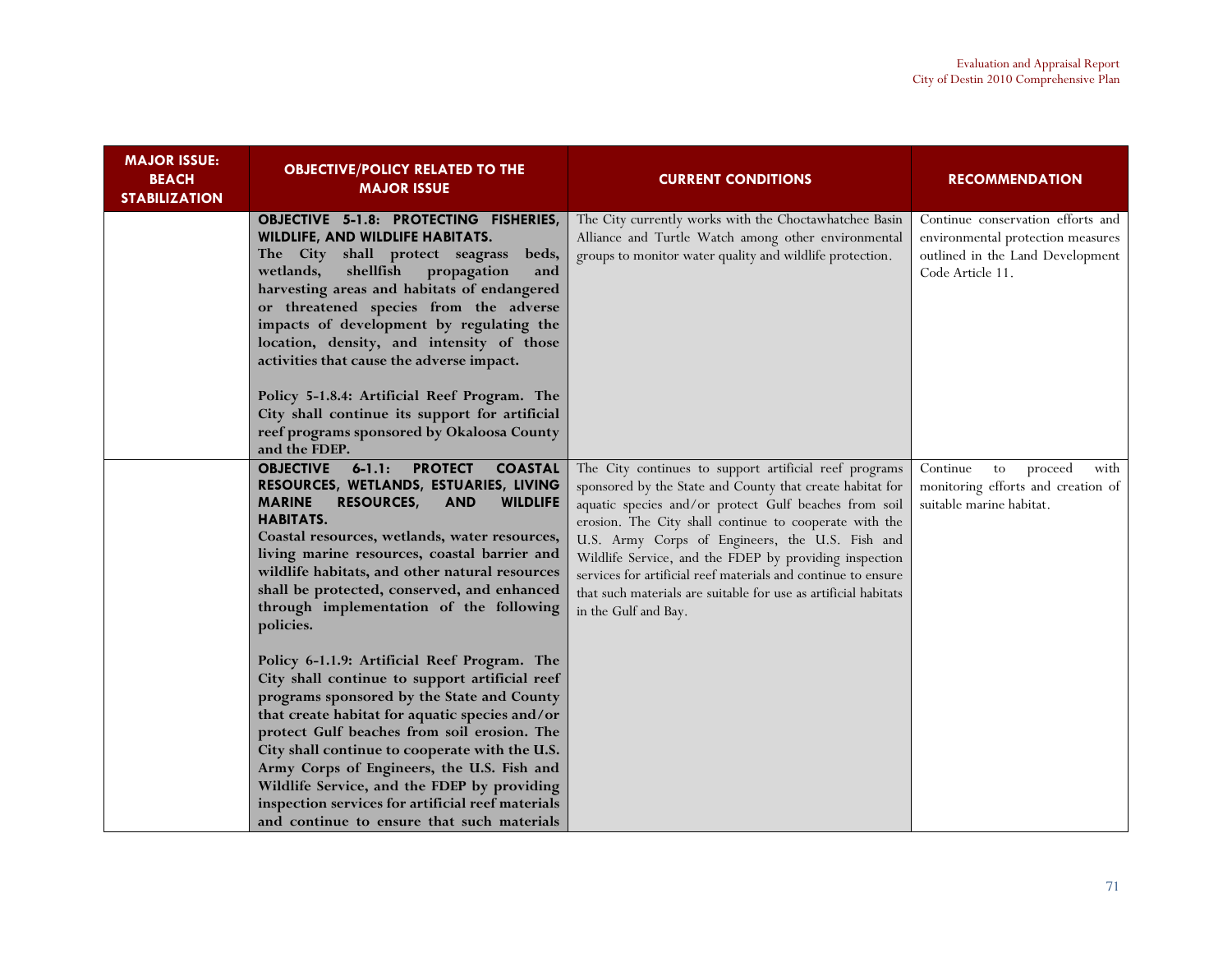| <b>MAJOR ISSUE:</b><br><b>BEACH</b><br><b>STABILIZATION</b> | <b>OBJECTIVE/POLICY RELATED TO THE</b><br><b>MAJOR ISSUE</b>                                                                                                                                                                                                                                                                                                                                                                                                      | <b>CURRENT CONDITIONS</b>                                                                                                                                                                                                                                                                                                                                                                                                                                                                                                                             | <b>RECOMMENDATION</b>                                                                                                                          |
|-------------------------------------------------------------|-------------------------------------------------------------------------------------------------------------------------------------------------------------------------------------------------------------------------------------------------------------------------------------------------------------------------------------------------------------------------------------------------------------------------------------------------------------------|-------------------------------------------------------------------------------------------------------------------------------------------------------------------------------------------------------------------------------------------------------------------------------------------------------------------------------------------------------------------------------------------------------------------------------------------------------------------------------------------------------------------------------------------------------|------------------------------------------------------------------------------------------------------------------------------------------------|
|                                                             | are suitable for use as artificial habitats in the<br>Gulf and Bay.                                                                                                                                                                                                                                                                                                                                                                                               |                                                                                                                                                                                                                                                                                                                                                                                                                                                                                                                                                       |                                                                                                                                                |
|                                                             | <b>OBJECTIVE 6-1.3: COASTAL SHORELINES.</b><br>Coastal shorelines shall be protected and<br>enhanced through the following programs or<br>activities:                                                                                                                                                                                                                                                                                                             | The restoration of Destin's eastern beaches (the<br>Crystal Beach area) was completed during the<br>summer of 2007, and that 2-mile stretch of beach is<br>now 100 feet wider.<br>The Holiday Isle area is slated for a similar restoration in<br>early 2009. The City of Destin and the Okaloosa County<br>Tourist Development Council are in the permitting and<br>design phase right now, and acquiring the funding<br>sources. Summer 2009 has been targeted as the end date<br>to have all of the City's remaining 4 miles of beach<br>restored. | Continue to monitor changes in<br>beach profiles and implement<br>renourishment plans as needed.                                               |
| Norriego Point                                              | <b>OBJECTIVE</b><br>$6 - 1.1:$<br><b>PROTECT</b><br><b>COASTAL</b><br>RESOURCES, WETLANDS, ESTUARIES, LIVING<br><b>WILDLIFE</b><br><b>MARINE</b><br><b>RESOURCES,</b><br><b>AND</b><br><b>HABITATS.</b><br>Coastal resources, wetlands, water resources,<br>living marine resources, coastal barrier and<br>wildlife habitats, and other natural resources<br>shall be protected, conserved, and enhanced<br>through implementation of the following<br>policies. | The City shall continue its efforts to preserve and protect<br>Norriego Point by cooperating with the FDEP and U.S.<br>Army Corps of Engineers. The City will continue to<br>monitor the condition of the point and notify both<br>agencies whenever erosion or other activities threaten the<br>Point. The City shall continue to request that spoils<br>materials from dredging East Pass be used to renourish<br>and replenish Norriego Point.                                                                                                     | No changes are recommended.                                                                                                                    |
|                                                             | <b>OBJECTIVE 6-1.3: COASTAL SHORELINES.</b><br>Coastal shorelines shall be protected and<br>enhanced through the following programs or<br>activities:<br>Policy 6-1.3.9: Sand Deposits at Norriego<br>Point. The City shall continue to coordinate<br>with the U.S. Army Corps of Engineers<br>regarding depositing sands dredged from<br>East Pass onto Norriego Point.                                                                                          | Beach renourishment was recently completed.                                                                                                                                                                                                                                                                                                                                                                                                                                                                                                           | The City should amend this Policy<br>to include beach renourishment<br>and stabilization along its entire<br>boundary with the Gulf of Mexico. |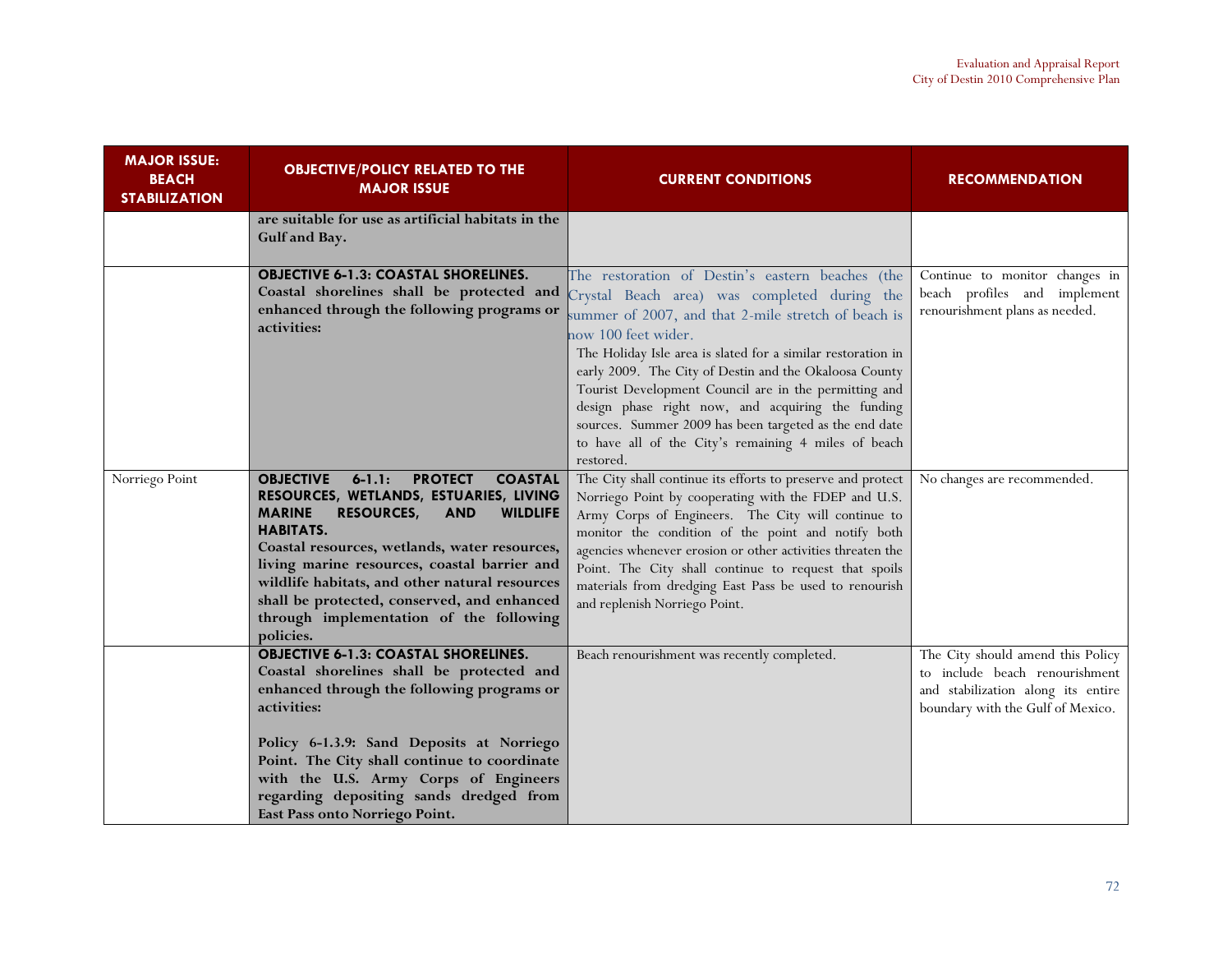| <b>MAJOR ISSUE:</b><br><b>NEIGHBORHOOD</b><br><b>QUALITY AND</b><br><b>PRESERVATION</b>                                        | <b>OBJECTIVE/POLICY RELATED TO THE MAJOR</b><br><b>ISSUE</b>                                                                                                                                                                                                                                                                                                                                                                     | <b>CURRENT CONDITIONS</b>                                                                                                                                                                                                                                                                                                                                                                                                                                                                                                                                                                                                                                                                                                                                                                                                         | <b>RECOMMENDATION</b>                                                                                                                                                                                                                                                                                    |
|--------------------------------------------------------------------------------------------------------------------------------|----------------------------------------------------------------------------------------------------------------------------------------------------------------------------------------------------------------------------------------------------------------------------------------------------------------------------------------------------------------------------------------------------------------------------------|-----------------------------------------------------------------------------------------------------------------------------------------------------------------------------------------------------------------------------------------------------------------------------------------------------------------------------------------------------------------------------------------------------------------------------------------------------------------------------------------------------------------------------------------------------------------------------------------------------------------------------------------------------------------------------------------------------------------------------------------------------------------------------------------------------------------------------------|----------------------------------------------------------------------------------------------------------------------------------------------------------------------------------------------------------------------------------------------------------------------------------------------------------|
| Minimum housing code                                                                                                           | <b>OBJECTIVE 3-1.2: HOUSING CONDITIONS</b><br>AND BLIGHTING INFLUENCES.<br>shall<br>continue to<br>eliminate<br><b>Destin</b><br>housing<br>conditions<br>substandard<br>and<br>influences,<br>blighting<br>improve<br>and<br>structural and aesthetic housing through<br>the implementation of the following<br>policies.                                                                                                       | Objective 3-1.2 of the Housing Element (and<br>associated policies) establishes the regulation<br>of housing conditions within the City. The<br>City has a standard building code that it<br>follows. Policy 3-1.5.2 of the Housing<br>Element also designates code enforcement as a<br>primary mechanism for preserving existing<br>housing stock. Further guidelines for housing<br>codes are detailed in the Land Development<br>Code. Section 9.05.00 of the Code sets the<br>general guidelines for code enforcement with<br>the intent to preserve existing neighborhoods.                                                                                                                                                                                                                                                  | The City should continue to enforce the<br>Florida Building code through its inspection<br>process. The City can apply for CDBG grants<br>if substandard housing becomes an issue in the<br>future. No changes to the plan are necessary at<br>this time.                                                |
| Preservation of single family<br>neighborhoods<br>Initiate Neighborhood Plans<br>to Improve/Preserve<br>Neighborhood Character | <b>OBJECTIVE 1-1.2: RESIDENTIAL QUALITY.</b><br>Sufficient land area shall be designated for<br>residential development and required<br>community facilities to adequately meet the<br>housing needs of the present and expected<br>population.<br>Residential<br>future<br>development shall be planned and designed<br>to create and perpetuate stable residential<br>neighborhoods and implement Policies set<br>forth below. | Objective 1-1.2 of the Future Land Use<br>Element outlines policies for protecting<br>residential neighborhoods in general terms.<br>There are no specific policies identified for the<br>preservation of neighborhoods, however.<br>Some future land use categories are tailored<br>for specific areas of the City. These<br>designations are more context-specific than a<br>typical future land use map. Within the<br>designations, recognition is given to the<br>desired scale and appropriate uses within the<br>various areas of the City.<br>Objective 3-1.5 of the Housing Element<br>commits the City to the preservation of<br>existing housing stock. Policies include<br>provision of services, code enforcement,<br>rehabilitation of existing structures, ensuring<br>new development is compatible with existing | The issue at hand appears to be overcrowding<br>of single family homes with seasonal<br>employees. This is not necessarily a<br>comprehensive planning issue; the City should<br>continue enforcement of its "family" policy<br>through coordination with code enforcement<br>and the Sherriff's office. |

#### Table 15 - Neighborhood Quality and Preservation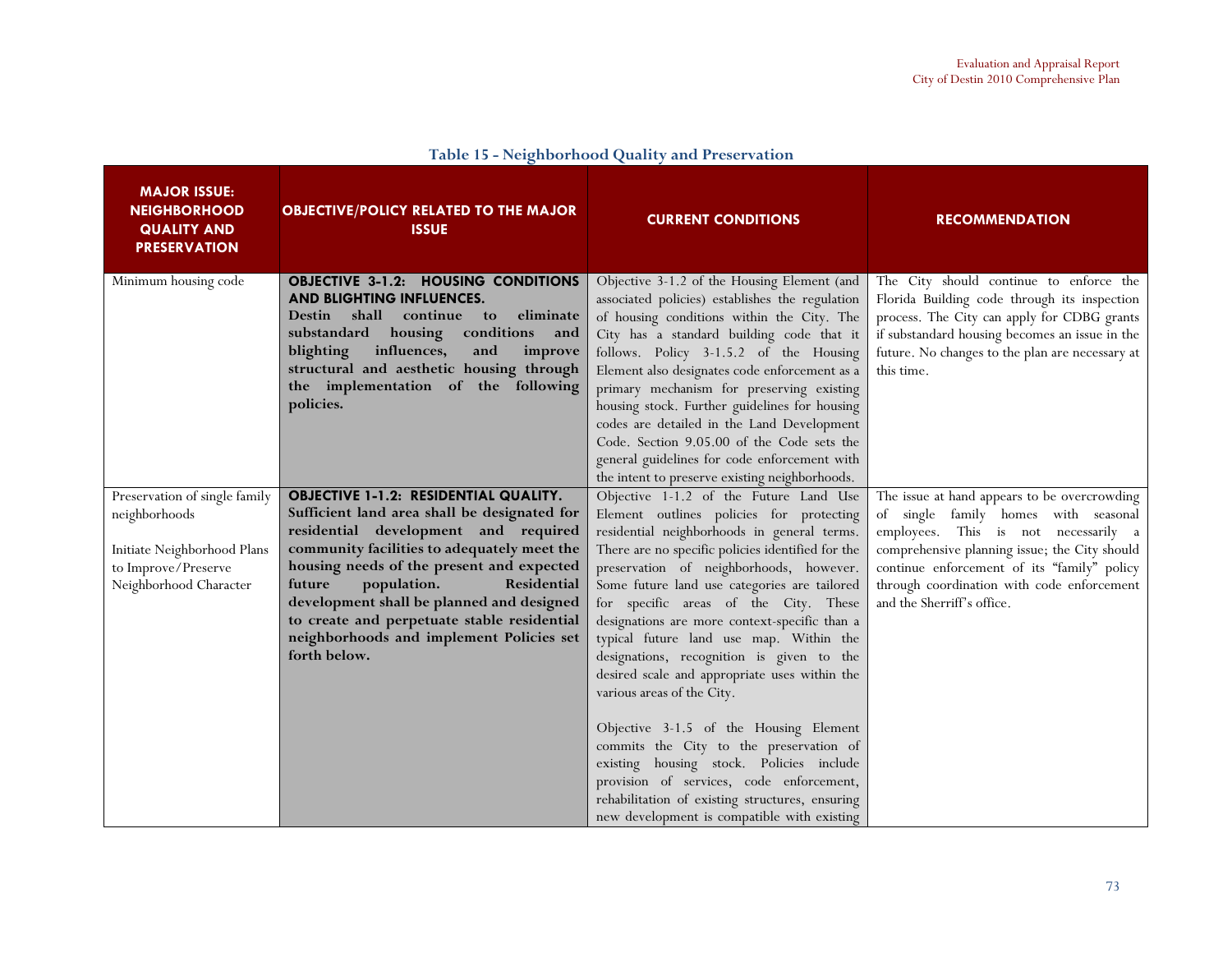| <b>MAJOR ISSUE:</b><br><b>NEIGHBORHOOD</b><br><b>QUALITY AND</b><br><b>PRESERVATION</b> | <b>OBJECTIVE/POLICY RELATED TO THE MAJOR</b><br><b>ISSUE</b>                                                                                                                                                                                                                                                                                                                                                                                                                                                                                                                                                                                                                                                                                                                                                                                                                                                                                                                                                                                                                                                                                                                                                                                                                                             | <b>CURRENT CONDITIONS</b>                                                                                                                                                                                                                                                                                                                                                                                                                                                                                                                                  | <b>RECOMMENDATION</b>                                                                                                       |
|-----------------------------------------------------------------------------------------|----------------------------------------------------------------------------------------------------------------------------------------------------------------------------------------------------------------------------------------------------------------------------------------------------------------------------------------------------------------------------------------------------------------------------------------------------------------------------------------------------------------------------------------------------------------------------------------------------------------------------------------------------------------------------------------------------------------------------------------------------------------------------------------------------------------------------------------------------------------------------------------------------------------------------------------------------------------------------------------------------------------------------------------------------------------------------------------------------------------------------------------------------------------------------------------------------------------------------------------------------------------------------------------------------------|------------------------------------------------------------------------------------------------------------------------------------------------------------------------------------------------------------------------------------------------------------------------------------------------------------------------------------------------------------------------------------------------------------------------------------------------------------------------------------------------------------------------------------------------------------|-----------------------------------------------------------------------------------------------------------------------------|
|                                                                                         |                                                                                                                                                                                                                                                                                                                                                                                                                                                                                                                                                                                                                                                                                                                                                                                                                                                                                                                                                                                                                                                                                                                                                                                                                                                                                                          | neighborhoods, and a survey and preservation<br>program for historic structures.                                                                                                                                                                                                                                                                                                                                                                                                                                                                           |                                                                                                                             |
| Preservation of the tree<br>canopy                                                      | Policy 5-1.7.1: Implementing Protection of<br>Vegetative Communities. Site design for<br>development<br>applications<br>shall give<br>priority to preserving areas with existing<br>mature trees and native vegetation before<br>replacing them with commercially-raised<br>plants and trees. Open space requirements<br>placed on site design shall be located in a<br>manner that protects existing trees and<br>native vegetation. The landscape standards<br>acceptable<br>planting<br>materials<br>and<br>incorporated<br>in<br>the<br>City's<br>Land<br>Development Code shall promote the use of<br>native plant species and prohibit the<br>planting of exotic plants known to create<br>nuisances. All open space areas where<br>existing trees and vegetation are not<br>preserved shall be replanted predominantly<br>with native trees and vegetation. Where<br>vegetative communities and marine habitats<br>cannot be preserved, a restoration plan<br>shall be prepared and implemented to<br>compensate for the loss of vegetation and to<br>enhance stabilization of fragile slopes<br>and/or<br>shorelines<br>impacted<br>by<br>development.<br>Policy 1-1.1.2: Landscaping, Buffering, Tree<br>Protection, and Open Space. Landscaping,<br>buffering and pervious open space shall be | The protection of existing trees is outlined in<br>Policy 5-1.7.1 of the Conservation Element<br>and Policy 1-1.1.2 of the Future Land Use<br>The Land Development Code<br>Element.<br>provides guidance through the landscape<br>regulations for new plantings in section<br>12.04.00. Section 2.05.00 requires a tree<br>survey be completed before the development<br>of a property. Removal of trees without the<br>proper permit is forbidden. There is an<br>emphasis throughout the Comprehensive Plan<br>on using native trees in all landscaping. | The City should continue to enforce its tree<br>protection ordinance. No changes to the Plan<br>are necessary at this time. |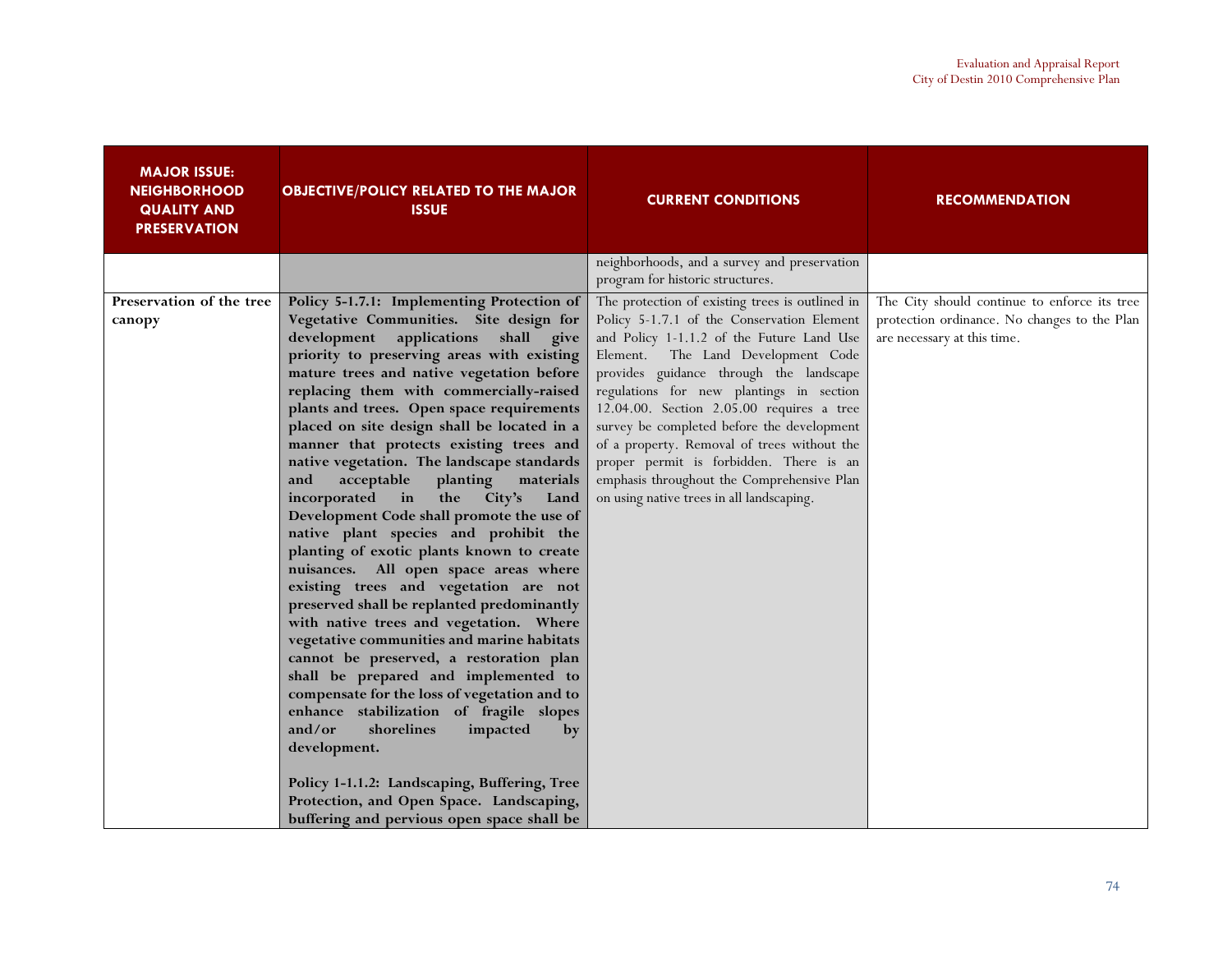| <b>MAJOR ISSUE:</b><br><b>NEIGHBORHOOD</b><br><b>QUALITY AND</b><br><b>PRESERVATION</b> | <b>OBJECTIVE/POLICY RELATED TO THE MAJOR</b><br><b>ISSUE</b>                           | <b>CURRENT CONDITIONS</b> | <b>RECOMMENDATION</b> |
|-----------------------------------------------------------------------------------------|----------------------------------------------------------------------------------------|---------------------------|-----------------------|
|                                                                                         | required in order to maintain, beautify,                                               |                           |                       |
|                                                                                         | and/or reinforce the established character<br>of stable residential and nonresidential |                           |                       |
|                                                                                         | areas, especially along the outer edges of                                             |                           |                       |
|                                                                                         | such areas. Open space, landscaping, and                                               |                           |                       |
|                                                                                         | buffering criteria shall require such                                                  |                           |                       |
|                                                                                         | improvements as retention of pervious                                                  |                           |                       |
|                                                                                         | open space; tree protection; the planting of                                           |                           |                       |
|                                                                                         | canopy trees, understory canopy, and                                                   |                           |                       |
|                                                                                         | shrubs; and installation of noise buffers as                                           |                           |                       |
|                                                                                         | may be required, including vegetated<br>berms with tree canopy, decorative             |                           |                       |
|                                                                                         | masonry walls or fences, and other                                                     |                           |                       |
|                                                                                         | appropriate screening and buffering                                                    |                           |                       |
|                                                                                         | techniques. Landscape plans shall be                                                   |                           |                       |
|                                                                                         | provided as an integral part of the overall                                            |                           |                       |
|                                                                                         | design of proposed new development and                                                 |                           |                       |
|                                                                                         | redevelopment in order to maintain and                                                 |                           |                       |
|                                                                                         | enhance the stability of stable residential                                            |                           |                       |
|                                                                                         | and nonresidential areas.                                                              |                           |                       |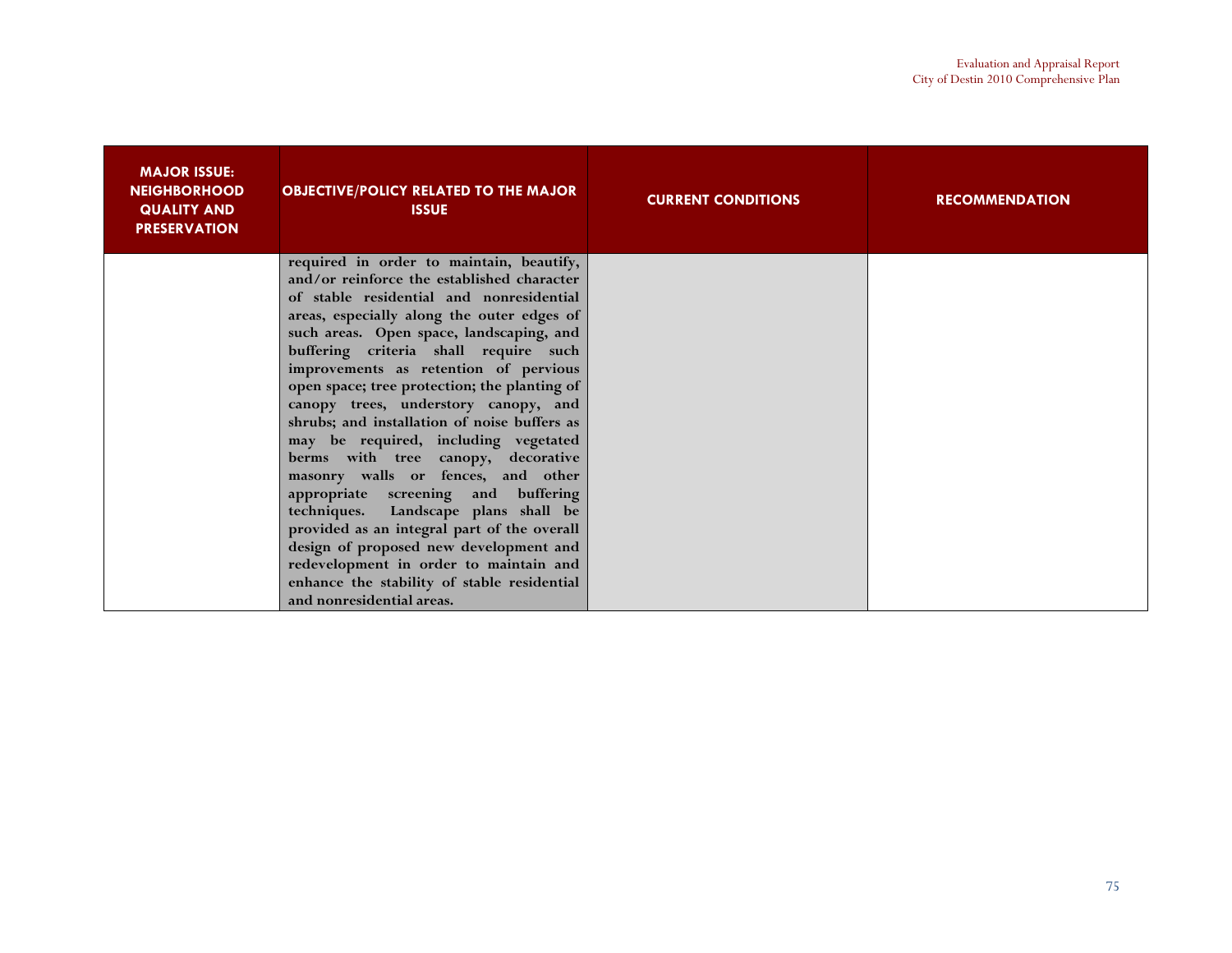| <b>MAJOR ISSUE</b><br><b>RECREATION</b><br><b>OPPORTUNITIES</b>                                                       | <b>OBJECTIVE/POLICY RELATED TO THE MAJOR</b><br><b>ISSUE</b>                                                                                                                                                                                                                                                                                                                                                                                                            | <b>CURRENT CONDITIONS</b>                                                                                                                                                                                                                                                                                                  | <b>RECOMMENDATION</b>                                                                                                                                                          |
|-----------------------------------------------------------------------------------------------------------------------|-------------------------------------------------------------------------------------------------------------------------------------------------------------------------------------------------------------------------------------------------------------------------------------------------------------------------------------------------------------------------------------------------------------------------------------------------------------------------|----------------------------------------------------------------------------------------------------------------------------------------------------------------------------------------------------------------------------------------------------------------------------------------------------------------------------|--------------------------------------------------------------------------------------------------------------------------------------------------------------------------------|
| Improve and promote<br>neighborhood parks<br>Promote "City Beautiful"<br>through parks                                | <b>OBJECTIVE 7-1.4: ADEQUATE RECREATION</b><br><b>FACILITIES AND PARK DESIGN.</b><br>Recreation space and facilities shall be<br>designed and installed to meet a quality and<br>standards acceptable to the City of Destin.<br>The following policies shall be used to<br>measure the quality of recreation facilities,<br>equipment and design accepted by the City.                                                                                                  | The City has several parks that are designed to<br>be sensitive to the environmental conditions of<br>the site, such as Mattie Kelley park. The City's<br>website contains a location map of all beach<br>access points, but not of other City parks.                                                                      | No changes to the comprehensive plan are<br>recommended at this time. However, the City<br>could add a parks and recreation map to its<br>website to promote the City's parks. |
| Improve access to<br>waterfront accesses:<br>• Transit service<br>• Bicycle paths<br>· Parking (bicycles and<br>cars) | <b>OBJECTIVE 7-1.3:</b><br><b>PARKS AND BEACH</b><br><b>ACCESSIBLITY.</b><br>All public parks and recreational facilities<br>shall be designed to promote pedestrian<br>and bicycle activity, minimize automobile<br>impacts, and accommodate access for<br>handicapped and elderly residents.                                                                                                                                                                          | The City has adopted two Multimodal<br>transportation districts, where developers are<br>required to provide multimodal improvements<br>such as bike racks, bus shelters, easements for<br>bus stops, etc. Additionally, the City has<br>funding allocated in its CIP for additional<br>transit and sidewalk improvements. | No changes to the plan are recommended.                                                                                                                                        |
| Provide amenities at<br>waterfront accesses:<br>• Restrooms<br>• Allowed uses signs                                   | <b>OBJECTIVE 7-1.6: FISCAL MANAGEMENT</b><br>FOR THE PROVISION OF NEW RECREATION<br><b>MAINTENANCE</b><br><b>FACILITIES</b><br><b>AND</b><br><b>OF</b><br><b>EXISTING PARKS.</b><br>Adequate funding mechanisms and fiscal<br>management programs shall be in place to<br>assure that recreation facilities remain<br>available through proper maintenance and<br>to assure that new development pays for<br>costs to provide parks and facilities which<br>it demands. | The City is currently considering an impact fee<br>for beach access points. Although the<br>comprehensive plan does not specifically state<br>what improvements the City shall make to<br>existing parks, it can consider the use of<br>impact fees for the construction of restrooms<br>and signage.                      | No changes to the comprehensive plan are<br>recommended at this time.                                                                                                          |

#### Table 16 – Recreational Opportunities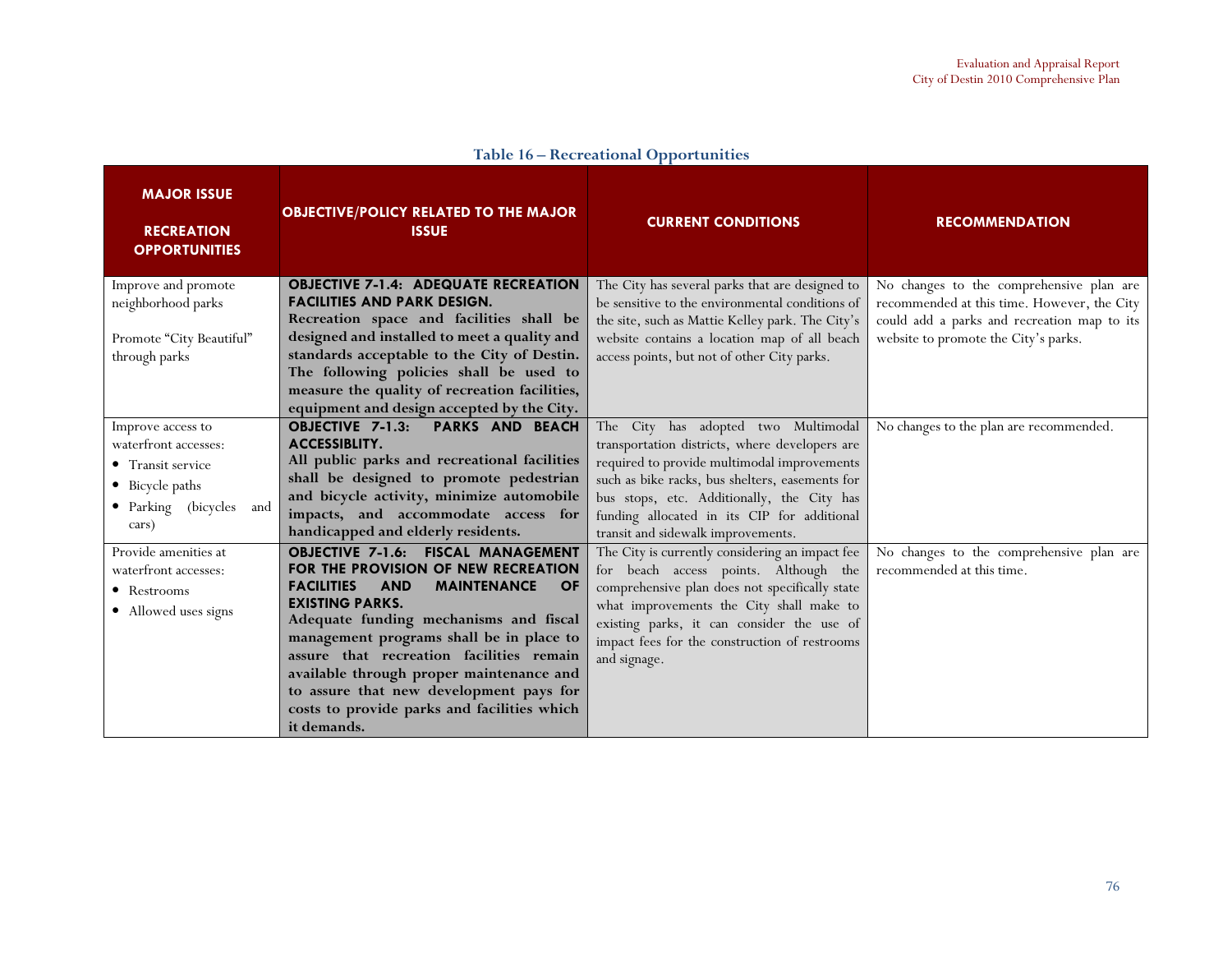| <b>MAJOR ISSUE</b><br><b>RECREATION</b><br><b>OPPORTUNITIES</b>         | <b>OBJECTIVE/POLICY RELATED TO THE MAJOR</b><br><b>ISSUE</b>                                                                                                                                                                                                                                                                                                                                                                                                                                                                                        | <b>CURRENT CONDITIONS</b>                                                                                                                                                                                                                     | <b>RECOMMENDATION</b>                                                                                                                                                                                                                                                                                                                                                                                                                                                                                                                                                                                                                       |
|-------------------------------------------------------------------------|-----------------------------------------------------------------------------------------------------------------------------------------------------------------------------------------------------------------------------------------------------------------------------------------------------------------------------------------------------------------------------------------------------------------------------------------------------------------------------------------------------------------------------------------------------|-----------------------------------------------------------------------------------------------------------------------------------------------------------------------------------------------------------------------------------------------|---------------------------------------------------------------------------------------------------------------------------------------------------------------------------------------------------------------------------------------------------------------------------------------------------------------------------------------------------------------------------------------------------------------------------------------------------------------------------------------------------------------------------------------------------------------------------------------------------------------------------------------------|
| Acquire new waterfront<br>accesses:<br>$\bullet$ Beach<br>$\bullet$ Bay | OBJECTIVE 7-1.1: SYSTEM OF PARKS AND<br><b>RECREATION.</b><br>The City shall on an annual basis and prior<br>to adoption of the annual capital budget,<br>review the need for new recreation sites,<br>beach and shoreline access points, and<br>recreation facilities. The analysis shall be<br>predicated on data, standards, and policies<br>contained in the Comprehensive Plan. The<br>shall<br>directed<br>analysis<br>be<br>toward<br>maintaining a system of recreational sites<br>and facilities that are responsive to user<br>needs.     | Policies 7-1.1.7-1.1.0 states that the City shall<br>obtain a total of seven additional access points<br>by 2010. The City has acquired two parcels<br>since the adoption of the plan, one on Destin<br>Harbor and one on the Gulf of Mexico. | The City currently has \$2.5 million allocated<br>to land acquisition for waterfront access.<br>Additionally, the City is currently updating its<br>parks impact fee ordinance, raising the fee to<br>cover the cost of needed improvements. The<br>City should closely monitor the amounts<br>collected. Due to the significant drop in<br>building permits issued and the fact that the<br>ROSE is an optional element, the City may<br>consider lowering its access point level of<br>service, or extending the date in which the<br>City expects to complete these acquisitions to<br>2015.<br>No changes are recommended at this time. |
| Pursue special use parks:<br>$\bullet$ Dog park<br>• Dog-friendly beach | <b>OBJECTIVE 7-1.1: SYSTEM OF PARKS AND</b><br><b>RECREATION.</b><br>The City shall on an annual basis and prior<br>to adoption of the annual capital budget,<br>review the need for new recreation sites,<br>beach and shoreline access points, and<br>recreation facilities. The analysis shall be<br>predicated on data, standards, and policies<br>contained in the Comprehensive Plan. The<br>shall<br>be directed<br>analysis<br>toward<br>maintaining a system of recreational sites<br>and facilities that are responsive to user<br>needs. | The City currently does not have money<br>allocated for a dog park in its five year capital<br>improvements plan.                                                                                                                             | Amend the five year CIP to include a dog<br>park.                                                                                                                                                                                                                                                                                                                                                                                                                                                                                                                                                                                           |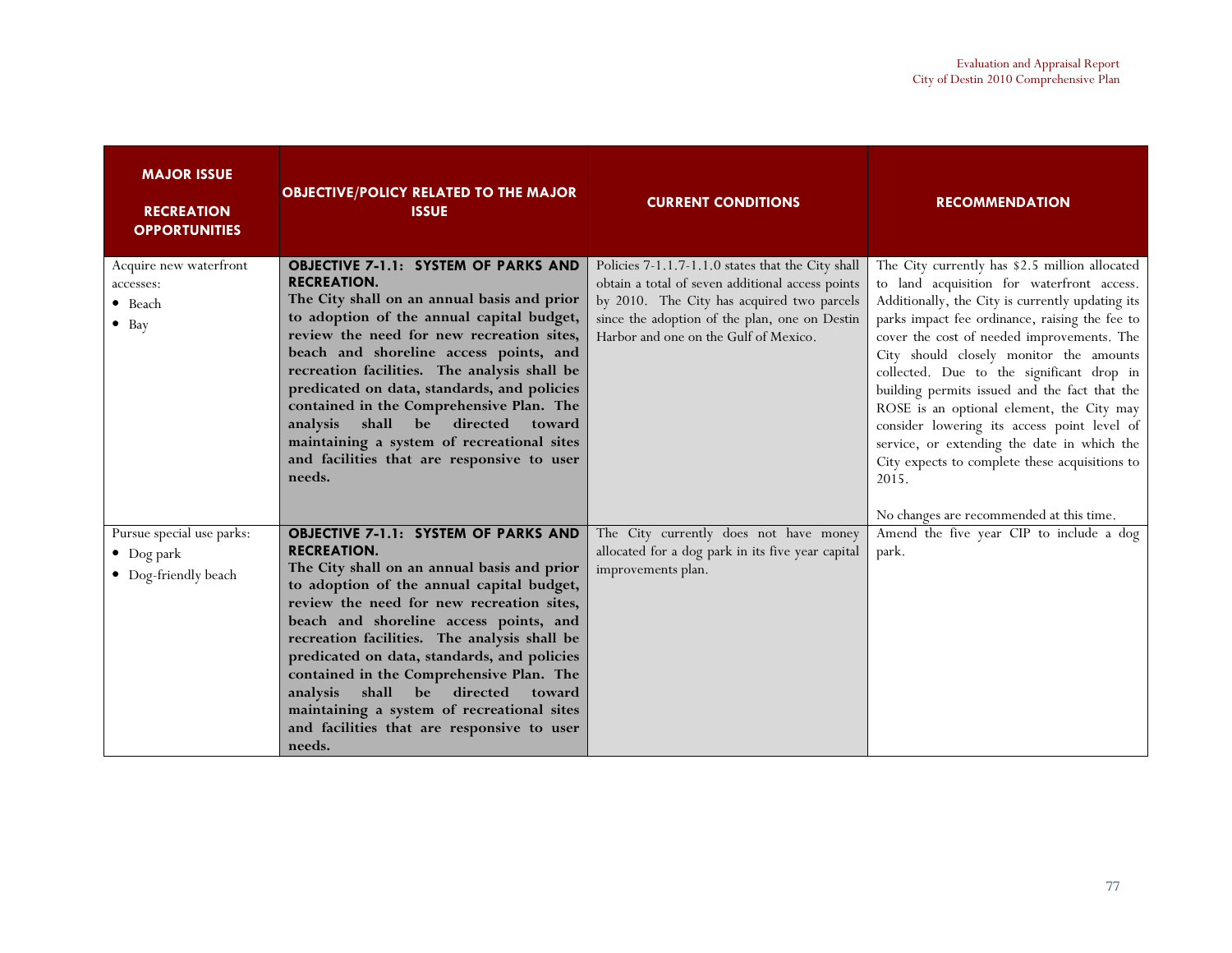| <b>MAJOR ISSUE</b><br><b>RECREATION</b><br><b>OPPORTUNITIES</b>                  | <b>OBJECTIVE/POLICY RELATED TO THE MAJOR</b><br><b>ISSUE</b>                                                                                                                                                                                                                                                                                                                                                                                                                                                                                           | <b>CURRENT CONDITIONS</b>                                                                                                                                                                                                                                                                                                                                                                                                                                                                                                                                                       | <b>RECOMMENDATION</b>                                                                                                                                                                                                                                                                                                                                                                                    |
|----------------------------------------------------------------------------------|--------------------------------------------------------------------------------------------------------------------------------------------------------------------------------------------------------------------------------------------------------------------------------------------------------------------------------------------------------------------------------------------------------------------------------------------------------------------------------------------------------------------------------------------------------|---------------------------------------------------------------------------------------------------------------------------------------------------------------------------------------------------------------------------------------------------------------------------------------------------------------------------------------------------------------------------------------------------------------------------------------------------------------------------------------------------------------------------------------------------------------------------------|----------------------------------------------------------------------------------------------------------------------------------------------------------------------------------------------------------------------------------------------------------------------------------------------------------------------------------------------------------------------------------------------------------|
| Regulate beach vending                                                           | N/A                                                                                                                                                                                                                                                                                                                                                                                                                                                                                                                                                    | Currently, "beach vending" is regulated by a<br>permitting process specified in the Land<br>Development Code; however, specific uses,<br>such as jet-ski, parasail, kayak, small sail boat,<br>beach chair/umbrella rentals and other rentals<br>are uses that are not specified in the Code.<br>The LDC does allow for use "532 rental and<br>leasing services" which in general covers the<br>uses mentioned previously.                                                                                                                                                      | The City should consider adding "beach<br>vendor" uses to appropriate FLU categories in<br>the Future Land Use Element, particularly the<br>Crystal Beach Resort (CBR), Gulf Resort<br>Mixed Use (GRMU), and Holiday Isle Mixed<br>Use (HIMU) districts. It should also consider<br>amending the LDC to include use "532292<br>Recreational Goods Rental" in the CBR,<br>GRMU and HIMU zoning districts. |
| Maintain Joe's Bayou boat<br>ramp                                                | <b>OBJECTIVE 7-1.1: SYSTEM OF PARKS AND</b><br><b>RECREATION.</b><br>The City shall on an annual basis and prior<br>to adoption of the annual capital budget,<br>review the need for new recreation sites,<br>beach and shoreline access points, and<br>recreation facilities. The analysis shall be<br>predicated on data, standards, and policies<br>contained in the Comprehensive Plan. The<br>shall<br>be<br>directed<br>analysis<br>toward<br>maintaining a system of recreational sites<br>and facilities that are responsive to user<br>needs. | Policy 7-1.1.10 states: "Improve Existing<br>Access Points to Joe's Bayou. The City shall<br>continue its efforts to improve facilities at<br>under-improved or unimproved access points<br>to Joe's Bayou. Currently undeveloped access<br>points within residential areas, such as City-<br>owned property along the 4 <sup>th</sup> and 6 <sup>th</sup> Street<br>rights-of-way, shall be designed to serve<br>neighborhoods as<br>"walk-to"<br>adjacent<br>neighborhood parks or passive recreation<br>space".<br>As of this date, this policy has not been<br>implemented. | Amend the five-year CIP to include this<br>project.                                                                                                                                                                                                                                                                                                                                                      |
| Preserve unique<br>recreational resources:<br>• Harbor Beach<br>• Norriego Point | <b>OBJECTIVE 7-1.2: PROTECT OPEN SPACE</b><br>SYSTEMS.<br>Open space shall be protected by enforcing<br>open space standards set forth within the<br>Comprehensive Plan and through the<br>designation of public open space areas.                                                                                                                                                                                                                                                                                                                     | The City currently coordinates with the<br>Florida Department of Environmental<br>Protection (DEP), the U.S. Corps of<br>Engineers, and other state agencies regarding<br>the preservation of publicly owned lands at<br>Norriego Point as an open space and<br>conservation area. Norriego Point is currently<br>designated as Conservation on the FLUM and<br>the City does not intend to change that                                                                                                                                                                         | No changes are recommended.                                                                                                                                                                                                                                                                                                                                                                              |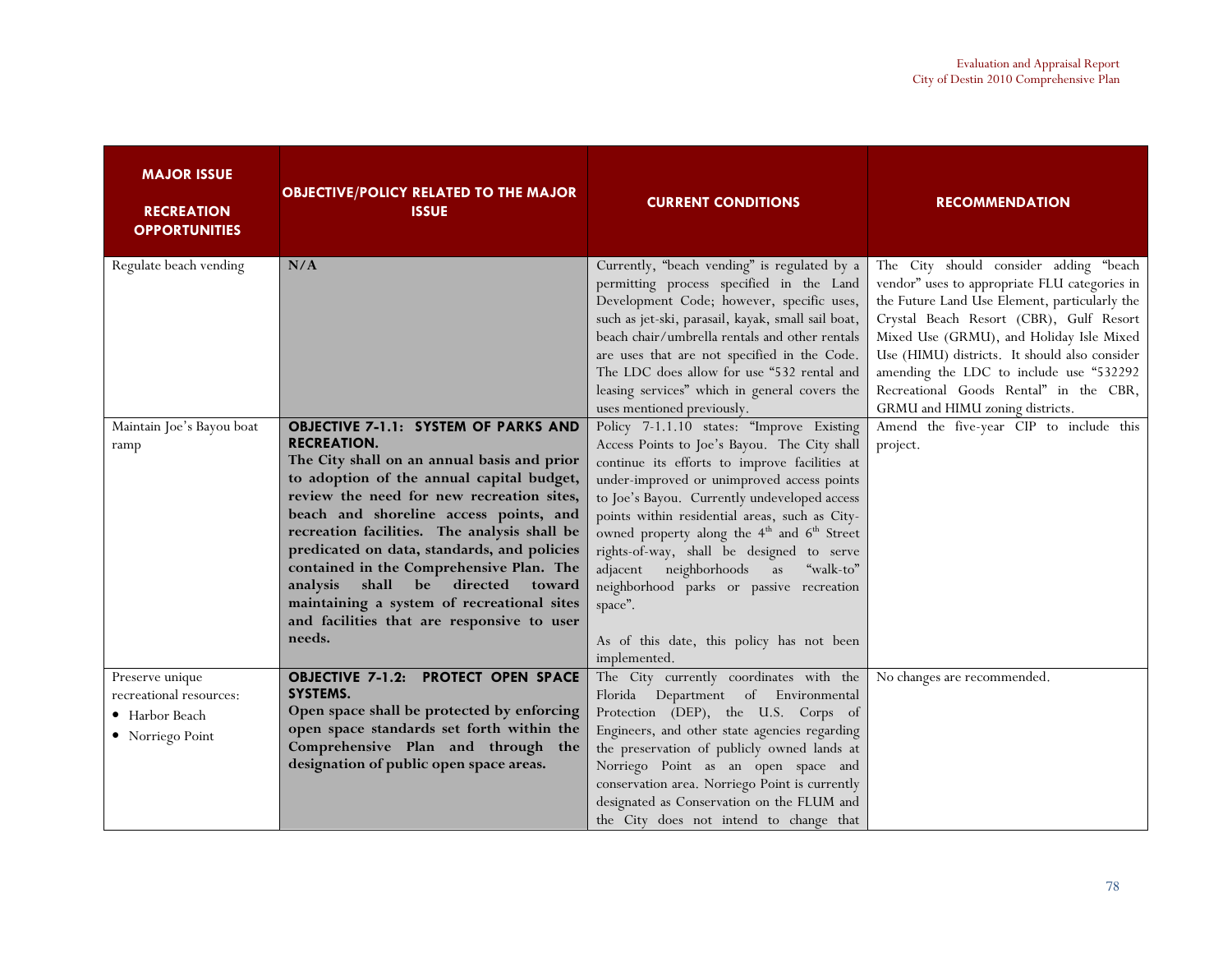| <b>MAJOR ISSUE</b><br><b>RECREATION</b><br><b>OPPORTUNITIES</b> | <b>OBJECTIVE/POLICY RELATED TO THE MAJOR</b><br><b>ISSUE</b> | <b>CURRENT CONDITIONS</b>                                                                | <b>RECOMMENDATION</b>                       |
|-----------------------------------------------------------------|--------------------------------------------------------------|------------------------------------------------------------------------------------------|---------------------------------------------|
|                                                                 |                                                              | designation.                                                                             |                                             |
|                                                                 |                                                              | To date, the area has been preserved. It is<br>classified as "conservation" on the FLUM. |                                             |
|                                                                 |                                                              |                                                                                          |                                             |
| Facilitate completion of                                        | No objective exists in the Plan to address                   | Destin Family YMCA opened on August 24,                                                  | No changes are necessary as the project has |
| <b>YMCA</b>                                                     | this concern.                                                | 2007.                                                                                    | been completed.                             |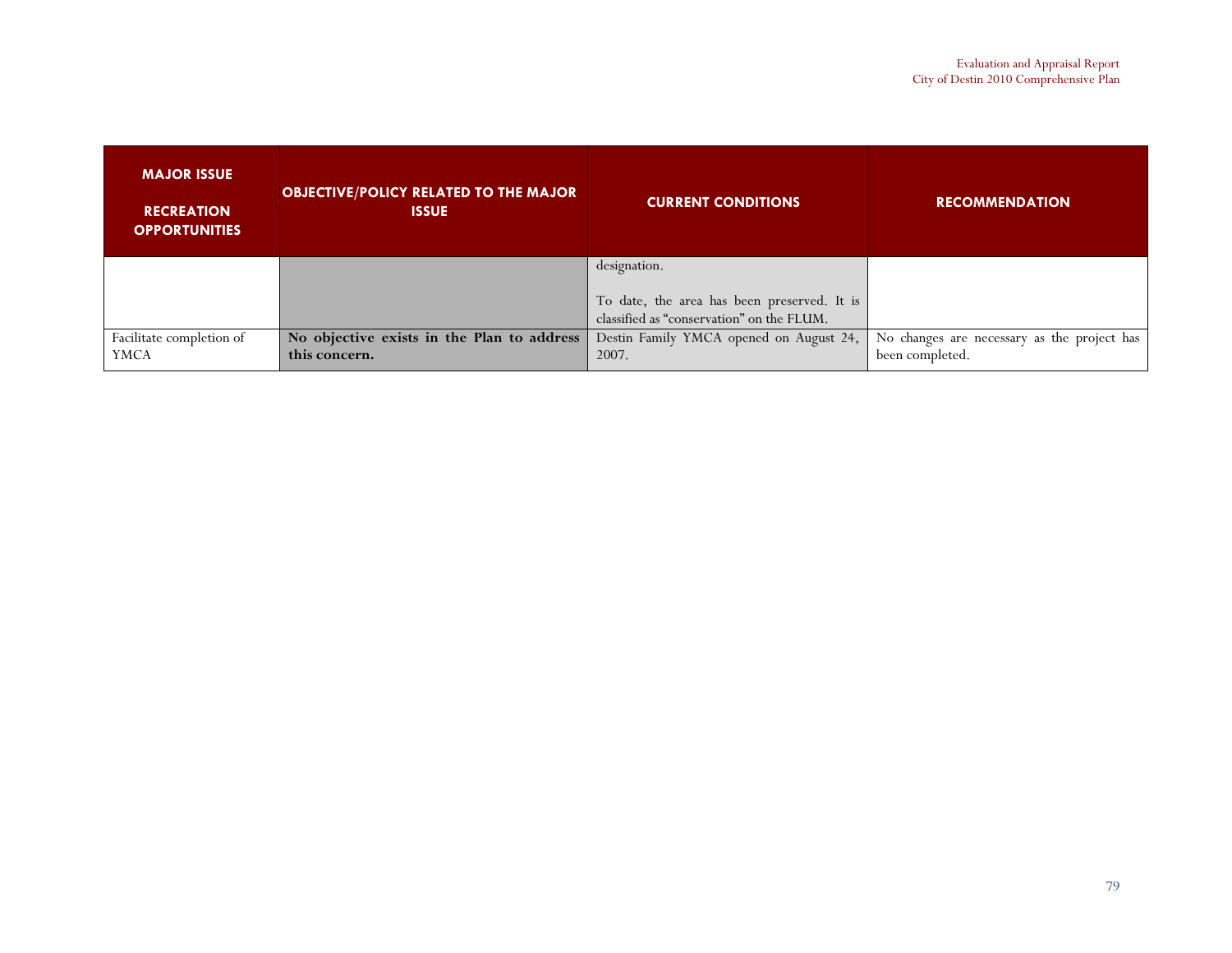|  | Table 2 – Community Partnerships |
|--|----------------------------------|
|  |                                  |

| <b>MAJOR ISSUE</b><br><b>COMMUNITY</b><br><b>PARTNERSHIPS</b>                      | <b>OBJECTIVE/POLICY RELATED TO THE MAJOR</b><br><b>ISSUE</b>                                                                                                                                                                                                                                                                                                                                                                                                                                                                                                                            | <b>CURRENT CONDITIONS</b>                                                                                                                                                                                                                | <b>RECOMMENDATION</b>                                                                                                                                                                          |
|------------------------------------------------------------------------------------|-----------------------------------------------------------------------------------------------------------------------------------------------------------------------------------------------------------------------------------------------------------------------------------------------------------------------------------------------------------------------------------------------------------------------------------------------------------------------------------------------------------------------------------------------------------------------------------------|------------------------------------------------------------------------------------------------------------------------------------------------------------------------------------------------------------------------------------------|------------------------------------------------------------------------------------------------------------------------------------------------------------------------------------------------|
| <b>Encourage Annexations</b>                                                       | Policy 1-3.4.9: Prepare Annexation Study.<br>Within two years from Plan adoption, the<br>City of Destin shall prepare an annexation<br>study that analyzes development potential<br>within the City of Destin urban area,<br>including the unincorporated enclaves and<br>the unincorporated urban fringe.                                                                                                                                                                                                                                                                              | The annexation plan was completed early,<br>during the timeframe that staff was preparing<br>the comprehensive plan.                                                                                                                     | Amend Policy 1-3.4.9 to include annexation<br>strategies from the annexation study.                                                                                                            |
| Maintain a local skilled labor<br>force                                            | <b>OBJECTIVE 3-1.1:</b><br><b>PROVIDE ADEQUATE</b><br><b>AFFORDABLE</b><br><b>HOUSING</b><br>AND<br><b>FOR</b><br><b>CURRENT AND FUTURE POPULATIONS.</b><br>Destin shall develop programs<br>and<br>strategies to achieve adequate, affordable<br>and safe housing for current and future<br>populations by maintaining a sufficient<br>ratio of affordable housing each year for<br>year-round residents and for workers<br>supporting the local economy.                                                                                                                              | According to the 2000 census, the City boasts<br>high school and college graduation rates much<br>higher than the national average. The<br>challenge for the City is to keep this higher-<br>educated population living within the City. | There are several policy changes that can assist<br>the City with providing for workforce<br>housing. Please see the recommendations<br>under the Affordable Workforce housing<br>major issue. |
| Accommodate community-<br>serving businesses<br>• Contractors<br>• Repair services | Policy 1-2.3.3: Commercial Trades and<br>Services (CTS). The "CTS" designation is<br>small<br>intended to accommodate<br>to<br>moderate<br>higher<br>sized<br>intensity<br>services related<br>commercial<br>to<br>the<br>construction industry, machine and other<br>power equipment, durable goods repair<br>and service, warehousing, boat repair and<br>service, vehicle service and repair, and<br>similar commercial trades and services.<br>These type uses are generally concentrated<br>in the western part of the City, along<br>Mountain Drive as delineated on the<br>FLUM. | Currently, there are only 7.6 acres of vacant<br>land in this land use category.                                                                                                                                                         | To accommodate these land uses, the City<br>should consider amending the Future Land<br>Use Element to permit trades in the Industrial<br>land use categories.                                 |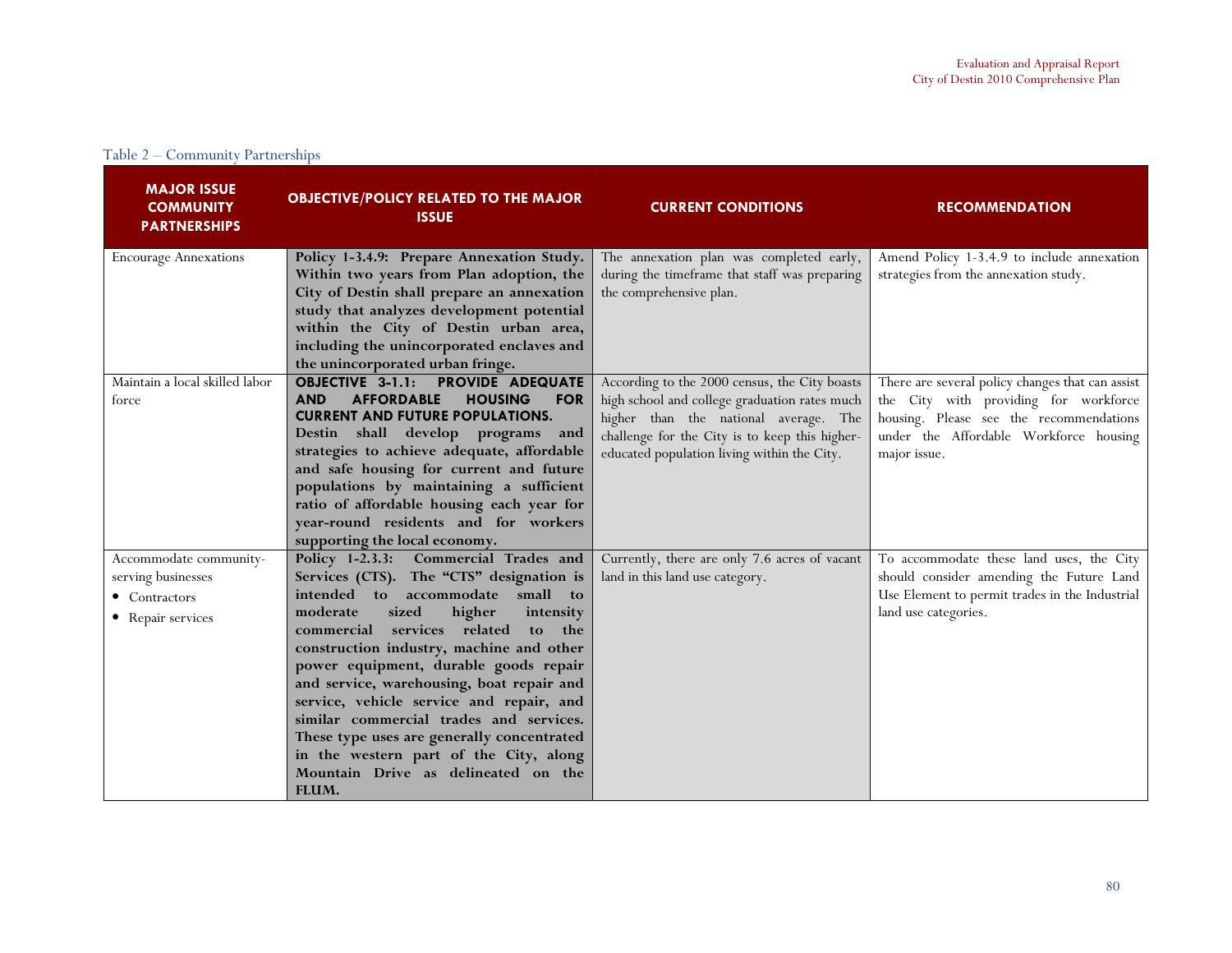| <b>MAJOR ISSUE</b><br><b>COMMUNITY</b><br><b>PARTNERSHIPS</b> | <b>OBJECTIVE/POLICY RELATED TO THE MAJOR</b><br><b>ISSUE</b>                                                                                                                                                                                                                                                                                                                                                                                                                                                                                                                                                                                                                                                                                                                                                                                                                                                                                                                                                                                                                                                                                                                                                                                                                                                                                                                                                                                                                      | <b>CURRENT CONDITIONS</b>                                                                                                                                                                                                                                                                                                                                                                                                                                                                                                                              | <b>RECOMMENDATION</b>                                                                                                                                                                                                                                                                                                                                                                                                                                                                                                                                                                                                                                                                                                                                                                                                                                                                              |
|---------------------------------------------------------------|-----------------------------------------------------------------------------------------------------------------------------------------------------------------------------------------------------------------------------------------------------------------------------------------------------------------------------------------------------------------------------------------------------------------------------------------------------------------------------------------------------------------------------------------------------------------------------------------------------------------------------------------------------------------------------------------------------------------------------------------------------------------------------------------------------------------------------------------------------------------------------------------------------------------------------------------------------------------------------------------------------------------------------------------------------------------------------------------------------------------------------------------------------------------------------------------------------------------------------------------------------------------------------------------------------------------------------------------------------------------------------------------------------------------------------------------------------------------------------------|--------------------------------------------------------------------------------------------------------------------------------------------------------------------------------------------------------------------------------------------------------------------------------------------------------------------------------------------------------------------------------------------------------------------------------------------------------------------------------------------------------------------------------------------------------|----------------------------------------------------------------------------------------------------------------------------------------------------------------------------------------------------------------------------------------------------------------------------------------------------------------------------------------------------------------------------------------------------------------------------------------------------------------------------------------------------------------------------------------------------------------------------------------------------------------------------------------------------------------------------------------------------------------------------------------------------------------------------------------------------------------------------------------------------------------------------------------------------|
| Add community facilities<br>• High school<br>· Hospital       | <b>OBJECTIVE 1-2.9: SCHOOL SITING.</b><br>The FLUM shall accommodate schools at<br>locations that minimize impacts to adjacent<br>residential land use, that provide safe and<br>efficient access to school sites, and that<br>create compatibility between the size (mass<br>and height) of the school facility and<br>adjacent residential land uses.<br>Policy 1-2.9.1:<br>Suitable Locations for<br>Schools. Schools shall be located where a<br>school type will be compatible with the<br>following FLUM designations situated<br>outside of a Coastal High Hazard Area (as<br>defined within the Comprehensive Plan):<br>· Elementary schools (i.e., primary<br>and<br>intermediate):<br>Institutional<br>or<br>Residential/Office/Institutional Mixed<br><b>Use</b><br>District. A site should contain a minimum of<br>ten (10) acres and shall have public water and<br>sewer facilities.<br>· Secondary schools (i.e., middle and high):<br>Institutional or Residential/Office/Institutional<br>Mixed Use District. A site should contain a<br>minimum of twenty-five (25) acres, shall be<br>located with direct access to a collector or<br>arterial roadway without school-related traffic<br>impacting local roads servicing residential<br>neighborhoods, and shall have public water and<br>sewer facilities. A school site shall contain<br>sufficient acreage to accommodate landscaping<br>and/or buffer walls adjacent to any abutting<br>residential areas. | There is not enough vacant institutional land<br>assembled within City limits to allow for a<br>high school or small full service hospital under<br>the current FLU regulations regarding lot<br>size, height and/or floor area ratio.<br>Additionally, the draft Okaloosa County<br>Public School Facilities Element states that the<br>current high school that serves the City (in<br>Fort Walton Beach) is operating under<br>capacity, and predicts a decrease in student<br>population within this planning area over the<br>next several years. | For a hospital: The City should consider<br>allowing a greater floor area ratio and height<br>for medical facilities in the ROI and<br>Institutional FLU categories.<br>For a high school: The City should continue to<br>coordinate with Okaloosa County in<br>monitoring the permanent resident population<br>to ensure that public school facilities are<br>meeting its target level of service. If the<br>permanent resident population with school<br>age children rises, the City may consider a<br>requiring the dedication of land for a high<br>school prior to the issuance of a large scale<br>development order.<br>The City may also want to consider<br>coordinating with neighboring<br>Walton<br>County to consider the location of a High<br>School in proximity to the City, but not<br>necessarily within City limits, to serve the<br>student population in and around Destin. |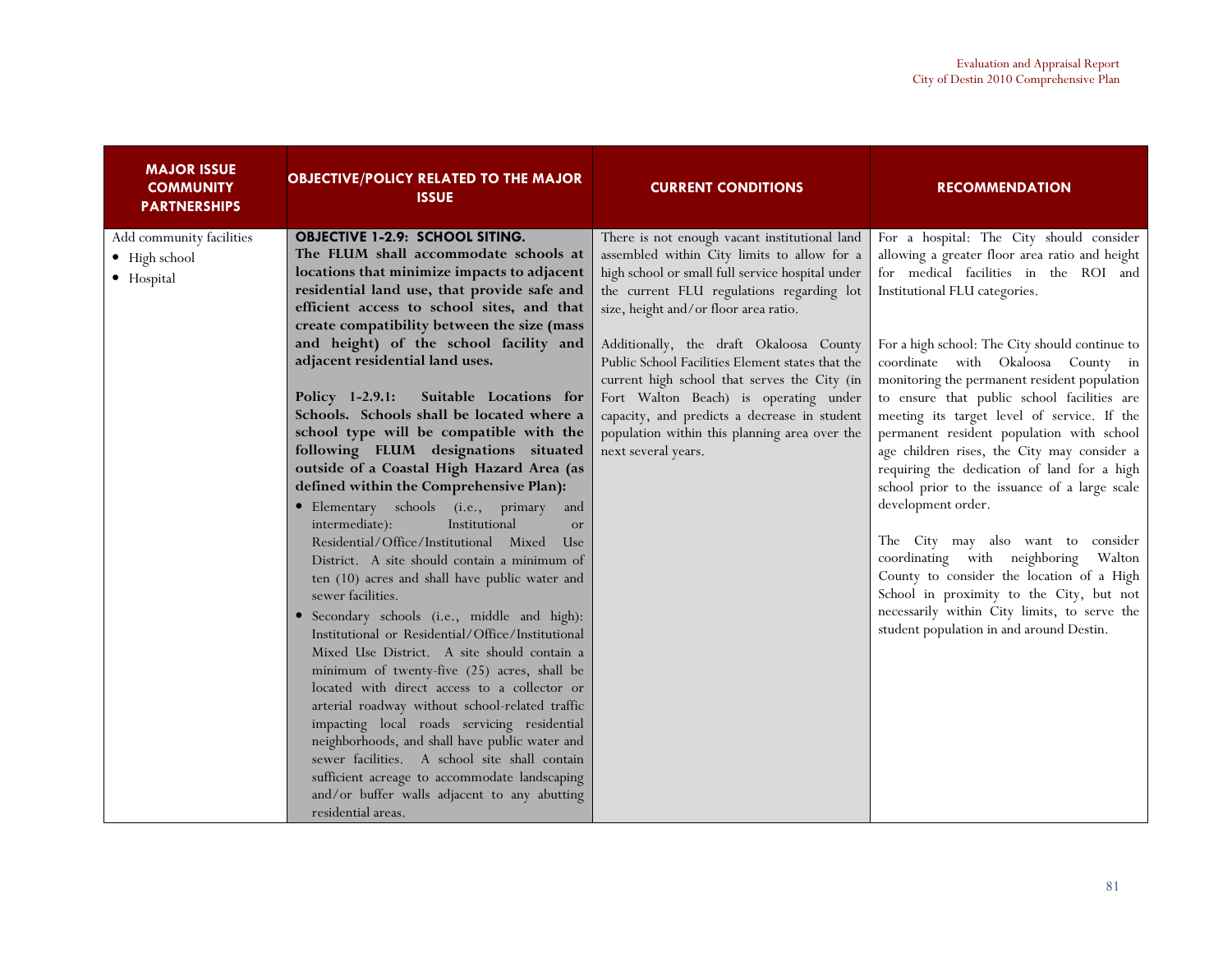| <b>MAJOR ISSUE</b><br><b>COMMUNITY</b><br><b>PARTNERSHIPS</b>       | <b>OBJECTIVE/POLICY RELATED TO THE MAJOR</b><br><b>ISSUE</b>                                                                                                                                                                                                                                                                                                                                                                                                                                             | <b>CURRENT CONDITIONS</b>                                                                                                                                                                                                                                                                                                                                                                                                                                | <b>RECOMMENDATION</b>                                                                                                                                                                                           |
|---------------------------------------------------------------------|----------------------------------------------------------------------------------------------------------------------------------------------------------------------------------------------------------------------------------------------------------------------------------------------------------------------------------------------------------------------------------------------------------------------------------------------------------------------------------------------------------|----------------------------------------------------------------------------------------------------------------------------------------------------------------------------------------------------------------------------------------------------------------------------------------------------------------------------------------------------------------------------------------------------------------------------------------------------------|-----------------------------------------------------------------------------------------------------------------------------------------------------------------------------------------------------------------|
|                                                                     | Policy 1-1.5.2: Land Use Controls. The City<br>shall enforce appropriate land use controls<br>applicable to public and semi-public land<br>Public and semi-public facilities<br>uses.<br>include public schools; health care<br>facilities, such as hospitals, medical offices,<br>adult life care facilities, similar facilities;<br>emergency, police, and fire services;<br>drainage facilities; water and wastewater<br>facilities,<br>and<br>similar<br>institutions<br>promoting a public purpose. |                                                                                                                                                                                                                                                                                                                                                                                                                                                          |                                                                                                                                                                                                                 |
| Establish a solid waste<br>recycling program for<br>commercial uses | Policy 4-3.1.6: Participation in Recycling<br>Programs. The City shall participate in the<br>Okaloosa County recycling program or<br>require the City's franchised collector to<br>achieve equivalent recycling efforts so that<br>a reduction in the solid waste stream going<br>to landfills or the transfer station is<br>achieved. Note: The program is designed<br>to remove at least 30% of the solid waste<br>from the waste stream.                                                              | According to Waste Management, recycling is<br>currently available for commercial properties.                                                                                                                                                                                                                                                                                                                                                            | No changes to the plan are necessary;<br>However, the City should update the<br>information on its website to inform citizens<br>that recycling is available for both residential<br>and commercial properties. |
| Promote city achievements                                           | n/a                                                                                                                                                                                                                                                                                                                                                                                                                                                                                                      | This is a program the city can accomplish<br>through the publication of its newsletter<br>and/or additions to the City's website.                                                                                                                                                                                                                                                                                                                        | No changes to the plan are necessary.                                                                                                                                                                           |
| <b>Support Community</b><br>Redevelopment Areas                     | Policy 1-1.3.3:<br>Major Mixed Use and<br>Commercial Activity Centers. 2. CRA and<br>Main Street Town Center. The City shall<br>promote the image, function, and design of<br>the Community Redevelopment Area Main<br>Street Town Center, a planned pedestrian-<br>oriented mixed use center of employment,<br>commerce, city center living, as well as<br>civic and cultural enrichment. As part of<br>this initiative the City shall implement the                                                    | The adopted future land use plan concepts for<br>the CRA have been integrated into the<br>Comprehensive Plan and have been<br>incorporated into the FLUM. In addition, the<br>Transportation Element has incorporated<br>street and transit improvements that reinforce<br>CRA Plan goals, objectives, and Policies. The<br>Town Center, as delineated on the FLUM,<br>has been designated as a focal point for<br>reinvestment in a community mixed use | No changes to the plan are needed at this<br>The City should continue to fund<br>time.<br>capital improvements within the CRA.                                                                                  |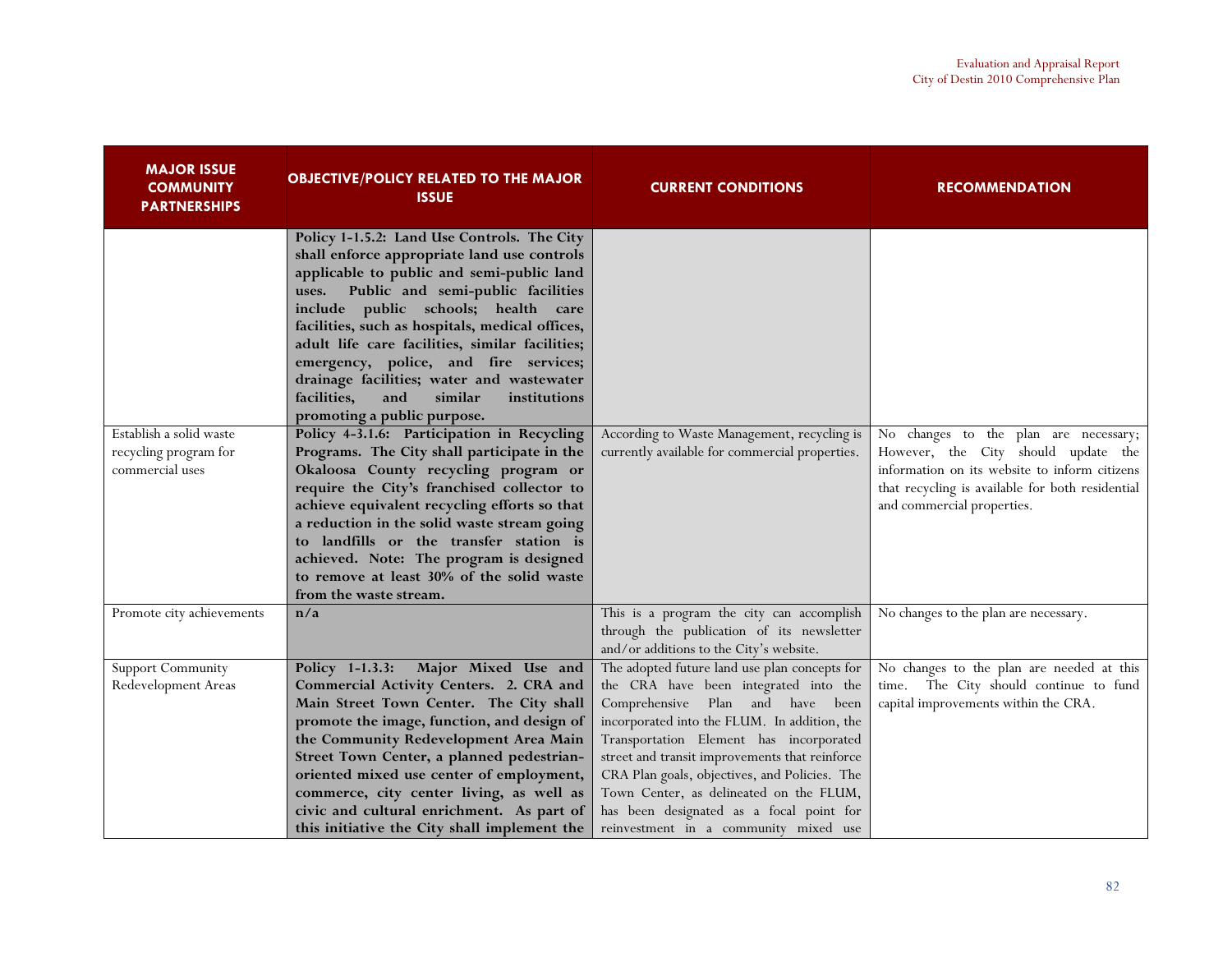| <b>MAJOR ISSUE</b><br><b>COMMUNITY</b><br><b>PARTNERSHIPS</b>            | <b>OBJECTIVE/POLICY RELATED TO THE MAJOR</b><br><b>ISSUE</b>                                                                                                                                                                                                                                                                                                                                                                                                                                                                                                                                                                                                                                                                                                       | <b>CURRENT CONDITIONS</b>                                                                                                                                                                | <b>RECOMMENDATION</b> |
|--------------------------------------------------------------------------|--------------------------------------------------------------------------------------------------------------------------------------------------------------------------------------------------------------------------------------------------------------------------------------------------------------------------------------------------------------------------------------------------------------------------------------------------------------------------------------------------------------------------------------------------------------------------------------------------------------------------------------------------------------------------------------------------------------------------------------------------------------------|------------------------------------------------------------------------------------------------------------------------------------------------------------------------------------------|-----------------------|
|                                                                          | adopted Community Redevelopment Plan,<br>including the tax increment finance<br>program and a regulatory program that<br>assists in implementing:<br>• Grid street system that enhances access to and<br>with the Town Center and sub-areas of the<br>CRA.<br>· Design criteria that incorporate pedestrian and<br>streetscape amenities, criteria for achieving the<br>form, function, and design promoted in the<br>adopted Community Redevelopment Plan.<br>• Transit system that links the Town Center with<br>the Harbor area, major center of activity along<br>the Emerald Coast Parkway corridor, and other<br>activity centers that generate patrons who seek<br>the Town Center and Harbor areas for leisure<br>activities, shopping, and/or employment. | commercial center anchored by the Main<br>Street Corridor.<br>City is nearing completion of<br>The<br>reconstruction of Main Street to include a<br>multi-use path and a wider sidewalk. |                       |
| Preserve local heritage,<br>community cohesiveness and<br>sense of place | <b>OBJECTIVE 1-1.1:</b><br><b>URBAN</b><br><b>DESIGN</b><br><b>PRINCIPLES.</b><br>Within one year from Plan adoption, the<br>Land Development Code (LDC) shall be<br>amended to implement the following<br>criteria for promoting compatibility<br>between and among land uses, community<br>appearance, and natural amenities that<br>shall be used in the site plan review<br>process. The criteria shall provide an<br>objective basis for managing development<br>consistent with accepted urban design<br>principles and practices.                                                                                                                                                                                                                           | The City amended its LDC to include basic<br>design principles for the City.                                                                                                             |                       |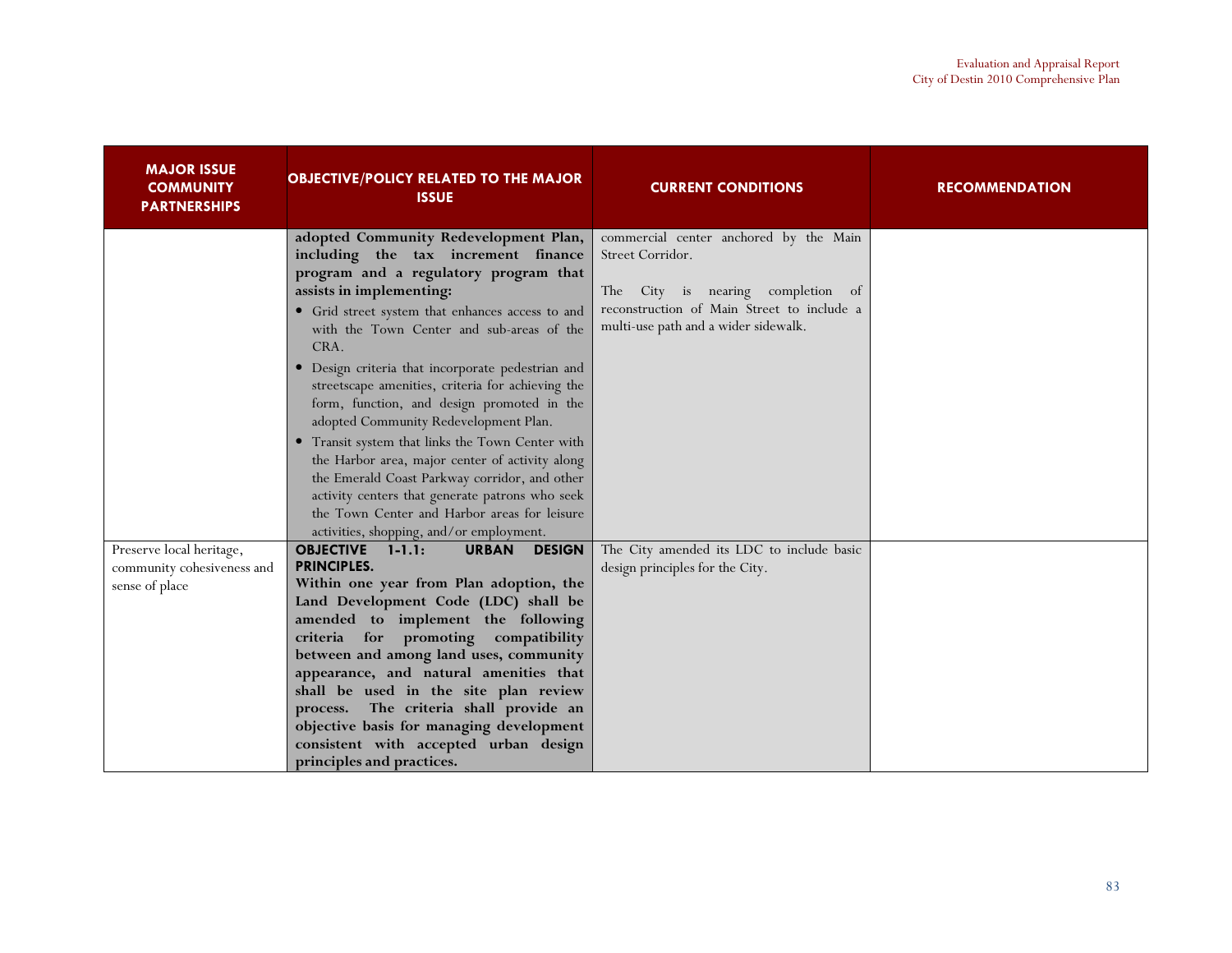| <b>MAJOR ISSUE</b><br><b>COMMUNITY</b><br><b>PARTNERSHIPS</b>                            | <b>OBJECTIVE/POLICY RELATED TO THE MAJOR</b><br><b>ISSUE</b>                                                                                                                                                                                                                                                                                                                                                                                                                                                                                                                                           | <b>CURRENT CONDITIONS</b>                                                                                                                                                                                                                                                   | <b>RECOMMENDATION</b>                                                                                                                                                                                                                                                                                                                                                                                                                                                                                                                                                                                                                                                                                                    |
|------------------------------------------------------------------------------------------|--------------------------------------------------------------------------------------------------------------------------------------------------------------------------------------------------------------------------------------------------------------------------------------------------------------------------------------------------------------------------------------------------------------------------------------------------------------------------------------------------------------------------------------------------------------------------------------------------------|-----------------------------------------------------------------------------------------------------------------------------------------------------------------------------------------------------------------------------------------------------------------------------|--------------------------------------------------------------------------------------------------------------------------------------------------------------------------------------------------------------------------------------------------------------------------------------------------------------------------------------------------------------------------------------------------------------------------------------------------------------------------------------------------------------------------------------------------------------------------------------------------------------------------------------------------------------------------------------------------------------------------|
| Maintain working<br>waterfronts<br>Harbor fishing fleet                                  | South Harbor Mixed Use (SHMU). The<br>"SHMU" area is intended to accommodate<br>a festive mixed use market place. The City<br>should encourage tourist commercial<br>designed<br>development<br>to<br>preserve<br>waterfront<br>views, preserve<br>water<br>dependent activity, foster a pedestrian-<br>oriented environment, and promote<br>convenient public access to the planned<br>Harbor boardwalk and charter fishing<br>opportunities for the public.<br>A major<br>intent of the Comprehensive Plan is to<br>preserve the "SHMU" area as a world-class<br>fishing Village open to the public. | Ch 163 FS was amended in 2005 to require<br>that "the future land use element must<br>include, without limitation, regulatory<br>incentives and criteria that encourage the<br>preservation of recreational and commercial<br>working waterfronts as defined in s. 342.07." | Amend definitions to include a definition of<br>working waterfronts; amend the FLUE to<br>include the working waterfront tax credit:<br><b>OBJECTIVE [WORKING WATERFRONT</b><br>PROPERTY TAX DEFERRAL PROGRAM]<br>To lessen the tax burden on current and<br>potential recreational and commercial<br>working waterfronts and to help reduce the<br>economic pressures for their conversion to<br>non-working waterfront uses, the following<br>tax deferral program shall be developed.<br>Policy -<br>The City shall adopt a recreational and<br>commercial working waterfront tax<br>deferral ordinance; the deferred taxes shall be<br>repaid in full if the property is converted to<br>nonworking waterfront uses. |
| Promote arts and culture<br>Community theater<br>Amphitheater<br>Assembly area on harbor | Policy 7-1.4.3: Density Bonuses for Quality<br>Public Recreation Improvements. The City<br>may grant density bonuses for the<br>dedication of and/or the construction of<br>following<br>public<br>recreational<br>the<br>improvements: pools, outdoor theater and<br>band shells, bicycle and hiking trails.                                                                                                                                                                                                                                                                                          | The Recreation Element and the CRA plan<br>both indicate that a public assembly area near<br>the harbor is desirable; however, land has not<br>been allocated for dedicated for this purpose<br>as of this date.                                                            | As TIF or other funds become available,<br>amend the capital improvement element to<br>include the design and construction of a public<br>gathering space on the recently purchased<br>harbor front lot within the Harbor CRA.                                                                                                                                                                                                                                                                                                                                                                                                                                                                                           |
| Establish a local police force                                                           | n/a                                                                                                                                                                                                                                                                                                                                                                                                                                                                                                                                                                                                    | The City conducted a study in 2003 regarding<br>the feasibility of establishing a local police<br>force.                                                                                                                                                                    | No amendments to the plan are necessary at<br>this time. If the City determines that a local<br>police force is necessary and financially<br>feasible, the City can amend the Capital<br>Improvements Element to include a minimum<br>per capita staffing Level of Service.                                                                                                                                                                                                                                                                                                                                                                                                                                              |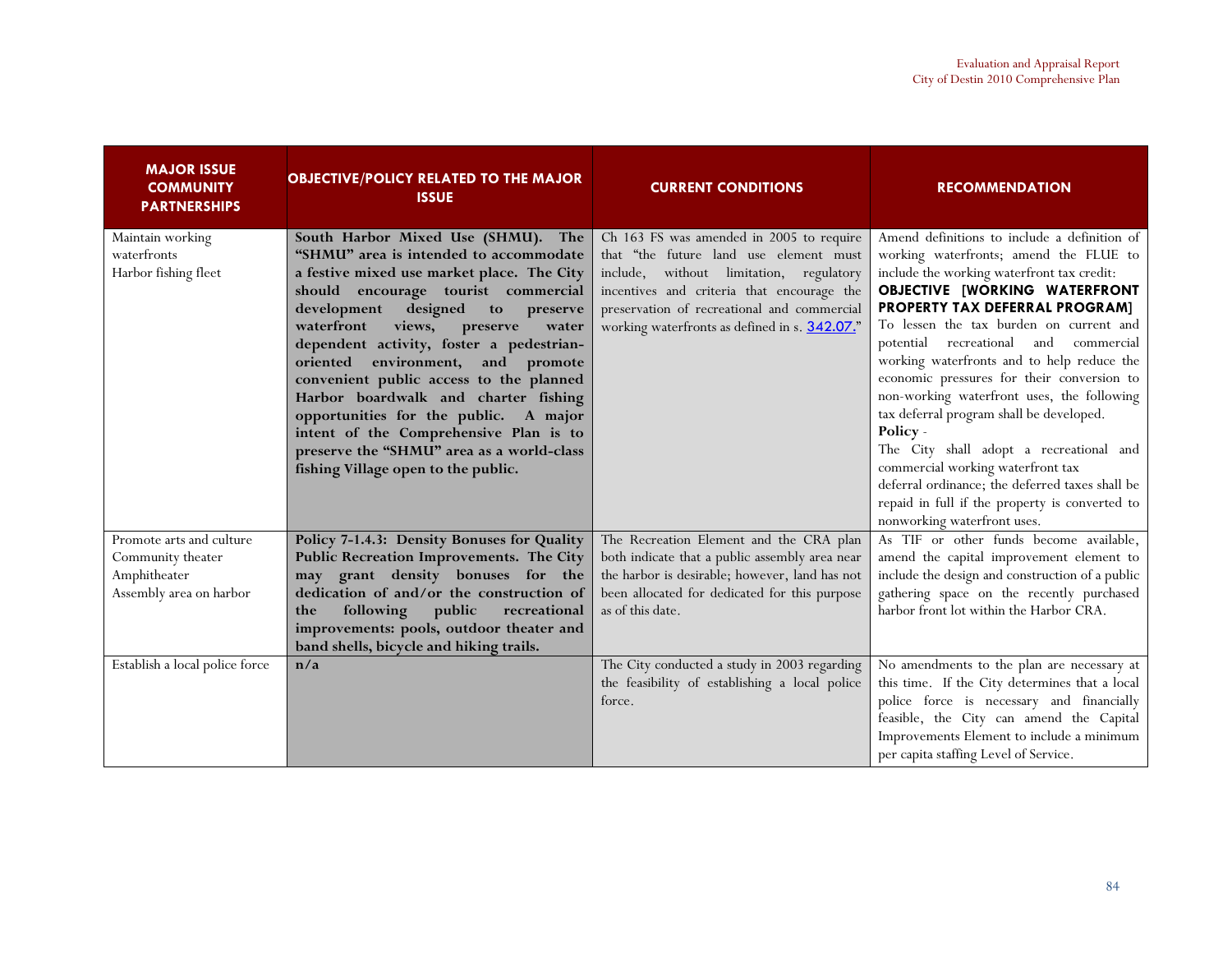# SPECIAL TOPICS

### SUCCESS OF COORDINATING LAND USE AND SCHOOL FACILITIES PLANNING

While Destin is a growing city, its population tends to be seasonal in nature. In fact, over half of all housing units were seasonal in nature according to the 2000 Census. The median age in 2000 was 42.6. This is higher than all the municipalities in Okaloosa County and of unincorporated Okaloosa County. Only 5.1 percent of the population is under the age of 18, compared with 24.7 percent in unincorporated Okaloosa County. The number of households with school age children is thus significantly lower than most communities in the area. These factors lead to a much lower demand for schools in the City of Destin.

This being said, the City has made a commitment to meet the needs of its families regarding school facilities. The following outlines how the Comprehensive Plan is addressing those issues related to coordinating of land use and school facilities planning. Based on this, the next section identifies several recommendations for improving the Comprehensive Plan to build on successes and address shortcomings.

#### Successes and Shortcomings

#### DEVELOPMENT REVIEW AND SCHOOL CONCURRENCY

The City not only has a duty to meet the needs of its families, but according to Florida Statutes is required to ensure that there is adequate capacity in its public school facilities. The Comprehensive Plan contains several objectives and policies that address coordination between the Okaloosa County School Board and the City of Destin. It is outlined within these objectives how the City will ensure coordination of the land use plan and residential development with public schools and their capacities. Public facilities, including the provision of public schools is required for all new development to ensure concurrency. The Land Development Code also includes provisions for consideration of schools in the review of development and capital improvements projects.

The City of Destin is also required by Florida's 2005 Growth Management Legislation to create a Public School Facilities Element concurrently with Okaloosa County, the Okaloosa County School Board and the cities and towns in the District. The City adopted an interlocal agreement with these entities in December 2007. The Public School Facilities Element is under development by the West Florida Regional Planning Council for the governments within the District. The City is scheduled to consider the Element for adoption in 2008. The draft Element establishes school concurrency areas. Destin is Concurrency Service Area 5. This area has three schools that are currently operating over capacity. One of these is Destin Middle School. Three schools have planned classroom additions to meet the short term facility deficits; however, according to projections within the draft Element, public school enrollment in the area is expected to decrease by 866 students by 2010-11. The draft Element also states: "No ancillary facilities will be required to support the five-year Facilities Work Program."

#### CO-LOCATION OF PARKS AND RECREATIONAL FACILITIES

Emphasized in the Comprehensive Plan is the co-location of public facilities especially parks and recreational facilities. The Plan encourages the location and use of facilities at schools for both school and community purposes. While no additional school facilities are planned, the existing facilities could be used for the purposes of the community; however the Plan leaves this to the discretion of the City and the School District.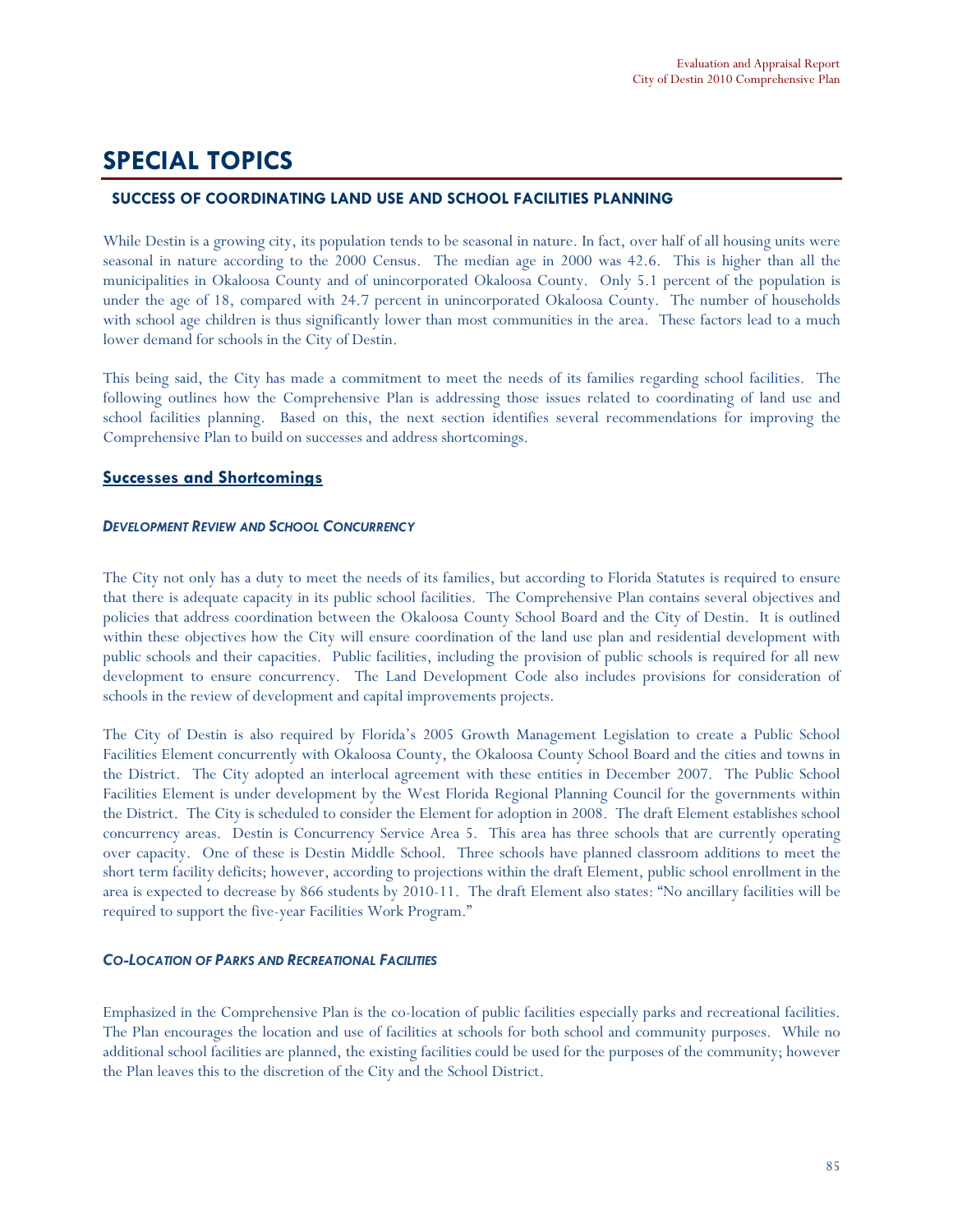#### Issues/Recommendations

#### COMPLETE PUBLIC SCHOOL FACILITIES ELEMENT

The City is not likely to need a new facility in the immediate future. However, depending on the rate of growth of permanent residents, the City will need to work with the Okaloosa County School Board at some point in the future on the siting of a potential high school. In the meantime, the City must adopt its Public School Facilities Element in conjunction with all governments within the School District.

#### CONTINUE INTERGOVERNMENTAL COORDINATION

The Comprehensive Plan has established a strong connection between land use and residential development and the siting of school facilities. The City should continue to coordinate closely with the Okaloosa County School Board on all future residential developments.

#### ASSESSMENT OF PLAN RELATIVE TO THE REGIONAL WATER SUPPLY PLAN

The Comprehensive Plan establishes land development activities, resource conservation and infrastructure issues that are to be managed through timely coordination with County, regional and State agencies having the appropriate jurisdictional authority. The City should add local utility companies to this Policy as groups to include when coordinating Development and Growth Management issues as they continue to predicate land use on the availability of manmade infrastructure.

#### PROPERTY RIGHTS AND REDEVELOPMENT IN THE COASTAL HIGH HAZARD AREA

Public safety concerns have not required that the City implement a comprehensive planning strategy to reduce FLUM allocated residential densities in the CHHA to a level inconsistent with either existing development or reasonable redevelopment. By the same token, due in part to public safety concerns, the City has also avoided increasing FLUM allocated densities in the CHHA. In areas where there are higher density structures, the underlying FLUM allocated density would allow reconstruction of a structure at the same density following a natural disaster. In some instances there are older inferior single family or lower density multi-family structures in areas adjacent to, or in the vicinity of, newer higher density structures. In many such areas the allocated FLUM density would allow redevelopment to a higher density structure similar to the nearby newer structures. The densities allocated on the FLUM currently balance public safety with the need for rebuilding following natural disaster and reasonable redevelopment to replace substandard structures. Therefore, the City has not reduced densities in the CHHA in a manner which impairs the rights of current residents when redevelopment occurs.

In addition, Land Development Code Section 7.13.04 provides that where a structure is destroyed to an extent of more that 50% of its replacement cost, such structure may be reconstructed to the exact dimensions as existed prior to the time of destruction. Thus, if there were an instance where a structure was destroyed in an area where the FLUM densities in the CHHA had been reduced due to public safety concerns, the current LDC would allow a replacement of the structure to the dimensions as previously existed. Such replacement structure would still be required to comply with current building code and coastal construction standards.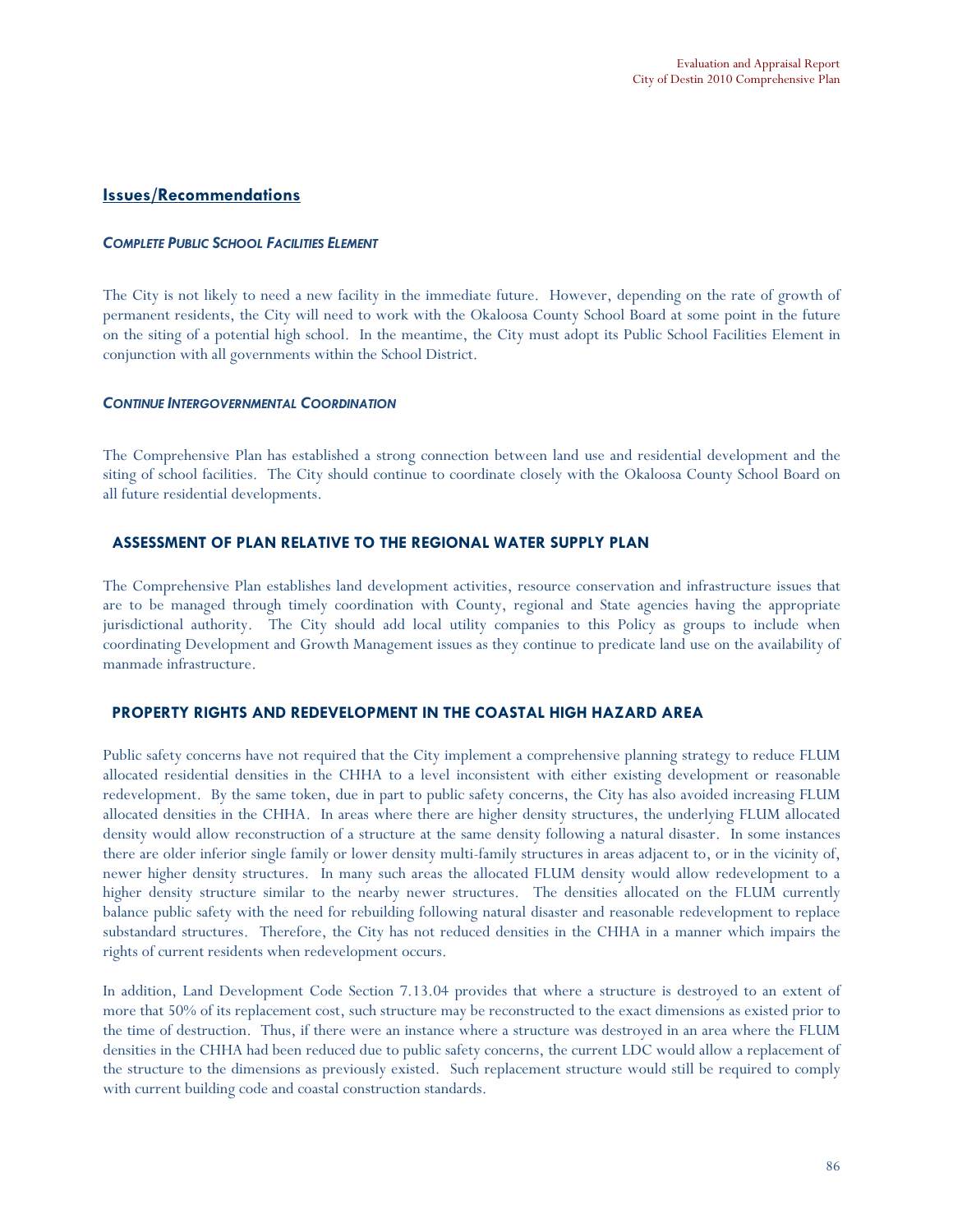The was one instance in which the City was requested to allow redevelopment of a condominium structure following severe damage where the structure was nonconforming as the underlying FLUM allocated density was modified to operate under the new Tier system. The Tier system provides for increased density and intensity where additional design standards are satisfied and, for Tier 3 projects, significant public benefits are provided. These standards were implemented throughout the City out of a concern for achieving greater compatibility among land uses and not due to public safety concerns. Following damage in the 2004 and 2005 hurricane seasons, the building owners were required to satisfy Tier 3 public benefit requirements to replace the condominium with a new significantly larger and better structure at the same residential density as existed before. The building owners did manage to obtain Tier 3 approval from the City for the new structure, but eventually decided to repair the existing structure instead of redeveloping the site entirely. The City understands that market forces motivated the owners to repair rather than replace the condominium structure. In this instance, the City effectively balanced the need to either repair or redevelop an older structure with the desire to achieve greater compatibility among land uses and obtain additional public benefits.

#### CRITERIA FOR COMPATIBILITY WITH MILITARY INSTALLATIONS.

Section  $163.3177(6)$ (a) F.S. states that "The future land use plan element shall include criteria to be used to achieve the compatibility of adjacent or closely proximate lands with military installations." Although the City has not yet adopted such criteria, the City is working with Eglin Air Force Base on conducting a joint Land Use study.

The Eglin Joint Land Use Study (JLUS) is currently at an Interim Draft phase as of October 2008. Until the Base Realignment and Closure (BRAC) 2005 Environmental Impact Statement (EIS) is complete, the JLUS will not move forward. The EIS is scheduled for completion in November 2008 and then the JLUS is scheduled to be prepared in two additional versions, Draft and Final, based on input from the JLUS Technical Advisory Group, JLUS Policy Committee, and the general public comments.

At this time, the Interim Draft JLUS includes a number of recommendations for the City of Destin that include:

Implement construction standards for new construction to decrease noise levels inside structures within high noise areas  $($ >65 dB).

Implement property sales and lease disclosures notifying buyers and leasers that the property is near a military installation subject to low level aircraft, impulse noises, and other military-related nuances. Continue to limit object heights.

Implement lighting ordinance to ensure reduction in glare and reflection.

Educate developers and builders on radio frequency.

Since the JLUS is not complete, it is difficult for the City to commit on how to address the Final JLUS recommendations. Upon completion of the Draft and Final JLUS, the City will begin addressing viable implementation steps for the recommendations as directed by City Council during the EAR based amendment process.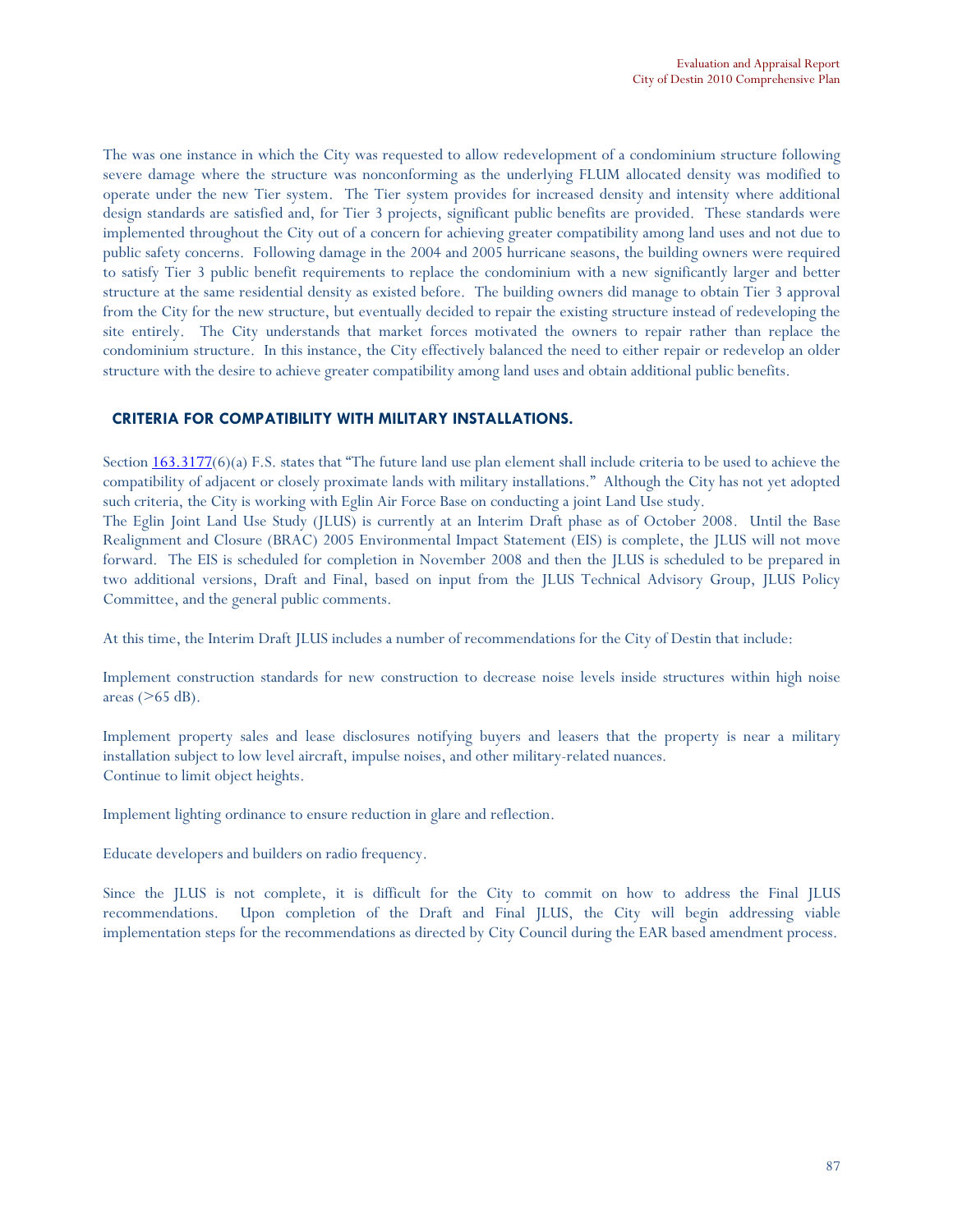# APPENDIX: MAPS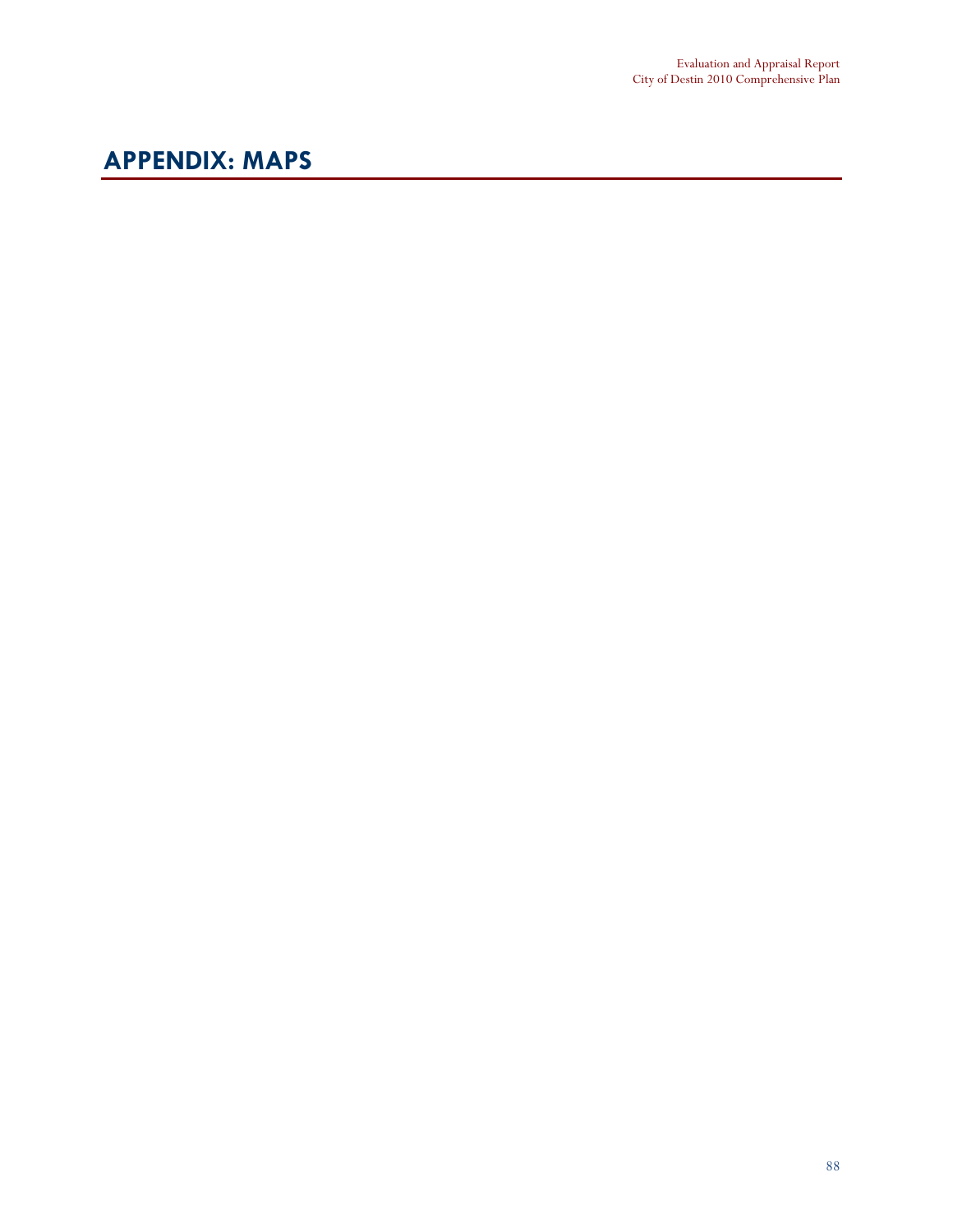Map 1 – Existing Land Use, 2007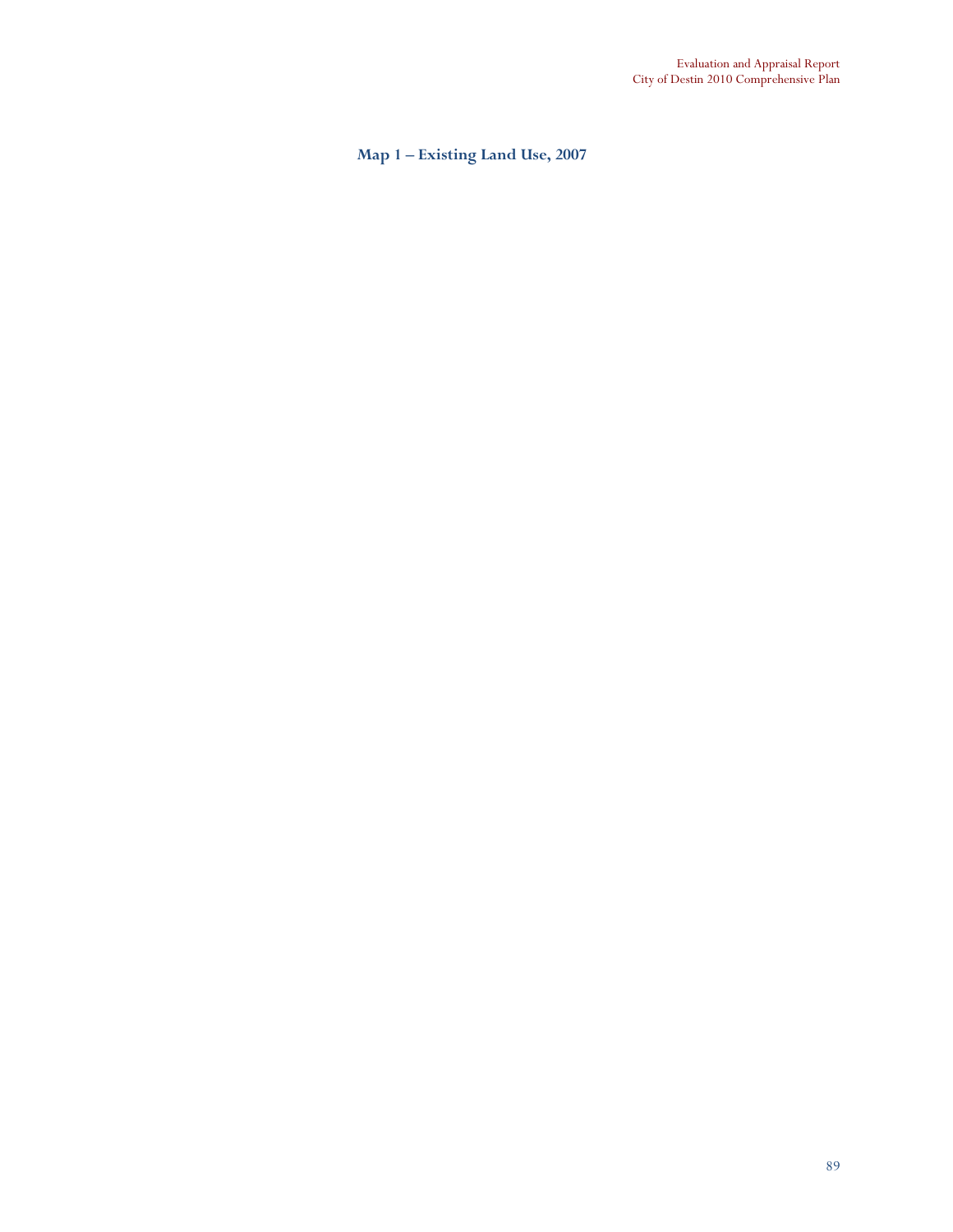Map 2 – Vacant Land, 2007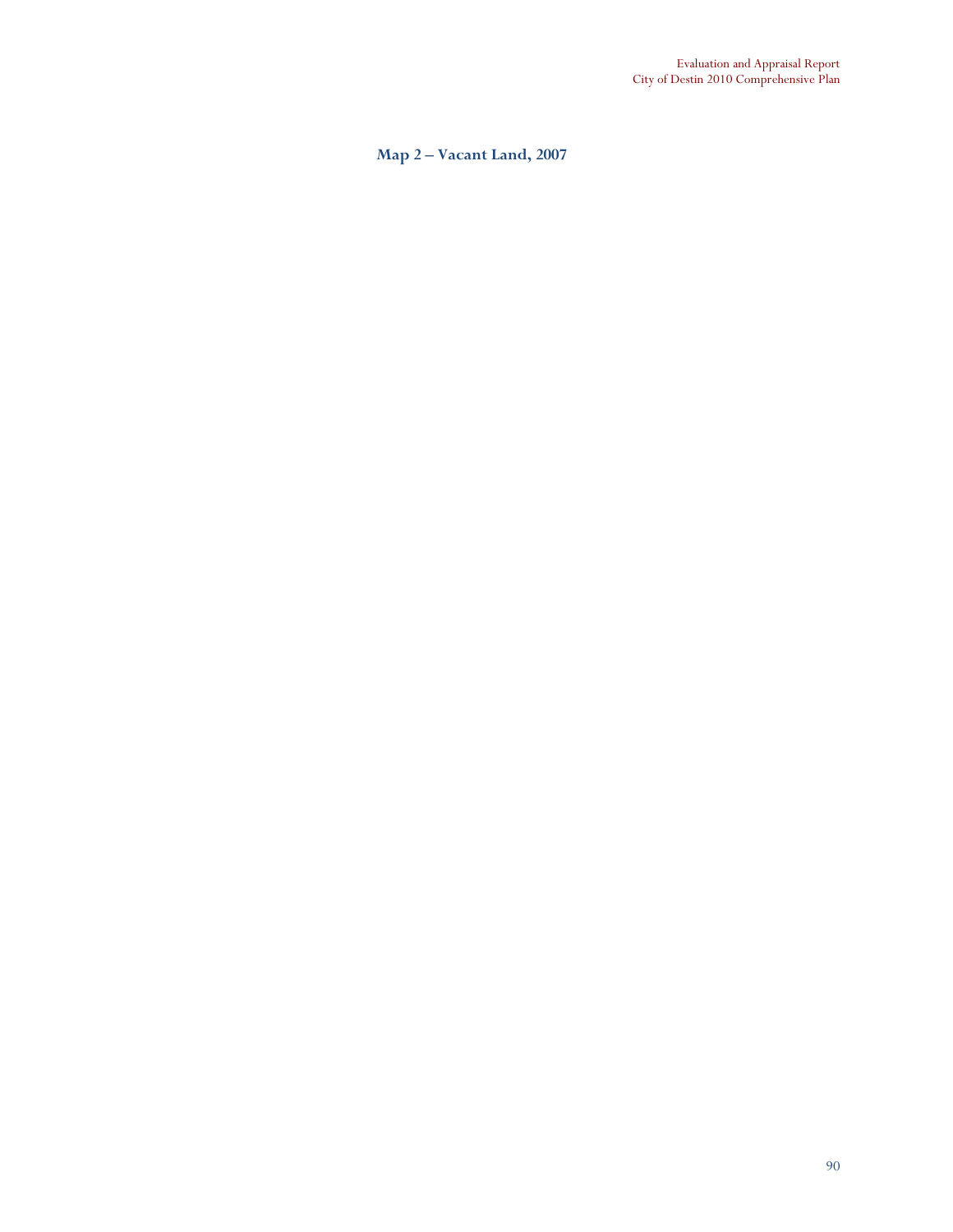### Map 3 – Future Land Use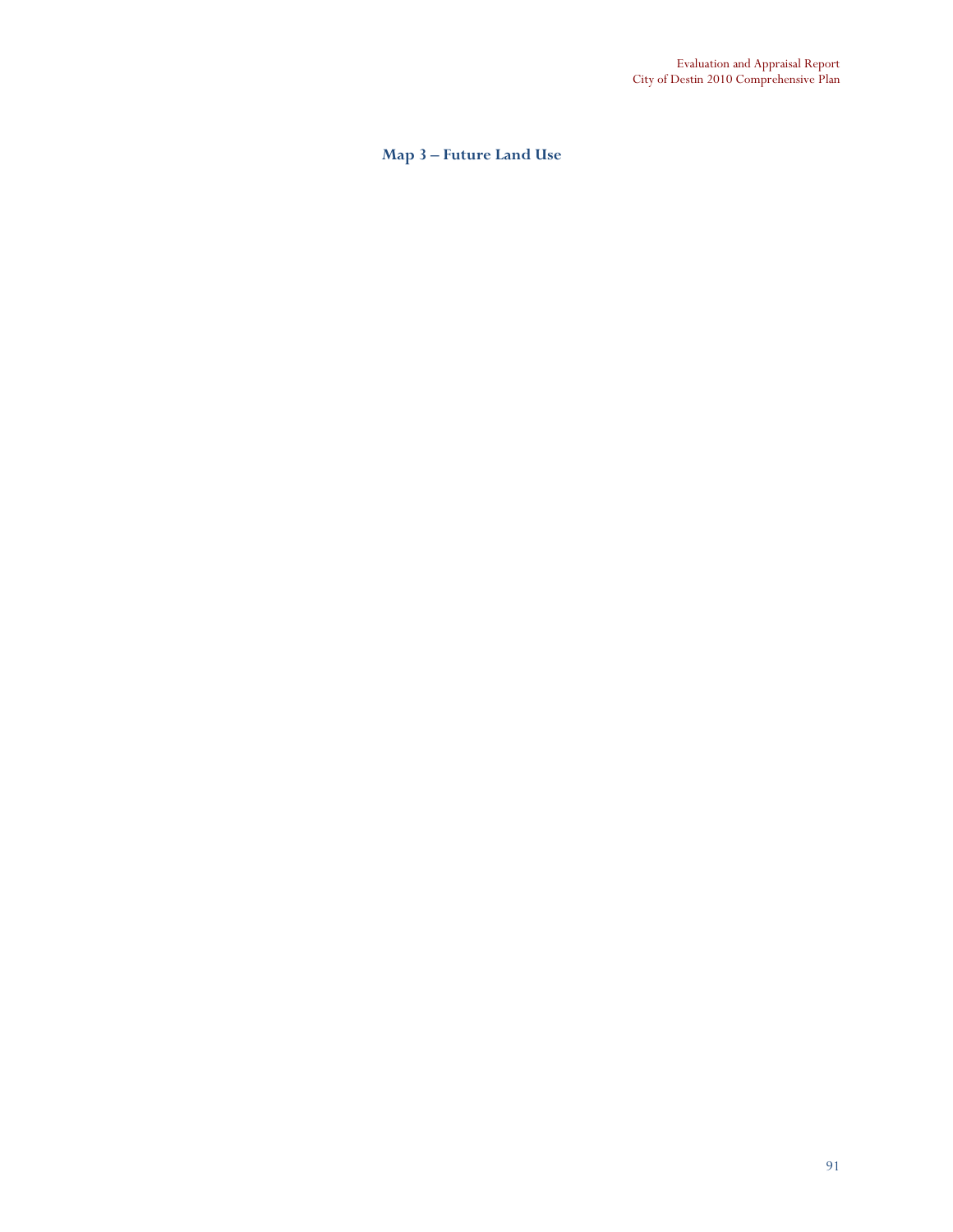Map 4 – WMD Land Use/Land Cover, 2005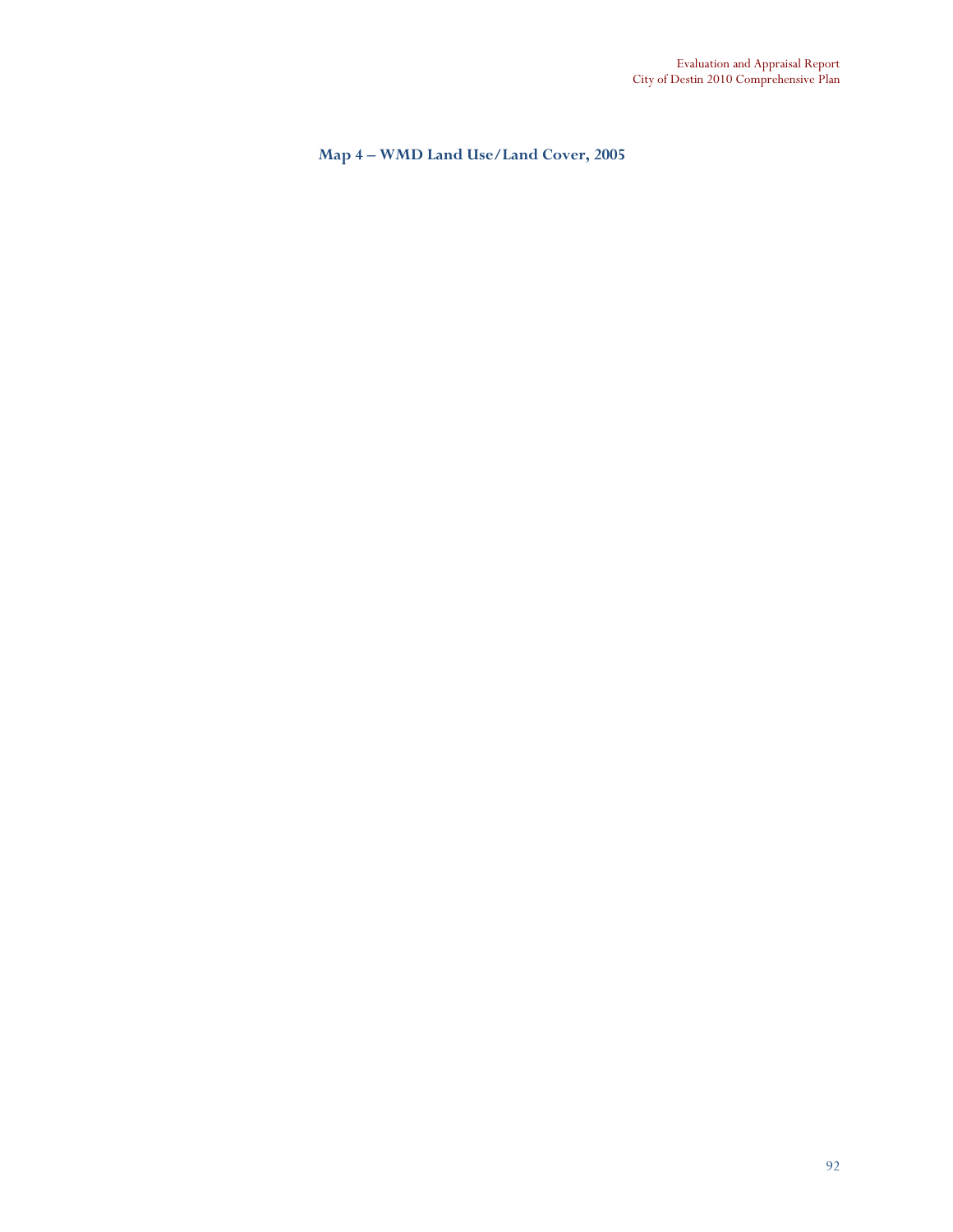### Map 5 – Wetlands and Water Bodies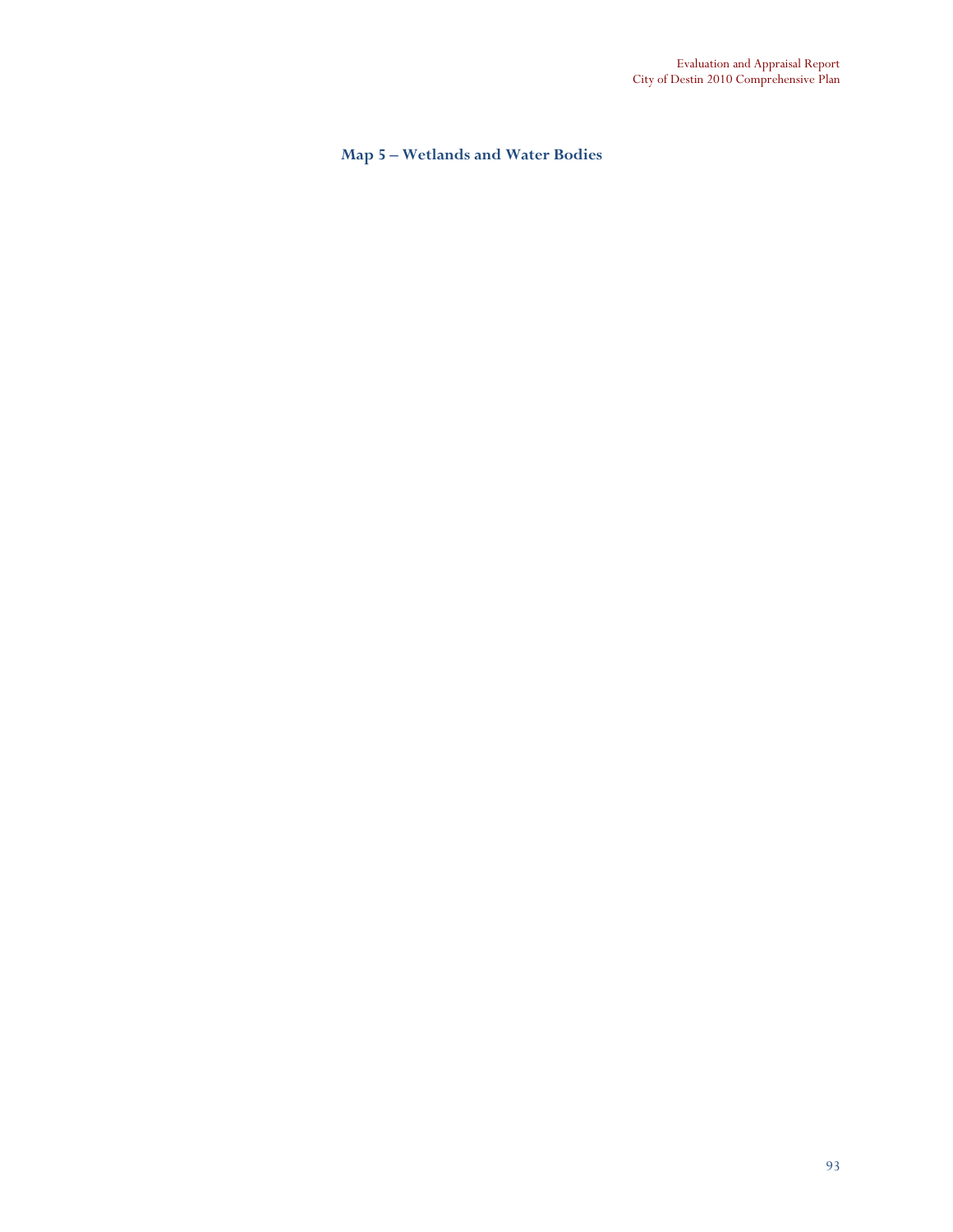## Map 6 – Coastal High Hazard Area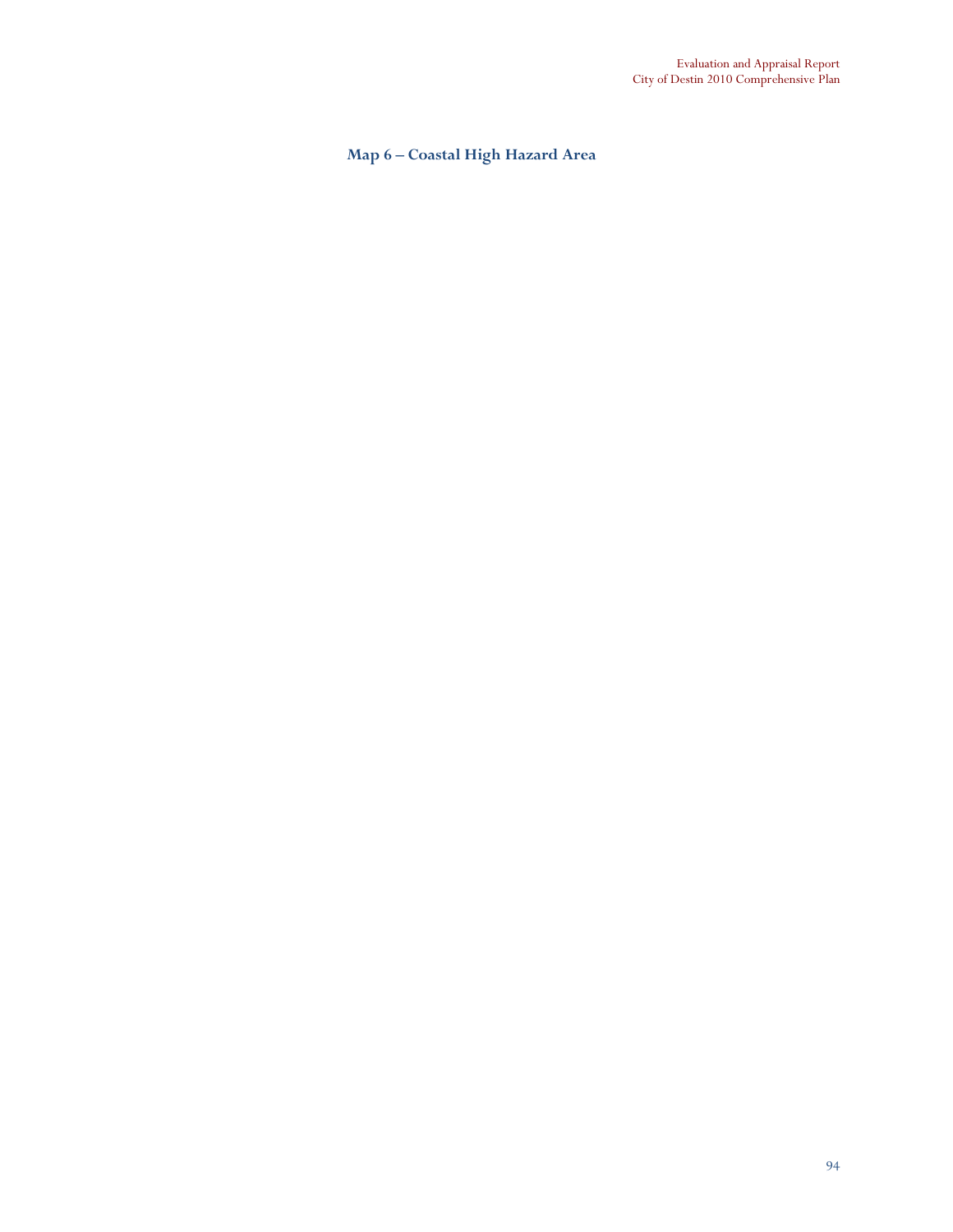## Map 7 – Traffic Circulation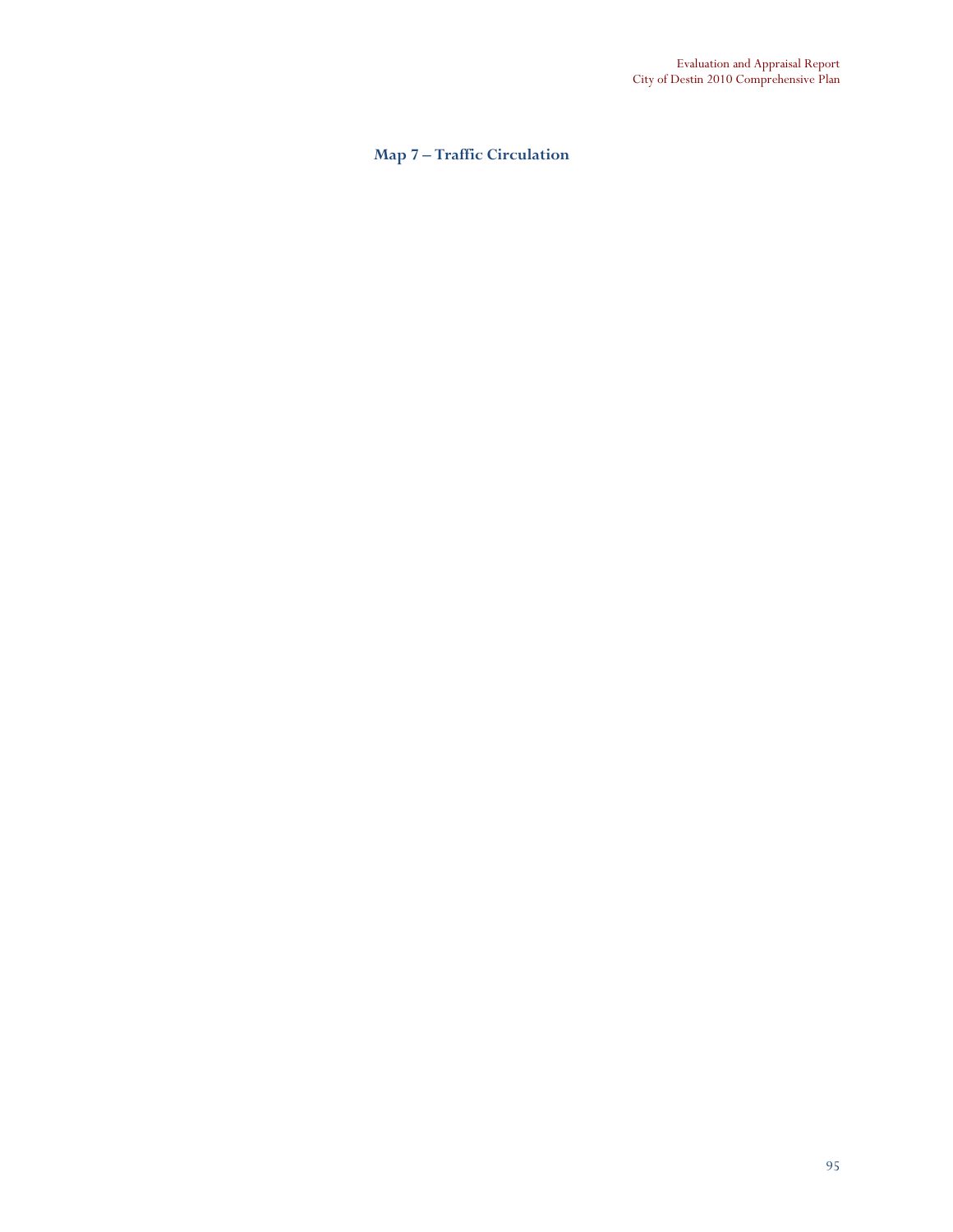## Map 8 – Drainage System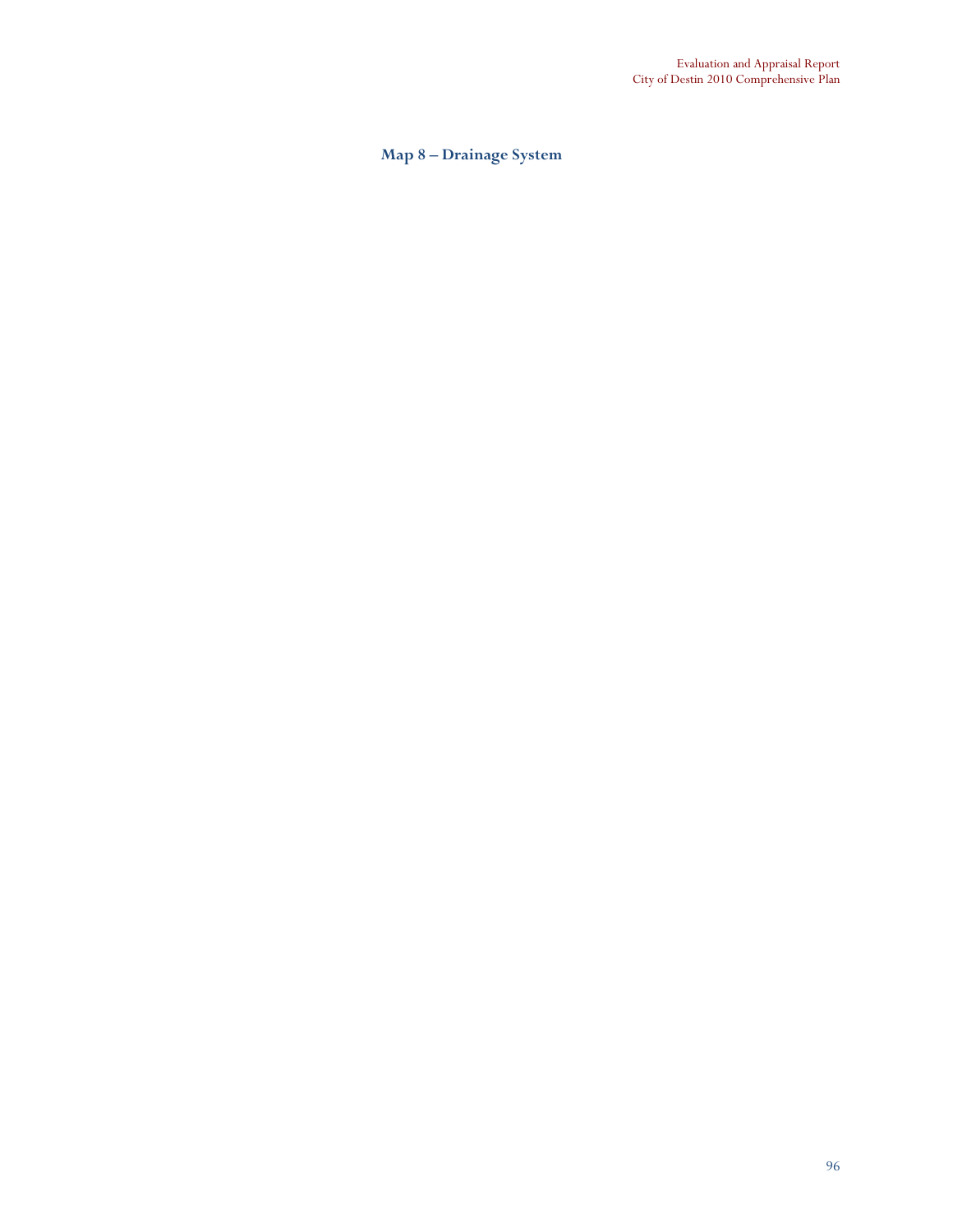Map 9 – Potable Water/Wastewater Service Area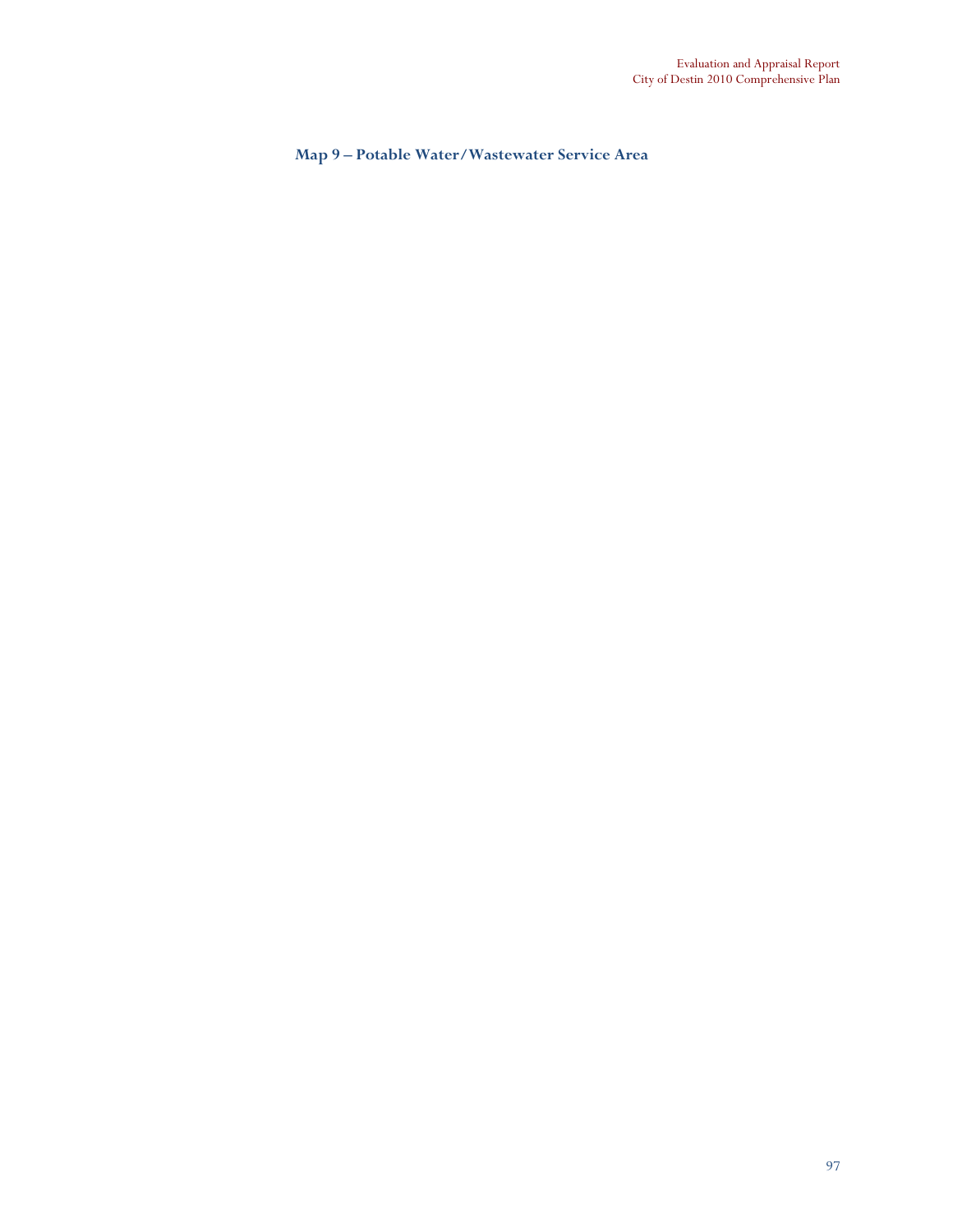Map 10 – Parks and Recreational Facilities